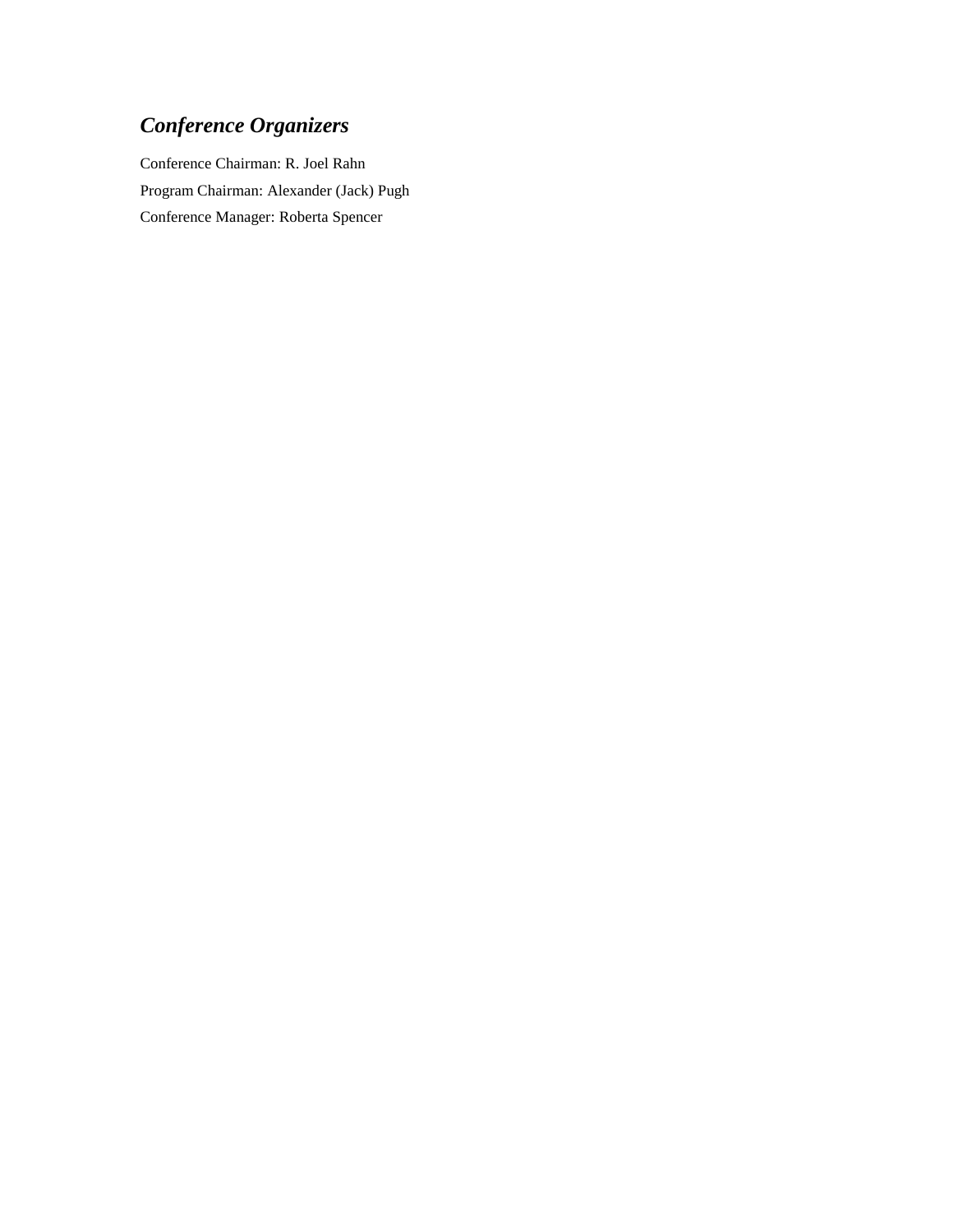# *Plenary Session Papers*

### **Mistakes Made During the First Years Teaching Students and Teachers to Create System Models** *Diana M. Fisher*

Franklin High School 5405 SE Woodward St. Portland, OR 97206 USA

In a conversation with Dr. Jay Forrester, at the 1994 International System Dynamics Conference in Sterling, Scotland, the topic turned to how one could teach others to create models. Dr. Forrester felt it would be helpful for people to know the sequence of experiences, learning from the mistakes of a novice, while it was still fresh in the mind of the novice. At the time it was difficult to think of committing to paper a list of all the (more significant) mistakes made in such an experiment. But, as a promise was made at that time, this paper is an attempt to fulfill Dr. Forrester's request.

There are always mistakes committed when experimenting with new ideas, especially in an untested arena. Such was the case in two high schools in Portland, Oregon in the early 1990s when an attempt was made to teach high school students and teachers to create system models. The errors involved the type and sequencing of experiences used for instruction as well as mistakes made in anticipating acceptance by certain groups of students and teachers. With the help of some gifted teachers, over the past seven years, this experiment has expanded to many other precollege classrooms, System Dynamics Magnet designations for the two original high schools, and workshops (stemming from the NSF CC-STADUS and CC-SUSTAIN Project grants) developed to train many high school and middle school teachers.





Pugh-Roberts Associates Bell Canada 41 Wm. Linskey Way Cambridge, MA, USA GrahamAK@aol.com

*Alan K. Graham Robert J. Walker* 105 Hotel de Ville, Hull, Quebec, Canada

In 1997, Bell Canada faced two of the most significant challenges in its 117 year history. Beginning 1998, Bell would lose the last of its regulated monopolies, facing competition everywhere. Simultaneously, the global "sea change" in telecom technology accelerated. But Bell's internal organization and experience revolved around functional "silos," with little infrastructure for high-level cross-functional strategizing.

To prepare for these challenges, we implemented a large-scale simulation model of Bell and its business environment. After 4 months, when the Canadian regulatory authority defined "the new world order,"the model was ready to evaluate the strategic options. After 12 months, we had evaluated initiatives for a variety of stakeholders throughout the company.

The modeling context at Bell differed sharply from the situation more commonly described in the system dynamics literature, which involves participative modeling by midlevel managers on operational issues, seeking policy insights rather than high-leverage policy recommendations. So we constructed, validated, and used the model quite differently as well. The differences included:

- 1. Fast start. Bell needed a comprehensive model very quickly. So we started from a generic industry-wide telecom model, and used a small team of mostly modelers to customize it quickly.
- 2. Frequent delivery of results. To ensure that we could get results whenever executive schedules created an opportunity, we maintained 2 and even 3 parallel model development efforts.
- 3. Non-dynamic validation and buy-in. Executives validate in their own way, sometimes completely backwards from how modelers would. We used several non-traditional approaches to send executives the signals for "this is good work" to which they're accustomed.
- 4. Pull toward dynamically minor issues. In a regulated monopoly, there is a strong tradition of focus on single-silo, operational issues. Yet the model generally found few potential gains there. We still struggle to focus attention and resources on the high-leverage issues, which are generally cross-functional and have no executive owner.

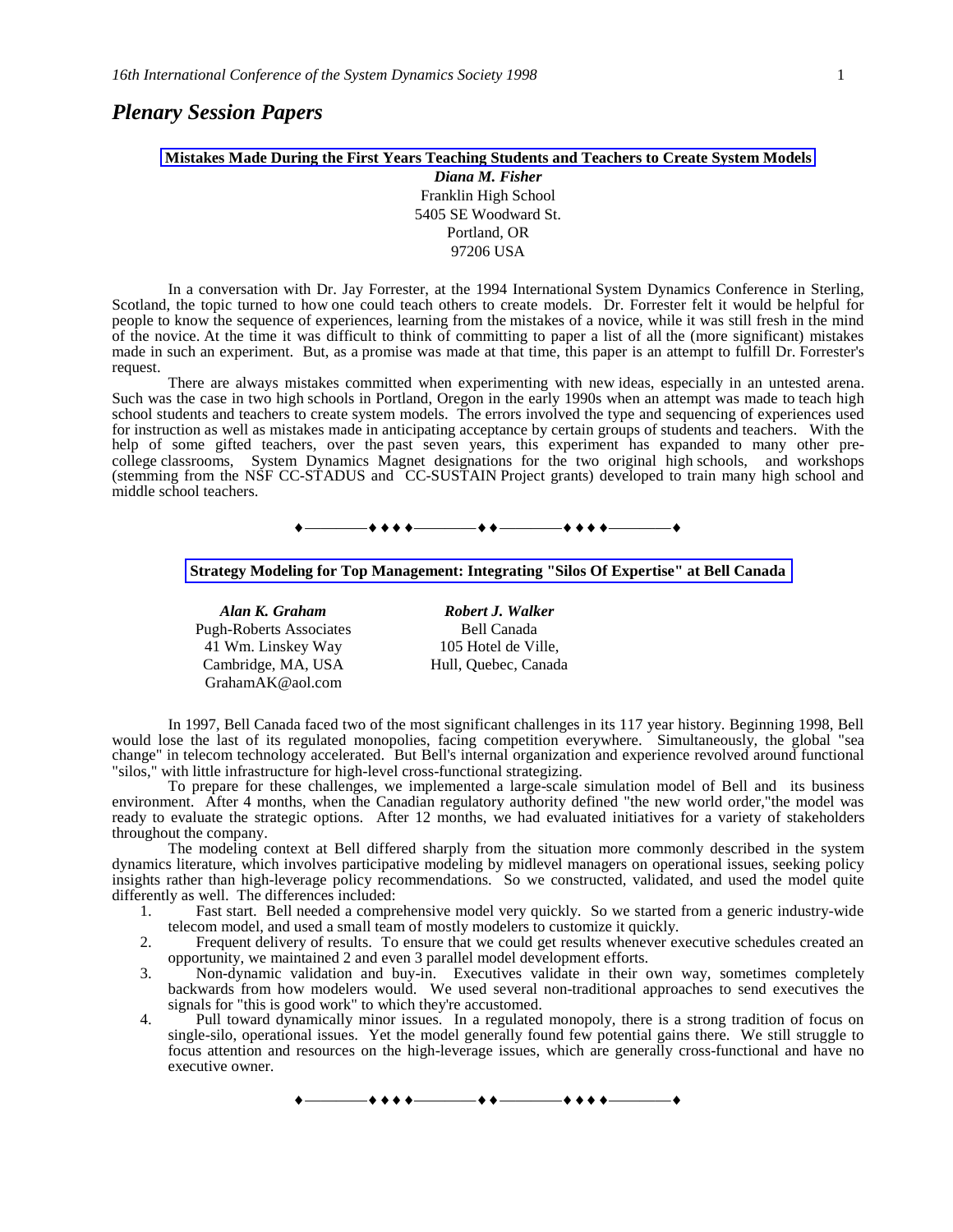#### **Design of Simulators to Enhance Learning: Examples from a Health Care Microworld**

| Gary B. Hirsch                          | C. Sherry Immediato    |
|-----------------------------------------|------------------------|
| Consultant                              | President              |
| <b>Creator of Learning Environments</b> | Heaven and Earth, Inc. |

Thoughtful design of management simulators can help make them more effective learning environments and allow them to match a range of needs and learning styles. The authors illustrate these principles by drawing on their work in developing a "Microworld" learning environment for people in health care. The Microworld was designed to:

- provide insight on specific policy issues facing people in health care,

- increase capacity for thinking strategically and systemically in general, and

- help people learn to appreciate other points of view and have productive conversations.

Design features they will speak about include:

- 1. having a modular design with multiple entry points, topics, levels of detail, and different sized "bites" since various groups (Board vs. middle managers) will have different amounts of time, interests, etc. Modules build on each other by allowing learners to focus on one set of issues (health care delivery or health improvement) before combining both.
- 2. use of "preconfigured strategies" that introduce learners to the simulator and help them understand implications of different approaches before crafting their own strategies
- 3. encouraging people to discuss and set objectives before plunging into strategy development and then providing feedback relative to these objectives during simulations.
- 4. having multiple levels of information on results screens that get people to "drill down" and understand why strategies produced particular results.
- 5. supporting an iterative process of strategy development by making it easy to use strategies as basis for new strategies with incremental improvements.
- 6. distilling the model's causal structure to help users understand results (e.g., providing an overview screen with buttons leading to graphs that let learners follow causal links)
- 7. making archetypal structures embedded in the model explicit and providing ancillary materials to help learners apply these archetypes to their own "real world".
- 8. encouraging people to test strategies for robustness by giving them input screens for changing scenarios and key assumptions.



**Macro- and Micro-Modeling of Field Service Dynamics** *Jack Homer* Homer Consulting Voorhees, New Jersey 08043 *JackBHomer@compuserve.com*

Manufacturers of high-tech capital equipment typically offer their customers after-sales support in the form of repairs and preventive maintenance, as well as bug fixes and upgrades. These services require a field engineering workforce which tends to grow with the installed base of customer-owned equipment, but whose growth is also affected by other variables, such as equipment reliability and workforce experience. The company's ability to match field service capacity to demand affects customer satisfaction, and thus, future demand for its products and services.

A system dynamics model to investigate field service issues was developed for a major producer of diagnostic equipment for semiconductor manufacturing. This strategic model is broad in scope and treats variables in an aggregate and deterministic way that is typical for such models. This approach is adequate in most respects, but begs the key question of how service readiness (the adequacy of the workforce to handle service job volume and variety) is affected by the cross-training of workers on multiple product types. As a result, it proved useful to supplement the strategic "macro" model with a "micro" model that focuses on the daily queueing and assignment of service jobs. The micro model specifies the product-by-product skill levels of individual field engineers in a local service area and includes an optimization algorithm for job assignment. The micro model provides accurate information on expected service performance as a function of workload and extent of cross-training. This information is used for calibrating the strategic model and may also be used for making tactical manpower decisions at the local level.

 $\bullet$  + + +  $\hspace{0.1cm}$  +  $\hspace{0.1cm}$  +  $\hspace{0.1cm}$  +  $\hspace{0.1cm}$  + + +  $\hspace{0.1cm}$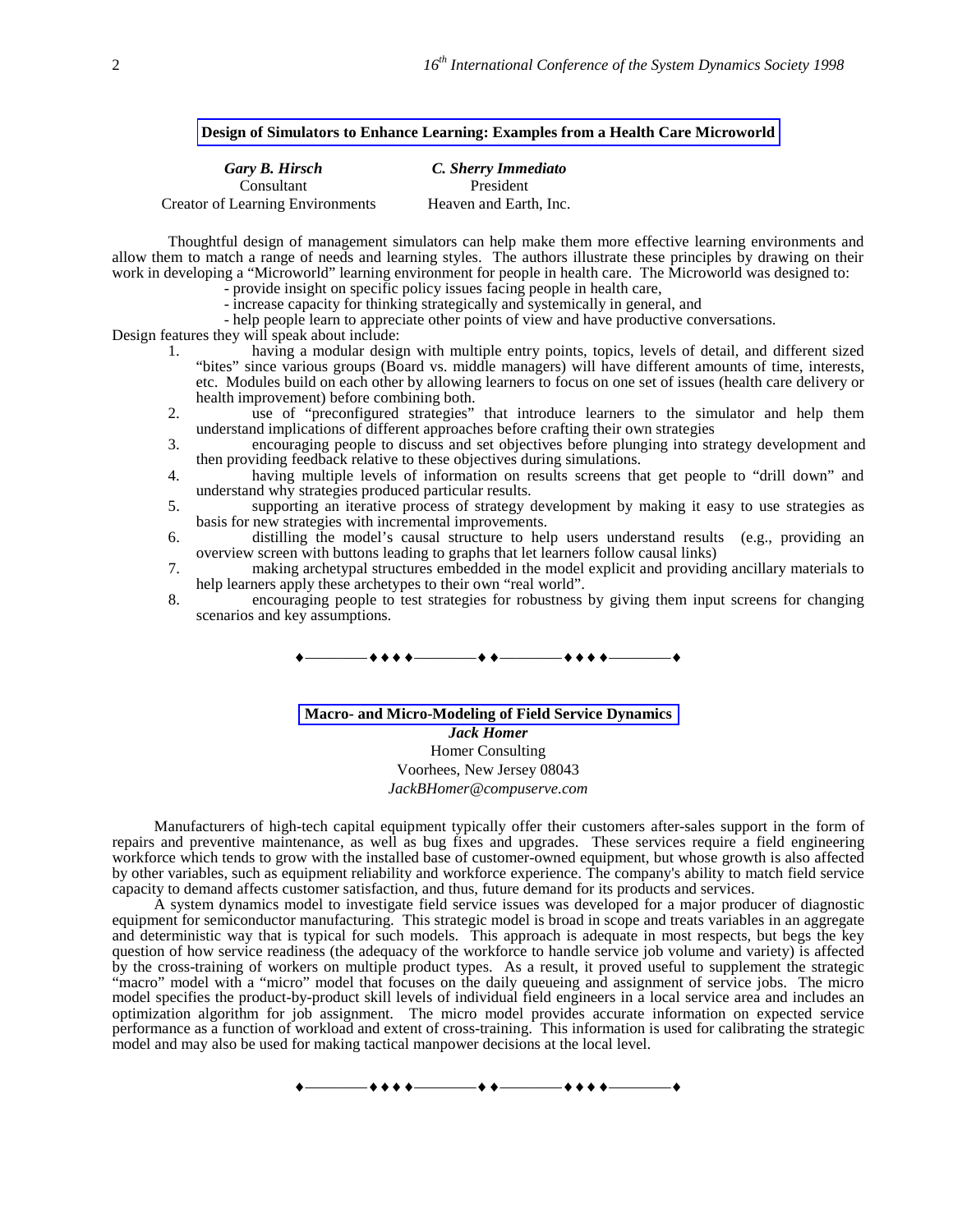# **Impact of Individual Knowledge on the Increase of Sustainable Intellectual Capital of Organizations - A Systemic Approach**

| Ulli Koening        |
|---------------------|
| Mannheim University |

*Ulli Koening Annabel Membrillo* The Strategic Decision Simulation Group

The old question about how individual knowledge affects company knowledge and how this affects company performance, has been considered from different points of view. We believe that system dynamics offers a richer approach for understanding this complex relationship than other methods because of its ability to incorporate soft variables into this type of analysis. This is especially true for companies whose main assets are intangible, such as business consulting. We base this paper on an internal project about a consulting firm.

The objective of this model was to gain deeper insight into the interaction between two structures, individual learning and the development of intellectual capital within the organizations, emphasizing how the first one leverages the second. The model includes several internal and external influences on the process of individual and organizational learning.

The main objective was to answer two questions: 1. "How do the individual abilities influence the creation of organizational knowledge?" and 2."How could the decision makers try to optimize the internal processes?".

The four sections of this paper include the background, the modeling process overview, how these two structures interact and our findings.



**Explaining Capacity Overshoot and Price Wars: Misperceptions of Feedback in Competitive Growth Markets**

McKinsey & Company MIT Sloan School of 1 Jermyn Street London SW1Y 4UH UK Julius Thomsens Plads 10 DK-1925 Frederiksberg C, Denmark

*Paul A. Langley Mark Paich John D. Sterman* Management

Companies consistently get into trouble in rapid growth markets. Specifically, they grow too fast, overshoot when the market saturates, then get into price wars and suffer huge losses due to low prices and excess capacity.

The companies that grow most aggressively sometimes lose biggest, contrary to the new conventional wisdom that you have to be the biggest to benefit from increasing returns and scale effects, etc. How can the prevalence and persistence of this dynamic be explained? Is it just bad luck or is there something systematic going on, and if so, how can firms do better? To understand these issues further, we designed an experiment involving over 270 subjects (MBA and short course Executives). Subjects played the role of a management team for one player in a simulated duopoly market structure, with a rapidly growing demand for the new product and with an unknown market saturation volume and timing from product launch and an unknown replacement market volume. Subjects had to make quarterly capacity, pricing and marketing spend decisions over a simulated ten year period and performance was measured by cumulative net income over this period.

The results showed that subjects systematically made pricing decisions that were not only far from the "optimal" price, but were often in the opposite direction from the optimal change. Subject performance was very poor, compared to a benchmark performance computed using simple behavioral decision rules for the pricing and capacity decisions. Subjects did not substantially modify their policies under different market structures or different competitor strategies. Neither did they modify their policies over trials - little learning took place.

Furthermore, the poor performance is explained in terms of potential flaws in the subjects' mental models their "misperceptions of feedback". Finally, the implications for improved senior management strategies in new product markets are discussed.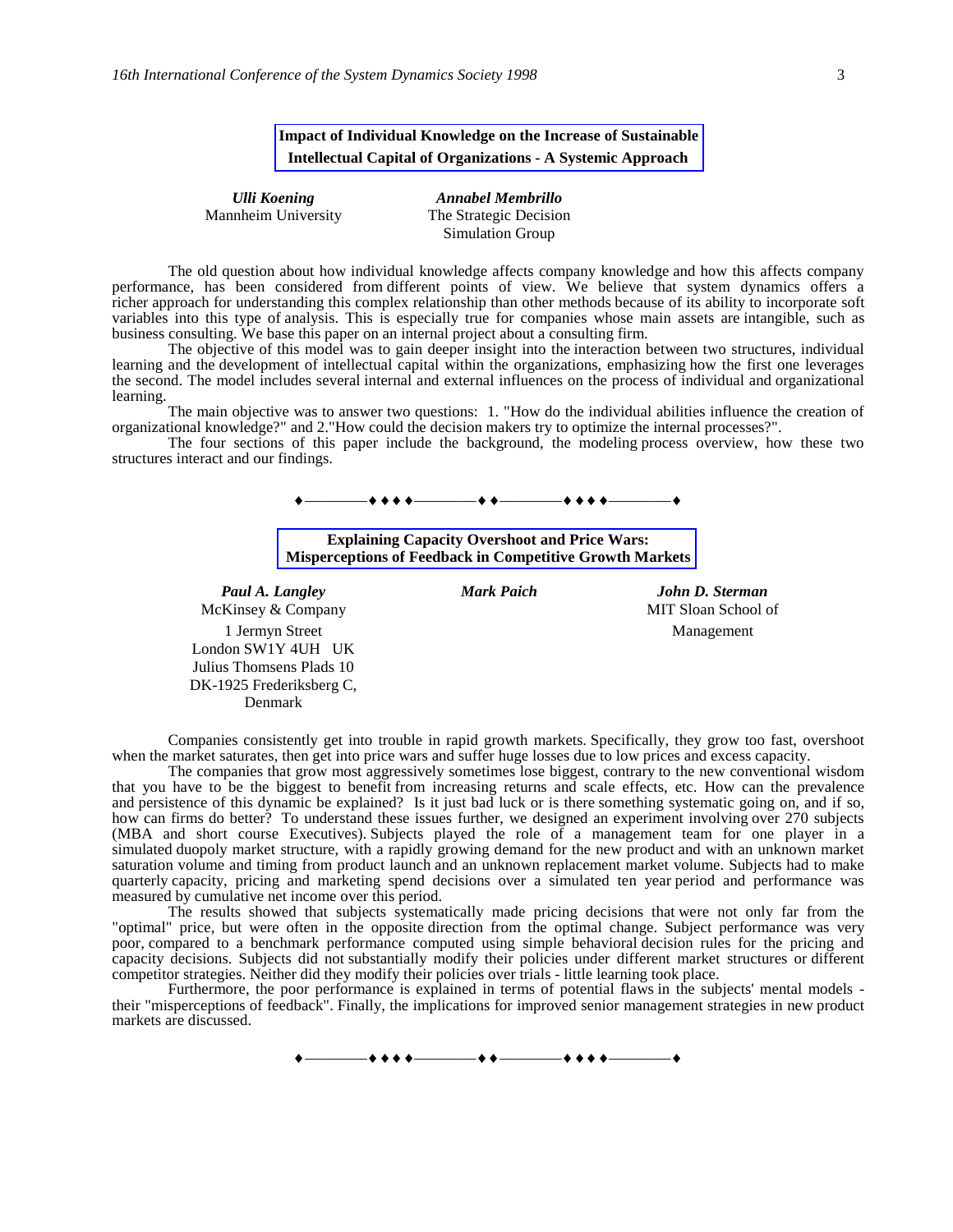# **Learning to Manage Growth: Lessons From a Management Game** *James M. Lyneis* Senior Vice President Pugh-Roberts Associates 41 William Linskey Way

### Cambridge, MA 02142 Jim.Lyneis@PA-Consulting.com

Now that the downsizing of corporate America has nearly played itself out, there is a renewed emphasis on growth. But managing growth successfully is very difficult. Not only does it require identifying and managing the growth drivers (investments and other positive feedback loops), it also requires identifying and managing the growth constraints (bottlenecks, resource shortages, and competitive responses that manifest themselves in negative feedback loops). In a world of limited resources, where and when to invest for growth can often be a hit or miss proposition. How can we teach managers to better manage these dynamics?

This paper describes a management game which focuses on growth in a high-tech development and manufacturing business. Drawing on the results of hundreds of "plays" by management teams and business students, it develops key pitfalls and generic lessons, including:

- \* mistaking forecasts for reality<br>  $*$  failing to account for experience
- \* failing to account for experience and skill dilution
- difficulties in maintaining functional balance
- failing to account for competitive responses
- failing to account for delays

The paper describes how teams learned these lessons during the course of the game and the debrief, and what policies distinguished the successful teams from the unsuccessful.

————————————————

**The Use of System Dynamics Models In Forecasting: A Case Study of the Commercial Jet Aircraft Industry** *James M. Lyneis* Senior Vice President Pugh-Roberts Associates 41 William Linskey Way Cambridge, MA 02142

#### Jim.Lyneis@PA-Consulting.com

Forecasts of demand, revenues, profits, and other performance measures are a common input to managing a business. And while we intellectually appreciate the difficulties with forecasts, the use of assumptions about the future is inevitable and necessary. Since the forecasts that come from system dynamics models are likely to be better than those from other approaches, especially in the mid-term, we must educate our clients to make proper use them.

System dynamics models can be used to generate forecasts, and to assure that they are used properly in planning and decision-making, in several ways:

to determine what buffers and contingencies are required to deal with forecast inaccuracies (e.g., inventories);

- \* as a means of scenario-based planning;
- \* to determine the direction and magnitude of policy changes and decisions; and  $*$
- as a part of an on-going learning system, in which discrepancies between the forecast and actual results leads to a review of model assumptions and structure.

This paper discusses the proper use of forecasts from system dynamics models, and illustrates that use with examples from a model of the commercial jet aircraft industry. It shows how the model was used to identify important structural changes in the industry (leasing companies as owner-operators of aircraft), to avoid unnecessary capacity expansion, and to identify strategies to best "bridge" a business downturn.

 $+$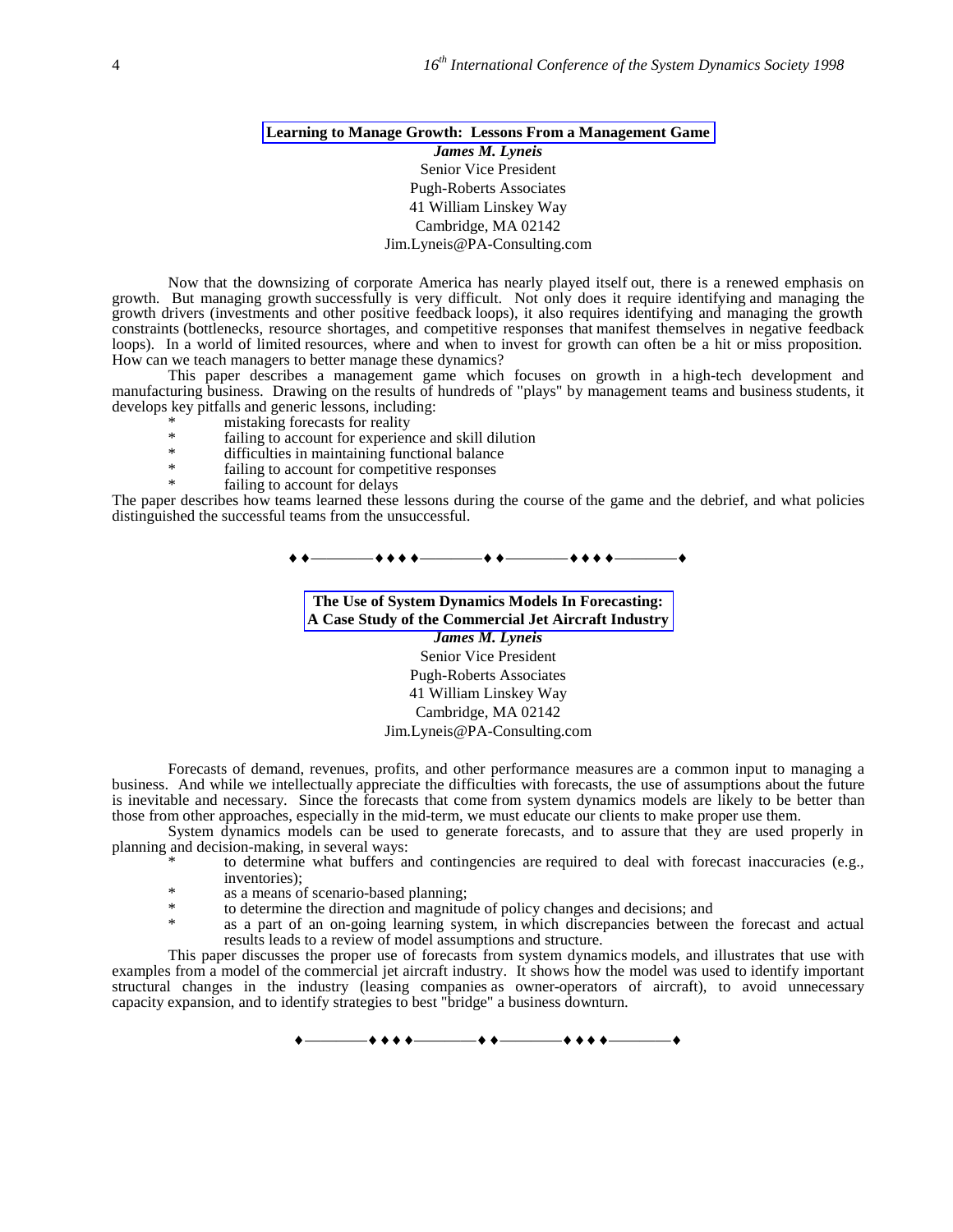**Our Ten Years of Work on Transparent Box Business Simulation** *José Antonio Domínguez Machuca, Jose Carlos Ruiz del Castillo, Miguel Angel Domingo Carrillo, Maria del Mar González Zamora* G.I.D.E.A.O. (Grupo de Investigación en Dirección de Empresa Asistida por Ordenador) Universidad de Sevilla Facultad de Ciencias Económicas y Empresariales Dpto. de Economía Financiera y Dirección de Operaciones Avda. Ramón y Cajal, 1 41018 Sevilla jmachuca@cica.es

Traditional business games are of the so-called black-box type (BBBS=Black box business simulator); that means that the internal structure which generates the results of the simulation after decision-making is not known. As a result, the player normally operates by trial and error and bases his decisions on the symptoms of the problem (the observed behaviours of the system's variables) and not on the real causes of the problem (the system's structure).

Since 1988 José A.D. Machuca has insisted that the business games based on System Dynamics models should be *Transparent-box business simulators* (TBBSs). That means that, during the game, the user has access to the structure of the underlying model and is able to relate it to the observed behaviours. The *hypothesis* is that such *transparency would facilitate causal reflection and favour systemic learning* of business problems.

In 1990, the G.I.D.E.A.O. Research Group took action on this idea and centered one of its lines of research on this matter with three main objectives:

- \* Creation of TBBSs.
- \* Introduction of TBBSs in Undergraduate and Graduate Management Courses as well as in Executive Training.
- \* Experimentation in controlled environments in order to test the hypothesis mentioned in the above paragraph.

This line of research has been and is being sponsored within different complementary frameworks: regional (Junta de Andalucia (Government of Southern Spain) as well as private and public companies), national (CICYT (Interministerial Commission of Science and Technology)) and European (COMETT and Leonardo Projects). Now, ten years after the birth of the idea, we would like to share the results obtained during that period. The results have been carefully validated by different statistical tests.

With the same design approach we are now working on a **Competitive multifunctional TBBS** which increases realism and adds the possibility of *distance learning*. We hope that the prototype of this simulator will be finished by July 98.

————————————————

### **Technology: A Crucial Success Factor in Manufacturing? Some Insights from the Research Project: World Class Manufacturing** *Frank H. Maier*

Visiting Scholar from the University of Mannheim at Massachusetts Institute of Technology,

Sloan School of Management, System Dynamics Group, 30 Memorial Drive, E60 365, Cambridge, MA 02142, USA,

fmaier@mit.edu

Home address: Industrieseminar der Universität Mannheim, D-68131 Mannheim, Germany,

fmaier@is.bwl.uni-mannheim.de

Continuous technological change is often cited as a prerequisite for competitiveness and survivability of companies and whole economies alike. Although technology influences all activities in a company's value chain, technology particularly affects a company's competitiveness in the area of manufacturing. This paper falls within the scope of the international research project "World Class Manufacturing". The project's aims are to investigate the critical success factors in manufacturing, mainly on the basis of statistical analysis. A large subset of the project, and the main focus of this paper, is the field of technology. In a first step, the collected data are used to test hypotheses, about the effect of technology on several measures of performance. This part shows the typical approach of empirical analysis. However, this statistical analysis is insufficient to investigate the highly dynamic area of technology, and to show and explain the influences of technology on competitiveness. Therefore, in the second step some basic feedback structures of a System Dynamics model are presented. This structure is verified on the basis of data collected within the empirical survey. The model then can be used to investigate whether there are specific conditions under which technology strategies lead to a competitive advantage or are condemned to failure from the start. Additionally, it will be shown how system dynamics based modeling and empirical research can complement each other and aid the process of theory building.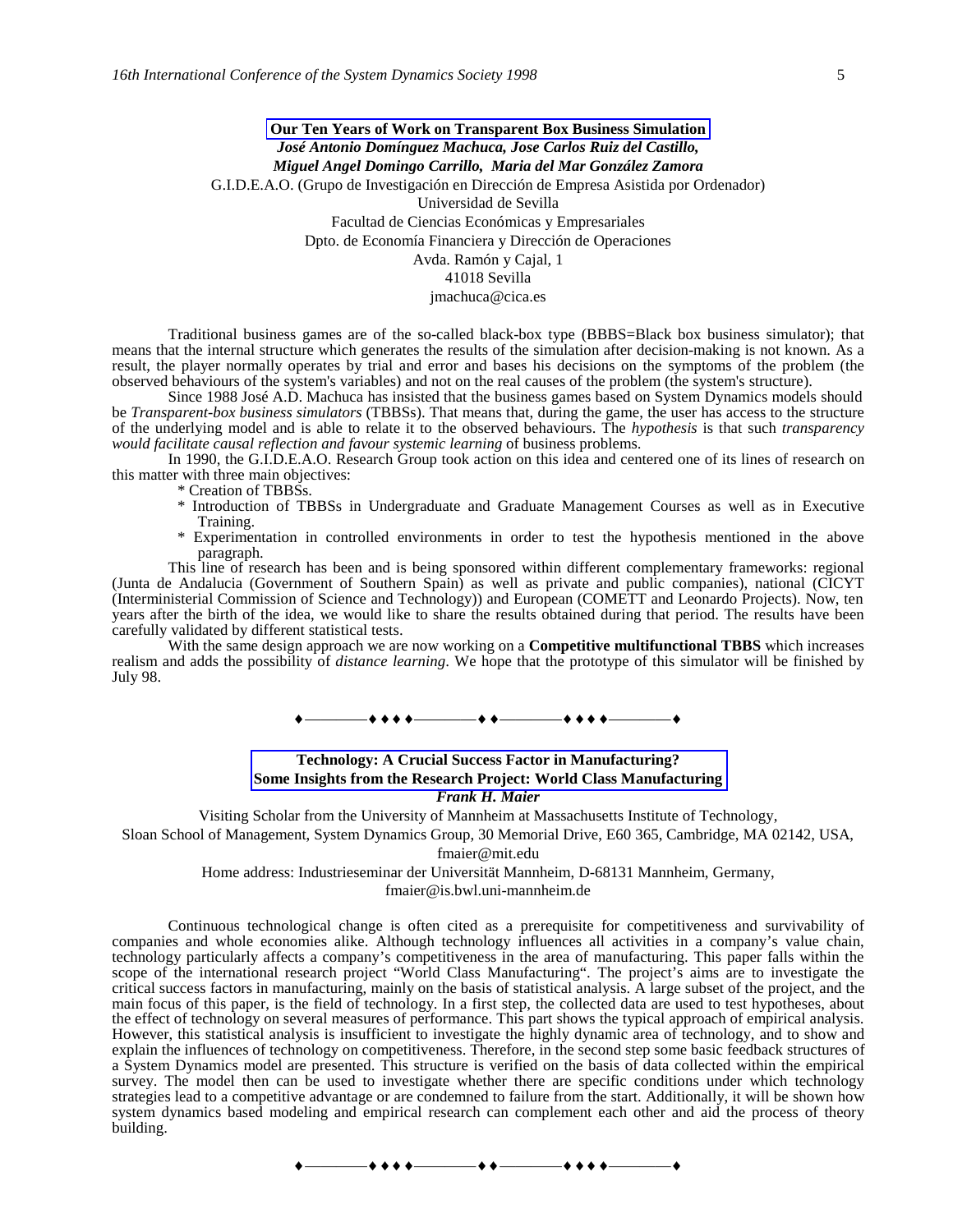### **Using Games to Teach SD Principles Quickly** *Dennis Meadows* Director, Institute for Policy and Social Science Research University of New Hampshire Thompson Hall #301 Durham, NH 03824 meadows@unh.edu http://www.unh.edu/ipssr/index.html

We know how to teach mastery of SD to someone in a two-year, full time graduate program. But what can one really convey in a short workshop? Over the past 5 years I have been working to design and test a 3-4 day workshop on systems thinking, sustainable development, and team work. The workshop has been tested in 13 countries. Using very simple games, videos, and group assignments I am learning which concepts can be taught in 3-4 days and how to do it most efficiently.

The emphasis of my work has been on sustainable development, which is one mode of growth against a limit. Collapse is another. In this session I will show how a sequence of simple games has been used to build up a fairly sophisticated understanding of the dynamics of growth against a limit. I will indicate the strengths and the limitations of games as an educational tool. Included in the presentation will be a description of Group Juggle, a game I developed that provides more system dynamics insights in 15 minutes than the Beer Game does in 60-90 minutes. The session will involve all the audience, directly or vicariously, in a number simple games.



**Setting Public Policy Using System Dynamics and Causal Loop Diagramming: A Case Study from a Competitive Public Electric Utility** *Patrick Parker-Roach Nagah Ramadan* Senior Partner Commissioner of Cleveland Public Power PBT, Inc. Consulting Member, Society of Organizational Learning pparker-roach@PBT-Inc.com

Our presentation describes work which we accomplished in redesigning Cleveland Public Power, a Cityowned, competitive electric utility. In two years time, we managed to move CPP from a junk bond status to one of the highest ratings given by Moody's on Wall Street.

As part of the effort, we used a system dynamics approach to help understand the complexities facing a Cityowned utility, struggling in a bitter competitive battle for its survival, with the uncertainty of deregulation looming on the horizon. Our paper has two distinct, but highly interrelated components.

The first component describes the techniques which one of us (Parker-Roach) used in guiding a diverse group of individuals (managers, design engineers, customer service representatives, service technicians, etc.) through a series of meetings and exercises which uncovered critical system variables and their interactions relative to CPP's competitive, city government environment. These understandings resulted in a preliminary 25 variable Causal Loop Diagram. The approach in generating the diagram was, for the most part, team-based, thorough and fast. The techniques for guiding groups of people unfamiliar with system dynamics concepts through the construction of a quality CLD should be of interest to other practitioners.

The second half of our presentation is by Nagah Ramadan, then Commissioner of Cleveland Public Power. In his talk, Nagah explains how he took the CLD and used it to formalize his strategy thinking for the utility and communicate it inside and outside (Mayor, Wall Street, etc.) the utility. He then generalized it into a policy model for competitive public institutions. His talk will cover the nature of the model and insights gained from experience.

A paper describing the overall two year reinvention effort of CPP will soon be published in Pegasus Communication's Innovations in Management Series. Formal descriptions of Nagah's public policy insights from the effort are documented in working papers in his Doctorate in International Business Management program at Case Western University.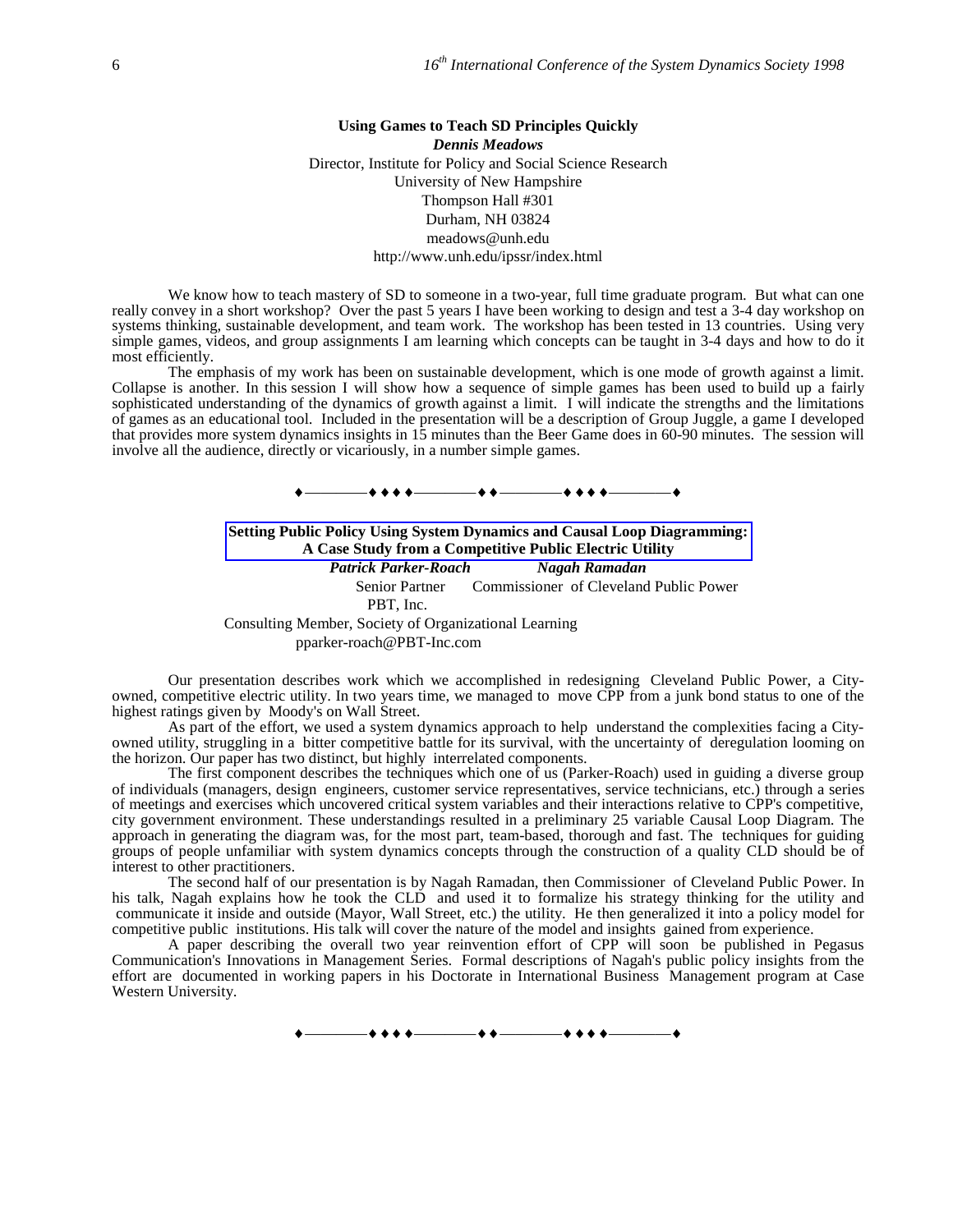| John Heinbokel                 | <b>Will Costello</b>   |
|--------------------------------|------------------------|
| Waters Center for System       | Champlain Valley Union |
| Dynamics                       | High School            |
| Trinity College of Vermont     | Hinesburg, VT          |
| 208 Colchester Ave.            |                        |
| Burlington, VT 05401           |                        |
| wat-cent@charity.trinityvt.edu |                        |
|                                |                        |

#### **K-12/Collegiate Collaborations in Systems Education: The Powers in the Feedbacks**

What traditionally passes as "collaboration" in education can more accurately be described, in systems terms, as a one-way flow of "answers." In this model, experts from the college or university bestow the "truth" upon a captive audience of k-12 educators. Each level in the educational system, however, has particular strengths and balancing shortcomings. Ignoring those complementary strengths leads to the repetitive cycles of educational fads, where innovations that match good theory with weak implementation seem to alternate regularly with wonderful pedagogy lacking fundamental content. If innovations which represent lasting improvements are to be made, then all the strengths of the various educational levels must be brought to bear in true collaboration. This requires not one-way flows of wisdom but feedback systems where the experiences of all the participants are accorded respect and the means to influence the development of the system.

Much of our progress at the Waters Center has come from consciously recognizing the developmental steps needed to move most people (students and faculty) toward an ability to creatively and productively utilize System Dynamics tools to meet their educational needs. Our early 'blitz" training programs, where we expected a quick training in model building would provide teachers with the necessary tools to transform their classrooms, are illustrative of an earlier mindset. For a few who might be characterized as "educational pioneers," that training is enough; for most, it skips too many steps in the developmental process.

We now base our training efforts and classroom applications on a recognition that people most naturally and comfortably develop high level system dynamics skills through a developmental progression. This paper proposes a model for understanding how people learn and utilize systems thinking. Critical elements include: 1) provision of "introductory" models which address "real world" issues, are easily manipulated within limits, and incorporate visual explanation for how each system works; 2) modeling products and exercises emphasizing the power and transferability of generic models while developing the essential mechanical skills for creating and extending models; and 3) major curricular innovation in the field of interdisciplinary education showing how insight from one discipline can effectively be used to inform another.

True, successful collaboration is a rich system of feedbacks. The theories, conjectures, and experiences of many players provide a means for designing and testing innovative approaches and for recognizing what truly is beneficial and what is not. It can be a slow and messy process, but it represents a powerful "learning curve" that will minimize the danger of System Dynamics being relegated to a status of "yesterday's fad."

 $\begin{array}{c} \bullet \longrightarrow \bullet \bullet \bullet \bullet \longrightarrow \bullet \bullet \longrightarrow \bullet \bullet \longrightarrow \bullet \bullet \bullet \longrightarrow \bullet \bullet \bullet \longrightarrow \bullet \end{array}$ 

## **Resource Dependence in Product Development Improvement Efforts** *Nelson Repenning* Robert N. Noyce Career Development Assistant Professor Operations Management/System Dynamics Group 30 Wadsworth St, E53-339 Cambridge, MA 02139

nelsonr@mit.edu

Managers and scholars have increasingly come to recognize the central role that design and engineering play in the overall process of delivering products to the final customer. Give their critical role, it is not surprising that design and engineering processes have increasingly become the focus of improvement and redesign efforts. In this paper one hypothesis for the difficulty of making the transition between existing and new development processes is developed in the form of a simulation model. The starting point for the analysis is the observation that in an organization in which multiple products are being developed, scarce resources must be allocated between competing projects in *different* phases of the development process. The scarcity of resource creates interdependence; the performance of a given project is not independent of the outcomes of other projects. Resource dependence among projects leads to the two main ideas presented in the paper: First, the existence of resource dependence between projects, coupled with locally rational decision making leads to an undesirable allocation of resources between competing activities, and second, this error is self-reinforcing. Strategies for mitigating these undesirable dynamics are also considered.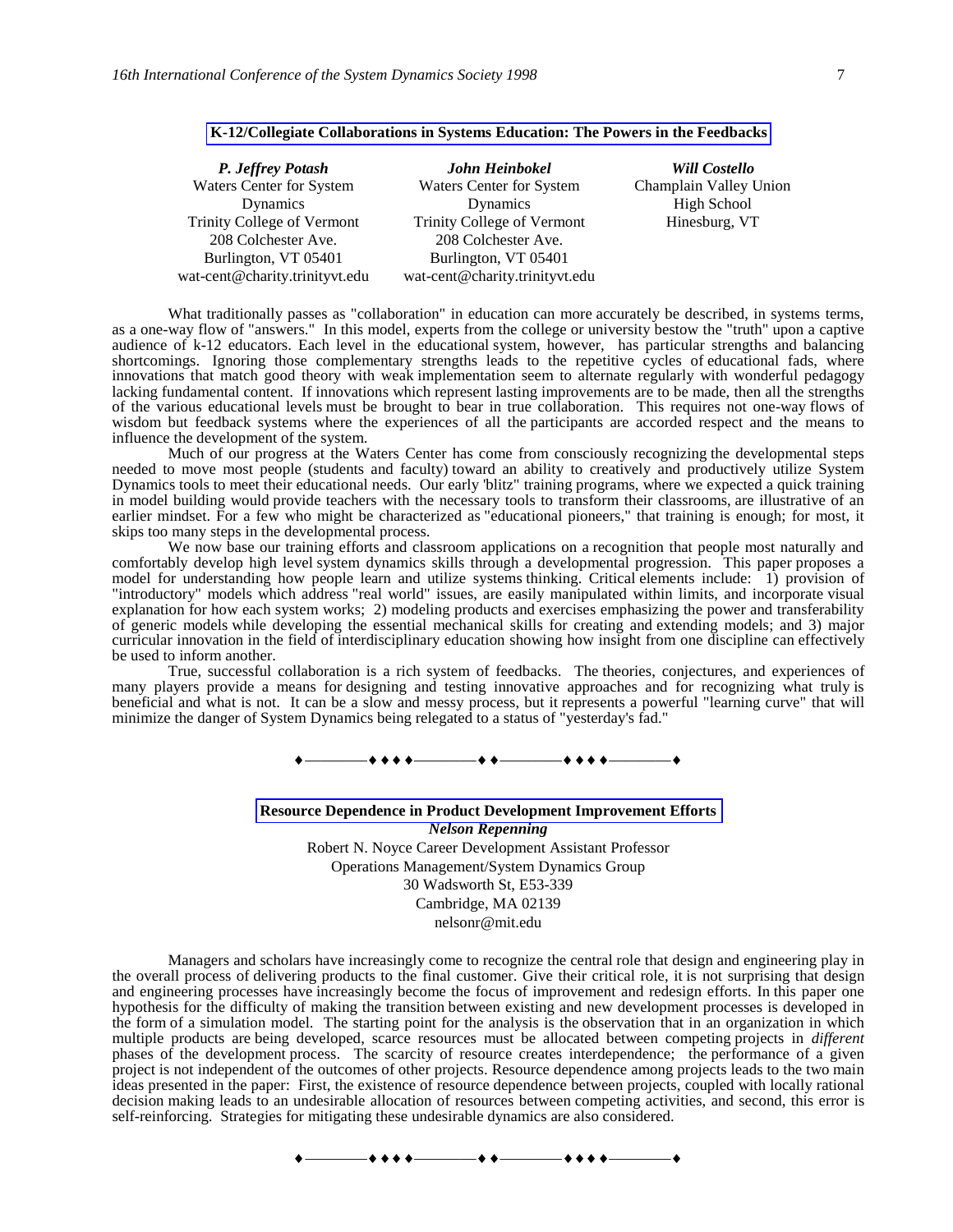**Constructing Reference mode** *Khalid Saeed* Social Science and Policy Studies Worcester Polytechnic Institute Worcester, MA 01609, USA saeed@wpi.edu

System dynamics models represents problems not systems *per se*. Therefore, the first step in the modeling process is to define the problem. This problem definition is named reference mode in Jargon. Reference mode is based on historical information and is often described in a graphical form, although there are many misconceptions about what is a reference mode. More often than not, reference mode is perceived to consist of historical data, although historical data may only be a starting point to construct a reference mode, which is an abstract concept that must be developed very carefully from the historical data and the inferred future trends it points towards. In fact, reference mode is a fabric of trends representing a complex pattern rather than a series of historical time series. It may contain concrete variables actually existing in historical information as well as abstract variables representing missing information. I shall attempt to describe in the proposed paper the process of constructing a reference mode from historical data, illustrating it with examples.

————————————————

**Analyzing the research on self-reinforcing processes in organizations: Another approach to archetypes** *Anjali Sastry* University of Michigan Business School 701 Tappan Street Ann Arbor MI USA 48109-1234 masastry@umich.edu

A wide range of existing theoretical and empirical work explains how past decisions and actions are reinforced in organizations. A summary of the key ideas in five theories in organizational studies--imprinting, learning by doing, escalation of commitment, institutional isomorphism, and diffusion--sets the context. I show that the theories offer some two-dozen alternative processes or archetypes by which history shapes organizations over time. While the language and models used in this research differ greatly from the system dynamics approach, I find that mapping specific self-reinforcing mechanisms of history dependence highlights similarities and differences between the reinforcing processes. One result is an analytic framework useful in explaining the multiple ways in which organizations can be shaped by history. Broadly speaking, history- dependent processes represent potential solutions to two sets of problems all organizations face: increasing efficiency and maintaining control. Potential outcomes fall into two general categories of history dependence: persistence within an individual, group, or organization; and convergence among people or organizations. Considering the limits to each process suggests ways in which organizations break out from under the influence of the past, while considering the role of initial conditions suggests how organizations may be pathdependent. Finally--and perhaps most importantly for a system dynamics audience--the feedback loops and related bodies of research offer a ready-made list of ideas for modelers to draw on in trying to understand dynamics of realworld organizations. The resources offered here will be useful in developing links between system dynamics and other forms of research, as well as in making work in our field (and in others) more cumulative.

————————————————

### **Some Thoughts at the Boundaries of Classical System Dynamics** *Peter M. Senge*

Two boundary profile alternatives to classical system dynamics merit attention: (1) "structuration" and related views, which suggest processes for how the structure of social systems arises and (2) how "wholism," which illuminates the "enfolded" nature of reality, the whole present in all parts.

Classical system dynamics looks at the effects of structure on behavior, the way that operating policies interact with available information and with material flows to produce observable patterns of change. But, system dynamics says little about the genesis of the operating policies. Structuration argues that people, collectively, enact underlying structures into existence through their daily practices and suggests that reflection on those practices is a key to change.

System dynamics, along with other approaches to system analysis, focus on interrelationships. Such approaches are "extensive" insofar as they extend our awareness to focus on feedback interactions beyond the normal frame of the actors in a system. By contrast, wholism looks "intensively," to discover the deep, implicate patterns that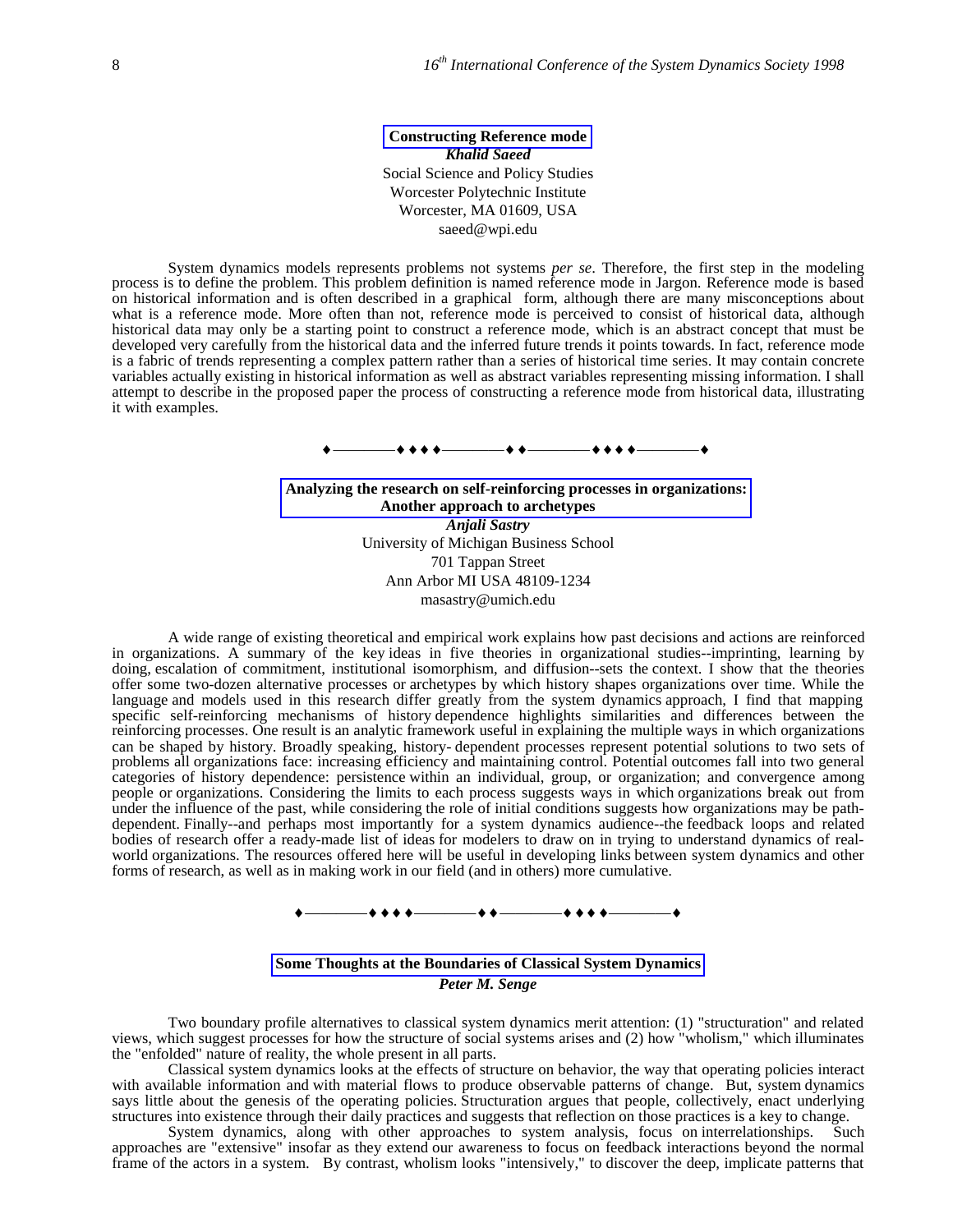give rise to the diversity of manifest systems. Looking in this way might help us understand, for example, why there is a surprising degree of stabilty among the set of manifest systemic structures (a possible ontological argument for "generic structures").

Structuration and wholism are common in offering two different potential explanations for how particular system structures come into being. In so doing, they potentially address questions that have often been neglected in system dynamics, like: "How do human systems can evolve?" and "What is our theory of change?"

These ideas are tentative and offered in the hope of sparking reflection and debate. Of particular interest to the author is how these complementary perspectives to classical system dynamics may lead to better understanding of system dynamics' strengths and limitations and to more effective practical application of system dynamics.



### **Case Study: Comparison of Spreadsheet and System Dynamic Techniques for a Government Funding Process** *J. Chris White* Program Manager Decision Dynamics, Inc. 4600 East West Hwy., Suite 410 Bethesda, MD 20814

This paper describes the results of a study to create a preliminary system dynamics model of a typical government funding process in which normal commercial labor and market pressures do not apply. The funding process controls how the direct hourly labor rate charged by a government agency is adjusted yearly to ensure break-even operation over the long term.

The purpose of the study was to determine if the system dynamics methodology was an appropriate tool for modeling the funding process which has traditionally been modeled with spreadsheets, and to facilitate a deeper understanding of the process and its complexities. This model offers insight into how the funding process might respond in the future based on different "what-if?" assumptions.

Results for the first few years of a ten-year simulation appear to track historic data well, which helps validate the model. However, the results indicate that the process is inherently unstable over the long term due to accounting delays. The accounting techniques seem logical on paper, but instead they lead to amplifying oscillations in the direct hourly labor rate charged by the agency, as well as the agency's annual costs and revenue. In year ten, results show radically different behavior than current projections based on historic data. Because of the inherent instability, management spends a great deal of time and effort keeping the process "under control" financially through various accounting methods, yet making many decisions without sufficient information or a full understanding of their longer term effects.

————————————————

**Qualitative v. Quantitative Modelling: The Evolving Balance** *Eric Wolstenholme* Professor of Business Learning, Leeds Business School Director, COGNITUS

This paper addresses the issue of what are the wise uses of qualitative mapping and what are the conditions that require formal quantitative modelling within System Dynamics.

The background to the evolution of qualitative and quantitative system dynamics will be explored. This analysis recognises that although the history of feedback thought repeatedly contains the assertion that formal, quantitative models are essential for understanding the dynamics of complex systems, the need for quantification is relative and depends on the purpose of analysis, which in turn is related to the methods used and the audience addressed.

The central theme of the paper will be to examine the strengths and weaknesses of qualitative and quantitative system dynamics and to relate these to their respective tool sets. The paper will also focus on evidence from the author<sup>1</sup>s extensive recent use of qualitative and quantitative system dynamics in education, training, research and consultancy studies of the way in which qualitative and quantitative system dynamics can be linked together to consolidate management learning in organisations.

The paper concludes that both qualitative and quantitative system dynamics are important and related to the purpose of analysis. It is suggested that within studies the true power of system dynamics to address problem solving lies in a judicious blend and intertwining of both qualitative and quantitative ideas, aimed at addressing as broad an audience as possible whilst remaining sufficiently rigorous to be useful. Within organisations it is suggested that there is a need to cement together the use of qualitative system dynamics in management development and quantitative system dynamics modelling for strategic and operational learning in teams.

\_++++\_\_\_\_\_\_+++\_\_\_\_\_++++\_\_\_\_\_+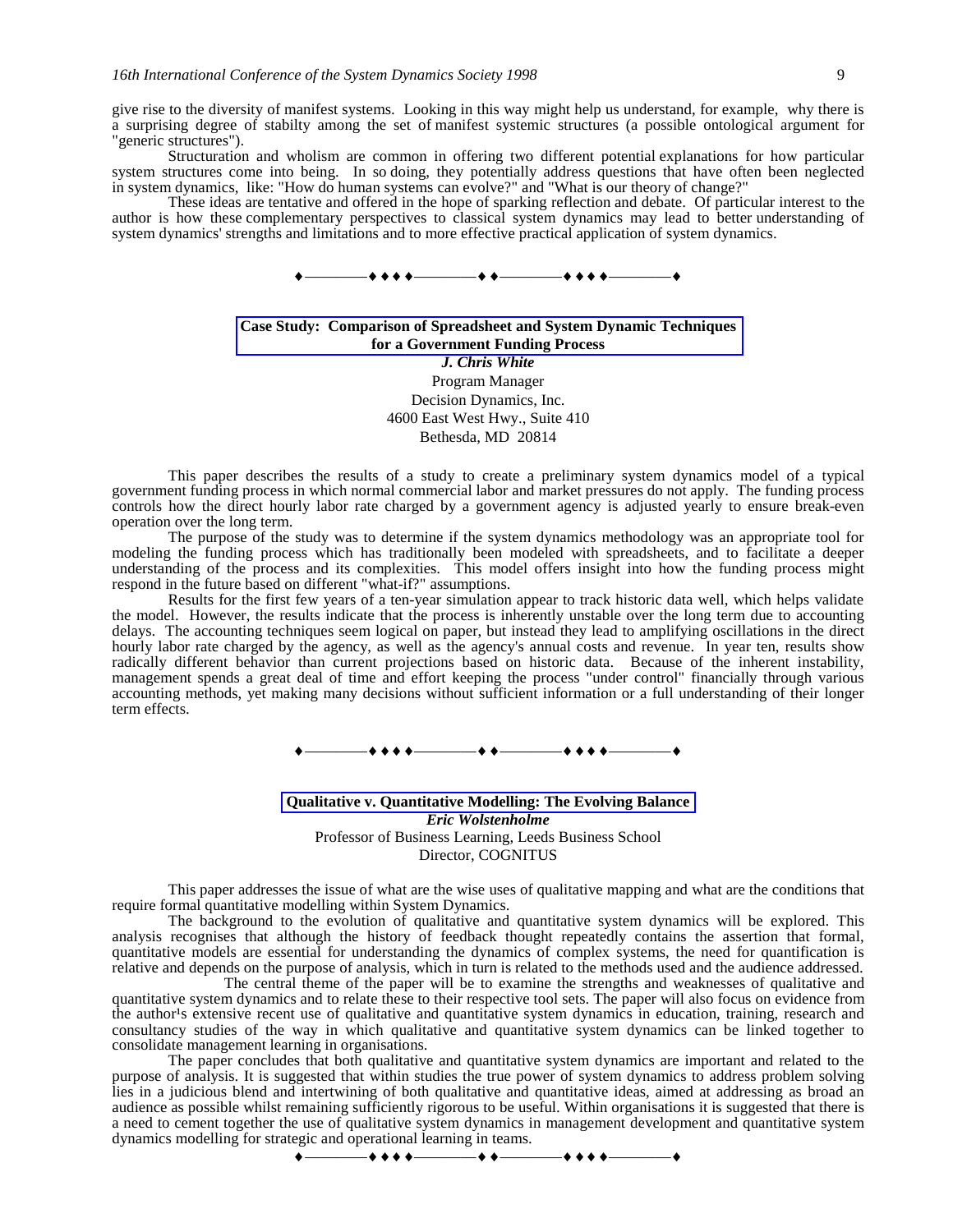# *Parallel Session Papers*

# **The Application Of Systems Thinking and System Dynamics in the Strategic Transformation of Public Enterprises** *Johan Ackerman* Principal Consultant, Bastion Consulting ISCOR Ltd P.O. Box 192 **NEWLANDS**

Pretoria, South Africa johana@hq.iscorltd.co.za

This presentation can be described as a South African case study on the successful application of systems thinking and system dynamics within the public domain of the post apartheid period. The post-apartheid era initiated the need to integrate many state and parastatal entities into a coherent public management framework. Against this framework all Government departments and enterprises had to mobilize, design and create an overall transformation program to enable the realization of a new South Africa.

The author was involved in the design and creation of the transformation programs of such government entities. This presentation is based on the experience of applying systems thinking and dynamics approaches during the execution of strategic management processes and models within these entities.

The overall systems thinking approach utilized was primarily based on the Total Systems Intervention (TSI) approach as designed by R. Flood and M. Jackson from the University of Hull, UK.

The application of systems thinking approaches, and dynamic modeling tools, in environments never exposed to such logic, caused its own contextual challenges. Getting acceptance from the decision makers for the application of software in the modeling of thinking patterns and the prioritization of issues, strategies and policies was especially difficult.

The presentation will focus on the contextual environment of the case study; the approach that was applied, the tools utilized, the challenges experienced and the lessons learned.

The audience will leave with an insight into the nature of change management in public departments as practiced at the tip of Africa.

 $\leftrightarrow$   $\leftarrow$   $\leftarrow$   $\leftarrow$   $\leftarrow$   $\leftarrow$ 

#### **Measurement of Consensus & Learning and Consensus & Learning on Measurement**

| <b>Henk Akkermans</b>              | Erwin van Schaik  |
|------------------------------------|-------------------|
| Eindhoven University of Technology | Origin Consulting |

Group Model-Building has been highly instrumental in getting client teams in effective strategic decisionmaking, policy making and organizational change and learning. This has been confirmed by many clients and corporate success stories. At the same time, several attempts have been made to measure these effects more objectively, to be able to distinguish real benefits from the hype.

However, most of these attempts in the past decade have been unsuccessful. Do people learn from engaging in dynamic simulations containing feedback? Sterman and Bakken et al (1992) have shown that such learning from feedback and delays is often very limited, and learning from dynamic learning environments also. Another series of efforts has been focused not on just exploring a quantified simulation model, but also on the more qualitative groupmodel building process in which such models are developed (Verburgh, 1995; Vennix 1990; Akkermans, 1992). And again, little cognitive results could be objectively identified: not more complex mental maps. Also, subjective assessments of the amount of learning were very positive (Akkermans and Vennix 1997). This has led to an ongoing effort to refine measurement instruments, because if one does not find an effect, this may be due both to the measurement instrument as well as to the underlying phenomenon.

So perhaps it is getting time to start considering another theory: perhaps people *really* don't learn a great deal in the narrow, cognitive sense from group-model building and perhaps the benefit really are only the *subjective* ones, the feelings/attitudes of participants. (Faber and Scheper, 1998)

This paper presents yet another set of data that illustrates the discussed discrepancy between objective and subjective measurements of in particular consensus and learning from a case study in group-model building. This case study was a group-model-building activity in the aviation industry. Two types of measurements of learning and consensus were used. A subjective pre- and posttest as well as objective measurements were taken. These measurements yielded contradictory results. The measurement methods were somewhat crude but the findings fit the pattern shown above. The paper will then go on to present another theoretical insight of what group model-building may deliver, and how such an insight better fits the data that emerge from this case and earlier ones.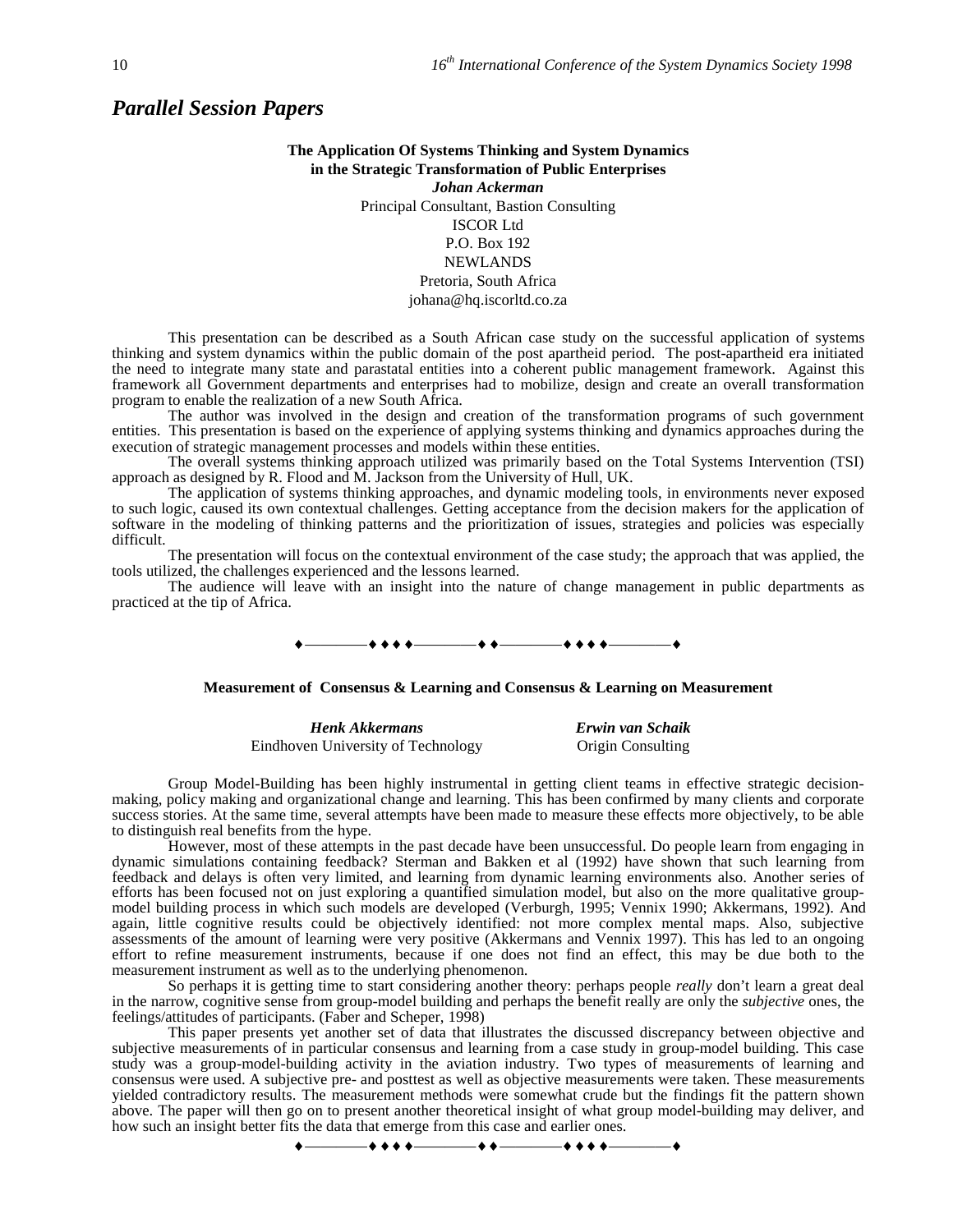## **Group Model Building to Support Welfare Reform Part II: Dutchess County**

*Robert Allers* Commissioner, Dept. of Social Services, Dutchess County *Robert Johnson* Office of Temporary and Disability Assistance, New York State

*David F. Andersen, Tsuey Ping Lee, George P. Richardson, John W. Rohrbaugh, Aldo A. Zagonel-Santos*

Nelson A. Rockefeller College of Public Affairs and Policy University at Albany, State University of New York 300 Milne Hall, Albany, NY 12222 - USA

Increasingly, approaches to Systems Thinking are coming to rely on the practice of building a System Dynamics model directly with a group of managers, as a means to accelerate the teams' learning, and to align their mental-models. Researchers at the University at Albany, building on two decades of experience with decision conferences, are currently using Group Model Building to support the implementation of Welfare Reform in New York state. This paper continues the efforts to document how group model building takes place at Albany. It is a follow-up to last year's report presented in Istanbul.(1)

The product of this work is a 600-equation model elicited from groups of county managers responsible for implementing federal and state mandates regarding welfare reform. We will briefly present the structure of the model, some policy runs, and comment on their implications. Preliminary results suggest that the group model building (GMB) method is a valuable tool to overcome the complexity involved in the welfare system, to focus group discussions, and to provide an adequate setting for promoting interorganizational relationships (IORs) among the public and private agents involved in delivering social services.

This work is continuing. A management flight simulator interface is under development for the model. The model is regularly refined based upon on-going discussions with the management teams. Also, here at the Rockefeller College, three doctoral dissertations are underway based upon this work: (i) exploring the GMB method in terms of buiding IORs; (ii) investigating the financing of welfare reform; and (iii) on interface development, gaming, and learning environments.

(1) Rogers et. al. "Group Model Building to Support Welfare Reform in Cortland County." In the Proceedings of the 15th International System Dynamics Conference. Istanbul, Turkey: 1997.

————————————————

# **A System Dynamics Model to Analysing Population Risk in Case of a Voluntary Vaccination Program against Meningococcal Meningitis** *Yolanda Álvarez Castaño, Martín Caicoya, Rafael María García Rodríguez , Begoña González-Busto*

bbusto@hp845.econo.uniovi.es

Meningococcal meningitis outbreak is a complicated public health problem. Control measures include prompt treatment of cases, vaccination and contacts chemoprophylaxis. The treatment of an index case cuts the spread of bacteria, the treatment of contacts avoids the disease in those that might be infected and cuts the spread of the disease by carriers and the vaccination lowers the risk of disease. Vaccination has a limited value because it does not protect children under two years, only confers partial immunity against certain serogroups, the duration of immunity is short, it does not provide herd immunity and revaccination has conflicting results. When the incidence is high, mass inmunizaton is recommended. If the incidence is not high, in some situation where public pressure is high, an offer of voluntary vaccination has been done. We hypothesise that in this situation the risk of nonvaccinate might be increased. In effect, those that decide to be vaccinated will have the same risks and benefits than those that did so under massive vaccination. However, those that decide no to vaccinate might be an increased risk. This is so because vaccination has avoided the disease in those that would have become cases if no vaccination; but it does not avoid their infection: they will be spreading virulent bacteria, and as no treatment is imposed to cut their infection, they would do so as long as it lasts the natural history of this situation. Those contacts that are vaccinated are at low risk but non-vaccinated contacts are at high risk because they are not to benefit from chemoprophylaxis and they might be exposed for longer periods of times to the aborted index case. In this sense, a simulation model is built in order to analyse the hypothesis related to higher risks for those not vaccinated in case of a voluntary vaccination offer.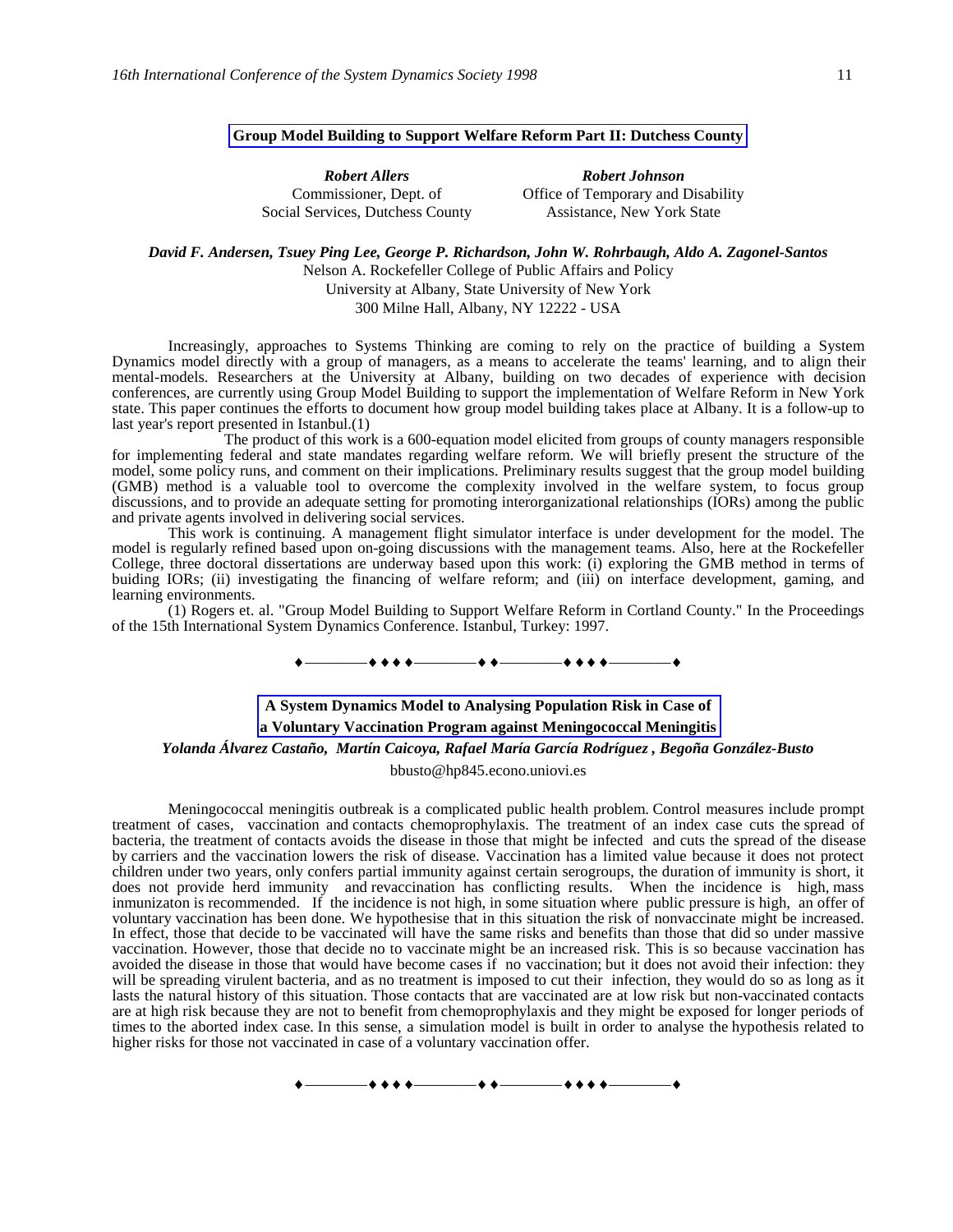### **Managing Skilled-Employee Productivity in Cyclical Markets** *Edward G. Anderson Jr.* Asst. Professor University of Texas at Austin Dept. of Management CBA 4.202 Austin, TX 78712

edanderson@mail.utexas.edu

Cyclicality is a well-known phenomenon in market economies. Less appreciated, however, are the implications of cyclicality on the long-term productivity of skilled employees. The aerospace industry is one such industry notorious for the intensity of the business cycles it faces. Adjusting capacity levels to match orders in this industry is hampered by the interaction of this volatility with the significant time required to train production employees. This forces firms to dynamically balance the cost of excess employees against almost-certain capacity shortfalls. This paper uses a system dynamics/control theory approach to develop a model which captures these effects and to design a robust and efficient employee management policy for machine tool firms. Analytic measures for equipment order volatility, employee volatility, and workforce shortfalls are also developed. Finally, a numerical example is provided to illustrate the efficacy of this approach under various levels of consumer demand volatility.

————————————————

**Managing Software Implementers in the Information Services Industry: An Example of the Impact of Market Growth on Knowledge Worker Productivity and Quality**. *Edward G. Anderson Jr.* Asst. Professor University of Texas at Austin Dept. of Management CBA 4.202 Austin, TX 78712 edanderson@mail.utexas.edu

Consultancy firms which customize "enterprise management systems" such as SAP or PeopleSoft for Fortune 500 customers have experienced both explosive growth and increasing headaches. Part of these problems may stem from the general inexperience of the consultants with the intricacies of each particular software package. To combat this inexperience, the consultancies have begun to develop knowledge bases which record their employees' combined experience for future use. This paper uses system dynamics/control theory techniques to model this productivity problem. The novelty of this formulation lies in accounting for both tacit knowledge resulting from the experience of individual knowledge workers PLUS the firm's aggregate learning curve resulting from knowledge database development.

Using both simulation and analytic techniques, a robust policy is developed to cope with this problem, an instance of managing knowledge workers under continuous demand growth. The paper will then examine some of the implications of this model for a typical consultancy. In particular, the paper will show that under many real-world operating conditions, the interaction of knowledge workers and market growth can drive firms to deliver lower levels of service at a higher cost. Finally, the paper puts this research into a framework with the experience-curve and technology supply-chain literature to outline possible directions for future research.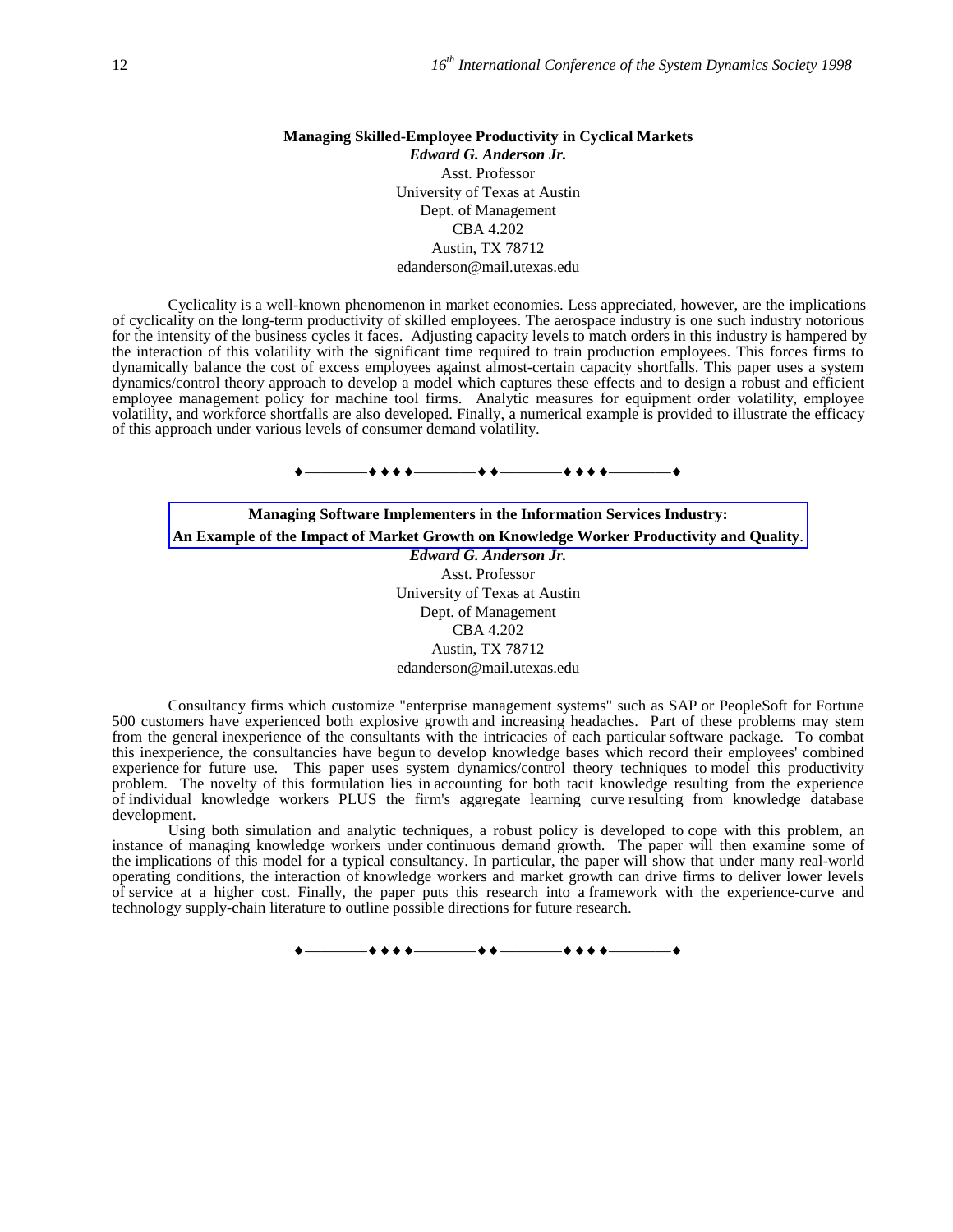# **Modelling Product Development Processes: A System Dynamics Approach** *Bernhard Angerhofer Ddembe Williams Michael Kennedy* Information Management and Modelling Group School of Computing, Information Systems and Mathematics South Bank University Borough Road, LONDON SE1 OAA b-angerhofer@sbu.ac.uk; williadw@sbu.ac.uk

This paper describes the System Dynamics (SD) approach used and experiences gained while modelling a new products development process. The empirical study was carried out in collaboration with a leading international semiconductor company over a period of three months.

The aim of this project was to explore the potential of dynamic simulation to allow managers to test different policies in order to improve product development cycle-time and the overall time to market.

As global competition increases, corporate organisations have to find new ways to ensure quality and at the same time increase productivity while improving cost/time effectiveness of new products development processes.

Group interview techniques were used to capture and document the basic structure of the new products development process in order to facilitate the understanding and hence improvement of such processes through modelling.

The resulting SD model was validated using existing process data, thus allowing us to test different policies in order to achieve the company's strategic aim of decreasing time to market.

### $+$

### **A Phenomenon of RETARDED CATASTROPHE - Examples in Environmental Pollution and in Economic Crises - A System Dynamics Model and its Qualitative Analysis**

| Javier Aracil         | Michel Karsky      | <b>Bernard Paulre</b>                |
|-----------------------|--------------------|--------------------------------------|
| Etsii, Sevilla, Spain | Kbs, Paris, France | University Of Paris I, Paris, France |

This paper has three parts :

1 - A System Dynamics model of environmental pollution, with some unexpected and surprising simulation results.

2 - A mathematical "Qualitative Analysis" of the model.

3 - Similar results in the field of economics.

A rather simple three population model can show a catastrophe-type behavior at quite unexpected moments. Such behavior can be explained mathematically and, in some cases, have been experienced in practice.

Beyond the conclusion that such behavior is always possible for certain class of systems, comes the idea that one should not always look for a direct cause of experienced catastrophes, but also search for hidden, long forgotten structural causes.

It is also shown that some very minute changes in the behavior of one protagonist of a system can completely perturb, at a much later time, even after the disappearance of that same protagonist, the behavior of the remaining system.

The validity of such behavior is shown mathematically by means of a Qualitative Analysis, after which a second example of such Retarded Catastrophe is shown in the area of Economics.



**Dynamic Analysis of the Effects of Alternative Policies on the University Entrance Bottleneck in Turkey**

*Andac Arikan Yaman Barlas* New York University, Stern School of Business 44 West 4th Street, Room 7-150 New York, NY 10012-1126 aarikan@stern.nyu.edu aa329@is8.nyu.edu

Bogazici University, Department of Industrial Engineering Bebek, Istanbul TURKEY 80815 ybarlas@boun.edu.tr

The study focuses on the imbalance between the limited university capacities and the huge demand for higher education in Turkey and aims to analyze the future consequences of the current two-step university elimination/placement system. A system dynamics simulation model of the university entrance dynamics was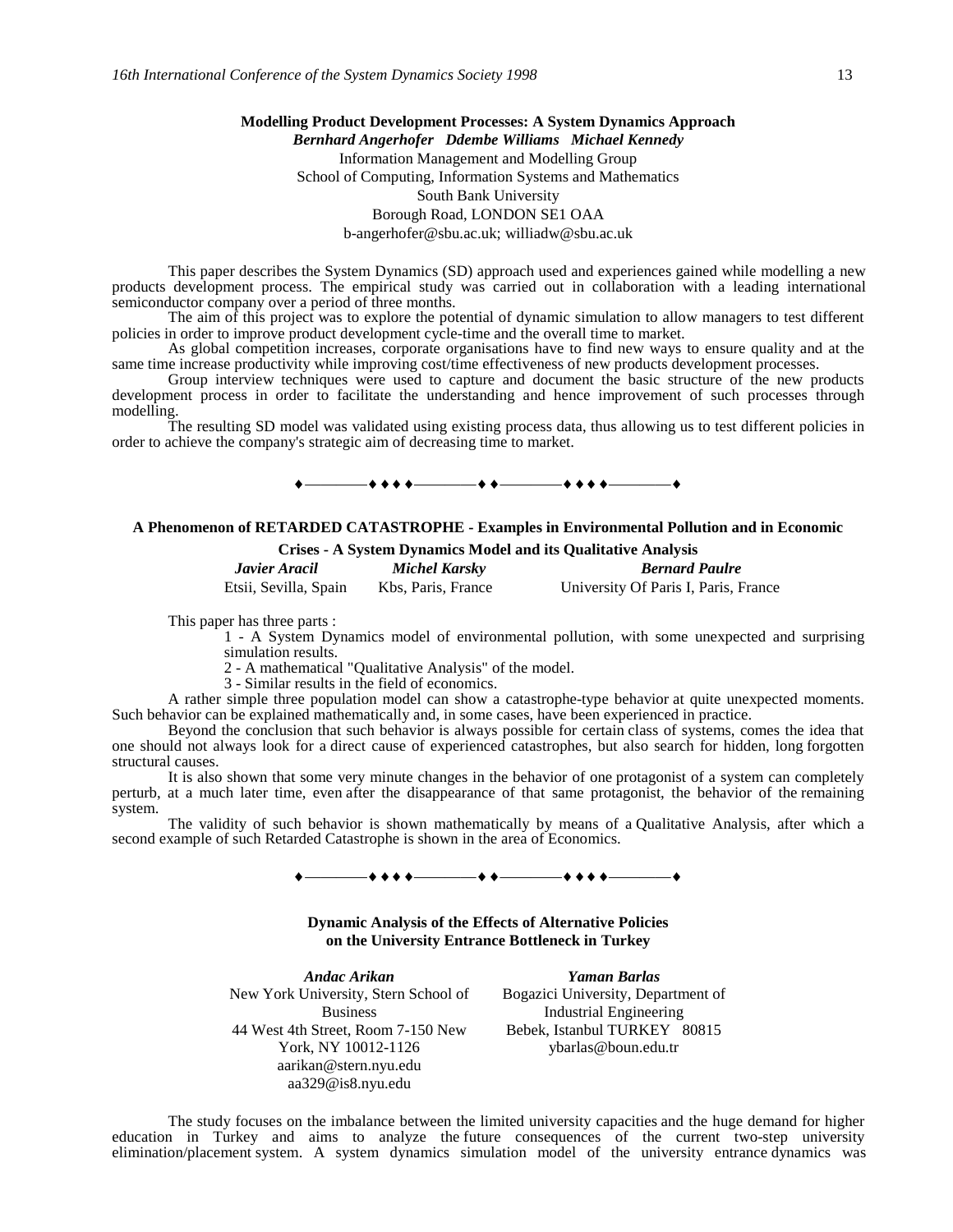constructed in order to analyze the causes of the bottleneck and test alternative strategies proposed by policy makers. The demand pressure created by retrying candidates (i.e. the candidates who take the entrance exams more than once) was addressed. The model is a macro level representation of the university entrance process that starts with ÖSS (the screening exam) applications and ends with placement after ÖYS (the placement exam). All major high school types, university types and branches were included in the model. The structure of the model had to be developed at a macro level, so as to create "group behavior" similar to the real system's aggregate behavior, without having to model the exam performance of each individual (over a million of them). The results generated by the model after the standard verification and validation test were very much alike the real data indicating the increasing demand pressure of "retrying" candidates on fresh secondary school graduates. Various widely-discussed policies about the problem were tested using the model. While individual application of these policies proved to be ineffective, simultaneous application of several policies yielded some noticeable results. A combination of channeling students from vocational and general high schools to 2-year vocational colleges, forbidding the retrying of already admitted/enrolled students and increasing the 2-year vocational college capacities resulted in important improvements.

#### ————————————————

### **Formalization of the Biological-Productive Process of a Typical Agricultural Exploitation in Castilla-León** *M.R. Arranz, J.J. Garcillán, M.P. Pérez and M.D. Soto*

Facultad de Ciencias Económicas y Empresariales (Universidad de Valladolid)

Avda. Valle Esgueva, 6, 47011 Valladolid, SPAIN

juanjo@esgueva.eco.uva.es

In this work we develop the Forrester diagram associated with the biological-productive process of a representative agricultural exploitation from the Spanish region of Castilla-León full devoted to barley cultivation in dry land. The work factor is contributed by one sole qualified person who has a concrete machinery, buys seed for the sowing and sells the product after the harvest. He plans the sow in two different moments. If the weather conditions are favorable, half of the earthly is sowed in the autumn and, always, the rest in the winter.

Five dependent sequential stages by year are considered in the process, from the sowing until the harvest. We suppose a random behavior of the weather conditions in the formalization, that is adjusted to the real data observed in previous years. The effect of the weather conditions over the cultivation in each one of the stages is valued. For this, we have taken as reference the data on rain and temperatures given for the "Centro Meteorológico Territorial de Castilla-León", the statistics of the productions in the zone in the last years, and the opinion from experts. The results in each stage affect to the following stages. The final production will be resulted of the evolution of the cultivation in the different phases.

The results are simulated departing of different initial conditions of technology ( available machinery, type of seed, fertilizer, quality of the land, etc.), and compared with real available data in order to determine the consistency of the modelization.

————————————————

**The Virginia Timber Dynamics Learning Environment** *Samuel H. Austin* State Forest Hydrologist, Virginia Department of Forestry P.O. Box 3758

Charlottesville, Virginia, 22903

A system dynamics model is presented that identifies causal links, dynamics, and environmental effects associated with timber harvesting in Virginia from 1940 through 2020. The "Virginia Timber Dynamics Learning Environment on CD-ROM" identifies the impacts of accelerating rates of forest clearcutting and information delays associated with forest inventory methods on land use policy, stream water quality, stream water quantity, forest type, forest distribution, timber supply, timber availability, and wood processing capacity. Indices identifying available habitat for key wildlife species are also included. Harvesting rates from 1940 through 1997 are accurately predicted. The companion paper, *The Long Term Dynamics of Timber Supply in Virginia,* describes trends in timber supply, timber availability, and wood processing capacity identified by the model, and the projected, sometimes counter-intuitive, future consequences of several management alternatives.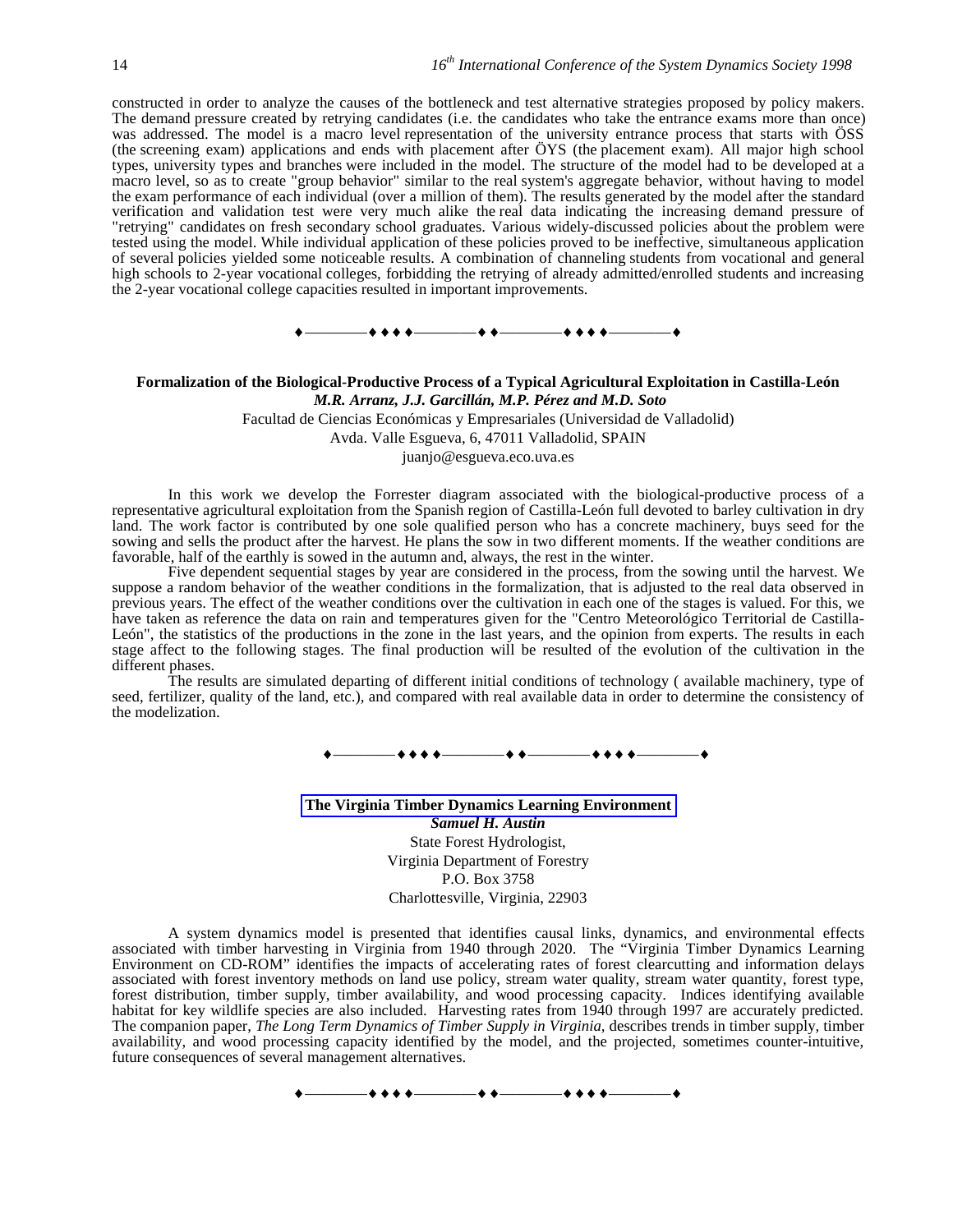### **A System Dynamics Model of Group Productivity Factors on Generative TaskPerformance** *Diana Azevedo-Carns* Computing & Information Technology University of Massachusetts Dartmouth 285 Old Westport Road, North Dartmouth, MA USA 02747-2300 dcarns@umassd.edu

Increasing applications of group modeling and team learning have heightened the need for understanding interrelated causal factors in group task performance. While there is considerable research from several fields, there is little common theoretical basis for the variables studied or methods used. What is missing from the literature is a multidisciplinary theoretical framework for investigating how key variables and feedback mechanisms are dynamically interrelated in terms of specific performance tasks.

This research builds on previous research (Azevedo-Carns, 1996) presented at ISDC '97 on enhancing generative task performance. The current research presents a System Dynamics model based on a synthesis of selected research from Social Psychology, Management Science, Group Performance Support Systems, and Communications theory. Although there are many specific tasks involved in group modeling or interaction, they can be considered in two broad categories: a) generative tasks for generating new information, alternatives, or plans and b) evaluative tasks (Vennix, 1996). Generative tasks are the primary focus of the present model.

This research goes beyond the simple question driving a majority of early research in group performance literature: Which perform better, groups or individuals? Instead, it asks the question: Under what conditions will certain types of interaction and related variables enhance specific task performance? Research findings may be of practical value to managers seeking to improve group performance on generative tasks using groupware or computermediated tools.

————————————————

### **A Role for Response Surface Based Optimization in System Dynamics Studies** *Reid Bailey, Bert Bras and Janet K. Allen* Systems Realization Laboratory G.W. Woodruff School of Mechanical Engineering Georgia Institute of Technology Atlanta, GA 30332 USA gt4986e@prism.gatech.edu, bert.bras@me.gatech.edu, janet.allen@me.gatech.edu

Traditional system dynamics studies rely heavily upon heuristics and experience. Notwithstanding, mathematical optimization techniques have been introduced as important elements for a successful study. Different views abound regarding the relevance of qualitative heuristics compared to mathematically rigorous optimization tools. We argue that the role of optimization in system dynamics studies is not to replace experiencebased knowledge, but instead to augment, facilitate and expand the heuristic exploration of a model. Accordingly, our approach involves narrowing the design space (using response surfaces) and the subsequent direct investigation of the simulation model (using heuristics).

Response surfaces received considerable attention in optimization due to their capability to replace complex models with analytic equations, thereby increasing computational efficiency. However, doubts exist as to whether these simple equations can adequately capture a simulation model's behavior. Our approach is developed through causal loop analysis of an existing response surface concept exploration technique. We demonstrate the usefulness of response surfaces in system dynamics studies with a case study involving a high-level model of an industrial ecosystem; our intent in using response surfaces is not to replace the simulation models with analytic equations, but instead to direct attention to regions within the design space with the most desirable performance. Recommended changes to a system are based directly on the simulation model, not on response surfaces, averting the added level of approximation inherent in response surfaces. Additionally, final results are composed of ranges of values for parameters, not single, point values (allowing for added flexibility in policy setting).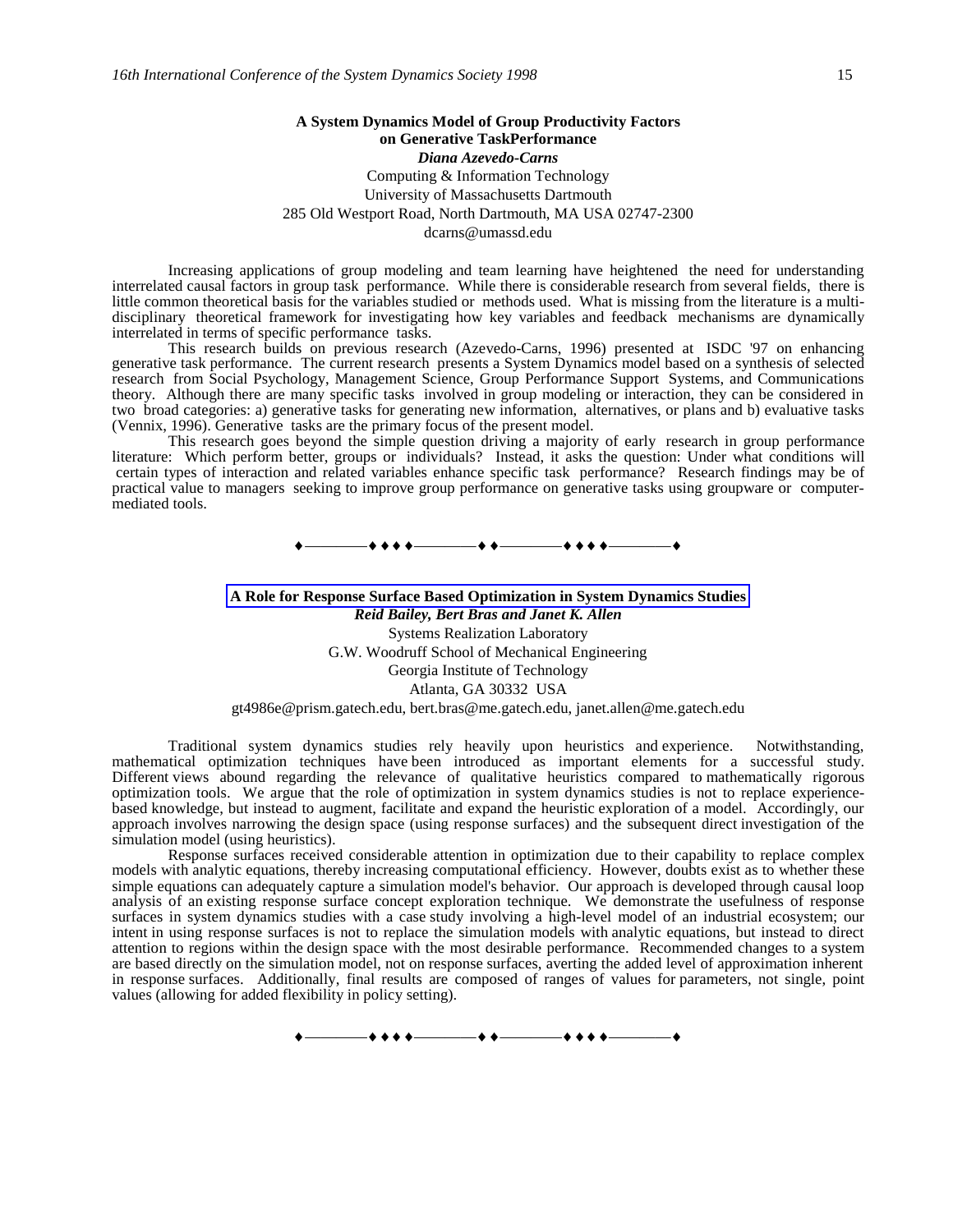### **Lessons from Electric Utility Restructuring in California** *Ellen Banaghan* Senior Analyst, Tabors, Caramanis, and Associates 9289 Shadow Brook Place Granite Bay, CA 95746 ellen@tca-us.com

California is undertaking wide-spread electric utility restructuring, including the establishment of a Power Exchange to set energy prices for regulated utilities, an Independent System Operator to control the grid and schedule power for exiting utilities and new entrants, and retail customers offered direct access to alternate energy suppliers. Originally slated to go into effect January 1 of this year, the complexities and vast changes in business operation have resulted in a slip of the ambitious implementation schedule. One of the contributing factors in this delay is a lack of understanding and readiness of new market participants to operate with such vastly different underlying systems.

Studies of electric utility restructuring in the U.K. have shown that there is a volatile period of transition between traditional markets and implementation of steady-state restructured markets. During this period there are many dynamic forces in action. For example, short term prices are not in balance with long-term capital stocks of generation; companies are divesting, new players are entering markets and new alliances are forming; and policy makers are developing rules to compensate for market inefficiencies, which may lead to further market distortions.

This paper reflects upon efforts by new market participants to do business in this changing environment and the lessons that can be learned from the underlying relationships. It describes the real-life application of such characteristics to the restructuring that is going on in California and suggests strategies for participants in the marketplace. Finally, it provides guidance for both policy makers trying to smooth the transition in California, as well as those establishing new market structures in other areas."

 $\bullet\bullet\bullet\bullet$  and the contract of  $\bullet\bullet\bullet$  and  $\bullet\bullet\bullet$  and  $\bullet\bullet\bullet$  and  $\bullet\bullet\bullet$ 

**System Dynamics Modelling in the Australian Water Industry** *John Barton* Department of Management, Monash University Room N 7.39 PO Box 197 Caulfield East, Victoria, Australia, 3145.

This paper provides an account of the application of system dynamics to the exploration of regulatory options in the Australian water industry. The work was undertaken on behalf of the Water Services Association of Australia, the industry association of the major urban water authorities.

While the initial aim of the project was to explore the sensitivity of asset management policies to a productivity measure known as data envelopment analysis (DEA), the project was broadened to consider price regulation and to test the suitability of system dynamics as a learning framework for policy development.

A demonstration model was developed of a typical sewerage business, based around a reference mode characterised by frequent short term instability superimposed on long-term cycles of capital spending. Average factor prices (market determined), regulated sewerage service charges to customers, and inherited asset profiles were treated as exogenous and the sensitivity of levels of service and productivity to changes in these exogenous variables studied.

Simulation results indicate that the system is particularly sensitive to service charges and support the hypothesis that if service charges are reduced below critical levels, capital funding becomes highly unstable as funds are diverted to meet short term maintenance contingencies linked to the cyclic nature of inherited asset profiles. This results in quite dramatic reductions in levels of service as measured by the percentage of properties sewered. However, productivity as measured by the DEA score is little affected.

This result reinforces industry perceptions that subject to meeting service level and efficiency criteria, regulators need to ensure that the liquidity of utilities is strongly maintained.

One outcome of this work has been the development of a proposal for a regulatory regime based on measuring technical efficiency using DEA and using system dynamics modelling of individual companies to assist in setting individual price paths which reward meeting and exceeding industry determined efficiency goals. This structure overcomes the circularity associated with rate of return type regulation which keeps appearing under various guises.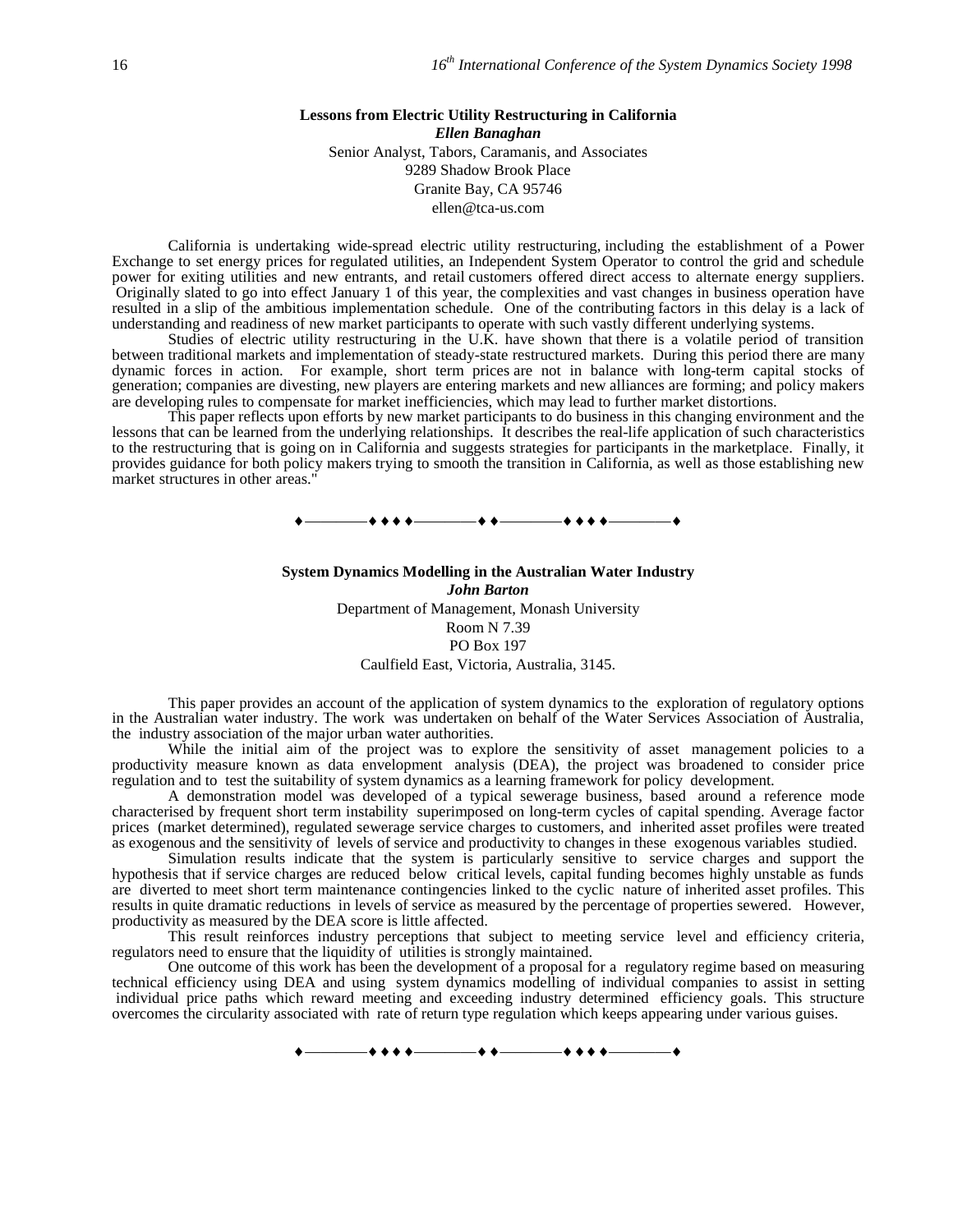#### **Methods Chosen to Identify Dominant Feedback Loops that Explain Software Project Cost**

*G.A.Bell and J.O.Jenkins* City University School of Informatics Northampton Square London EC1V OHB G.A.Bell@city.ac.uk; J.O.Jenkins@city.ac.uk

The aim of this paper is to briefly describe methods which have been selected to assist in identifying dominant feedback loops within an embedded software development process. A justification for this approach to explaining software project cost is provided. These methods are essentially outlined in a hierarchical order to address specific issues and some originate from disciplines other than software engineering. We believe that this research can be viewed as an interdisciplinary systems approach to software project cost explanation. Finally, verification and validation issues that affect the explanatory cost model are discussed.



**A Theoretical Justification for an Interdisciplinary Systems Model to Explain Project Cost** *G.A.Bell and J.O.Jenkins*

City University School of Informatics Northampton Square London EC1V OHB G.A.Bell@city.ac.uk; J.O.Jenkins@city.ac.uk

This paper proposes an interdisciplinary systems model to explain software project cost. We have reviewed literature from the software engineering discipline, systems dynamics discipline and systems movement to find support for our claims. We have developed a conceptual framework to explain how algorithmic cost models can be developed and applied to estimate the cost of future software projects. Furthermore, we have derived a one-dimensional scheme based on Burrell and Morgan's work to clarify the meta-theoretical assumptions that underpin cost models for software projects

#### $+ + + + - - -$

### **Profitability Cycles, Delay Structures and Industrial Dynamics** *Peter Berends* University of Maastricht Faculty of Economics and Business Administration Dpt. Management Science PB. 616 6200 MD Maastricht, The Netherlands p.berends@mw.unimaas.nl

Capital intensive industries generally seem to suffer from profitability cycles, often leading to dramatic re organizations and both societal and personal disasters. The scenario of increasing concentration has long been standard advice for companies in these kinds of industry. This paper proposes that up and down movements in profitability arise from the dynamic interaction between a) concentration and b) time delays between the investment decisions and actual changes in production capacity. Data from the paper producing industry show that concentration has been rising but, unfortunately, the cyclical behavior did not dampen out.

This study employs a system dynamics perspective, built on the well known 'archetypal' models as developed for example by Meadows (1970). Data of the European paper industry over de last 25 years are used to calibrate and validate the model. The results suggest that even in a situation of total concentration the delay structure of the paper industry still results in cyclical behavior and outcomes. The causes of this counter intuitive result are also discussed.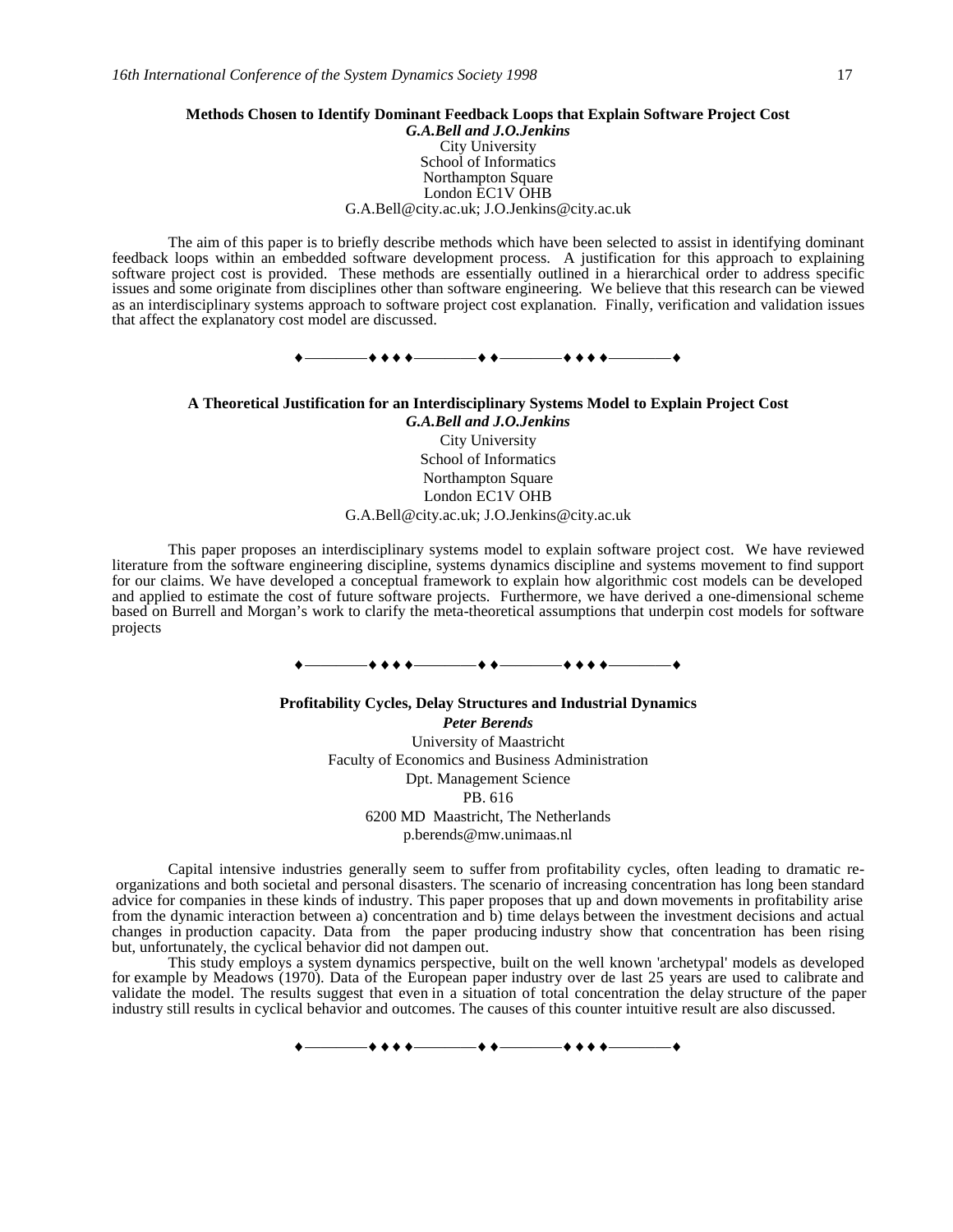### **Eroding Goals: A Look at Criminal Justice Policy**

*Dan Bernstein* Rockefeller College University at Albany, State University of New York 135 Western Avenue Albany, New York 12222 U.S.A.

Crime has been a hot political topic in the United States since the Reagan years. The presumed drift to low levels of performance by the criminal justice system, and the perceived increase in crime has made this a popular issue with American politicians. In fact reported crime has been stable or dropping since 1990. In spite of this jail populations have continued to grow.

Can the generic structure of eroding goals explain this phenomenon? Did a rising crime rate flood the system causing the system to drift to low levels of performance, and did this continue even after crime rates went down? What about changes in standards mandated by the courts, did this create a situation where scarce resources were more difficult to obtain? Was this enough of a reason to cause the apparent demise or drop in effectiveness? To what extent was the system eroded by pressures exerted from within the system? Work by Shaffer and McCold has suggested that apparent changes in performance of the system might be due to a tendency of the criminal justice system to magnify small changes in crime rates.

Was the public call for more punitiveness in the criminal justice system a reaction to the lowering of standards? Can it be shown that the system was giving less punishment for the same crimes? Did the American public respond by demanding new legislation to force a return to the what was the perceived standard?, or is the public shifting towards a more punitive response to crime?

I will explore these issues within the context of eroding goals. This structure was developed with the private sector in mind. How relevant is this structure in the multi-goal and multi-constituency government environment? Is this simple structure adequate for complicated public policy issues which have many constituencies and many objectives?

### ————————————————

### **The Business Plan as a Learning-Oriented Tool for Small/Medium Enterprises: A Business Simulation Approach**

| Carmine Bianchi               | <b>Graham Winch</b>           | <b>Colin Grey</b>           |
|-------------------------------|-------------------------------|-----------------------------|
| <b>Assistant Professor</b>    | <b>Research Professor</b>     | <b>Research Assistant</b>   |
| of Business Management        | in Business Analysis          | Computer-aided Visioning    |
| University of Palermo (ITALY) | University of Plymouth (UK)   | University of Plymouth (UK) |
| bianchi@unipa.it              | Graham. Winch @pbs.plym.ac.uk | CGrev50@aol.com             |

The philosophies and policies put in place during the early stages of a new business venture will have a lasting influence on the future growth of the firm. In recent times there has been a growing trend of small firms utilizing formal business plans, particularly in start-up and growth phases. A major reason for this phenomenon is likely to be that such documents are pre-requisite to receiving state financial grants or as part of commercial loan applications. Quite often, however, entrepreneurs have viewed writing their business plans as a bureaucratic constraint (i.e. as a duty to be fulfilled), rather than as a learning tool which may help them to be aware of the business formula that is going to be adopted within their firms. The outcome of such a mechanistic perspective is a static and non-systemic document emerging from the aggregation of disparate data that does not assist entrepreneurs in understanding the dynamic system the firm will comprise.

This paper identifies the main issues of a joint research project whose focus is on opening up to the new entrepreneur the process of developing and using a business plan as a learning tool, adopting a system dynamics perspective. This will help make their business ideas more explicit and facilitate their operationalization. Preliminary results of a first fieldwork stage are summarized in this paper, and initial conclusions suggest that there is a need to support planning/learning in this way, and from this an emerging full research program is thus identified.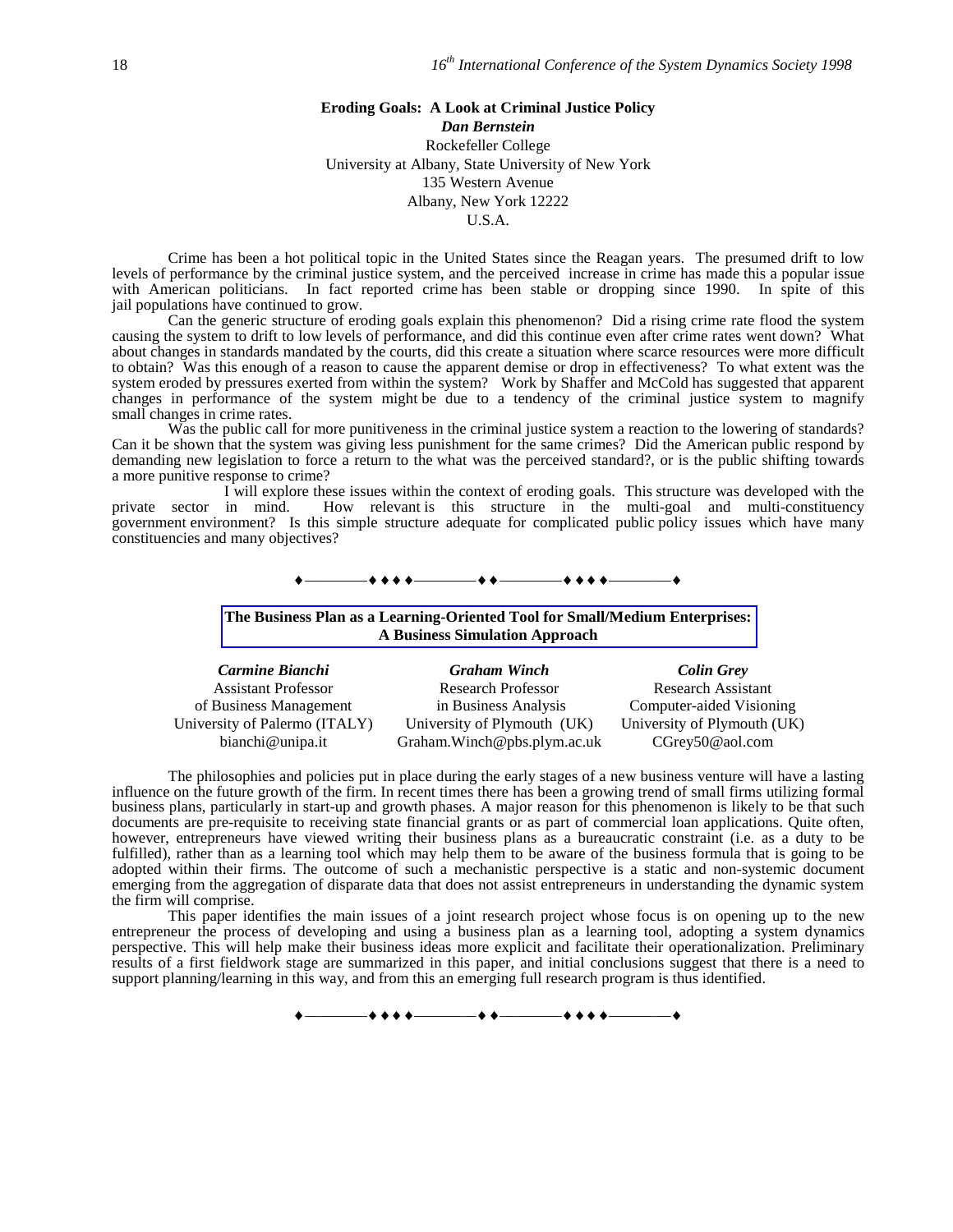### **Managing Fleet Dynamics in a Car Rental Enterprise**

| Carmine Bianchi               | Domingo Andria                                    |
|-------------------------------|---------------------------------------------------|
| Assistant Professor of        | Master Phil. Candidate in System Dynamics, Bergen |
| <b>Business Management</b>    | Doctoral Candidate in Financial Sciences          |
| University of Palermo (Italy) | University of Palermo (Italy)                     |
| bianchi@unipa.it              | andria@unipa.it                                   |

The goal of this paper is to demonstrate how a System Dynamics based model can support decision makers to figure out the effects that a given set of financial policies is likely to produce on key physical resources and, through them, on business performance, feeding back to financial resources availability.

The research domain is the car rental industry and the company studied is *Italy-by-car*, a sole-licensee for Italy of the American *Thrifty Car rental*. *Italy-by-car* market share is about 2%; although such a percentage might appear quite immaterial, it is significant under two main perspectives:

\*the high *industry concentration* in Italy (i.e. more than 50% of market share is hold by four bigcompanies); \* the relatively small size of *Italy-by-car*, which is a family-owned enterprise ranked as the tenth firm in its industry.

During the '80s and the early '90s, the company experienced a growth behaviour in sales revenues and investments. In spite of such a growth trend, since the second half of the '90s, it suffered some financial shortages which acted as a *limit to the fleet growth*. The resulting sharp reduction in sales revenues and the concurrent rise of interest costs (due to a high "debts-to-equity" ratio) led the business owners to take into consideration the opportunity to look for external equity investors.

In order to evaluate pros and cons of different scenarios related to such a policy, a system dynamics model has been sketched, aiming at supporting - through simulation - a *business plan* drawing-up.

Modelling financial and physical processes, based on both company accounting reports and information from external sources, as well as entrepreneur's *mental database*, allowed us to relate system dynamics to the "shifting the burden" and "limits to growth" archetypes, as two main feedback loop structures.

————————————————

**The application of System Dynamics to the management of a small firm? A Case of Study of the wine industry: "Cantine Settesoli"** *Enzo Bivona*

> Master student in System Dynamics University of Bergen, Norway enzo.bivona@ifi.uib.no

The purpose of this paper is to analyse a winery company, with respect to the design of a growth strategy with emphasis on sustainability. Cantine Settesoli is an Italian co-operative that produces red and white wines of different qualities. Its challenge is to increase the market share in Europe, and to penetrate markets in U.S.A and China. Unfortunately, some factors limit the growth of the company. In fact, the land that the partners assign to the production of red and white wine and the actual quality produced do not match market demand. The size of the company and the environment in which it is located may allow management to search for a product mix that better meets the market demand.

The wine sector has some characteristics that forces it to take a long range view for possible outcomes. The 15 years life time of the grape plants, the gradual improvement of quality, and the expensive marketing strategies in a very competitive environment are some of these characteristics. These characteristics call for a system dynamics approach. This paper describes a model consisting of four sectors:

- 1. The land sector describes how the total land available is being assigned to the production of wine.
- 2. The production describes the supply of raw products, their transformation and the bottling processes.

3. The market describes the effectiveness of the salesmen in obtaining new distributors so as to produce new orders.

4. The financial describes the effects of the various strategies on the company revenue.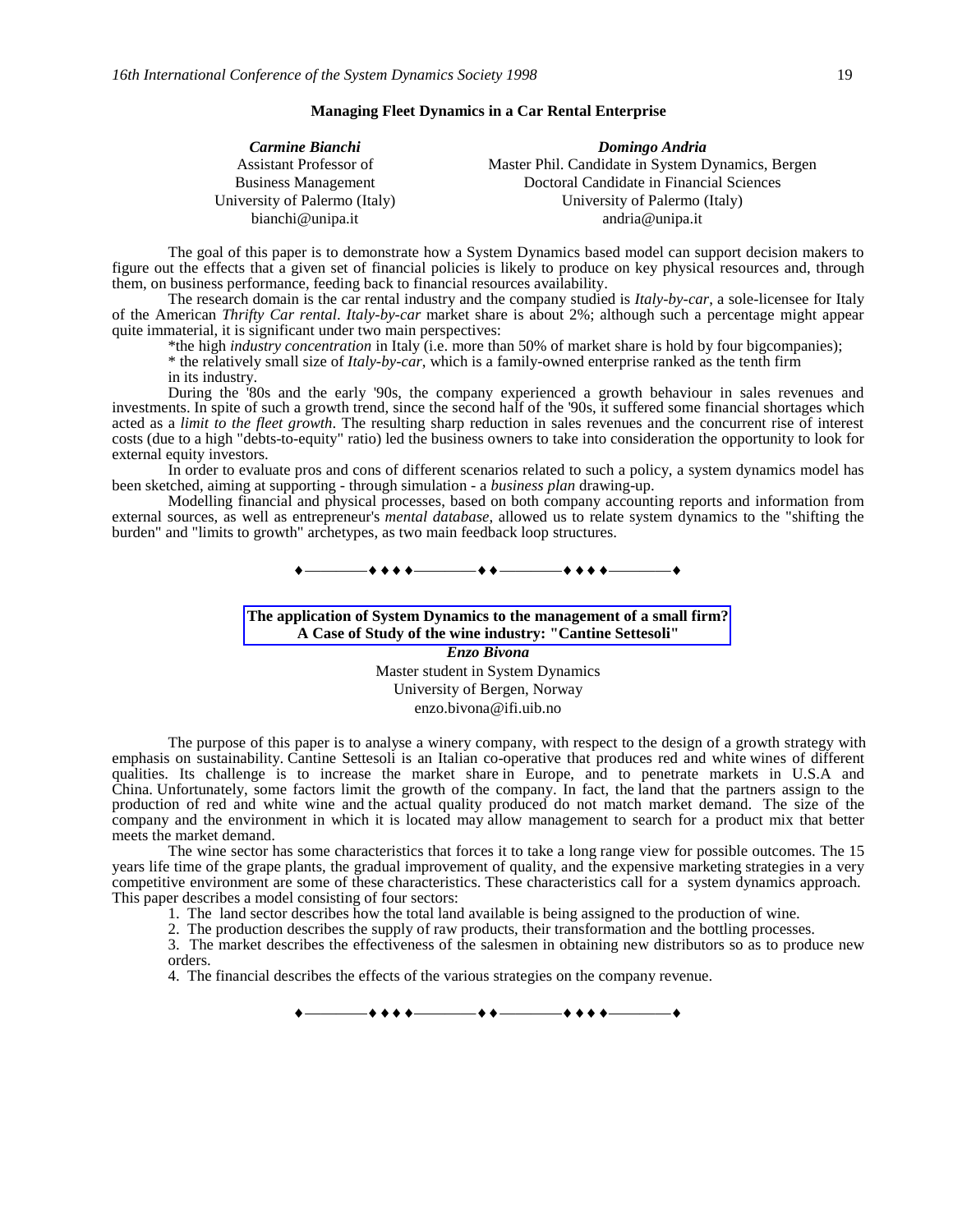### **Milestone Timing: Improving Process in New Product Development** *Laura Black* Doctoral Candidate System Dynamics Group Sloan School of Management, MIT lblack@mit.edu

This paper develops a simple model of one manufacturing company's product development process and explores intervention points for increasing throughput in new products launched, focusing specifically on the timing of certain milestones and "gates" in the product development process. Developed from individual project cases as well as aggregate data, it seeks to represent trade-offs between short-term and long-term improvements in both gross throughput and quality. Policies regarding stage-gate timing, resource investment, documentation requirements, and workload balancing (at various stages of development) are tested and discussed. Building on previous system dynamics work that suggests that productivity in the product development "factory" falls off nonlinearly when capacity is exceeded, I focus on indicators that might signal when the product development organization nears its capacity throughput and discuss strategies of transition for implementing process improvements.

————————————————

**Diversity Dynamics Modeling** *William Bonnell* US&C Consulting Services Eastman Kodak Company

The issue: Reaching corporate global performance expectations by building and managing a truly diverse corporation.

Building Diversity: In ten years, Kodak's work force representation in its management ranks will reflect the demographics of the global markets we serve and will be at parity in the U.S. with the availability of women and minorities. Specific and meaningful goals also will be established for all regions of the world.

Our objective is to achieve a mixture that reflects the customers that we serve and the communities in which we reside.

 The Policy Committee of the company will be accountable to ensure that specific plans are developed and interim goals are established and met. Progress will be monitored on a regular basis. Achieving diversity goals will be a key measure for future management incentive plans." (Extract from Management Communications Bulletin Board)

The model purpose: To understand work force dynamics in terms of age, sex, and race under different hiring and attrition policies, and to verify that goals are reasonable, specific, and meaningful.

The approach: Develop a system dynamics model of the corporate population, looking at the company as a whole and also at individual divisions. Analyze historical data for hiring and attrition patterns. Establish initial conditions. Use the model to ensure that short-term actions result in long-term goals and that long-term goals are realistic.

The result: The model facilitates communication and provides a roadmap to track annual progress in order to reach the desired future state.

————————————————

**The MIT Guided Study Program in System Dynamics: An Experiment in Distance Learning** *Lucia Breierova, Leslie A. Martin, Manas Ratha, Helen Zhu with Nan Lux* System Dynamics in Education Project MIT System Dynamics Group lucia@mit.edu, lamartin@mit.edu, manas@mit.edu, helenzhu@mit.edu, nlux@mit.edu http://sysdyn.mit.edu

During the summer of 1997, Professor Jay W. Forrester discussed with the System Dynamics in Education Project (SDEP) the idea of offering a tutoring class in system dynamics to a few members of the public. The tutoring,to begin that Fall, would be accomplished electronically by email, fax transmissions and web site downloads. The class content would be centered around the Road Maps series, a self study guide for learning system dynamics, which is the ongoing writing project of the SDEP.

The Guided Study Program (GSP) was announced by email to two system dynamics mailing lists and many people responded with interest. In September of 1997, about a dozen people\*\* began this experimental program taught in English. The GSP participants for this year were from the United States, Spain, and the Netherlands. The authors of this paper were the tutors of this electronic classroom. Participants were given reading assignments from Road Maps and classic system dynamics literature each week, along with questions based on the readings. The participants sent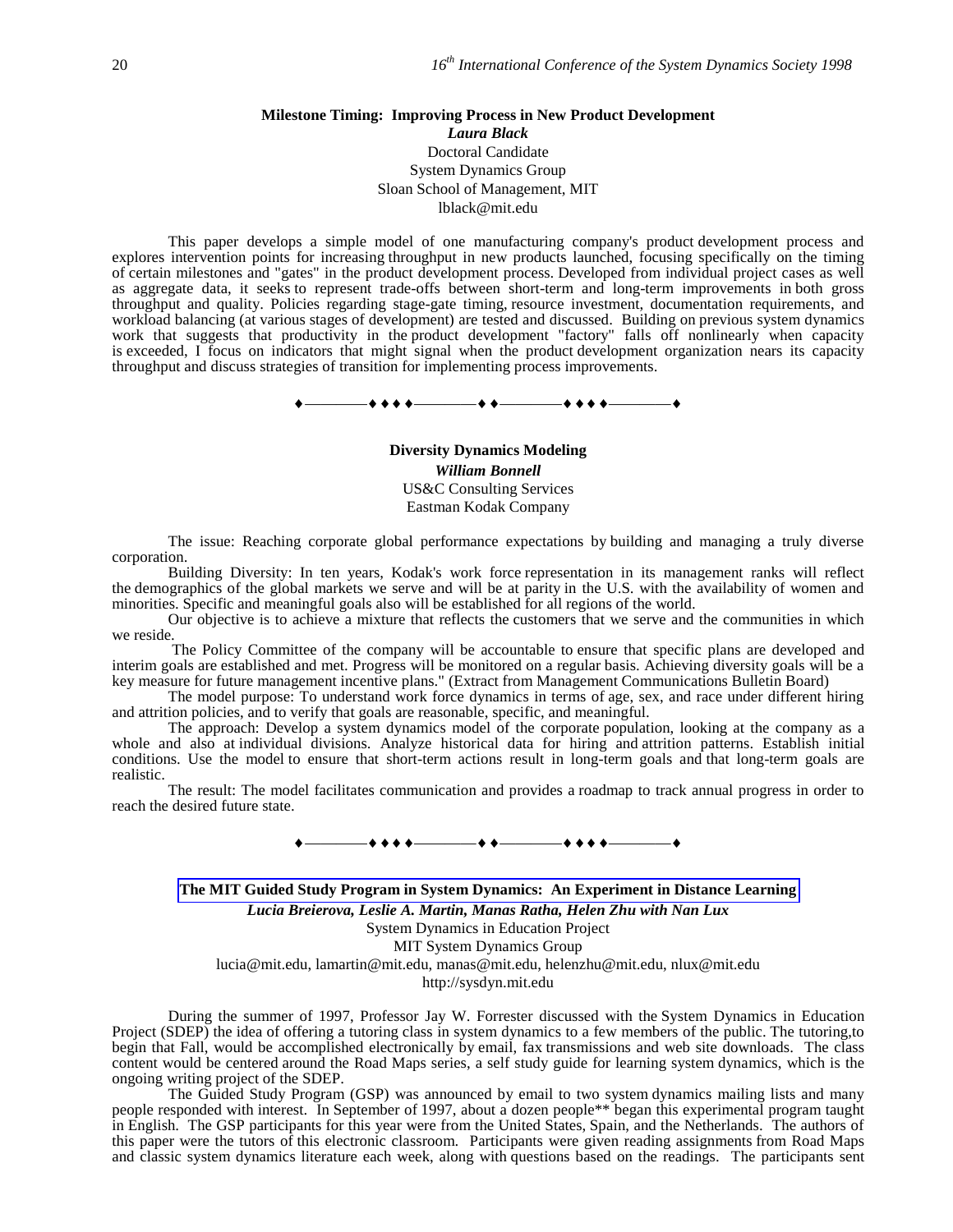back their answers and then received model solutions and general individual suggestions from the tutors. As the GSP supervisor, Professor Forrester approved the assignments and solutions before they were sent to each participant.

In this paper, we will discuss the system principles covered, the system dynamics skills developed by the participants, and extra independent model-building lessons that are not included in the Road Maps series.

#### —**++** + + + +

**Recognising The Importance Of Design Complexity in System Dynamics Projects: A Practitioner's Perspective**

*Roderick D Brown David Exelby* MA MBA DipM Managing Consultant HVR Consulting Services Ltd., HVR Consulting Services Ltd Alton, UK

BSc PhD MSc Senior Consultant Alton, UK

Understanding all issues relating to model development at the outset of a project is important for success in terms of timely and to budget delivery as well as analytical efficacy. This paper considers an analogy between successful new product development and successful SD model development drawing on recent research in the former and experience from consulting projects in the latter. It goes on to explore the complexities inherent in the modelling task, highlighting the importance of early stages in model development and challenging any tendency to adopt a single or universal methodology as best practice. It contends that each project will need a unique combination of resources and skills, both technical and managerial.

In noting a trend to large scale models with the proliferation of computing power, the paper considers the modeller's response comparing Ashby's "Law of Requisite Variety" which states the variety of response be equal or greater than the variety of the problem. It goes on to consider that success in modelling relies not necessarily in matching response to task but in understanding the level of actual (rather than perceived) complexity at the outset. Complexity for the modeller derives not only from the number of components and relationships in a system but also from 1) time frame; 2) Skill level of participants; 3) Number and proximity of participants; 4) organisational and national culture(s). The paper thus investigates factors that modellers might consider when embarking on a project in order to assess probability of success.

————————————————

**Industrial Policy Design Based on Supply and Demand Sides Case: Indonesia's Manufacture of Products of Plastic (ISIC 356)** *Andi Cakravastia and Lucia Diawati* Laboratory of Industrial System Planning and Optimization Department of Industrial Engineering

Bandung Institute of Technology – Indonesia

The objective of this study is to develop a system dynamic model that can be used as a tool for industrial policy design. The model developed consists of eight sectors a – production sector, capital sector, labor sector, raw material sector, financial sector, house hold sector, government sector, and international trade sector which are categorized into supply and demand sides. The simulation results suggest that integration of supply and demand sides' factors into the design of industrial policy enables the industrial sector to maintain production growth. On one side, the demand side policy tends to be effective in short-term maintaining market demand. On the other side, the supply side policy is needed to strengthen the industrial capabilities to keep industrial competitiveness in the long run. Strengthening the supporting industries to ensure supply of materials to the main industry demands a serious attention from the government. Otherwise, high growth of the industry may drive high increase in import of materials that may result in negative trade balance.

————————————————

**Microworlds for Training Electricity Traders** *L. Camargo, , C.M. Henao, C.J. Franco, L. Bedoya, S. Montoya, R. Smith, E. Larsen, and I. Dyner* Interconexion Electrica SA, Universidad Nacional de Colombia and University of Bologna

As liberalisation of energy markets are rapidly taking place around the globe, little time has been allowed for institutional preparation to confront the current industry conditions. The new market set-up requires that companies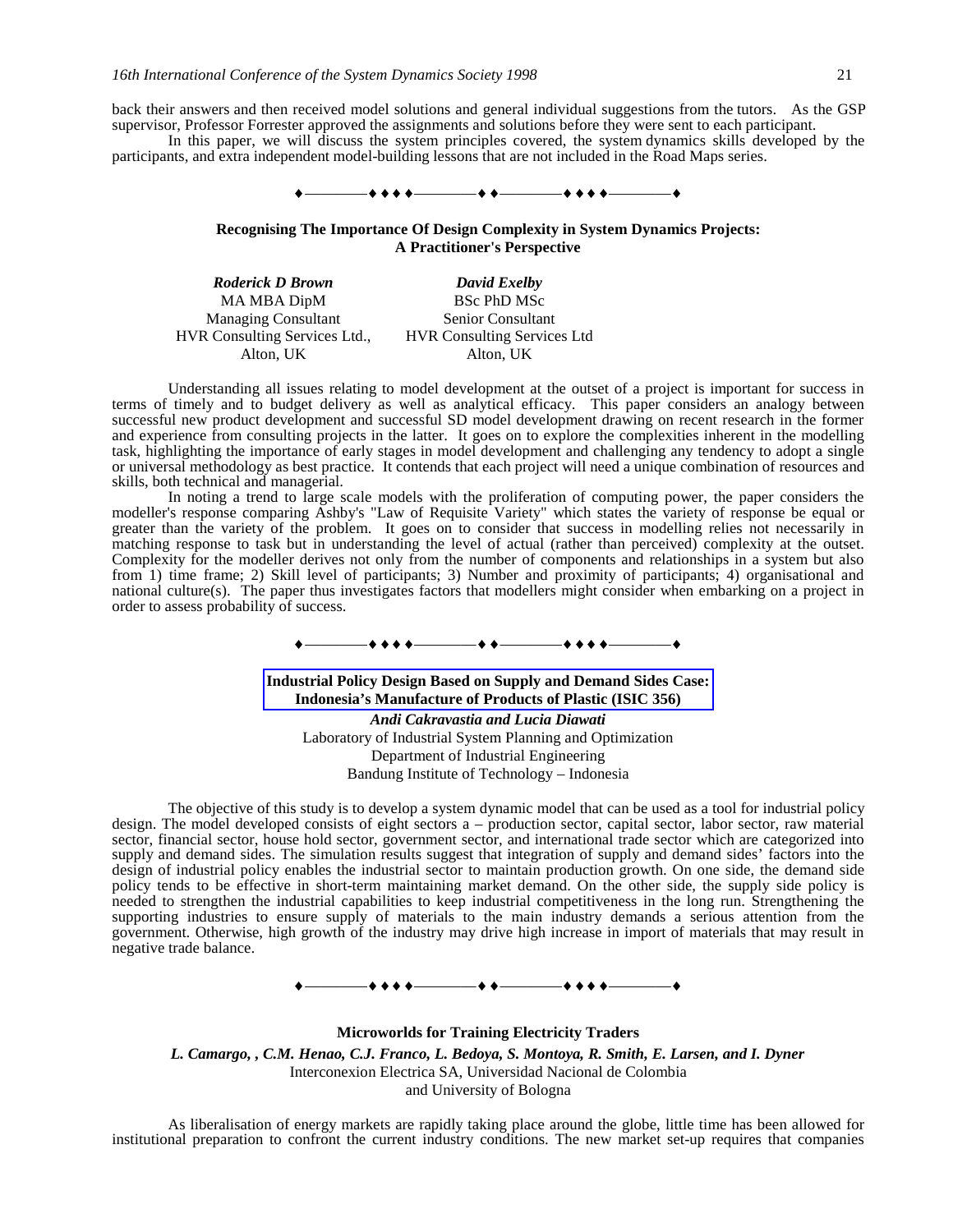undertake major structural transformation, including changes in corporate mission and operation, management culture, decision support tools and information support systems.

In this newly engineered market, with hundreds of awkward rules which are difficult to understand not only to newcomers but also to incumbent companies, the application of new management development tools may be an effective strategy. With such tools, companies will gain competitive advantage as performance will depend greatly on discovering new opportunities as well as on defending from competitors.

ISA, which aims to promote electricity markets, has decided to design training programs for electricity trading, supported by MICROWORLDS. The objective of these programmes is to prepare a new generation of executives as well as re-educating the existing ones. This papers presents the rational behind the flight simulator and the initial model specified to support such training programs.



#### **Using Systems Thinking Concepts To Relate Outputs To Outcomes For The New Zealand Customs Service**

*Robert Y. Cavana Leslie V. Clifford* School of Business and Public Management Victoria University of Wellington PO Box 600, Wellington New Zealand bob.cavana@vuw.ac.nz

Risk Policy Manager New Zealand Customs Service PO Box 2218, Wellington New Zealand

Recently a Working Group of government officials from the New Zealand Customs Service (NZCS), Treasury and State Services Commission has been engaged in a Baseline Review of Customs activities. As part of this Review, the Working Group commissioned Victoria University of Wellington, to undertake a pilot study to investigate the suitability of strategic modelling to determine the desired purchase mix for the Customs Service. Given the large number and complexity of output-outcome interactions, and the preference to capture both soft issues and hard data, it was considered that the traditional analytical techniques might be of limited use. Hence this pilot study, using the system dynamics methodology, was an exploration into the suitability of strategic modelling as an approach to examining these complex interrelationships.

The pilot study was performed on the "Search & Surveillance" Output Class, from the Purchase Agreement between the Minister of Customs and the Chief Executive of NZ Customs Service. However, the focus of the study was on the Search for Drugs. This paper summarises the work undertaken for the pilot study. This includes a qualitative analysis of a range of sector, influence and stock flow diagrams showing the interrelationships between the inputs, outputs and outcomes associated with the search activity. A brief discussion is also provided regarding the availability of relevant output and outcome data for the development of a system dynamics model and the implications of the limited amount of relevant strategic statistical work that has been previously undertaken at Customs to relate outputs to outcomes. In addition a qualitative analysis is provided of the influence diagrams related to other Customs output / outcome relationships.

Although we had intended to undertake a full pilot strategic modelling study, we found that because of the severe time constraints for the project, and the lack of suitable data and appropriate outcome measurements, we concentrated on the systems thinking (qualitative system dynamics) aspects of the project. In this respect the project was highly successful, as it has given the NZ Customs Service a "way of thinking that should enable more objective discussions between the NZCS and its Minister on purchase mix decisions". It has also provided a framework for the strategic analysis of Customs input/output/outcome relationships.



**Evolutionary Scenarios in Power Generation. Modeling Competitive Effects in the Italian Electricity Market**

*Massimo Chindemi(1), Sabina Manca(2), Giampiero Marcello(2), Raffaella Turatto(1), Nazareno Ventola(1)* 1EniTecnologie S.p.A., Via Maritano 26, 20097 S. Donato Mil. (MI), Italy

2Eni S.p.A., P.zzle E. Mattei 1, 00144 Rome, Italy

The Italian electricity market is undergoing a process of change under the effect of three major forces: the deregulation process at EU level, the technological development in power generation with special attention to gas-fired technologies, the environmental policy at national and European level, seen in many cases as a source of business opportunity. The mutual interaction of those forces is likely to give shape to a market whose characteristics will be different from the past. How it will be different will depend on many factors, such as the degree and timing of market deregulation, the electricity demand growth rate, the trend in fossil fuel prices and the relative importance of the environmental issue. In this paper, a System Dynamics approach to the problem is presented, modeling the power generation system and showing the investment decision in generation capacity is strongly interrelated with how the electricity market evolves. A set of scenarios is therefore presented, with particular attention to the evolutionary nature of the competition between different power generation technologies.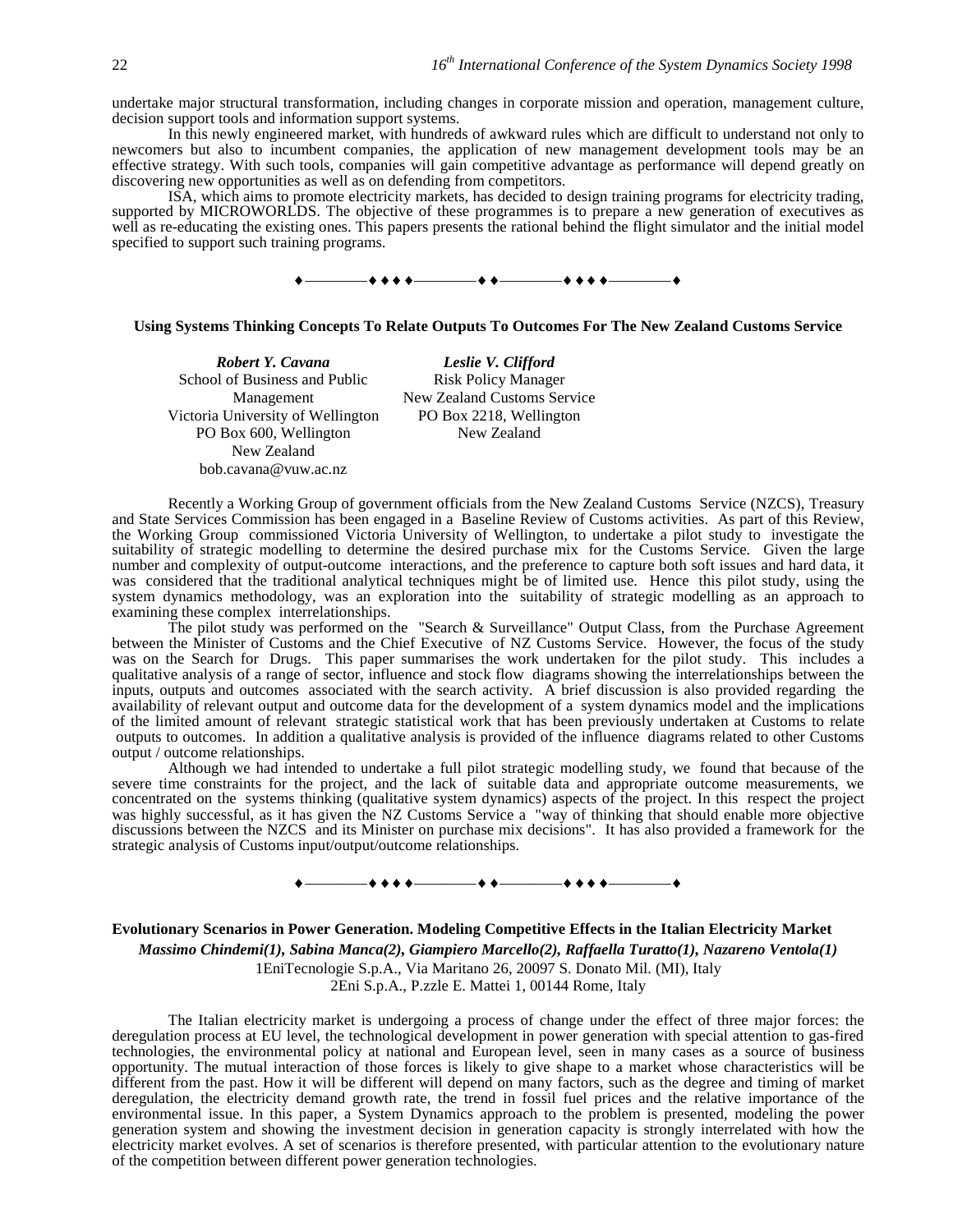————————————————

### **Dynamic Approach for the Effectiveness of Congestion Toll System** *Nam-Hee Choi and Min-ki Hong* Chongju National College Department of Computerized Public Administration Chongju city, South Korea drnhchoi@cjcnet.chongjunc.ac.kr

Transportation economists favorite remedy for traffic congestion is road pricing. Not only is road pricing based on sound economical principles, but also current technology it could be implemented at reasonable cost and in a flexible and sophisticated manner. But there are serious obstacles to the widespread adoption of road pricing. There are some main problems of phase-in: does really road pricing system reduce traffic demand and change behaviour of drivers to get into the central business district?

Recently a 2,000-won(about 2.5 \$) congestion toll, the first of its kind in the nation, is levied on every private passenger car carrying less than three people which passes through the tunnels, which cut across the center of seoul, from nov.11, 1996. After one week into the implementation of a controversial congestion toll system, a report released by the Seoul Metropolitan Government indicated the hefty congestion toll played a role in curbing the overall number of vehicles using the tunnels 24percent far greater than the initial target of 13 percent and increasing to a relatively brisk 43kmph from the previous snail-like pace of 18 kmph. But there are growing concerns on whether the system would achieve "sustained results" in the future. About this the metropolitan report showed the average vehicle velocity in the tunnels dropped from a peak of 43kmph to 40kmph and 35kmph during the third and the fourth week. The decrease backs the fact that many commuters have resorted to their previous habit of driving their private cars to work.

Why the implementation of congestion toll system showed like this result? One of the reason about this is that the traffic demand is more income elastic than price elastic. In this paper, we make a system dynamic model for analyze the dynamic behavior and simulate long-term effectiveness of implementing of congestion toll system. The key elements of this model are traffic volume and velocity of pricing tunnel, traffic volume and velocity of non-pricing detour road, toll price, supply of public transportation, driver's income. Developing and running the congestion toll model, we find that this model demonstrates the noneffectiveness of implementing of congestion toll system longtermly as means to reduce the traffic demand.

### **A Dynamic Approach to Evaluate Information System Using System Dynamics Model: A Case of Developing Waste Recycling Market**

————————————————

*Ik Jae Chung* Department of Public Administration Seoul National Polytechnic University Seoul, Korea chungij@cnsvax.albany.edu

As more organizational resources are expanded in designing and developing management information systems, it becomes increasingly important to assess the benefits actually derived from the systems. The information provided by the system is a resource available to an organization or decision-makers. Like other resources, it has cost and value. This means that the introduction of an information system should be justified on a cost-saving ground. However, it is difficult to measure the benefits of information system or to quantify the value of information. Although several approaches for evaluating information system have been suggested, they show significant difficulties in applying to complex and dynamic organizational environments. In this study, a systems approach to information evaluation is explored. A System Dynamics model is used as a laboratory setting to evaluate information system by examining the relative merits of a set of information attributes for their influences on the overall system performance. As well, the systems approach explains the behavioral changes in terms of the impact which the structure of information system have on decision-making process and system control. The System Dynamics model displays a hypothesized information feedback system and decision-making structure of waste recycling market in New York state. The information attributes of availability, accuracy, and timeliness are reviewed. The system performance is discussed with three different aspects; expansion of waste recycling rate, stability of waste recycling capacity, and efficiency of capacity utilization.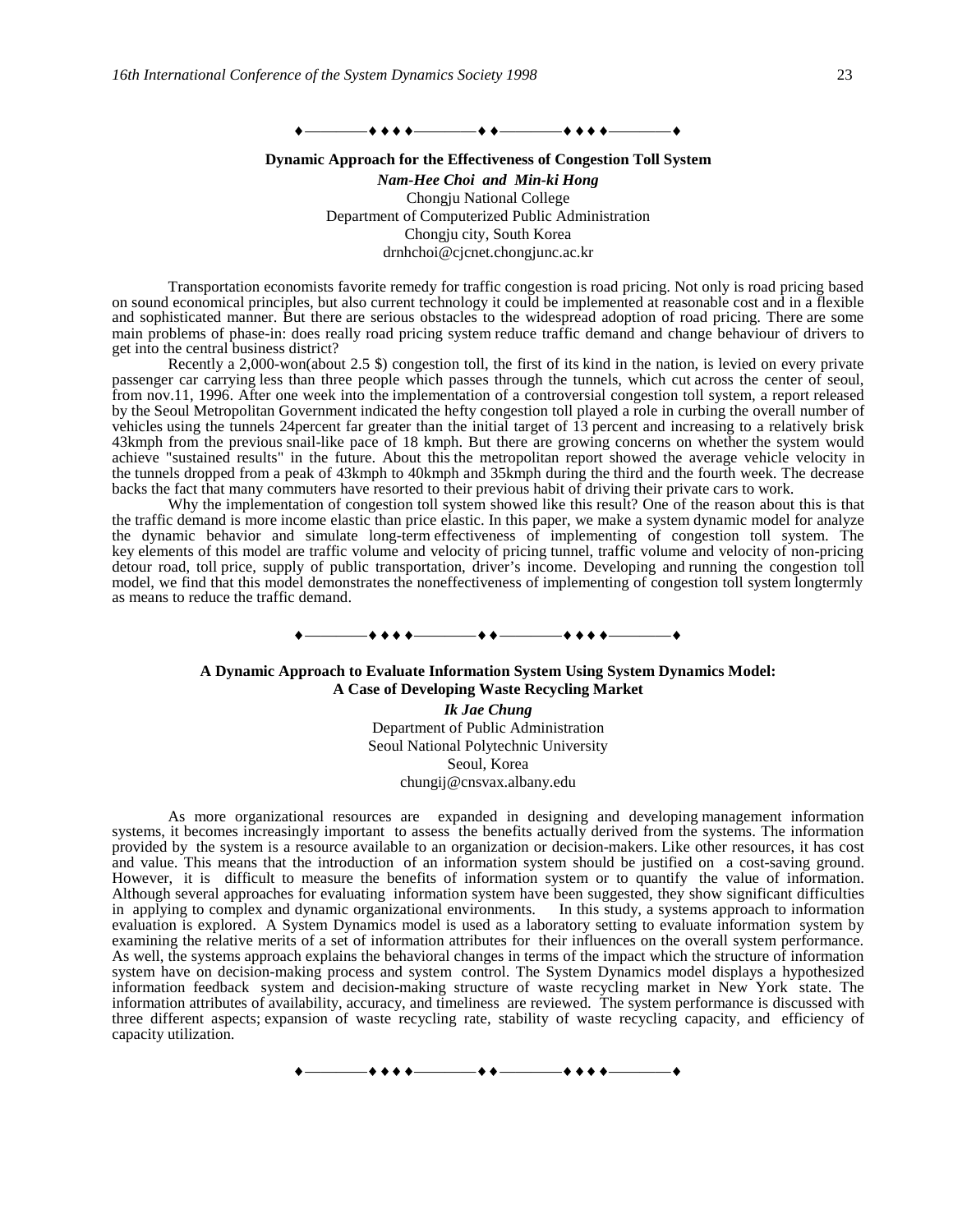### **A System Dynamics Model of Information Feedback and Activity Coordination in an Agricultural Value Chain**

| L. Martin Cloutier                | Steven T. Sonka                   |
|-----------------------------------|-----------------------------------|
| Graduate Research Assistant       | Director, National Soybean        |
| Food and Agribusiness             | <b>Research Laboratory</b>        |
| <b>Management Program</b>         |                                   |
| University of Illinois at Urbana- | University of Illinois at Urbana- |
| Champaign, USA                    | Champaign, USA                    |

For the past decade agricultural hog production has become more downstream coordinated with the emergence of new market forms in a US pork meat market of \$30 billion and prospects for growth in international demand. Hog producers, as suppliers of raw material to packers, receive economic incentives to become food ingredient suppliers and issues of conformance quality have become key to economic value creation.

The dynamic hypothesis examined in this work posits that information scarcity characterized by longer price transmission delays within a hog production and packing system results (a) in misalignment in the coordination mechanism in the short-run due to amplified oscillations, and (b) in the non-availability of resources required to enhance organizational design of function coordination in the long-run.

Developed with the input of industry participants, the hog production and packing value chain captures physical, economic and conformance feedback interactions in the execution of activities over time. The system dynamic model presented in this paper considers dynamic interactions across commodity price, component price and information feedback, presented as alternative coordination mechanisms towards system improvement. The research effort makes two important contributions. First, it focuses on endogenous information feedback at the interface between production and packing activities within a value chain. Second, the value chain subsectors receive market feedback from the business environment subsector. The business environment subsector is based on an amended and updated version of the Dynamic Commodity Model (Meadows, 1970; 1974). The paper includes detailed influence diagrams of alternative coordination mechanisms and computer-based simulation results.

### $+$   $+$   $+$   $+$   $+$   $+$   $+$   $+$   $+$   $+$   $+$

**Blurring the Teacher-Student Boundaries: Teaching System Dynamic Groups**

| <b>Will Costello</b>   | John Heinbokel                 | P. Jeffrey Potash              |
|------------------------|--------------------------------|--------------------------------|
| Champlain Valley Union | Waters Center for System       | Waters Center for System       |
| High School            | <b>Dynamics</b>                | Dynamics                       |
| Hinesburg, VT          | Trinity College of Vermont     | Trinity College of Vermont     |
|                        | 208 Colchester Ave.            | 208 Colchester Ave.            |
|                        | Burlington, VT 05401           | Burlington, VT 05401           |
|                        | wat-cent@charity.trinityvt.edu | wat-cent@charity.trinityvt.edu |

Providing conceptual, as well as technical, training in the field of system dynamics within the educational community, has proven to be a more challenging pursuit than we originally envisaged. Typically, "teachers" acquire such training in formal workshops or courses, often receiving graduate credit in recognition of their efforts. "Students" acquire their systems training in classes, focused specifically on system dynamics, computer modeling or a content area for which system dynamics is a significant exploratory tool, under the guidance of a "teacher."

We have, on four occasions, explored an alternative training scenario, in which K-12 teachers and their students were integrated into a class which worked through the training protocols in conjunction with content-area material. . Our first experience was a one week intense modeling workshop for a K-12 private school: teachers from elementary through secondary levels were joined by two students. Our second experience mixed 9 Vermont secondary teachers with 4 of their "advanced placement" students in a course that developed system dynamics as a fundamental tool in exploring the underlying course focus of exploring the impact of epidemic disease on the course of human history. Our third and fourth efforts focused (in the case of the third) on a semester long general introduction to system dynamics; each individual was responsible for applying the core lessons to his/her own educational interests and obligations and (in the case of the most recent effort) upon developing the "Structures of Revolution" course, which explores prominent political, industrial, and technological events of the last three and one half centuries from a systems perspective.

In all four cases, the mixing of "teachers" and "students" into single groups of "learners' paid significant beneficial dividends. Student enthusiasm and facility with the computer aspects of the activities were evident and infectious. Teacher maturity and significant "life experiences" were stabilizing and enriching. Perhaps most importantly, both groups, working together as equivalent "learners" began to model and experience an approach to education in which traditional school categories of "teacher" and "student" were significantly blurred; the individuals became collaborators engaged together in an educational process in which both groups had substantive contributions to make.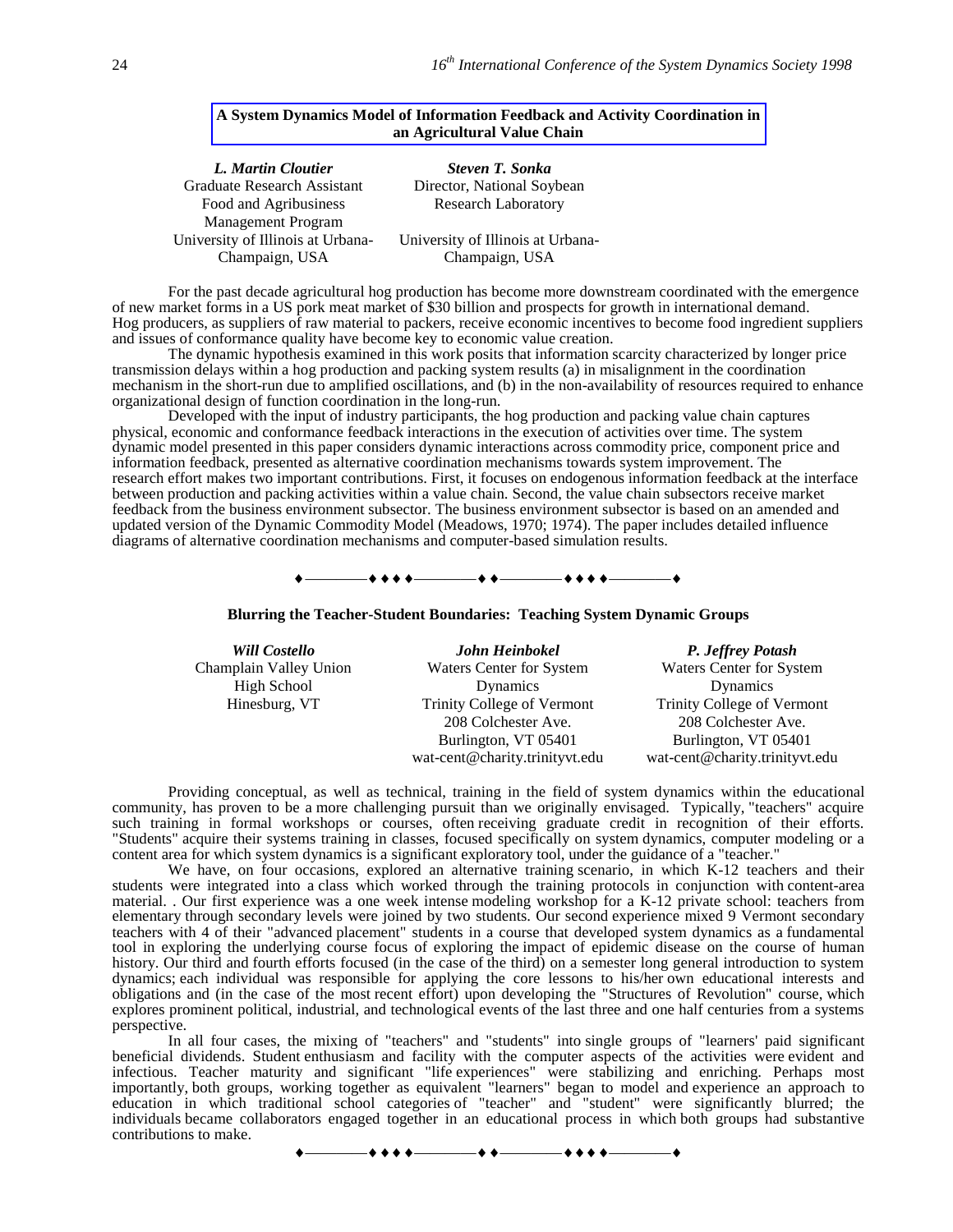### **The Development and Use of the Production Learning Environment Simulation at Ford Motor Company**

| <b>Shelia Covert-Weiss</b> | Gregory J. Clark   | <b>Phil Odence</b>             |
|----------------------------|--------------------|--------------------------------|
| Ford Motor Company         | Ford Motor Company | High Performance Systems, Inc. |
| scovertw@ford.com          | gclark@ford.com    | podence@hps-inc.com            |

Ford Motor Company is in the midst of dramatically restructuring every element of the way it conducts business. The umbrella term for this restructuring, "Ford 2000", includes reengineering the manufacturing process. This reengineering returns Ford to it roots in lean manufacturing including standard ways of doing business, measurement, and training around the globe. Additionally, the effort has included experimentation in the application of Systems Thinking and System Dynamics to the change process in the plants.

This paper focuses on the experimentation in the application of Systems Thinking and System Dynamics to Ford's implementation of lean manufacturing. Specifically, the development and use of a System Dynamics flight simulator at Ford, as well as the basic structure of the simulator, is described. This simulator, the Production Learning Environment, is encased in a manufacturing theme and provides a practice field for teams to think about business practices and strategies. Results, mostly in story form, tell of the success of using System Dynamics in a "regular business setting."

————————————————

#### **System Dynamic Modeling as a Central Part of Modeling Complex Societal Problems**

*Dorien J. DeTombe* Delft University of Technology School of System Engineering, Policy Making and Management P.O.Box 5015 2600 Ga Delft, The Netherlands detombe@sepa.tudelft.nl http://www.sepa.tudelft.nl/webstaf/detombe/index.htm

Modeling complex societal problems give the handlers of the problems the possibility to analyze the relations between the phenomena and between the actors of the problem. Modeling the problem enlarges the insight in the problem. The method Compram uses a seven layer modeling scheme that models the problem in different ways using different languages in such a way that one layer compensate the weak points of an other. In the seventh layer a simulation model of the problem is constructed. This system dynamic simulation model is the result of the insights in the problem developed by modeling the previous layers. In this way it is a central part of the modeling scheme of the method. In making this model communication tools such as interview techniques and brainstorming by groupware are used. Modeling enhances the communication about the problem. Communication is needed because these problems are handled by a group of people. Several groups of people of different fields, interests and backgrounds analyze the problem. First by experts with knowledge of the different fields of the problem, than by the different actors involved in the problem and than by a group of representatives of the groups involved. This makes it clear that there is a enormous demand for clear communication. The different models ease each in their own way the communication between the problem analyzers. The problem handling process of complex societal problems has a knowledge, power and emotional component. All these components should be handled carefully in the support of the process. The seven layer model emphasizes the knowledge component of the problem. The paper will focus on the creation and the use of the system dynamic model in relation to the handling of complex societal problem.



#### **International Aid Projects: Help or Handicap for Domestic Development Projects?**

*Amadou Diallo* Professor, Ecole des Sciences de la Gestion University of Quebec at Montreal 315 Ste Catherine E Montreal H3C 4R2 diallo.amadou@uqam.ca

The World Bank, the American US-AID, the Canadian CIDA, the European EDF, the German GTZ to name a few, are some of the giant structures set up throughout the developed world to help the so called developing countries in their effort to the improve the quality of life of their populations. After almost half a century of effort, few if any of these countries have succeeded to get rid of the developing status and join the developed circle.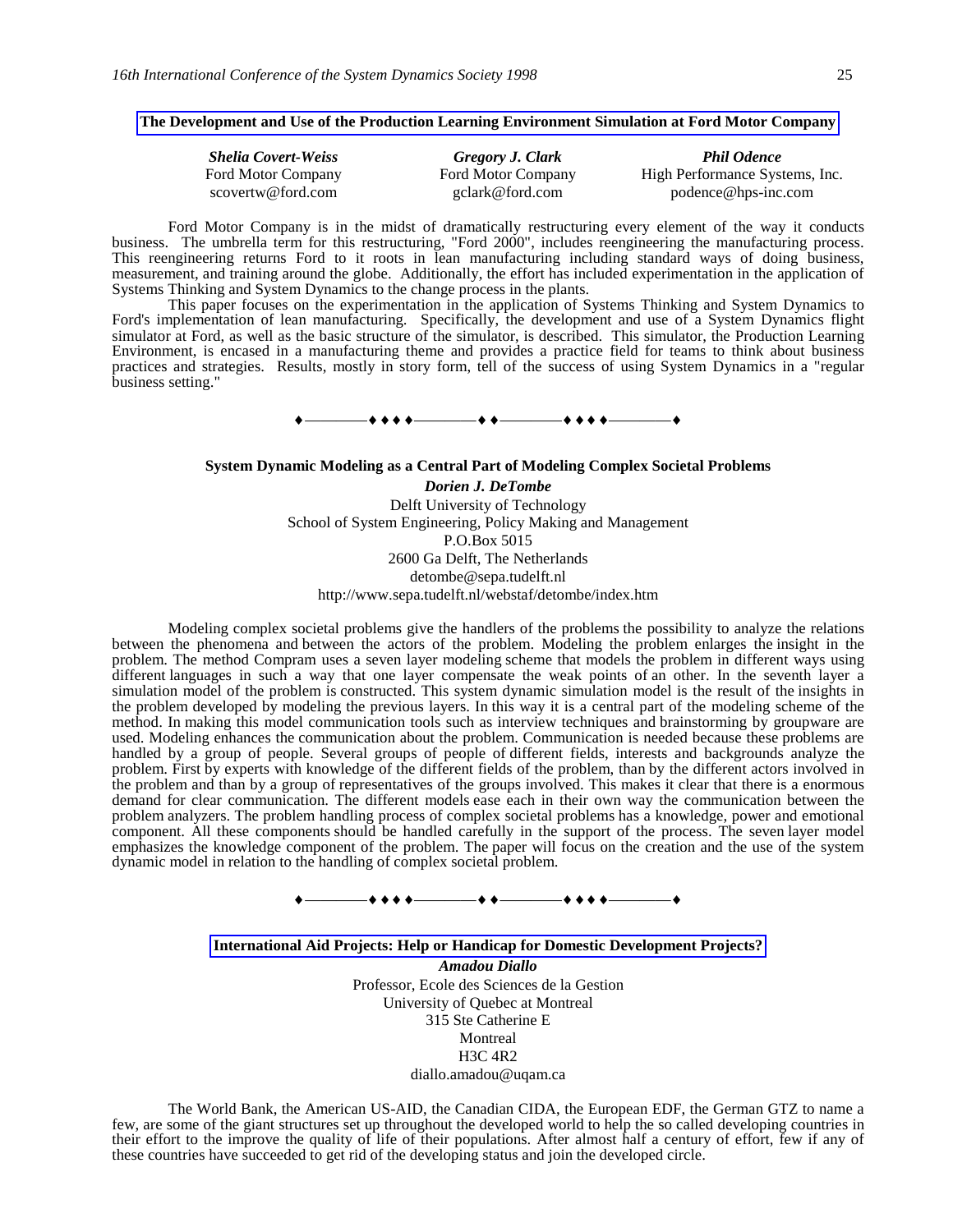Many reasons has been pointed out to explain such a poor result : The developed countries are developing faster, the poor countries are politically unstable, their leaders are corrupt, there are cultural obstacles, etc<sup>1</sup>/4 Here we explore the possibility of a dynamic poor performance of aid and domestic development policy. This could be verified in some countries and in some sectors. System Dynamics is the best approach for uncovering potential (and real) bad surprise from well intended policies. We use it in this research as a tool for conception, illustration and communication.

A system dynamic model is built using many sources of information including: Information gathered while we were managing a CIDA project, information received while participating in the implementation of an IRDC project. Both projects are in Higher education in Guinea. Three situations are modeled : domestic project alone ; international project alone and a mix of both types of project. While the first two situations are unrealistic, we will see that a poor combination may be far more disastrous.

On the field experience and model simulation help explore many ways of making the best out of local policy and international aid in higher education in Guinea. A tentative extention of the analysis to other sectors and other countries is also presented.





Bogazici University Endustri Muh. Bol., Bebek 80815 Istanbul, **TURKEY** diker@boun.edu.tr

Istanbul Tech. University

*Vedat G. Diker* Fusun *Vlengin Y. Ilker Topcu*<br> *Fusun Ulengin Y. Ilker Topcu*<br> *Stanbul Tech. University Istanbul Tech. University* 

This paper introduces a multi-party dynamic interactive simulator hosted on a WWW server and can be used over Internet. SUCH (Supply Chain Management Simulator) is a four-party, dynamic interactive simulator designed to be used as a management gaming platform that introduces the basic concepts of Supply Chain Management. The underlying model is based on a 'spreadsheet model' introduced by Bowersox (1986) and developed on Vensim modeling software.

The two main outcomes of the project that lies behind this paper are i) constructing a multi-party 'management flight simulator' to a wide audience virtually all around the world, thus providing a medium of interaction and collaboration among scholars and students working on issues pertaining to a certain subject area (supply chain management, in this case), and ii) providing an extensive, well-structured and easily accessible data-base for researchers that work on issues such as decision procedures, nature of dynamic decisions, cognition, etc.



#### **Integrating Systems Thinking/System Dynamics Into Public Policy Evaluation**

*Anne M. Dowling* Director, Information Services Institute for Traffic Safety Management and Research University at Albany 80 Wolf Road Suite 607 Albany, New York 12205

The theory and practice of good public policy analysis is a challenging task on both a conceptual and practical basis. Traditionally, analysts and evaluators have used a variety of social science research designs and techniques to evaluate public programs and policies, ranging from the descriptive approach of case studies to the more sophisticated quasi-experimental approach of time series analysis to randomized control experiments. To compensate for the limitations associated with these designs, analysts and evaluators rely on a broad range of statistical techniques, which have their own set of limitations. With a goal toward enhancing existing traditional methods for public policy analysis, this study explores a strategy of integrating traditional analytic techniques and systems thinking into public policy evaluation. The study is based on the hypothesis that systems thinking, built on the concepts of feedback and circular causality, is a conceptual tool that offers analysts and evaluators an opportunity to do what they need to do better.

The evaluation literature and our own synthetic data experiments show that despite the growing recognition among researchers and analysts of the role feedback plays in social systems, the concepts of feedback mechanisms are generally not being incorporated into the research designs assessing public policies and social programs. The goal of this research effort is to develop grounded theory about integrating systems thinking/system dynamics into public policy evaluation through the use of a test case. The test case for this study measures the impact of New York State's prompt license suspension law on recidivist drunk driving. The research method for the study follows a multi-stage process that involves the use of two panels, one that focuses on a traditional analytic thread and one that focuses on a systems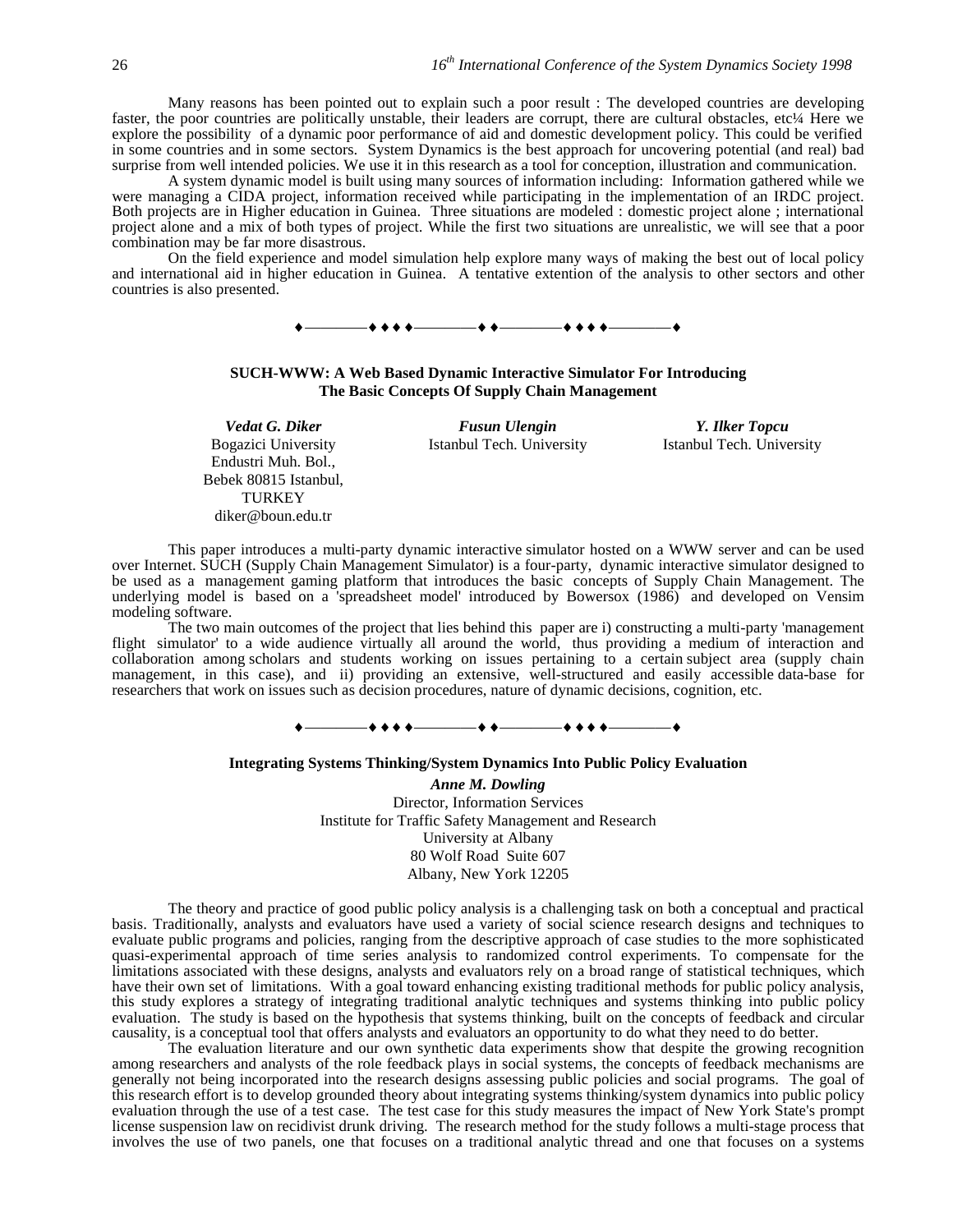thinking thread. A third thread, a reflective thread, is used to capture both the process and the conceptual work undertaken by the two panels.

Preliminary findings suggest that the integration of systems thinking/system dynamics into public policy evaluation may need to begin at the "front end" of the research design process. The study suggests that the principles of systems thinking and the techniques of system dynamics modeling can be used to improve the development of traditional analytic research designs by generating insights on which to build theory-based hypotheses. Preliminary findings further suggest that the successful integration of the two approaches depends more on sociological factors than on technical factors. Key factors or variables that appear to affect integration include: 1) the ability of system dynamists to attain a common understanding of the problem being addressed and the levels of communication and participation among themselves, 2) the background, experience, and open mindedness of the individuals involved, irrespective of the approach they represent, and 3) the trust and respect among the individuals involved. From the "traditional" perspective, understanding the technical aspects of system dynamics modeling does not appear to be as important in integrating the two approaches as does understanding the language associated with the systems approach, especially with regard to the notions of feedback and circular causality.

### ————————————————

### **A Bachelor of Science Degree Program in System Dynamics at WPI**

*James K. Doyle, Matthew W. Grabowski, Amy H. Kao, Michael J. Radzicki, and Khalid Saeed*

Department of Social Science and Policy Studies

Worcester Polytechnic Institute

In the Fall of 1998 Worcester Polytechnic Institute, the third oldest private college of science and engineering in the United States, will begin offering the world's first Bachelor of Science degree in system dynamics. The purpose of this paper is to describe the rationale for, and design of, this new program and to solicit feedback from the system dynamics community before the program is implemented later this year.

We believe that the creation of an undergraduate major is important for the future development of the field of system dynamics. Although system dynamics is taught at more than 200 high schools in the United States and dozens of graduate schools throughout the world, there is currently no place for interested students to study system dynamics at the college level beyond a couple of courses. This interruption in the flow of students from high school to graduate schools and careers in system dynamics is probably at least partly responsible for the current low supply of highly trained modelers (relative to demand) and the increasing tendency for companies to hire people who have had little formal SD training to do system dynamics work. This in turn reduces the average quality of system dynamics work, lowering the reputation of system dynamics and hindering the growth of the field. The proposed program is designed to bridge this gap between high school and system dynamics careers, to increase the supply of highly trained modelers, and to encourage the development of similar programs at other universities.

The program will train students in system dynamics modeling and related topics and prepare them for jobs as modelers, consultants, or policy analysts in either government or industry or for graduate work in system dynamics. The instructional format of the program will be based on Kolb's model of experiential learning and will emphasize modeling craftsmanship. Apprenticeship will be a key learning mode in the program. This apprenticeship component is made possible by WPI's unique undergraduate projects program, in which each student works closely with faculty advisors to complete 2 extended research projects, often in collaboration with industry or government at off-campus project centers.

The following program elements will be described and discussed:

- 1. A 4-course sequence of courses in system dynamics modeling.
- 2. Required courses in cognitive psychology, decision making, and group model building.
- 3. An 8-course sequence in mathematics and computer science.
- 4. Additional courses in social science and management.
- 5. Modeling application areas in management, public policy, infrastructure planning, etc.
- 6. The Major Qualifying Project, a senior-thesis research project required of all WPI students.

Plans for the marketing and future development of the program will also be discussed.

————————————————

**Measuring Changes in Mental Models of Dynamic Systems: An Exploratory Study**

*James K. Doyle, Michael J. Radzicki, W. Scott Trees* Department of Social Science and Policy StudiesDepartment of Economics Worcester Polytechnic InstituteSiena College 100 Institute Rd.515 Loudon Rd. Worcester, MA 01609Loudonville, New York 12211.

Measuring change in the mental models of the participants in systems thinking and system dynamics interventions is unavoidable if the relative effectiveness of different interventions in promoting learning is to be assessed. However, existing methods for organizing, representing, eliciting, and mapping mental models are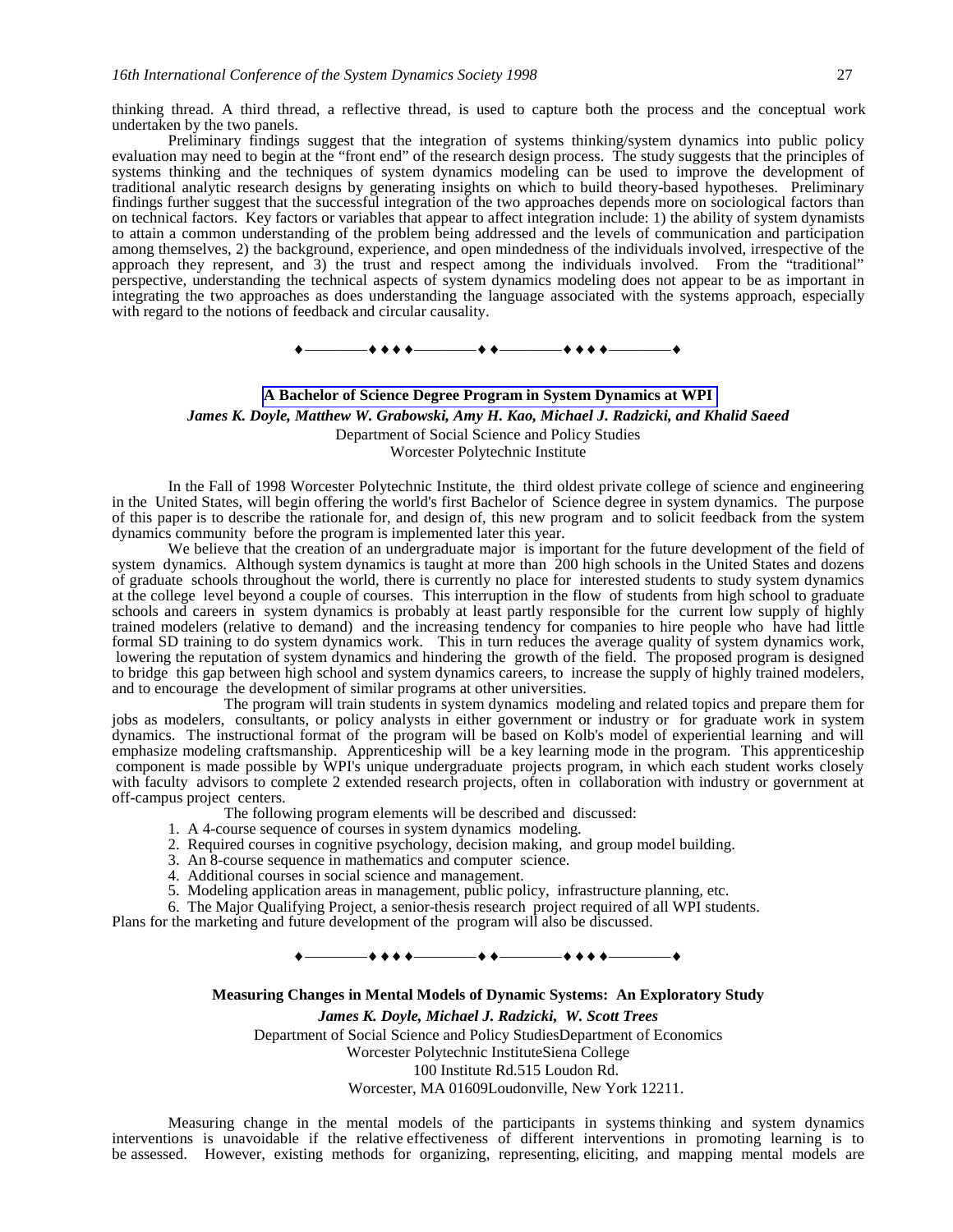designed primarily to facilitate change in mental models, rather than to measure change, and so new methodologies for measuring change in mental models are needed. The purpose of the present paper is to define the necessary features of any methodology that aims to rigorously measure change in mental models of dynamic systems; to describe the development and implementation of one specific new methodology designed to fulfill these criteria; and to present the results of an exploratory application of the method to a systems thinking intervention designed to change mental models of the causes of the economic long wave, or Kondratiev cycle.

Sixty-four undergraduates enrolled in an introductory social science course at Worcester Polytechnic Institute participated in the experiment. Subjects participated in a 5-day systems thinking intervention which included a single play of the Kondratiev game developed by Sterman and Meadows (1985) and an extensive debriefing session. Mental models of the causes of the economic long wave were measured by administering identical survey instruments before and after the intervention. The narrative data from these instruments were coded into cognitive maps based on Schank's (1972, 1975) conceptual dependency theory of causal relationships in natural language. Several quantitative features of these maps were then subjected to statistical analysis.

Results indicated that the intervention produced statistically reliable changes in the content and size of subjects' mental models, as well as the degree of feedback thinking that they contained. However, there was no evidence that the intervention increased either the detail complexity or dynamic complexity of subjects' mental models, and the post-test models were still extremely simplified and nonspecific compared with the expert model of the economic long wave.

The experiment demonstrated the ability of the new method to capture even subtle changes in mental models due to interventions, and it can be widely applied to answer important questions about the cognitive effects of alternate interventions. Priorities for future research include: applying the method to stronger, more realistic interventions; correlating measured changes in mental model with behavioral changes; and assessing the stability of measured changes over time.



# **Modelling for Policy Support in the Colombian Electricity Market** *Isaac Dyner, Ricardo Smith, Santiago Montoya, Leonardo Bodoya and Antonio Quintero* Universidad Nacional de Colombia

As competition turns vigorous in the Colombian power supply industry, companies seek to develop tools and models for policy support. In this new industry environment, similar to the British one (although primarily hydroelectric with little regulation capacity), a number of minor capital-intensive opportunities have emerged, including gas-based and micro hydropower stations.

As revenues forecasting exhibits greater uncertainties, because of system restrictions and plant dispatch merit order criteria, companies need close evaluation of investment and trading strategies. This paper describes in broad terms a System Dynamics based model especially developed for assessing company policies in the Colombian electricity market. Typical simulation results are exhibited.

# ————————————————

# **Modelling to Assess Policies on Gas Penetration in the Colombian Energy Sector** *Isaac Dyner, Ricardo Smith, Yris Olaya, Antonio Quintero and Santiago Arango* Universidad Nacional de Colombia

As the Colombian gas industry rapidly captures a larger share of the energy market, it is difficult to assess the extent of its effect both within the gas sector as in connection with its substitutes. For years politicians and experts have argued in favour of an extensive gas plan for Colombia, yet little has been done in terms of valuing negative impacts. Gas benefits have been partly evaluated as a substitute in the household and commerce sectors for cooking and water heating as well as in the power supply industry for electricity generation - in this sense progress has been made.

However little is known in relation to its availability (reserves and transport) and use for large scale urban transport (taxis and buses). Many questions still remain unanswered, such as supply reliability, market penetration and environmental impacts. This papers exhibits a model as support tool to address some of these questions, particularly with respect to the sustainability and discovery issues. Results are exhibited.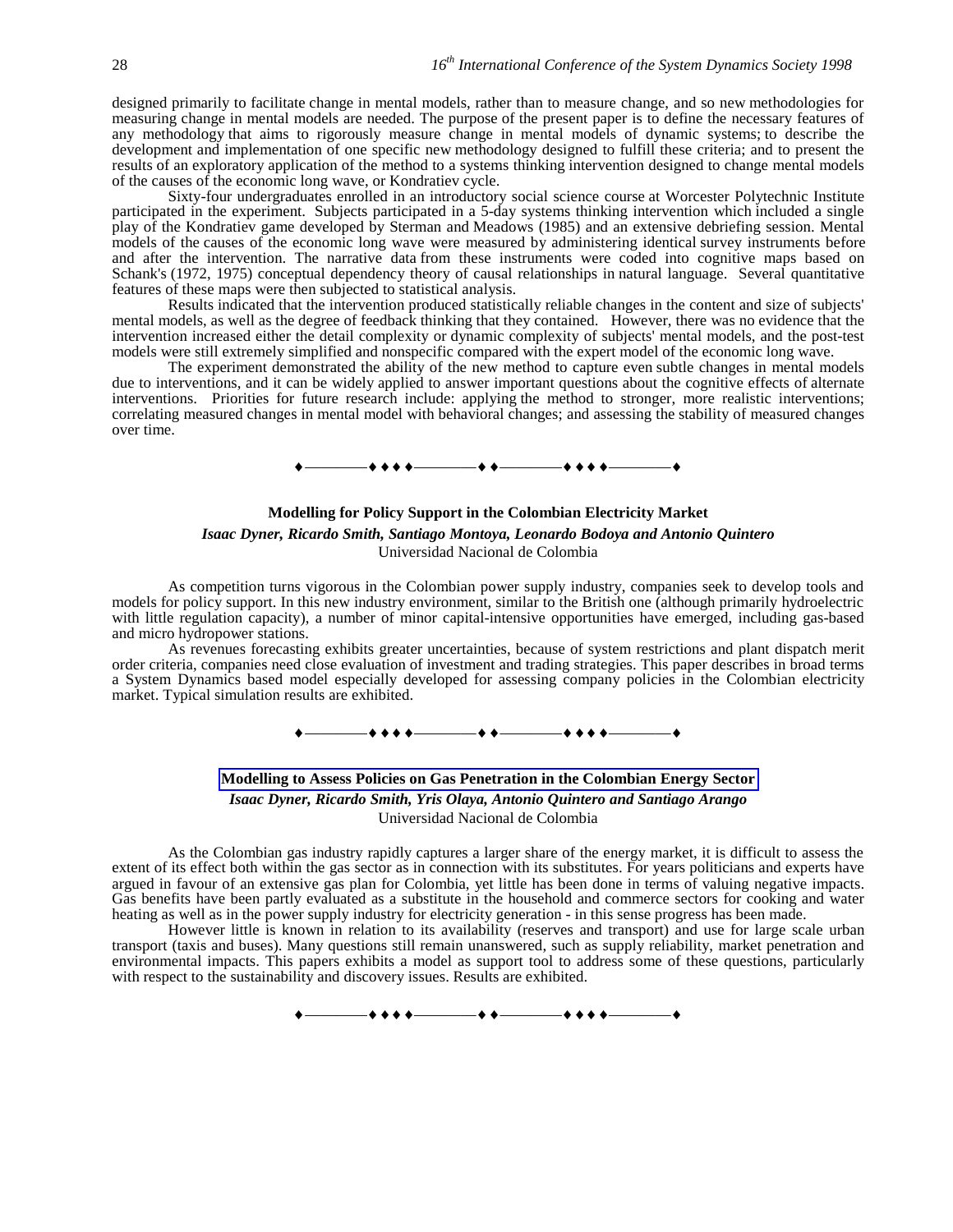## **An Adaptive Telecommunications Network Microworld Simulator Comprising an SD Customer Behavioural Model Linked with Non-SD Network Simulators**

*Derek J. Edwards* British Telecommunications plc Building B81 140, BT Laboratories, Martlesham Heath, Ipswich, Suffolk, IP5 7RE United Kingdom

This short paper discusses the interactive linking of two competing telecommunications network (technology) simulators together with a System Dynamics model of customer behaviour. The whole forms a "complete" competitive microworld which can be examined and manipulated in a variety of ways.

Typically System Dynamics models of this type are self-contained, are the principal focus of attention and require users to apply various hypotheses. Similarly, the network simulators were designed for manual manipulation of call loadings and network failures in order to observe probable consequences and the required improvement to adaptation algorithms.

Key to this work is an intermediary application which has been developed to process and pass data between the models as well as control various aspects of the overall simulation. This also enables long time-frame (many months) cumulative simulations to take place, whilst each of the models can have short sample times (hours, seconds, milliseconds).

Data from the network simulators comprises call performance data which is processed and passed automatically to the SD customer model. This influences customer migration from one network to the other. Related call patterns are then synthesised and passed automatically to the network simulators, completing the loop. Various results can be displayed and data collected as the simulation progresses. This enables post processing of the data using the same environment or other applications for visualisation and statistical analysis.

Early results indicate that the combination of interacting simulation models can provide very useful insights into the overall problem area and can also accelerate the analysis process.

————————————————

**Bayern Online: A whole State Goes Online!** *Jörn W. Ewaldt, Peter Maybaum* Brandenburg Technical University of Cottbus Department of Mechanical, Electrical and Industrial Engineering 03013 Cottbus / Germany j.ewaldt@tu-cottbus.de, maybaum@tu-cottbus.de http://www.wiwi.tu-cottbus.de/controlling

To gain advantages in the competition of locations a high-developed and high efficient technology is necessary. This paper examines how a governmental investment program can speed up the corresponding diffusion process to increase the access and use of such a technology - the Internet. An overview of the underlaying system dynamics model is presented. The simulation is based on a real case - the initiative "Bayern Online", in which the Bavarian Government invests several hundred millions of Deutsch Marks with different focuses. The final analysis extracts some critical factors on the way to realize such advantages.

# $\begin{array}{c} \bullet \longrightarrow \bullet \bullet \bullet \bullet \longrightarrow \bullet \bullet \longrightarrow \bullet \bullet \longrightarrow \bullet \bullet \bullet \longrightarrow \bullet \bullet \bullet \longrightarrow \bullet \end{array}$

**A Feedback-Rich Climate-Economy Model**

*Thomas S. Fiddaman* Ventana Systems Tom@Vensim.com

More than 20 energy-economy models have been developed to address different climate policy questions. While these integrated models are quite varied, most draw heavily on the energy-economy models of the 70s and 80s, which were motivated by energy security issues and explored the potential impacts of increasing energy prices on economic growth. They typically employ exogenous rates of technological improvement and backstop energy prices. Factor allocation is optimal. The impact of a carbon tax on the energy system at a given time can often be reduced to an instantaneous tradeoff between abatement costs and emissions.

System dynamics models of energy-economy interactions focus instead on disequilibrium dynamics and feedback complexity, with behavioral decision rules and explicit stocks and flows of capital, labor, and money. This research uses elements of earlier system dynamics work to create a model that tests the implications of feedback processes that have not been explored in the climate change context. Among these are endogenous technological change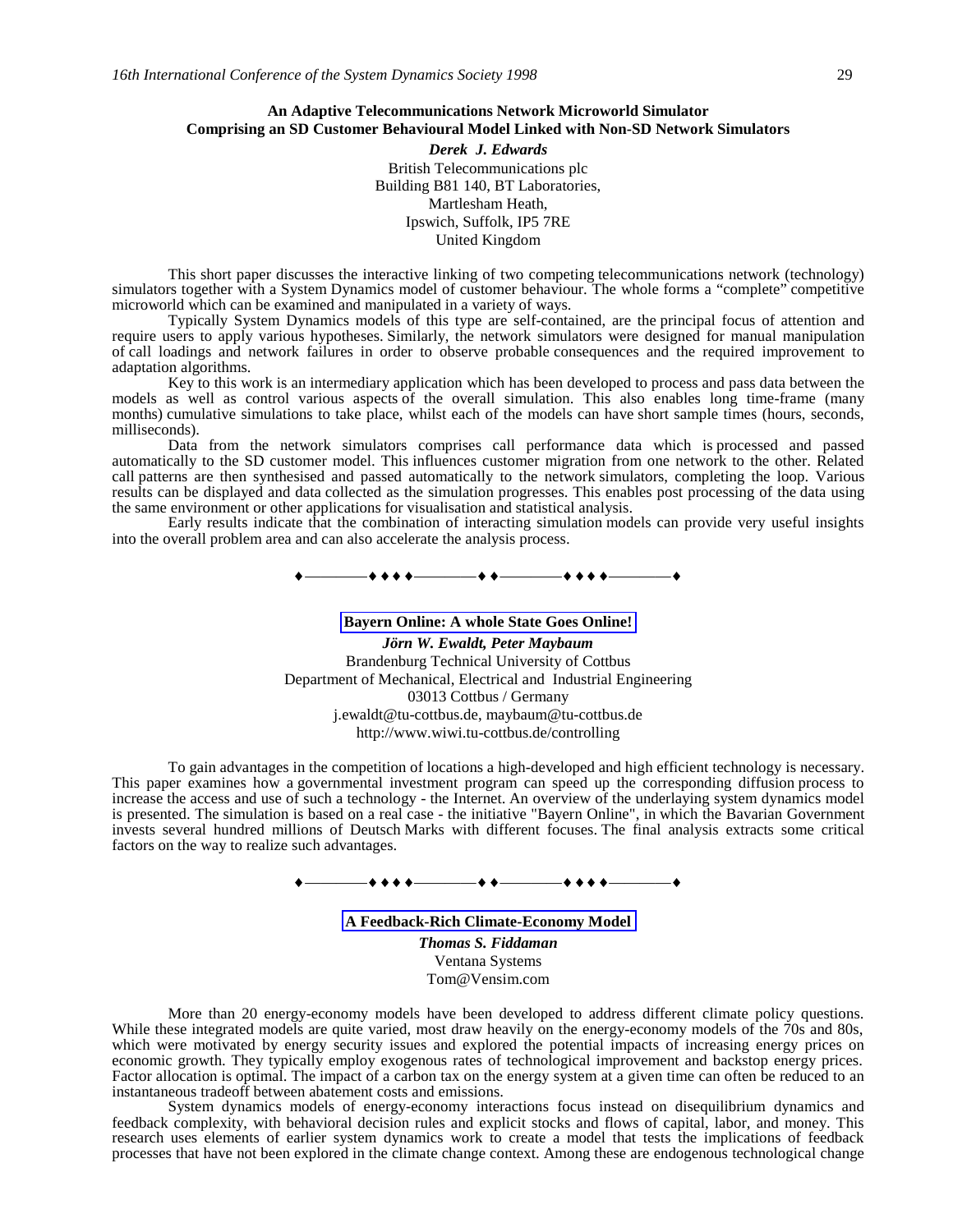and boundedly rational decision making. Energy requirements are embodied in capital, and energy production capacity depends on explicit capital stocks. The search for optimal policies is decoupled from other decisions, and uses intertemporally fair criteria.

Experiments with the model indicate that depletion of oil and gas resources has critical interactions with climate policy. The inclusion of learning-by-doing and other path-dependent mechanisms suggests that abatement efforts will be more effective and should be more stringent than models with exogenous technology forecasts indicate. Inclusion of delays and biases from structural and behavioral features of the energy system reveals higher long-run emissions reduction potential but imposes substantial constraints that prevent rapid reductions. Fair discounting and consideration of intangible damages substantially raise the indicated abatement effort.



### **A Set Of Lessons for Teaching a First Course in System Dynamics Modeling to High School Students**

*Diana M. Fisher* Franklin High School 5405 SE Woodward St. Portland, OR 97206 USA

Since 1992, a System Dynamics Modeling Course has been taught at Franklin High School in Portland, Oregon, to high school students. In the early years, the course was offered only to upper level students (those who were currently taking second year algebra or a higher level math course). This past year the course was open to any student, including freshmen (ages 13-14) who had completed first year algebra with a grade above average (A or B). Most of the freshmen students are doing exceptionally well in the course.

Over the past six years a sequence of exercises for a full year course for high school students has been developed. The exercises draw upon materials designed by Fisher, Guthrie, Gallaher, Piper, and Hamilton and are adapted for use specifically by students in the 12 to 19 age group. The materials have been tested extensively at Franklin High School by three different modeling teachers and are now being made available to other interested persons. There is a student book of lessons and a teacher's book with suggested answers along with a disk containing the models for the lessons. The hope is that these two books will stimulate others to generate additional published materials for the middle school and high school level. Without published materials significant progress cannot be made in establishing a "systems study" foothold in a large number of pre-college schools.

### ————————————————

# **A Behavioral Approach to Feedback Loop Dominance Analysis** *David N. Ford* Associate Professor, System Dynamics Program Department of Information Science University of Bergen 5020 Bergen Norway

Feedback loop dominance is a critical tool in explaining how structure drives behavior. Current analytic tools for loop dominance analysis are tacit, not codified, unable to accurately identify dominant loops or inapplicable to most models. Most loop dominance analysis tools focus on model structure to link structure and behavior. We use a behavioral perspective to define dominance, improve descriptions of behavior patterns and identify two important and incompletely developed areas of feedback analysis: simultaneous dominance by multiple loops and shadow loop structures. An analytic procedure is presented, illustrated and compared to an alternative analysis method. An evaluation of the behavioral approach is the basis for identifying new issues and future research opportunities.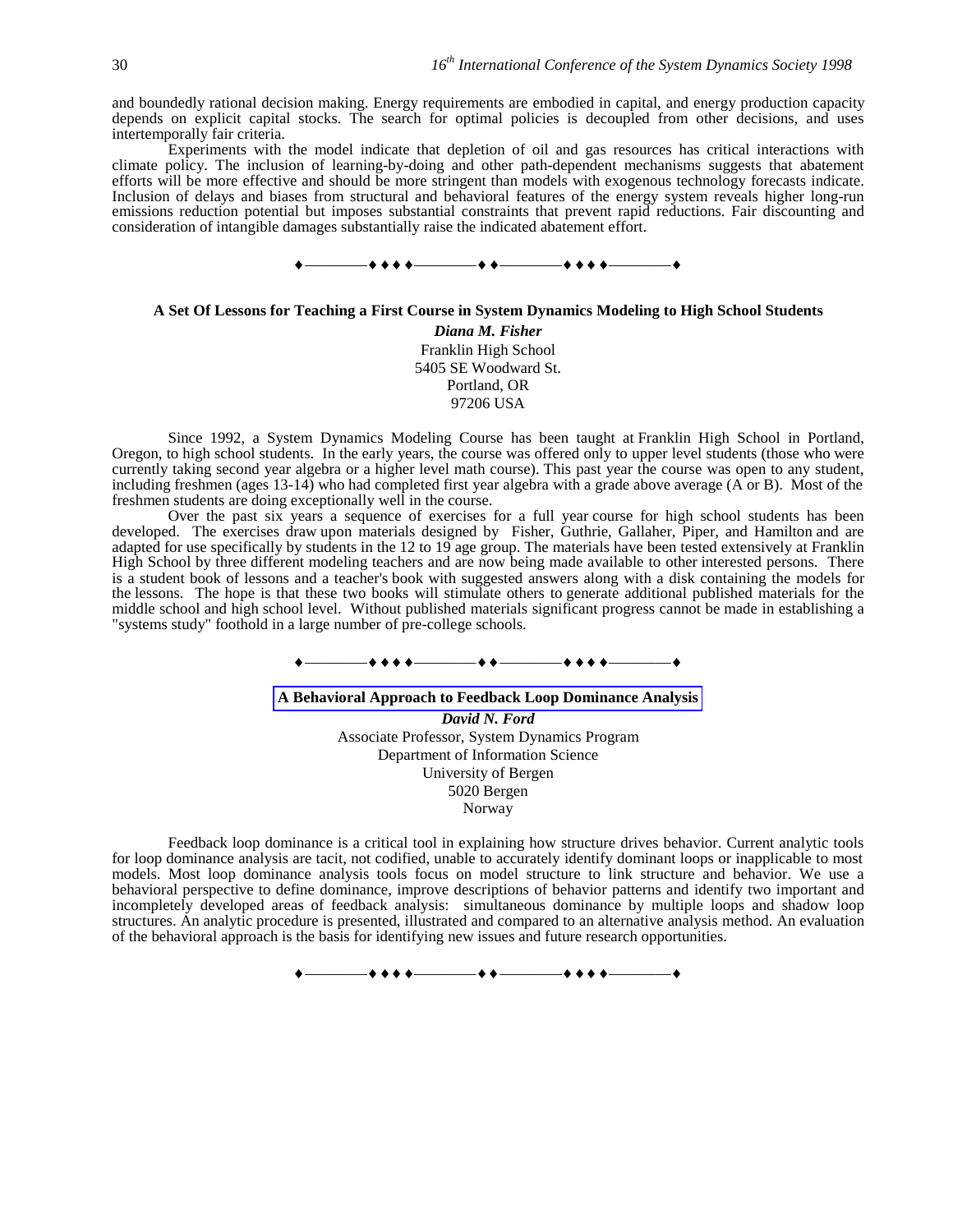### **Operationalising the Resource-Based View of the Firm**

| David N. Ford        | Laurent A. Mahieu               |
|----------------------|---------------------------------|
| University of Bergen | Telenor Research &              |
|                      | Development                     |
|                      | Telenor FoU, Postboks 6701 St.  |
|                      | Olavs plass, 0130 Oslo (Norway) |
|                      | laurent.mahieu@s.fou.telenor.no |

Over the last decade academics and practitioners have grown increasingly dissatisfied with traditional strategic management tools as a framework for creating and sustaining competitive advantage. One response has been the development of the Resource-Based View (RBV) of the firm into a general theory. According to the RBV the firms which perform better are those that hold valuable assets with certain characteristics. Researchers often mention, but have rarely addressed questions related to the operationalisation of the RBV. Operationalisation means a formalisation of the theory's ideas and concepts into applicable models, facilitating all stages of strategy formulation and decision making processes. One cause of the failure to operationalise the RBV is its high level of abstraction.

We initially describe prerequisites for operationalisation and demonstrate the need for RBV operationalisation. This becomes the basis for determining the content and domain of validity of resource-based operative models and an original method for operationalising RBV.

The application of this method is illustrated with the example of an incumbent network operator's strategy design when facing national market liberalisation. We emphasise the resource selection process based on insights revealed by the resource-based framework. We use our simulation model to explain resource accumulation dynamic and the consequences of different policies. Model behaviours show that classic incumbent responses to market liberalisation are ineffective because the incumbent resources management policy design includes mis-perceptions of resource accumulation processes that feed back onto the operator productivity. This in turns decreases the ability to compete against more agile entrants.

————————————————

**System Dynamics as a Strategy for Learning to Learn** *David N. Ford* Associate Professor, System Dynamics Program Department of Information Science University of Bergen 5020 Bergen Norway

Many problems faced by managers today have no specific or exact solutions orspecific or exact procedures for finding those solutions and are too complex for complete understanding by any single expert. To sucessfully address these problems managers require the ability to develop new knowledge about specific complex systems. Policy development in which managers must learn how different policy levers impact system behavior prior to designing a successful policy is an example of a problem which requires managers to develop new knowledge. Traditional educational approaches focus on teaching facts and problem solving procedures but not on how to learn about complex issues and systems. Successful education for these managers must include helping them learn how to learn.

Learning to learn is difficult because it is more abstract than learning facts or procedures, is harder to verify whether it is occurring and therefore facilitate, is more dependent on conditions which support learning such as safe learning spaces and because goals and questions are often unclear. We use a simple iterative model of learning as a foundation for using system dynamics to teach students how to learn. The successful implementation of our strategy requires that students develop competence in four fundamental learning activities and the ability to manage an iterative learning process. We describe specific system dynamics tools used to develop each learning activity and the apprenticeship model used to develop student's ability to manage iterative learning. Specific barriers to learning to learn are identified and methods for overcoming these barriers described.

# ————————————————

**Eruption, Impact, and Marine Regression: A Dynamic Model of the End-Cretaceous Mass Extinctions**

*Tom Lum Forest*

tforest@cordada.com

The diversity of life on Earth has generally increased since its inception over 3 billion years ago. But there have been a handful of abrupt reversals in that time. The best known reversal, or mass extinction, occurred 65 million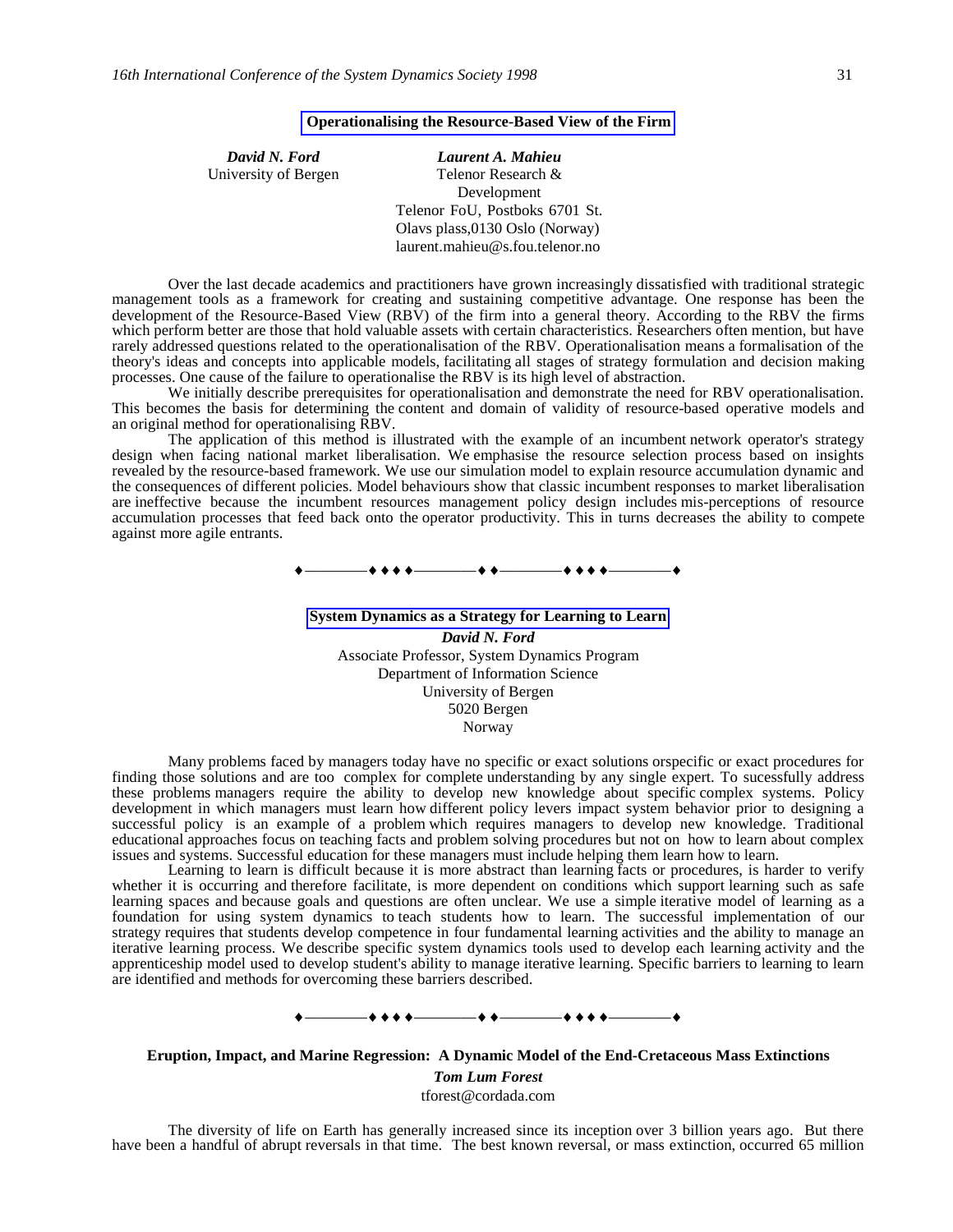years ago at the end of the Cretaceous period at a point called by paleontologists the K/T boundary. Several causal chains have been cited over the years. Currently, the most popular ultimate causes among paleontologists are:

Volcanic eruptions in India -- the Deccan traps -- causing extended darkness, cooling, and wildfire.

Bolide impact in the Yucatan, also causing extended darkness, cooling, and wildfire but in a much shorter time. Sea level changes, with attendant changes in habitats and the distribution of land & water surfaces.

This paper examines the geography of Late Cretaceous Earth, the factors responsible for its biodiversity potential, and how continental topology affected that diversity. The response of biodiversity to slow and rapid changes in energy availability, sea level, and continental distribution are simulated, individually and in combination.

The author draws primarily from J. David Archibald, Dinosaur Extinction and the End of an Era -- What the Fossils Say, 1996. This paper also builds on the research I presented at ISDC '97 in a paper entitled "Sustaining Life: The Origin, Diversity, and Extinction of Species?. It differs from that work by focusing on the K/T boundary, 65 million years ago, and by more closely examining through simulation the plausibility of competing scenarios of extinctions at that time.



### **The Perilous Frontier: East Asian Cultural Ecology and Two Millennia of Chinese Dynastic Succession**

#### *Tom Lum Forest*

tforest@cordada.com

The majority of Chinese have lived within a unitary state for most of the last 2,000 years. Yet those states have been ruled by a number of dynasties diverse in origin, strength, and policies. There have been native dynasties, frontier dynasties, and even a nomadic (Mongol) dynasty. Throughout most of Chinese history, there have been distinct entities in the Yellow & Yangtze River valleys; the Northeast (Manchuria); and the steppes (Mongolia). Despite the advent of firearms and sophisticated artillery in the 18th century, this cycle continues today.

The author examines the characteristics of Han China, Manchuria, and the steppes as they relate to this succession of rulers: their economic wealth, their military power, and their internal strength. It also examines the characteristic appeasement policies of the Han and the confrontational policies of the Northeastern dynasties with respect to the peoples of the steppes, and how they affected their position with respect to each other. The unique conquest of Han China and the Northeast by the steppes under the Mongols is considered

This paper draws primarily from Thomas Barfield (The Perilous Frontier, p. x), who applies "anthropological models of tribal and state development to the available historical data on the tribes who bordered China's northern frontier." This paper also builds on the research the author presented at ISDC '95 in a paper entitled "Sustainable Civilization: Cohesion, Capacity, and External Contacts," and ISDC '97 titled "Byzantine, Bulgarian, and Ottoman: The Dynamics of Empire at the Crossroads of Europe and Asia." It differs from those previous works in that it discusses a different geographical setting (China, Manchuria, and Mongolia), and that it treats in detail the different policies of confrontation vs. cooperation of Han and Manchu dynasties towards the nomad states.

### $\bullet$  + + +  $\hspace{0.1cm}$  + + +  $\hspace{0.1cm}$  + + + +  $\hspace{0.1cm}$

#### **System Dynamics, Alternative Futures, and Scenario Planning**

*Jay Forrest* The Strategic Decision Simulation Group (SDSG, L.L.C.) 11606 Highgrove Drive Houston, Texas 77077 jayf@sdsg.com http://www.sdsg.com

System dynamics models are typically built around perceptions of the past and key assumptions about the future. Alternative structures and assumptions may be considered and explored, but typical projects focus on one model reflecting the consensus of the modeling participants. By concisely documenting the predominant paradigms of the participants, the system dynamics model serves as a powerful window for exploring alternative futures and for scenario planning.

For this context, alternative futures or scenarios does not reflect variation of model parameters (which should be considered as sensitivity analysis), but rather structural and exogenous uncertainties which impair the viability of the existing model. The exploration of alternatives generated by these uncertainties provides a powerful approach for expanding awareness and readiness for action among the participants.

Using system dynamics models for this purpose involves considering a number of factors:

- the boundaries of the model (the exogenous variables)
- the bases of the model (particularly with respect to structures and mechanisms)

- the "probable" (anticipated or implied) future on which the model is based

- the range of possible futures (and the trends and discontinuities which create deviation from the probable future)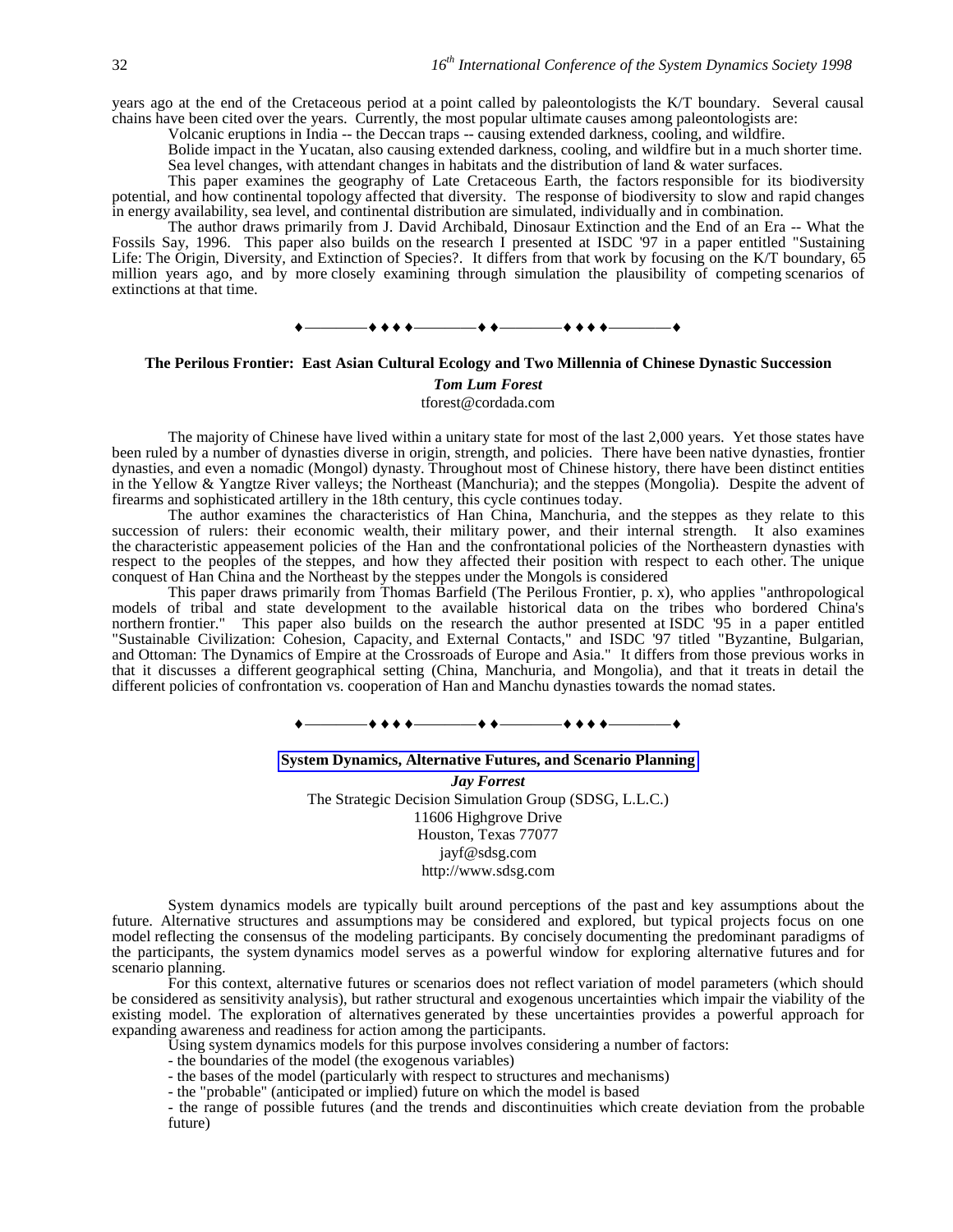Experience indicates that blending system dynamics with futures studies and scenario planning generates broader and deeper understanding of the system under investigation. Concepts from futures studies and scenario planning are introduced and explored to reinforce the methods and insights of this approach.



### **The Creation of a Paradox: The Development of Shared Mental Models and Groupthink**

| James K. Doyle                  |
|---------------------------------|
| Department of Social Science    |
| and Policy Studies              |
| Worcester Polytechnic Institute |
| Worcester, MA 01609             |
|                                 |
|                                 |

As organizations increase the use of systems thinking and other knowledge management techniques which enable them to improve their competitive advantage, a paradox could be evolving to which little attention has thus far been paid. Namely, when management teams try to build shared visions in the workplace and instill the use of shared mental models, are they simultaneously increasing the chance of groupthink, that is, the chance of a reduction in decision quality due to in-group pressures?

This paradox came to light during a recent session with executives at a large manufacturing company, while attempting to elicit group knowledge about their system. Regardless of attempts to remove politics from the process, it seemed to continually raise its ugly head, either in the form of experts being valued more for their opinions or because status effects of one kind or another led to premature group consensus and frustration on the part of those who disagreed.

To assess this potential paradox, this paper will review the classic work on groupthink by Irving Janis as well as the latest empirical research on the topic, in order to identify the factors that are known to promote and prevent groupthink in decision making teams. Then, several established systems thinking techniques for knowledge elicitation and model building, including Interactive Planning (Ackoff), Strategic Assumption Surfacing and Testing (Mason), Soft Systems Methodology (Checkland), the Strategic Options Workshop (Eden), the Strategic Forum (Richmond), and the Group Model Building approach (Vennix), will be reviewed and their susceptibility to the promotion of groupthink examined.

Finally, recommendations will be made for improving existing techniques to decrease the likelihood of groupthink. Suggestions for empirical research to verify these recommendations will also be discussed.

#### $\bullet\bullet\bullet\bullet\bullet$

#### **SyM Bowl: Origins and Progress Report**

*Edward J. Gallaher* Associate Professor Departments of Physiology - Pharmacology and Behavioral Neuroscience Oregon Health Sciences University Portland, OR 97201

SyM Bowl was started in 1996 to provide high school students with an opportunity to present original System Dynamics modeling work. Teams are judged based on a written report, a morning poster presentation, and an afternoon oral presentation. Criteria included defining the problem, building and explaining the model, parameter estimation, sensitivity analysis, simulations, and conclusions. We have now conducted SyM Bowl for three consecutive years with a dramatic increase in the number of teams and the quality of the modeling projects. We look forward to additional regional SyM Bowls, and a National SyM Bowl, in the foreseeable future.

————————————————

### **Formalizing and Extending Existing Theories of Corporate Diversification with System Dynamics Models**

*Shayne Gary* London Business School Sussex Place; Regent's Park London NW1 4SA, United Kingdom email: sgary@lbs.ac.uk

One of the most widely researched topics in corporate strategy over the past three decades has been diversification. Widespread global adoption of the multi-divisional corporate form (M-form) means that there are now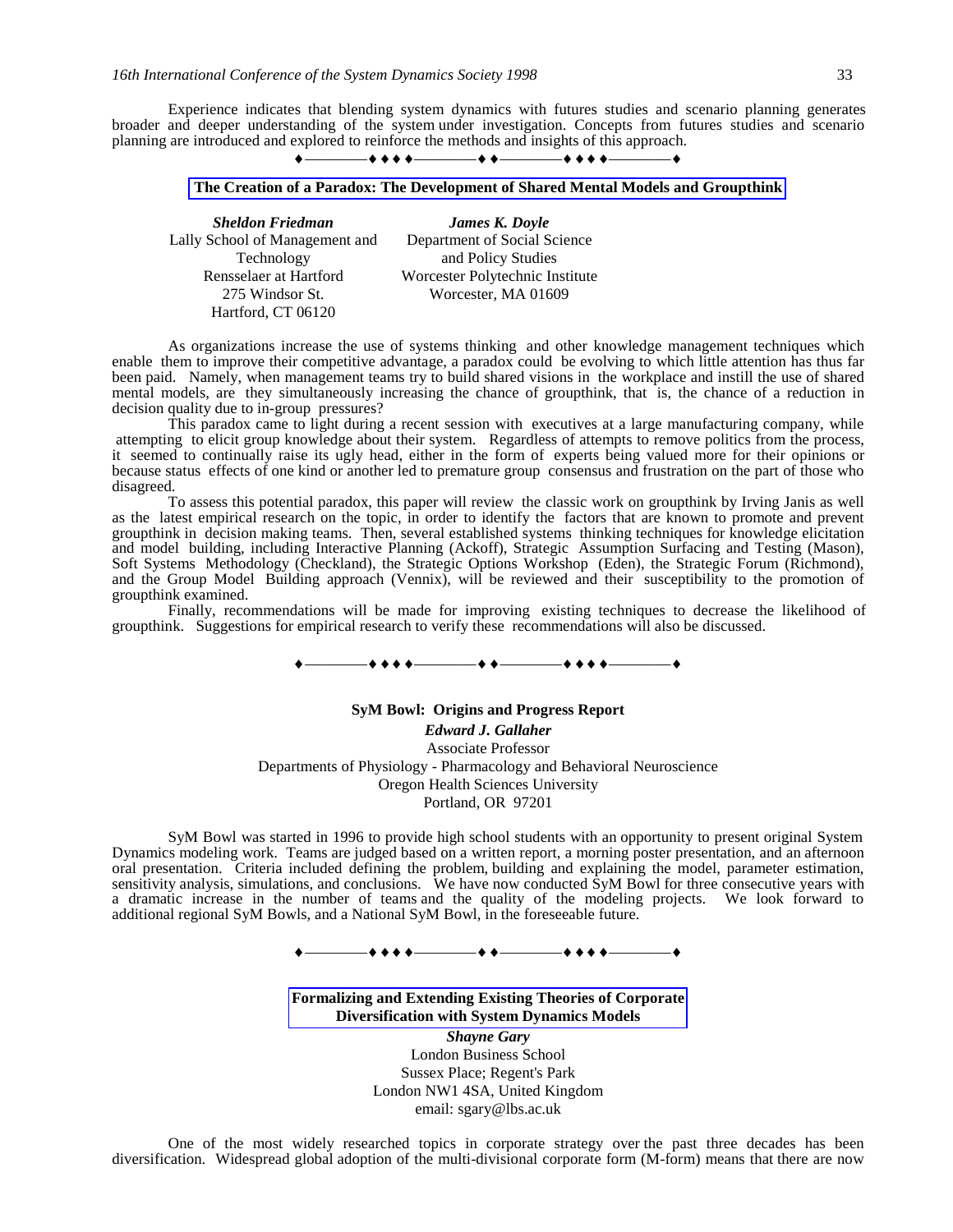an abundance of diversified firms to study throughout the world, and the wide variance in performance of those firms continues to make for both a relevant and important research topic. After all these years of academic research on this topic, there are still many unanswered questions about what distinguishes successful diversification strategies from those that fail. There are four different schools of thought, or theories, regarding how diversification can lead to sustained competitive advantage:

- 1) Product/Market relatedness (Singh and Montgomery, 1987),
- 2) Dominant logic similarities (Prahalad and Bettis, 1986),
- 3) Administrative adaptation (Penrose, 1959), and
- 4) Competence transfer (Prahalad and Hamel, 1990; Markides and Williamson, 1994).

It is important to note that the first two theories listed above are fundamentally static perspectives. In contrast, the last two theories listed above are dynamic theories. Although it is becoming widely accepted that dynamic theories are more powerful and hold more promise for gaining understanding about strategy issues than their static counterparts, there have been very few attempts to formalize the dynamic theories using approaches suited to investigate dynamic problems. This paper focuses on formalizing and extending the administrative adaptation and competence transfer theories of diversification in two separate system dynamics simulation models.

# $\begin{array}{c} \bullet \longrightarrow \bullet \bullet \bullet \bullet \longrightarrow \bullet \bullet \longrightarrow \bullet \bullet \longrightarrow \bullet \bullet \bullet \longrightarrow \bullet \bullet \bullet \longrightarrow \bullet \end{array}$

### **Developing a System Dynamics Model of the Health Care Industry**

| Madhu Nott             | <b>Lindsey Gannon</b>  |
|------------------------|------------------------|
| Manger                 | Associate              |
| <b>Arthur Anderson</b> | The Magellan Group     |
| One Financial Center   | PO Box 720             |
| Boston, MA, 02110, USA | Hanover, NH 03755, USA |
| madhu@alum.mit.edu     | lgannon@connriver.net  |
|                        |                        |

The health care industry accounts for nearly 15% of the US economy, or \$1 trillion. While the hospital segment is struggling to stay afloat, other segments such as HMO's and managed physician practices are growing rapidly and adding tremendous value for their shareholders. Value is no longer created by acquiring traditional assets but is created through building a network of suppliers and customers. Learn how a group at Arthur Andersen is using systems thinking to understand this fundamental change to the healthcare industry and the impact to their clients.

# $\begin{array}{c} \bullet \longrightarrow \bullet \bullet \bullet \bullet \longrightarrow \bullet \bullet \longrightarrow \bullet \bullet \longrightarrow \bullet \bullet \bullet \longrightarrow \bullet \bullet \bullet \longrightarrow \bullet \end{array}$

#### **The Alberta Gas Game, Having Fun with Strategy**

| Peter J. Genta            | Lynn Sveinson                    | <b>Malcom Turner</b>         |
|---------------------------|----------------------------------|------------------------------|
| President CEO             | Senior Advisor Business Planning | Sr. Business Analyst         |
| The Magellan Group        | Nova Corporation                 | Nova Corporation             |
| 124 Mt. Auburn St. 200N.  | $8017^{th}$ Ave. S.W.            | $8017^{\text{th}}$ Ave. S.W. |
| Cambridge, MA, 02138, USA | Calgary, AB, T2P 2N6, Canada     | Calgary, AB, T2P 2N6, Canada |
| pgenta@magellan-group.com | Lynn.Sveinson@nova.pipe.ca       | MalcolmTurner@nova.pipe.ca   |

In 1996, NOVA Gas Transmission partnered with Amoco Canada to develop a strategic model of gas supply and the pipeline system in western Canada. This project allowed both groups to gain a different perspective of the gas industry which resulted in a stronger, more robust system dynamics model. The use of subsequent versions of the model strongly influenced Nova's response to competitive threats and reinforced their choice of strategic direction. This session will tell the story of this project and explore the roles that the academics, consultants and industry play in helping to build an industry wide learning community.

 $\begin{array}{c} \bullet \longrightarrow \bullet \bullet \bullet \bullet \longrightarrow \bullet \bullet \longrightarrow \bullet \bullet \longrightarrow \bullet \bullet \bullet \longrightarrow \bullet \bullet \bullet \longrightarrow \bullet \end{array}$ 

**Assessing the Cost of Managed Behavioral Care** *Nicholas C. Georgantzas, Matthew Sever, and Frederick Stell* Management Systems ¥ GBA Fordham University at Lincoln Center 113 West 60th Street ¥ Suite LL617-D New York, NY 10023-7471, USA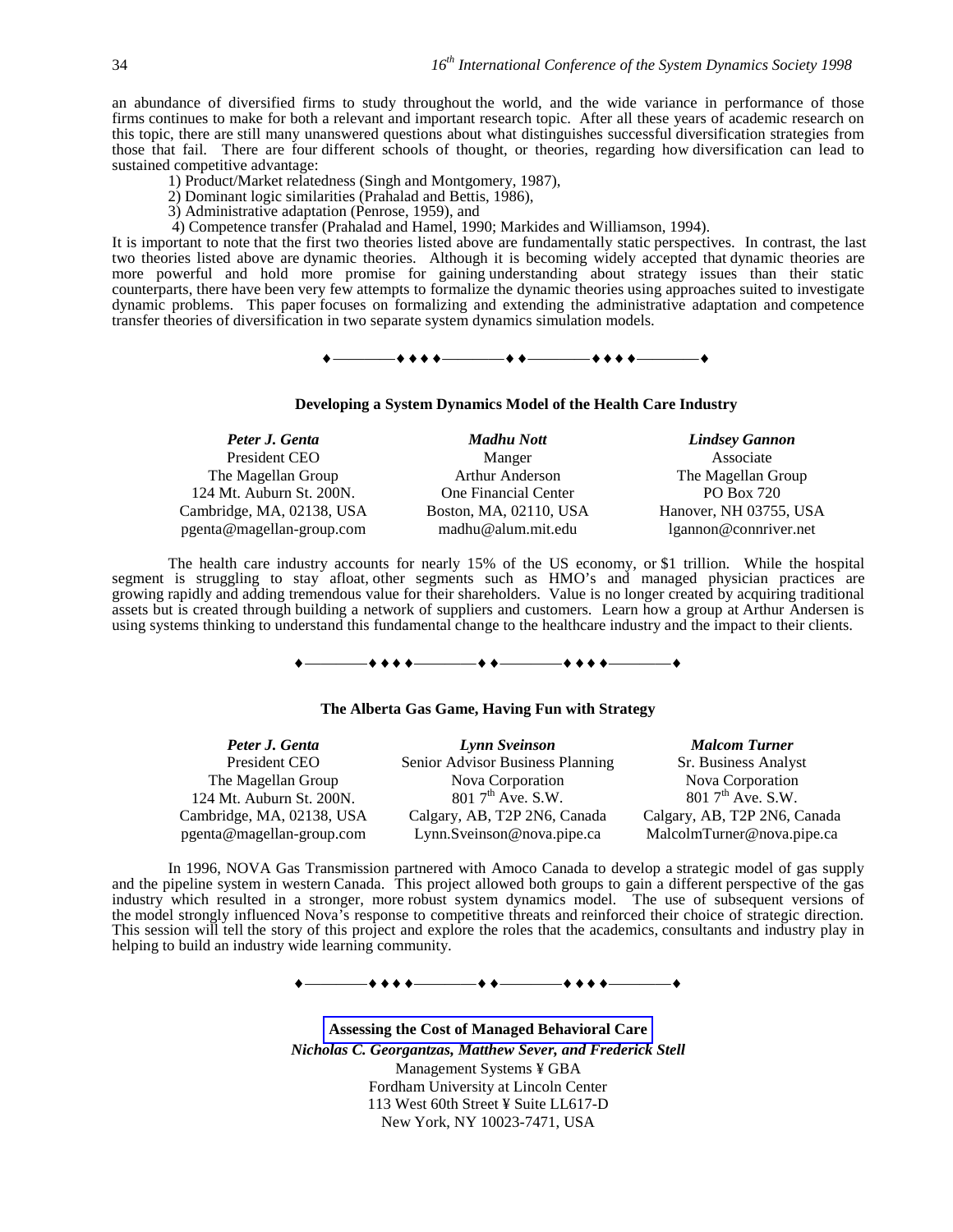### *16th International Conference of the System Dynamics Society 1998* 35

Assessing the role of feedback in managed care is crucial because its aggressiveness determines the financial performance of health care programs. Our policy study emphasizes the role of feedback in the case of a managed mental health and substance abuse program. This program not only reimburses for treatment, but also guides the treatment plan of each patient and determines how much treatment will be paid for. The program is funded by the flat capitation rate it receives from its members and its expenses depend on the treatment authorized. In turn, the authorized treatment depends on the aggressiveness of case management, which is relative to the severity of illness. Our system dynamics modeling process aimed at evaluating exactly how the aggressiveness of managed care affects the total cost of the program. The objective of case management is to authorize the least sessions while keeping the treatment effective.

Given that inpatient care is more expensive than outpatient care, intuitively, it seems more cost effective to case managers to move patients into outpatient care as soon as possible. When the inpatient care is cut too short, however, patients that have not had enough time to recover are re- admitted into the hospital and, consequently, the total cost of the program rises despite the intend. Our model depicts the relationships among program enrollment, case management, behavioral care treatment, and cash flow. Because case management affects all other sectors, we assess performance variables in each sector by varying the aggressiveness of managed behavioral care.

————————————————

**Rezulin: Effective and Efficient Drug for Diabetes?** *Nicholas C. Georgantzas, Kelley Trilling, and Yun Chou* Management Systems ¥ GBA Fordham University at Lincoln Center 113 West 60th Street ¥ Suite LL617-D New York, NY 10023-7471, USA

System dynamics simulation is used to assess the dynamic effects of using the new drug Rezulin for the intensive treatment of diabetes, a most prevalent disease among patients of the Veterans Integrated Service Network (VISN 3) in the New York City metropolitan area. According to the Brooklyn VA Medical Center data, one in five of its outpatient visits is associated with diabetes and approximately 10,000 of the VISN 3 veterans are diabetic. Although the effects of diabetes on the development and progression of long-term complications have been established, about  $\overline{90}$ percent of the VISN 3 diabetic veterans do not seek treatment and thereby create a tremendous cost because of complications. These are mostly type 2 diabetes patients who prefer to defer insulin injection therapy for as long as possible because of the inconvenience, the cost, and the pain of constant blood monitoring and insulin injections. Those who seek treatment, diet, exercise, and use oral drugs or insulin therapy, generally have less costly complications but there is still a high cost associated with their treatment and, more importantly, they can also become resistant to insulin. Because Rezulin directly treats insulin resistance, and can lower the HbA1c level of patients (a clinical marker of severity of disease via a blood test), this new drug is expected to increase the life of diabetics by 1.5 times. Our model incorporates real life policy parameters and NIH statistics to assess the potential monetary benefits of switching from insulin to Rezulin oral treatment.



**A System Dynamics Based Planning Solution for Integrated Environmental Management and Policy: The IDeaMaP™ Toolbox**

> *Roderic Gill* Leader, New England Ecological Economics Group Centre for Water Policy Research University of New England Armidale NSW 2351, Australia rgill@metz.une.edu.au

This paper is an account of the accumulated experiences and learning of a group of system dynamics/ecological economics researchers and consultants dedicated to the cause of progressing a more integrated or transdisciplinary and consultative approach to environmental policy development and resource management. It represents an account of the New England Ecological Economics Group's attempts to integrate insights from the system dynamics, learning organisation and ecological economics communities towards a unified, practical process to underpin public decision making in the environmental area. The discussion encompasses an account of the theoretical constitution of the resultant planning process as well as an account of its practical track record to date. Essentially, the Integrative Decision Making and Planning (IDeaMaP™) process combines a very basic form of conceptual mapping with system dynamics group modelling, all set within the integrated economic, ecological and sociocultural sustainability ambitions of the recent, and increasingly influential territory of ecological economics. The aim has been to create a process that is practical as well as pragmatic. It is a response to convert public sector rhetoric with regard to the need for more integrated and total sustainability orientated approaches to decision making into planning reality.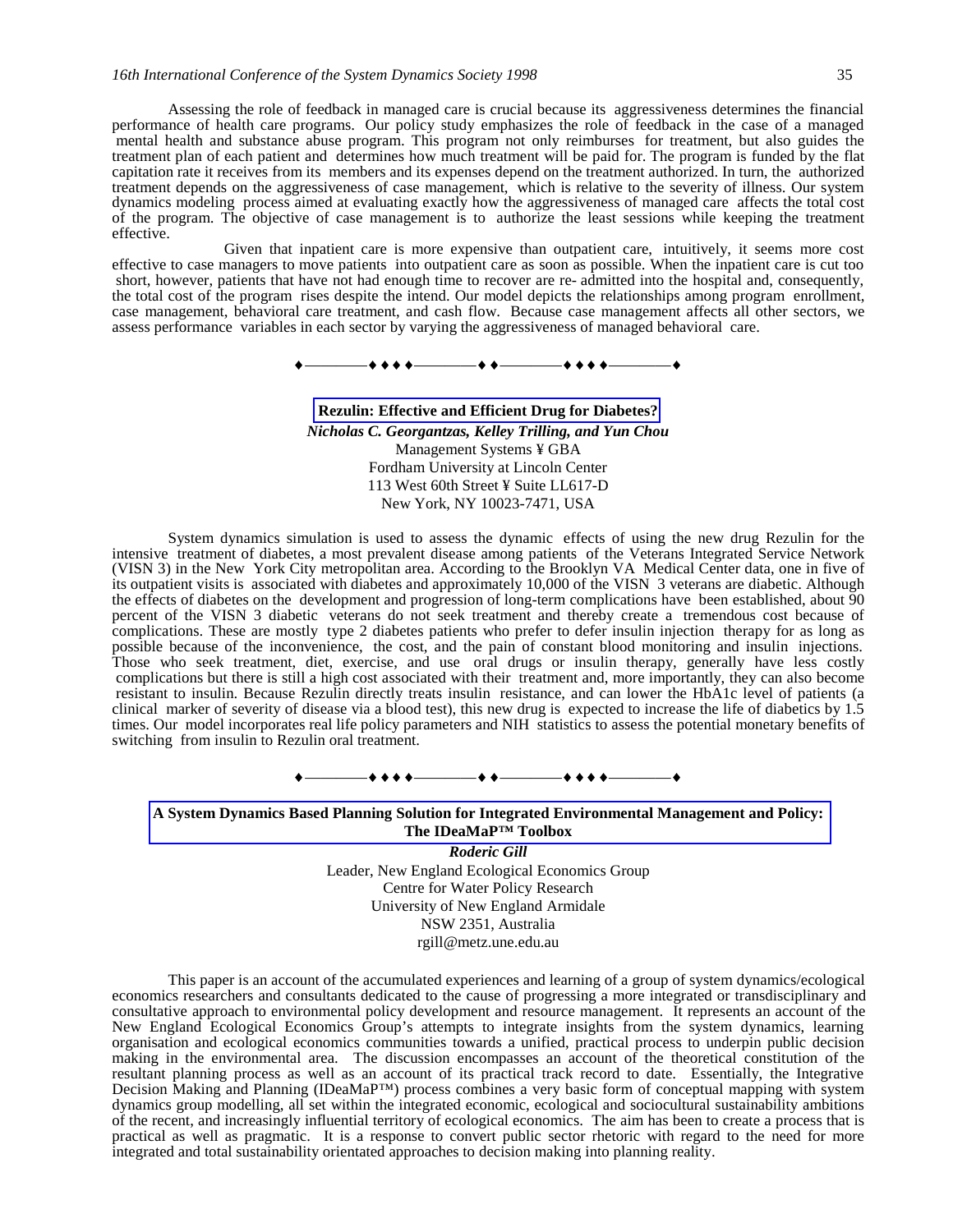#### ————————————————

#### **Structural Transparency as an Element of Business Simulators**

*Andreas Größler* Industrieseminar der Universität Mannheim D - 68131 Mannheim, Germany agroe@is.bwl.uni-mannheim.de

Pre-fabricated simulation tools like business simulators for individuals or computerized planning games for groups usually offer a user friendly interface. This allows inexperienced users a fast access to the simulation since they do not have to posses specific knowledge about simulation techniques. Furthermore, a learning process can be supported by various additional material like source material, external data, or instructional information creating complete, computerized interactive learning environments. Thus, giving simulation models an easy-to-use interface increases the acceptance of the simulation tool and draws attention to it. But, in addition to that, the presence of an user interface and of additional information certainly also influences the effectiveness of a computer simulation tool to support learning.

Adding features to provide structural information about the underlying model could be a means to combine the advantages of user friendly simulators with the power of model building and analysis tools, which are supposed to give structural insight. Learners are not only able to examine the results of their decisions but the causes of these results using powerful system dynamics diagramming techniques. This introduces transparency to the former black-boxes, producing so called transparent-box business simulators.

The paper reports on an experiment evaluating the relevance and effects of structural transparency. This experimental design can also be used to examine other variations of business simulators. Some hypotheses regarding the effectiveness of transparency were tested. Results show the necessity for further research and collaboration.

————————————————

# **Teaching a Conventional Class (Global Studies) in an Unconventional Manner using STELLA**

*Scott Guthrie and Megs Patton* CC-SUSTAIN Project 1151 SW Vermont Portland, OR 97219 USA sguthrie@teleport.com

Recent successes in teaching students system dynamics using STELLA in our high school and interest expressed by fellow teachers in using "systems" in other classrooms has led to a "reversed" introduction to system dynamics: teaching a global studies class using STELLA as a tool to generate and focus student ideas and discussion.

This class is co-taught (with funding for the second teacher provided by the Waters Foundation) by Scott Guthrie (science) and Megs Patton (social studies), both with experience in using STELLA. The class uses STELLA as a way to get the students to "ask the better question" and get beyond a rhetorical, anecdotal, "common sense" based look at the world and see what the situation really is and what the important issues really are.

Work on the curriculum was first started in the summer, with input from Jeff Potash and John Heinbokel (at the Waters Center for System Dynamics). We decided that the most interesting ("common sense" laden) subject for the students to examine first would be "Why Revolutions Happen." After that, U.S. immigration and U.S. immigration policy would finish out the first semester.

During the second semester, the students are studying world population and its growth with an emphasis on natural resource distribution and use, distribution of wealth, pollution, land use and sustainability issues which will hopefully lead students to reflect back on the work of the first semester.



### **Local Rules: The Theory, the Application and the Chances of Success.**

*Tim Haslett* linchpin@surf.net.au

This paper report on results for a simulation of the "local rules" used by managers in a manufacturing setting. Local rules are similar to what Forrester termed implicit decisions which are the "unavoidable result of the state of the system". The theory of local rules is developed further using the work of Kauffman and Holland on fitness landscapes.

Local rules are those rules that are repeatedly used by individuals or agents to increase the "payoff" for them in a given situation, this equates to Kauffman's "fitness peak". In this case, the payoff was to deflect senior management criticism of potential stockouts in the system. A second rule' used by individual operators to ensure that they did not run out of the parts that they used was also modelled.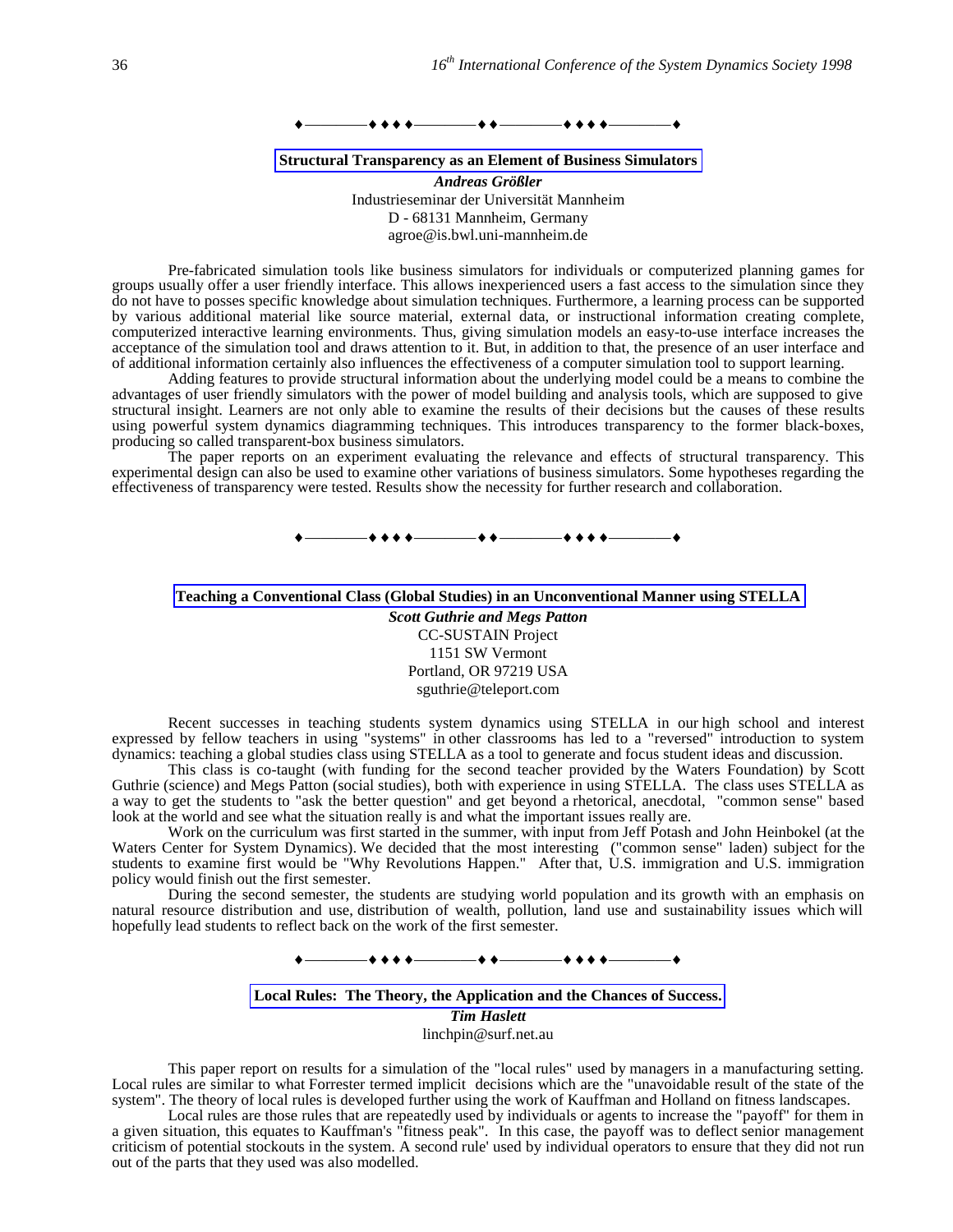The simulation model is of a Kanban, or Just-in-Time system, in a linked assembly and manufacturing system. The operation of the system and the effect of the local rules interventions are modelled, individually and separately.

The success of the managers' rule is reported and the relative failure of the operators rule is also reported. Some tentative generalizations about the effectiveness of local rules are advanced.



**The Development, Illustration, and Evaluation of a Method for AnalyzingPolicy Development in Social Systems** *Sylvelin Hauge, Paal Davidsen, and Michael Spector*

> University of Bergen N-5020 Bergen Norway Sylvelin.Hauge@ifi.uib.no

We will develop, illustrate its use, and evaluate a method for the application of synthetic data experiments to analyze policy development in social systems. We believe that policy development is affected by the discrepancies in dynamic complexity between a real world system and the mental models used to govern such a system. Policy development results in modifications of the mental models themselves through adaptations and double loop learning. The rules for adaptations and structural modifications in the form of double loop learning, that is the learning policies, are embedded in the mental models as well, and may thus be subject to an indefinite number of modifications themselves. We will, however, adopt and test a finite number of learning policies experimentally.

We have chosen to illustrate our method by using a project and a company as examples of social systems. We will evaluate our methodology be investing if it fulfills our three evaluation criteria. First, we want the method to be useful for evaluating whether or not it is important to model decision processes explicitly when policy developments in social systems are analyzed. Second, we want the method to support comparisons between actual and potential outcomes of policy development in social systems; and finally, we want the method to be general.

 $\bullet$  + + +  $\bullet$   $\hspace{0.1cm}$  + +  $\bullet$   $\hspace{0.1cm}$  +  $\bullet$  +  $\bullet$  +  $\bullet$  +  $\bullet$   $\hspace{0.1cm}$ 

**The Missing Link: Incentives and Energy Deregulation in Denmark.**

| <b>Christian Haxholdt</b>       | <b>Jeanette Bodi</b>        | Erik R. Larsen         |
|---------------------------------|-----------------------------|------------------------|
| Dept. of Management Science and | Dept. of Management Science | Dept. of Management    |
| <b>Statistics</b>               | and Statistics              |                        |
| Copenhagen Business School      | Copenhagen Business School  | University of Bologna  |
| Julius Thomsens Plads 10        | Julius Thomsens Plads 10    | Piazza Scaravilli, 1   |
| DK-1925 Frederiksberg C,        | DK-1925 Frederiksberg C,    | I-40126 Bologna, Italy |
| <b>Denmark</b>                  | <b>Denmark</b>              |                        |

The Danish electricity industry has evolved a culture based on co-operation, consultation, and informality with close connections between the companies in the sector, the government and consumers. There has been consensus around issues such as demand side management, energy-environment policies, renewable energy resources and combined heat and power generation This "energy network" will now because of de-regulation in Denmark and the European Union come under pressure for dramatic changes.

In this paper we focus on how the incentives in the electricity industry need to change because of deregulation and competition. Using a system dynamics model, we explore the consequence of the current "non-profit" requirement for Danish electricity companies. We discuss and simulate what other incentive structures might be possible in the municipality and consumer owned Danish electricity industry.



#### **ATO Test Case Program for Tax Law Clarification - Practical SD Modelling to Prevent Budget Overrun.**

Director International System Dynamics

*Mark Heffernan Bob Tomkins* First Assistant Commissioner Tax Law Services Australian Taxation

Government departments and instrumentalities are coming under increasing public pressure and scrutiny to spend public moneys wisely and efficiently including careful consideration of long term consequences.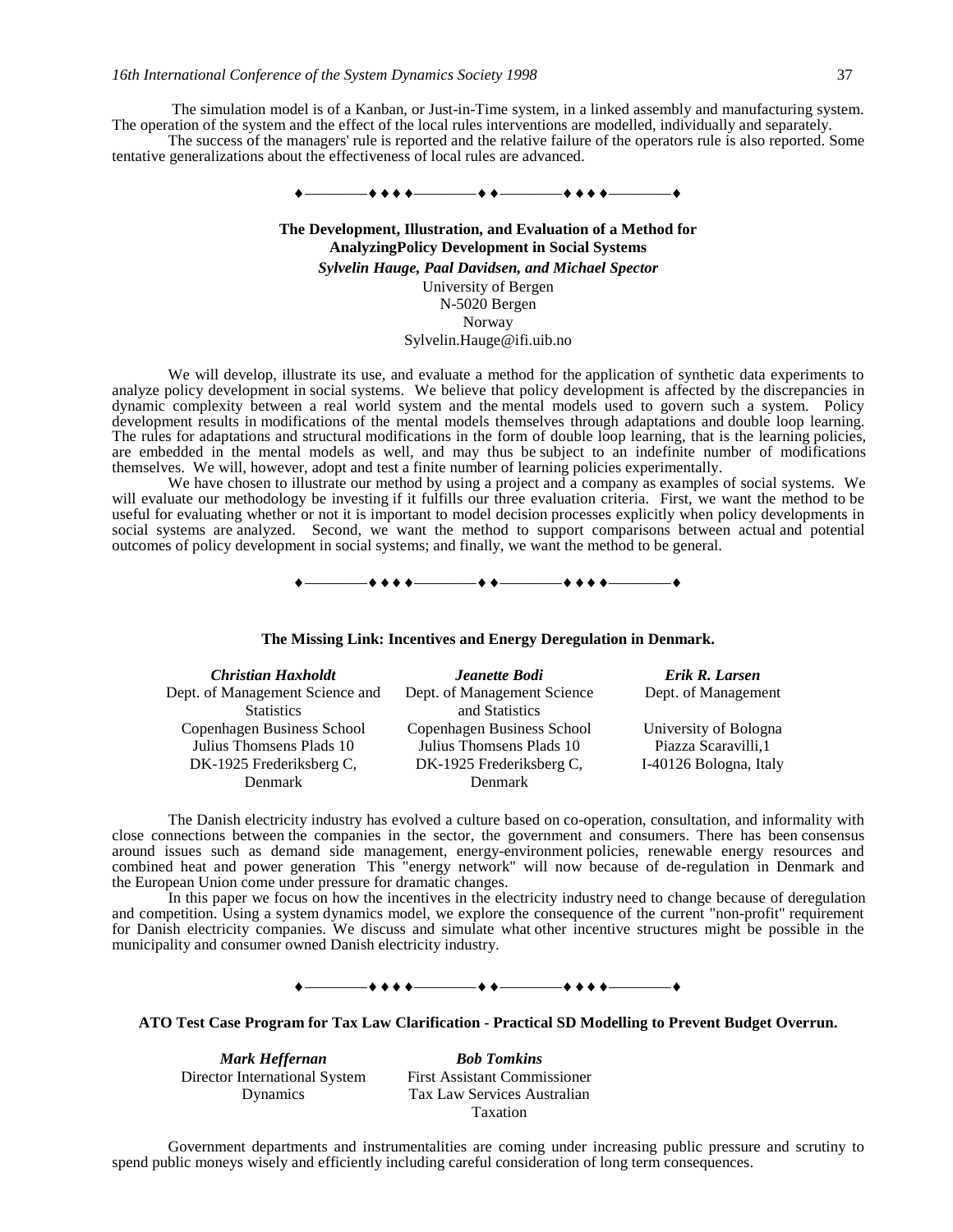This is sometimes at odds with the political system, with Governments elected for limited terms and funds allocated in annual Budgets.

It is widely recognised that many policy initiatives have long gestation periods and may take years to come to final delivery. In some cases the bulk of the expenditure attributable to these programs comes with progressive delivery of high cost capital items eg defence acquisitions, in others, initial decisions may set in train a sequence of events that lead to significant expense sometime in the future. In all cases a budget overrun can bring an otherwise beneficial program into disrepute.

This paper deals with the use of a relatively simple system dynamics model to make explicit the time delays, attrition rates and ultimate costs involved in prosecuting a suitable number of Tax law test cases. The model forms the basis for limiting the initial and subsequent selection of test cases ( a relatively inexpensive process) to avoid an inexorable cost blow out in the program in subsequent years due to the high cost of running these cases before courts. The model justifies the decision for an initial underspend to achieve a program of tax law clarification which is sustainable in the long term.



**Monetary Model of Entrainment between Economic Cycles**

*Juan Hernández-Guerra* Universidad de Las Palmas de Gran Canaria C/Saulo Torón s/n, 35017 Las Palmas, Spain Juanh@empresariales.ulpgc.es

Entrainment between economic cycles has been a source of modeling since the first studies of Sterman and Mosekilde (1993). This initial model has been successively extended incorporating more sectors and substitution between productive factors (Kampmann 1996). Money is an essential asset not introduced in last studies yet. This work incorporates the role of monetary factors in the multi-sector model using some classical Tobin hypotheses. The introduction of money carries on the possibility to simulate some new economic facts. The expectations hypothesis and the neutrality of money are tested in this paper, obtaining in general results according to the economic theory.

—**+++** —————++++

#### **Overcoming Organizational Resistance with System Dynamics**

*Jim Hines Cindy Luca*<br>
LeapTec/Ventana **MOVA** Chemicals

NOVA Chemicals Ltd.

Pronouncing a new policy is easy. Bridging organizational resistance, however, may be difficult. A cultural divide separated top-most corporate executives from senior operating managers at Nova Chemicals. The divide came into focus when the company appeared to resist a top-level corporate directive to manage by a new concept, cash flow cycle time (CFCT). This presentation describes how NOVA Chemicals Ltd. used a system dynamics process to This presentation describes how NOVA Chemicals Ltd. used a system dynamics process to understand and resolve the cultural and hierarchical issues that impeded CFCT performance improvements.

Presentation topics include (i) a discussion of how the issue was brought to light during a System Dynamics workshop focused on managing CFCT within the context of NOVA Chemical's overall business; (ii) a description of the group process used to generate a causal loop diagram of the cultural issues around CFCT as well as comments on the effectiveness of the process; (iii) an explanation of the cultural and hierarchical issues that were illuminated by the workshop; (iv) a description of how the identification of leverage points was translated into action and result.

 $\begin{array}{c} \bullet \longrightarrow \bullet \bullet \bullet \bullet \longrightarrow \bullet \bullet \longrightarrow \bullet \bullet \longrightarrow \bullet \bullet \bullet \longrightarrow \bullet \bullet \end{array}$ 

**A Model of Educational Innovation** *Gary B. Hirsch* Consultant Creator of Learning Environments

A model of educational innovation has been developed to help school Board members, administrators, teachers, parents, students, and other community members understand the process of innovation and explore reasons why innovations often produce results other than the ones that are desired. The model was developed under the auspices of the Gordon Brown Fund, with the assistance of a group of educators who identified critical factors affecting innovation and the interactions among those factors. Impacts of innovations on students' capacity to learn, trust between the community and school, and teacher motivation and feedbacks from these variables to a school's ability to innovate are at the core of the model.

The model enables its users to consider multiple types of innovations including major changes in curriculum, teacher-initiated curriculum projects, changes in how students are evaluated, and structural changes (e.g., more flexible scheduling systems). The model can help users examine how these types of innovations interact with each others and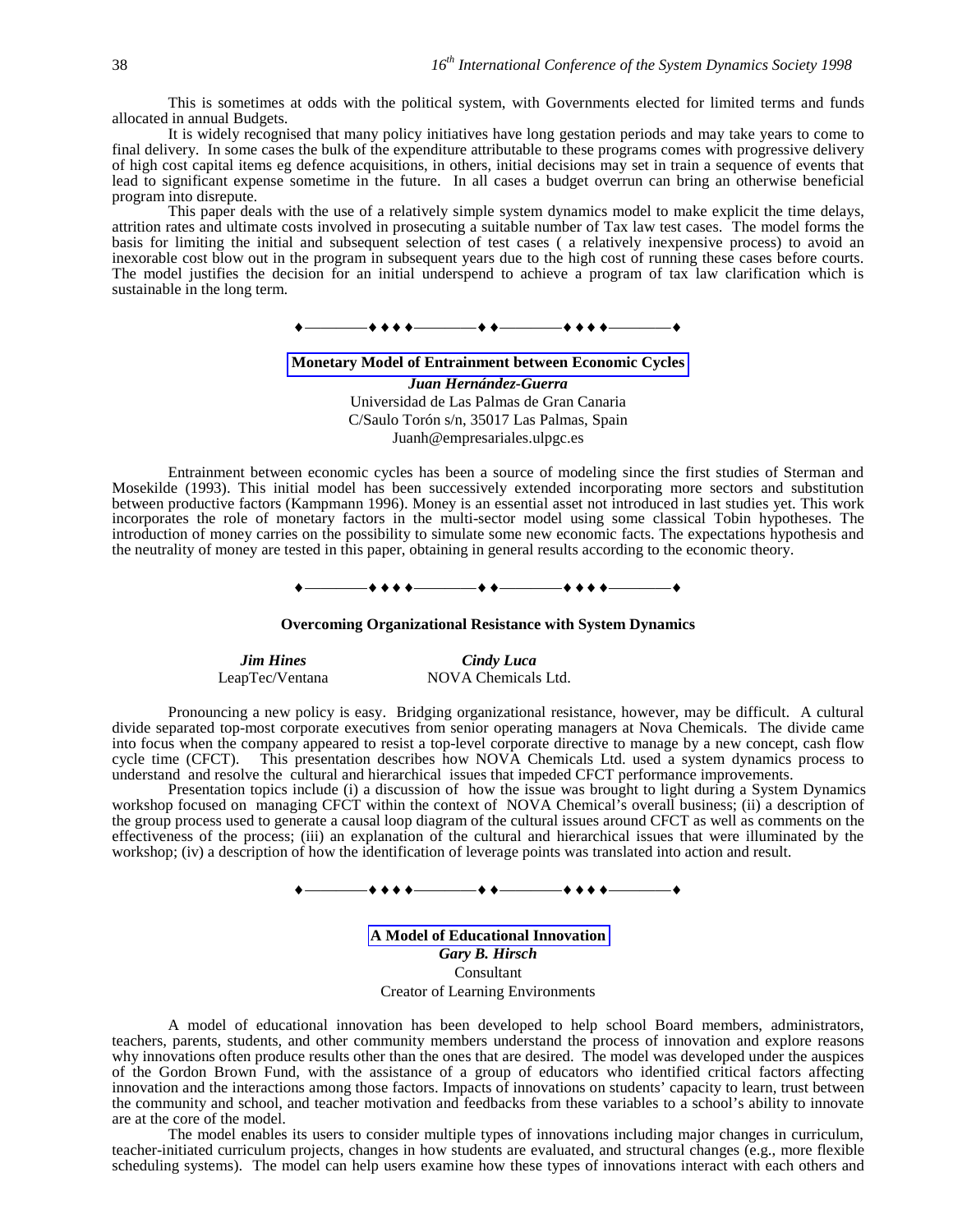how some innovations create a foundation that other types of innovations require to succeed. A dynamic model such as this one also helps its users understand the hazards of moving too quickly or initiating overly ambitious innovations or, on the other hand, moving too slowly once the community's expectations have been raised.



# **An SD Model to Evaluate Complex Naval Command Systems** *John Holt*

The aim of the project was to develop an SD approach to compare the performance of large, complex Naval command and control (C2) systems. In the high technology environment of modern warfare, warships are dependent on complex computer systems to control the weapons and sensors as well as providing support for the various operator decision making and command processes. C2 ship systems are complex. They are difficult to evaluate because of the difficulty of taking into account human decision making . Furthermore it is difficult to ass the implications of system performance over the over a wide range of scenarios.

To address these issues, a mix-methodology approach was adopted, incorporating a soft operational research method, Mission Orientated Analysis (MOA) with the SD model. MOA utilises expert judgement to assess the impact of various levels of performance on parameters of interest. SD can be used for assessing the rate of output of a system and for evaluating whether it is efficient (e.g. whether outputs are produced without undue delay). MOA can be used to address the issue of whether the output of a system will lead to a system being effective (e.g. how the output of a system will contribute to organisational goals being achieved), for example linking system reaction time and error to the goal of providing an effective naval blockade in a peacekeeping operation

A further important innovation was the modelling of human decision making in the system. This was represented by modelling processing rate and error rate for key decision making tasks.

The assessment of system effectiveness and the modelling human factors aspects described in this paper represents a significant enhancement of the capability of SD modelling in the assessment and selection of complex information systems.

 $\begin{array}{c} \bullet \longrightarrow \bullet \bullet \bullet \bullet \longrightarrow \bullet \bullet \longrightarrow \bullet \bullet \longrightarrow \bullet \bullet \bullet \longrightarrow \bullet \end{array}$ 

**Attention Cycles of Environmental Policies**

Chung-Ju Junior Colledge Dept. of Computerizing Public Administration

*Min-Gi Hong Moon-Hee Lee Dong-Hwan Kim* Choong-Nam Junior Colledge Dept. of Regional Development

Chung-Ang University Dept. of Public Administration 456-756 SAN, 40-1, Ne-Ri, Dedug-Myun Ansung-Kun, Kyungki-Do, Korea sddhkim@cau.ac.kr

An attention cycle in public policy issues is characterized by sudden rising and fall in the public concern on the policy issues. We have observed the attention cycle in the environmental policy of local government in Korea. Attention cycles in environmental policy lead to fluctuation of budget allocations in environment development programs. In this paper, we build a system dynamics model for explaining why and how the attention cycle in environmental policy continues. Our simulation model produce similar behavior of historical fluctuation of environmental budget allocation in local government in Korea. By experimenting our model, we proposed some remedies for smoothing the attention cycle and thus sustaining public investment in environment development programs.

————————————————

**Infrastructure Planning in an Agricultural Dualist Economy: A Search for a Policy Framework**

Human Settlement Planning Division Asian Institute of Technology Thailand

*Xu Honggang Khalid Saeed* Social Science and Policy Study Department Worcester Polytechnic Institute USA

Provision of adequate infrastructure has been a major responsibility of the state in many developing countries in the course of their development. A sample of developing countries shows that infrastructure typically represents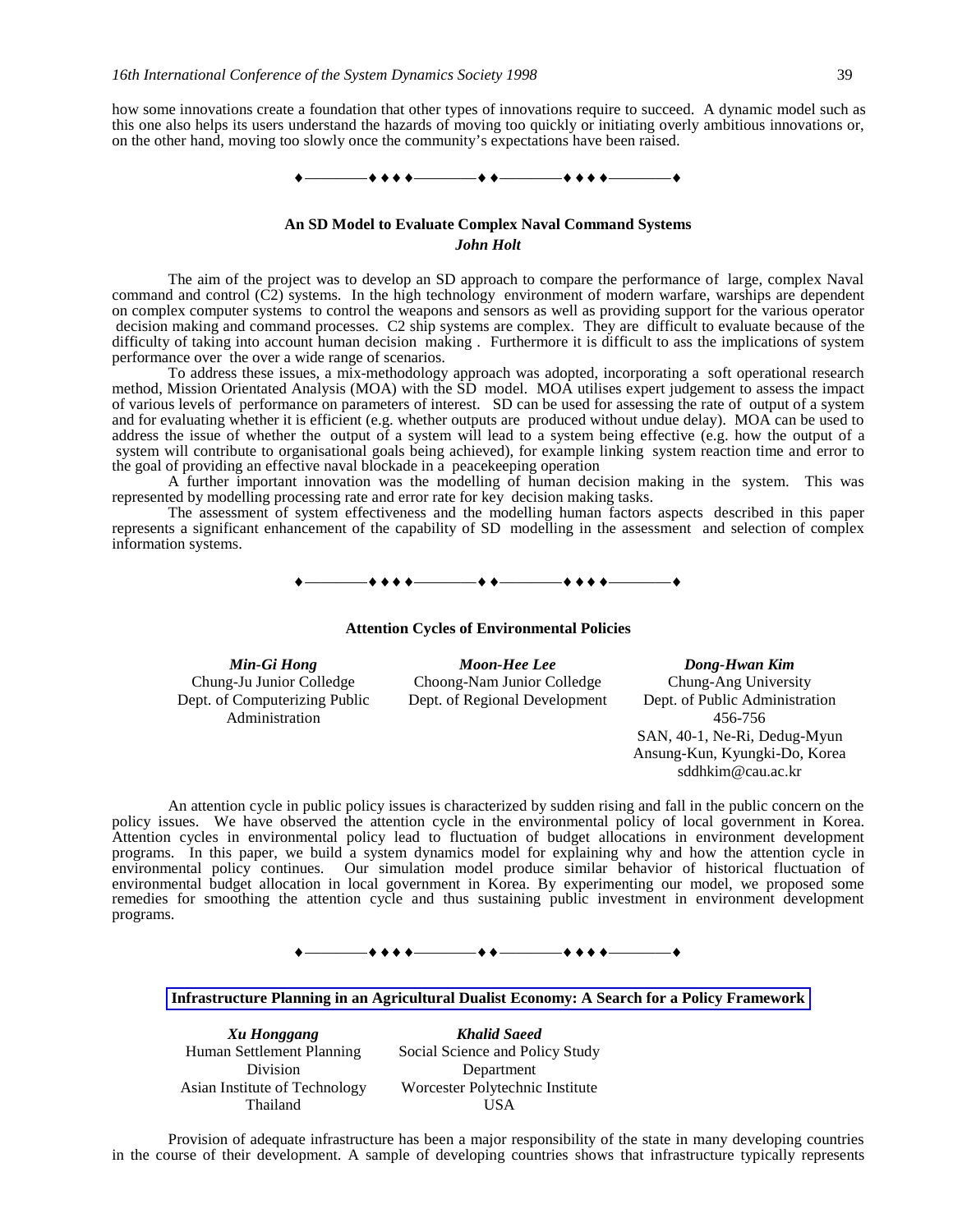about 40 to 60 percent of public investment [World Bank 1994]. However, various case studies indicate that infrastructure policies are not effective in many developing countries. Infrastructure has become a major bottleneck for economic development. Distributive effect through public infrastructure also failed. The poor have been subsiding the rich in the public infrastructure delivery.

A main reason for the failure of infrastructure polices is due to the lack of the understanding of the dynamic consequences of the infrastructure decision making within its economic context. Analytic techniques for infrastructure policies are very much crippled. Traditional economic analysis is usually silent in this area because its ideal economic model is too far away from the actual infrastructure decision making. Conventional engineering standards have dominated in this area. Planning for infrastructure almost always begins with preliminary plans for specific projects formulated by functional specialists.

A system dynamics model is built based on Saeed's income distribution model attempting to catch the actual infrastructure decision making in the dualist agricultural system. The model replicates the historical behavior of infrastructure performance in many developing countries. Operational policies which are designed to improve the effectiveness of infrastructure delivery in the dualist agricultural economy are explored through the experiment of the model.



As projects in the field of aerospace, transport and civil engineering get bigger the demands by clients for earlier delivery after the project has started are increasing. This paper discusses the use of System Dynamics modelling to investigate the consequences of the contractor accepting these demands. The System Dynamics model used for the exploration is unusual because it is based upon a successful and large claim for disruption and delay in relation to a UK based mega-project. The model constructed for the claim, constructed over 18 months and validated by the real data, has been generalized so that it properly reflects transport and aerospace projects across the organization. The generalized System Dynamics model enables the impact of disruption and delay resulting from the holistic and dynamic impact of a compressed delivery date to be assessed in relation to a number of specific and typical options. Use of the model suggests that disruption and delay are usually greater than normally expected and that the costs of project compression will usually be in excess of typical bonuses for early completion.



#### **Dynamic Strategy Building**

Doctoral Researcher, Warwick Business School

University of Warwick Coventry CV4 7AL, UK R.L.Hsiao@warwick.ac.uk

*Ruey-Lin Hsiao Bernhard Angerhofer* Doctoral Researcher, School of Computing, Information Systems & Mathematics South Bank University, Borough Road, London SE1 0AA b-angerhofer@sbu.ac.uk

The barrier of applying system dynamics in corporate intervention lies largely on the inability to discern the nature of strategy building. The research seeks to explore this issue by examining two modes of strategy building: the linear and the dynamic approach. The purpose is to investigate the fundamental characteristics of these two approaches and to explain the differences of the linear (goal-seeking) and dynamic (leverage-searching, based on the application of system dynamics methods) approach. By so doing, the paper explicates why system dynamics finds itself difficult to permeate into corporations and how practitioners can overcome these difficulties in order to exploit the benefits offered by system dynamics.

The research conducts a scenario-based interview with a group of middle managers. By comparing a linearbased and a system-dynamics-based strategic planning exercise, it explores the underlying understanding of managers' strategy building process. The aim is to identify the basic entities of the two strategy building approaches (goal-seeking and leverage-searching) and suggest potential areas within which practitioners may employ system dynamics.

————————————————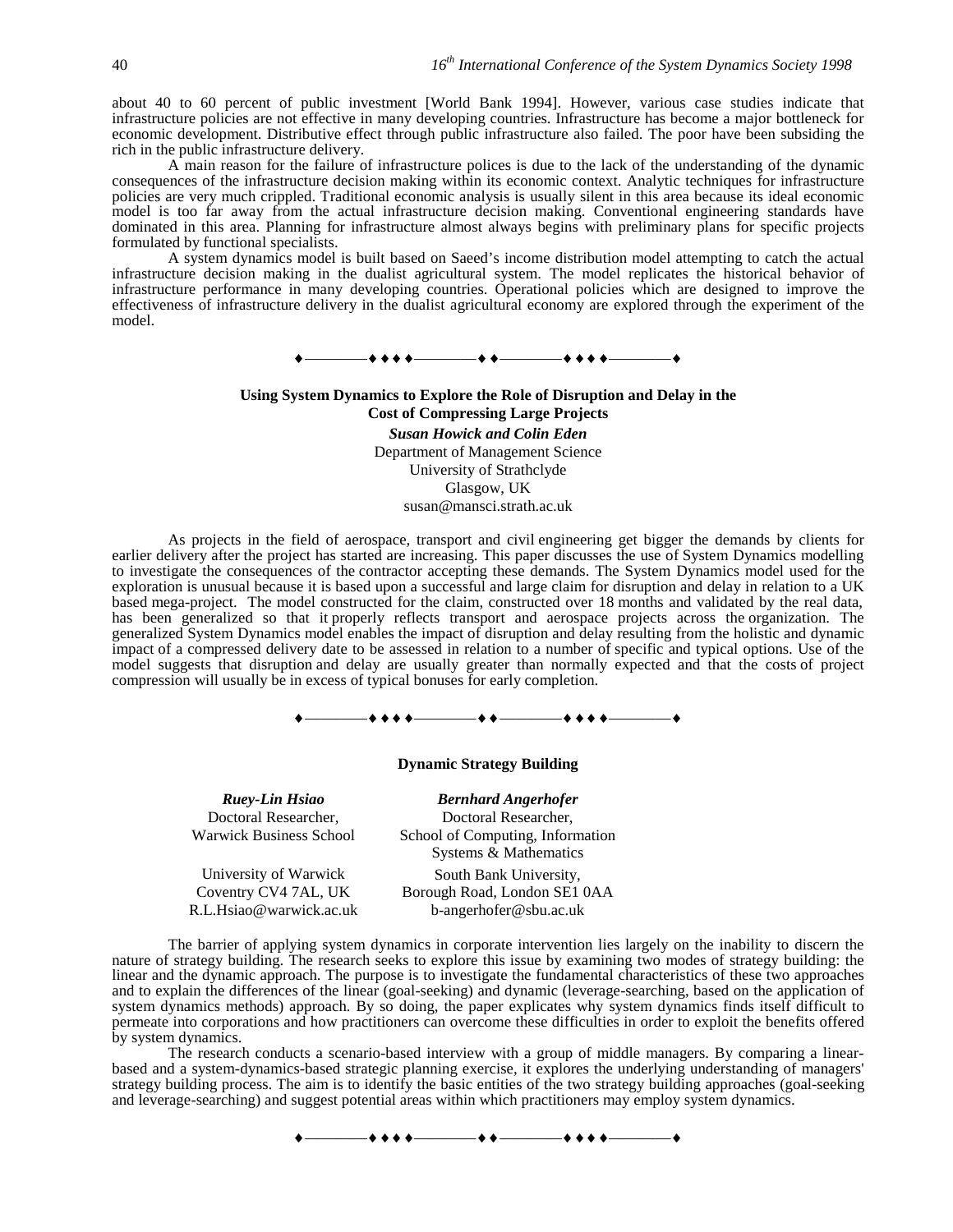#### **Adoption and Diffusion of Data Warehousing Technology: A System Dynamics Approach**

# *Arunee Intrapairot and Mohammed Quaddus* The Graduate School of Business Curtin University of Technology GPO Box U 1987, Perth, Western Australia 6845 intrapairota@cbs.curtin.edu.au , Quaddusm@gsb.curtin.edu.au

This study initially employs multiple criteria decision making (MCDM) to evaluate and prioritise technological alternatives that can fulfil the vision and objectives of one of the largest banks in Thailand (i.e. the Siam Commercial Bank, Pcl.). The study results revealed that the most predominant technology is data warehousing. Subsequently, system dynamics (SD) approach is employed to elaborate the diffusion model of data warehousing.

Banks are under pressure to adopt new technologies and make changes in existing technologies to seek more lucrative opportunities, keep up with an accelerated business growth, fulfil organisational needs, facilitate operational activities, and generally improve services. When new technologies are adopted, bank managers have to put in a great effort to diffuse them quickly enterprise-wide or throughout customers to avoid prohibitive costs due to high obsolescence.

A data warehouse (DW) is a subject-oriented, integrated, time-variant, and non-volatile collection of data in support of management's decision-making process. Based on the subject orientation, customer-based process management is being tried to improve internal banking processes, minimise costs and time, and increase sales through mass customisation.

Although data warehousing is a hot information technology, the success in gaining potential benefits from DW projects is still lower and takes longer than expected. Many projects fail even before the first phase is completed. Therefore, a diffusion model based on a SD approach is developed in a group environment via an interaction with high executive level staff in order to identify the present state and constraints of this technology. Then, strategic policies are proposed and tested to detect the ones that can diffuse the technology most fruitfully and productively.

The conceptual model being developed based on the qualitative system dynamics approach, indicates that diffusing data warehousing should emphasise initially endogenous factors (e.g. staff and organisational environments) because it is internally used for decision support and management purposes. Additionally, the direct customers of this technology are bank staff rather than bank customers.

The model detects four main factors that drive the diffusion rate; training as an instrument in creating knowledge workers, the co-operation between IS departments and key users, top management support, and technological support from vendors. Once bank staff is enabled to comprehend and utilise this technology productively, the information and knowledge gained will impact directly on customers and economic gains, respectively.

In ongoing research, the qualitative conceptual model will be simulated and quantified to enhance strategic and holistic insights, promote understanding about the effectiveness of different policies, and build confidence before proceeding to real implementation or continuous investment.

# $\begin{array}{c} \bullet \longrightarrow \bullet \bullet \bullet \bullet \longrightarrow \bullet \bullet \longrightarrow \bullet \bullet \longrightarrow \bullet \bullet \bullet \longrightarrow \bullet \bullet \bullet \longrightarrow \bullet \end{array}$

#### **Problems of Food Scarcity and Renewable Natural Resource Utilization in Sub-Saharan Africa: An Archetype-based Conceptualization**

*Omer H. Jirdeh*

Rockefeller College of Public Affairs and Policy University at Albany - SUNY, Albany, NY 12222

Sub-Saharan Africa has experienced recurrent droughts and famines during the last four decades, which led to chronic food shortages and massive rural migrations. Two thirds of all countries suffering food insecurity are in Africa and of the 44 countries listed as facing poor or critical food security by the United Nations Food and Agricultural Organization, 33 are in Sub-Saharan Africa. Despite the tremendous efforts by the African governments and the international community to improve the food production through investments in massive agricultural projects and rural development programs, per capita food production has been declining. Rural-to-urban migration eroded the production potential of the agricultural sector and exacerbated the living conditions in the urban sector.

Attempts to understand the problems causing the deterioration of food production and natural resource utilization in Sub-Saharan Africa in the past have focused on the urgency of the situation and sought quick remedies. Sector-based development policies failed to capture the interactions among the sectors that might undermine policies designed to improve the conditions of a particular sector. This paper presents a system dynamics approach to conceptualize and understand the problems inherent in the food production and natural resource utilization in Sub-Saharan Africa. It draws from the accumulated knowledge and insights from system dynamics modeling and systems thinking to identify the structures responsible for the observed problematic behavior. Three main system archetypes and their interactions are identified to be the major sources of the observed food problems in Sub-Saharan Africa. A more elaborated model is formulated based upon the initial archetype-based conceptualization. This exercise illuminates the problem of food scarcity in Sub-Saharan Africa and demonstrates that system archetypes are very powerful tools for model conceptualization.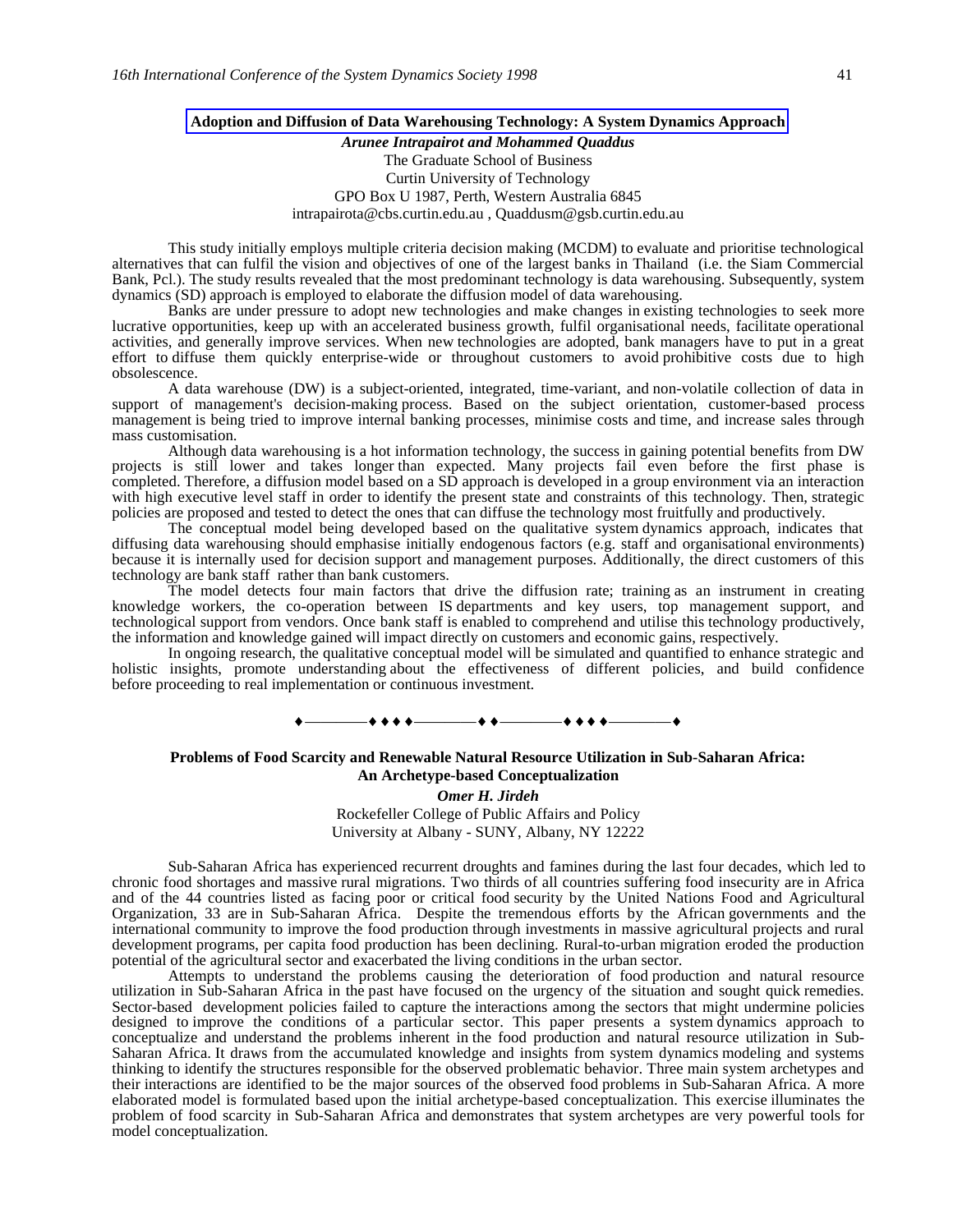————————————————

**Prerequisite Skills for Modeling Dynamical Systems in Science** *Sarah Johnson and Mary Ellen Verona* Maryland Virtual High School of Science and Mathematics Blair Magnet Program, 313 Wayne Avenue, Silver Spring, 20910 http://mvhs1.mbhs.edu/mvhs.html mverona@mvhs1.mbhs.

A unit in system dynamics has been included in the 9th grade introductory computer science course at the Montgomery Blair Science, Mathematics and Technology Magnet Program since 1985. Concurrently, these students take science and technology classes so that an interdisciplinary emphasis is fostered. The students are gifted, but have a varied background in computer science, some having no previous experience, while others have had classes in LOGO and BASIC. They are enrolled in mathematics classes that range from Geometry to Calculus. All have received a B or better in Algebra I.

Previous research into the prerequisite skills needed for success in system dynamics at this level has been very limited. Four classes of ninth graders, including an advanced class of students who had been successful in past computer science instruction, were included in the current research. Students were given a pretest, received six weeks of instruction in system dynamics including modeling physical systems using STELLA, and took a posttest which included both paper and pencil questions and a section on modifying a computer model. The pretest included several questions in six areas such as graph interpretation and deductive reasoning.

Correlation of pretest and posttest results was analyzed as a whole, and separated by advanced versus regular computer classes. Some analysis by mathematics class was also completed. The pretest as a whole was significant at the 95% or 99% level in most cases. Significance of item types varied according to the how the student groups were classified. Different item types were significant for the advanced computer science students and the regular students. When students were grouped by mathematics class, particular item types were not significant, except for the geometry class, although the test as a whole was significant.

Further research based on revision of the pretest is warrented, as well as the collection of data based on use in other environments.

## ————————————————

### **Passion and Patience: Infusing a High School with System Dynamics**

*Timothy Joy* La Salle High School Milwaukie, Oregon 97222 USA tjoy@pps.k12.or.us lasalle4@lasalle.pvt.k12.or.us

System dynamics came to La Salle High School in September 1993 inside the heads of three teachers. Initial models in Physics and Literature, developed by our teachers in the CC-STADUS 1993 Summer Institute, yielded delightful surprises in the classroom: interest was high, perceptions deep, even though we occasionally stumbled in the delivery. These tentative moves lead to other models within our disciplines; eventually, we sought broader curricular ambitions. Two of us, then, began planning how to systematically infuse system dynamics throughout our small parochial school of 600 students and about 35 teachers.

We started with a simple goal: students would see system dynamics twice each year, over their four-year career, each time in a different discipline. A few willing, risk-taking teachers responded to our ideas. Since then, students have seen STELLA models in Chemistry, Mathematics, Physics, Biology, Health, Literature, Government, Economics and even Religious Studies. Staff interest and enthusiasm continues to spread to new hires, including our attendance secretary.

Successes notwithstanding, what we presumed to be a simple and reachable goal ran headlong into the complex, highly adaptive system called <sup>3</sup>a traditional Catholic college preparatory high school.<sup>2</sup> Some early problems are surmountable: pedagogy had to adapt, but CC-STADUS offered excellent support; a software shortage dogged us for two years. Some problems are systemic: our school is very good because it has experienced teachers, and experienced teachers resist change; traditional departmental boundaries remain sacred; a faculty is in flux‹continuously.

Still, progress has come. Our initial passion for system dynamics, though slightly dampened, has found a compatriot virtue in patience. Bringing system dynamics into our small Catholic high school‹with its traditional college prep curricula‹has been humbling, exciting, problematic, and‹not surprisingly‹political. At the National K-12 Networking Conference in June 1995, Jay Forrester challenged a roomful of teachers : "Be prepared to commit your life to it". We are now sensing the depth of that prophecy.

 $\bullet$  + + +  $\hspace{0.1cm}$  + + + +  $\hspace{0.1cm}$  + + + +  $\hspace{0.1cm}$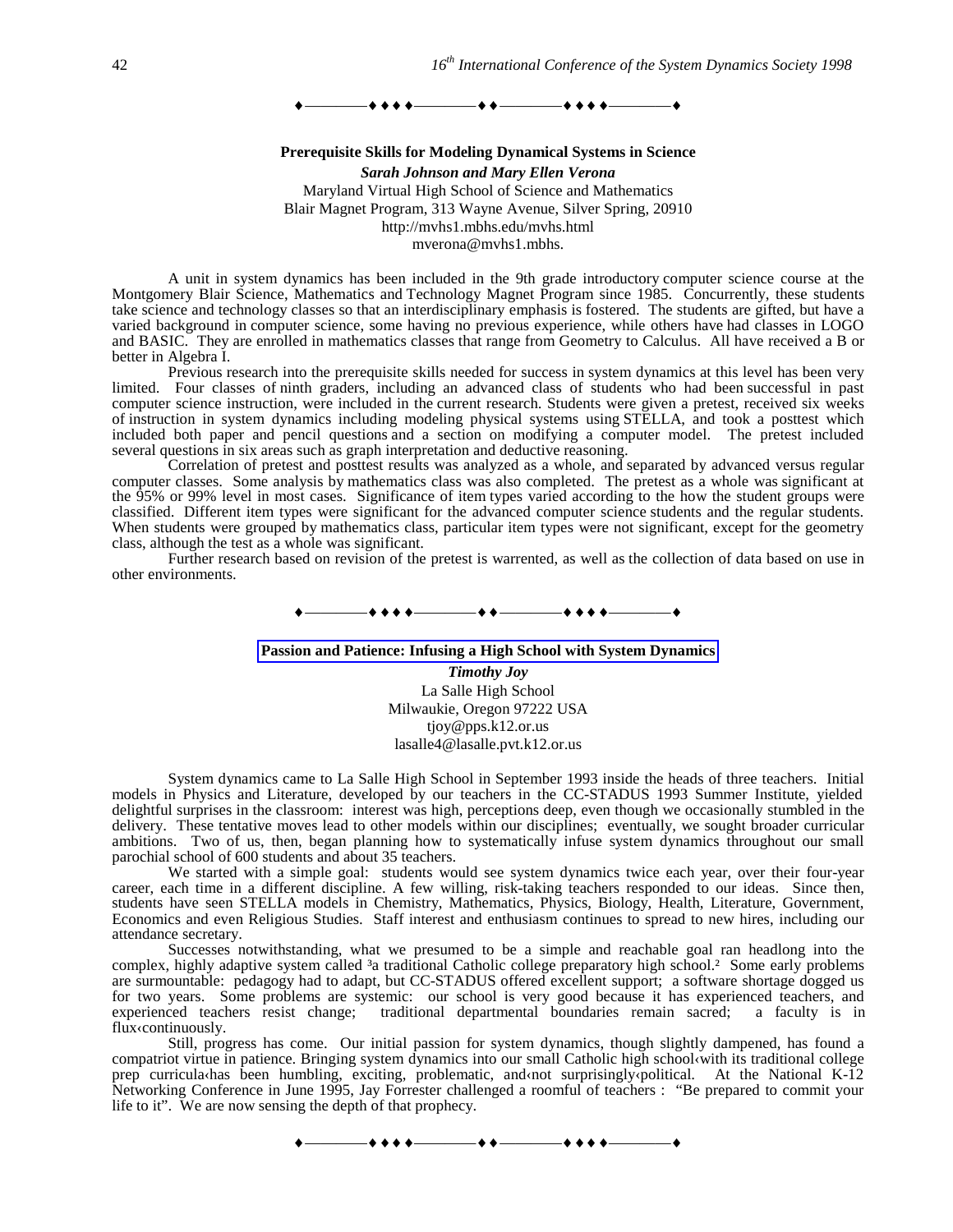#### **System Dynamics: An Umbrella for Integrated Problem Solving**

*Andreas Kaempf and Panos Ninios* McKinsey & Company, London Office Andreas\_Kaempf@McKinsey.com

System Dynamics is an effective tool for solving a broad range of problems. Its unique power comes from its ability to capture feedback, time dependencies, non-linearities, and behavioural aspects. Nevertheless, it lacks the capabilities of other solution paradigms such as game theory, option pricing theory, iterative algorithms, and agentbased simulation, to name a few.

The present paper discusses recent work at McKinsey & Company, in which we have incorporated elements of these alternative problem solving approaches into system dynamics models.

More specifically we present cases where we have used optimisation alogorithms, micro-economic cost curve analysis, game theory and option pricing theory within the context of System Dynamics models. The benefits and technical characteristics of this integrative approach are discussed, within the framework of projects in the electricity industry, an environment which is characterized by technical complexity that challenges the traditional system dynamics approach.

#### ————————————————

### **The Service Dilemma: A System Dynamics Analysis of the Effects of After Sales Service Reorganizations on Overall Business Performance in Capital Goods Companies**

*Robert Kallenberg Klaus Schalm* Aachen University of Technology, Krupp Kunststofftechnik GmbH, Aachen, Germany kal@fir.rwth-aachen.de Essen, Germany schalm.kkt@krupp-ag.e-mail.com

Strong interdependencies between sales of new goods and after sales services are a well-known phenomenon in capital goods industries. Quality and cost of after sales services have a significant impact on sales of new machines which in turn determine future revenues from after sales services.

Studies show the increasing strategic importance of after sales services for differentiation in capital goods industries. To meet these changes many companies are reorganizing their after sales departments. While the possible alternatives are well documented the effects of implementing them on overall business performance are not. This poses a difficult situation for decision makers as business practice shows that many reorganization projects of after sales service departments end up as long-term failures despite initial success.

As learning from trial and error in the real world is not an option in this situation due to the long time delays involved, this study uses the system dynamics approach to explain the interactions between after sales service performance and sales of new goods. Building on established existing system dynamics models the modified and extended model is able to reproduce much of the behavior observed in the real world. The factors most influencing the interactions between after sales services and sales of new goods are sought from this model using sensitivity analysis.

The study then proceeds to assessing alternatives for successful reorganization of after sales service organizations. The development of a management simulator is suggested in order to disseminate the results to industrial decision makers.

#### $-\bullet\bullet\bullet\bullet$  . The set of  $\bullet\bullet\bullet\bullet$

**Teaching Social Psychology through System Dynamics** *Amy H. Kao, Matthew W. Grabowski, and James K. Doyle* Department of Social Science and Policy Studies Worcester Polytechnic Institute

In 1997 the Department of Social Science and Policy Studies at WPI, sponsored by the Davis Educational Foundation, began a long-term project to revise its existing course in social psychology to incorporate system dynamics and cooperative learning. The project has two primary goals:

(1) To create effective system dynamics teaching materials for classic topics in social psychology. A literature review has shown that there are few existing system dynamics models of social psychological problems. To fill this gap, models were built for teaching purposes covering the following topics: (a) Milgram's experiment on obedience (based on the model described in Richmond's (1977) paper); (b) change in prejudice over time during 4 years at an ethnically diverse college; and (c) the effect of intrinsic and extrinsic variables on student motivation.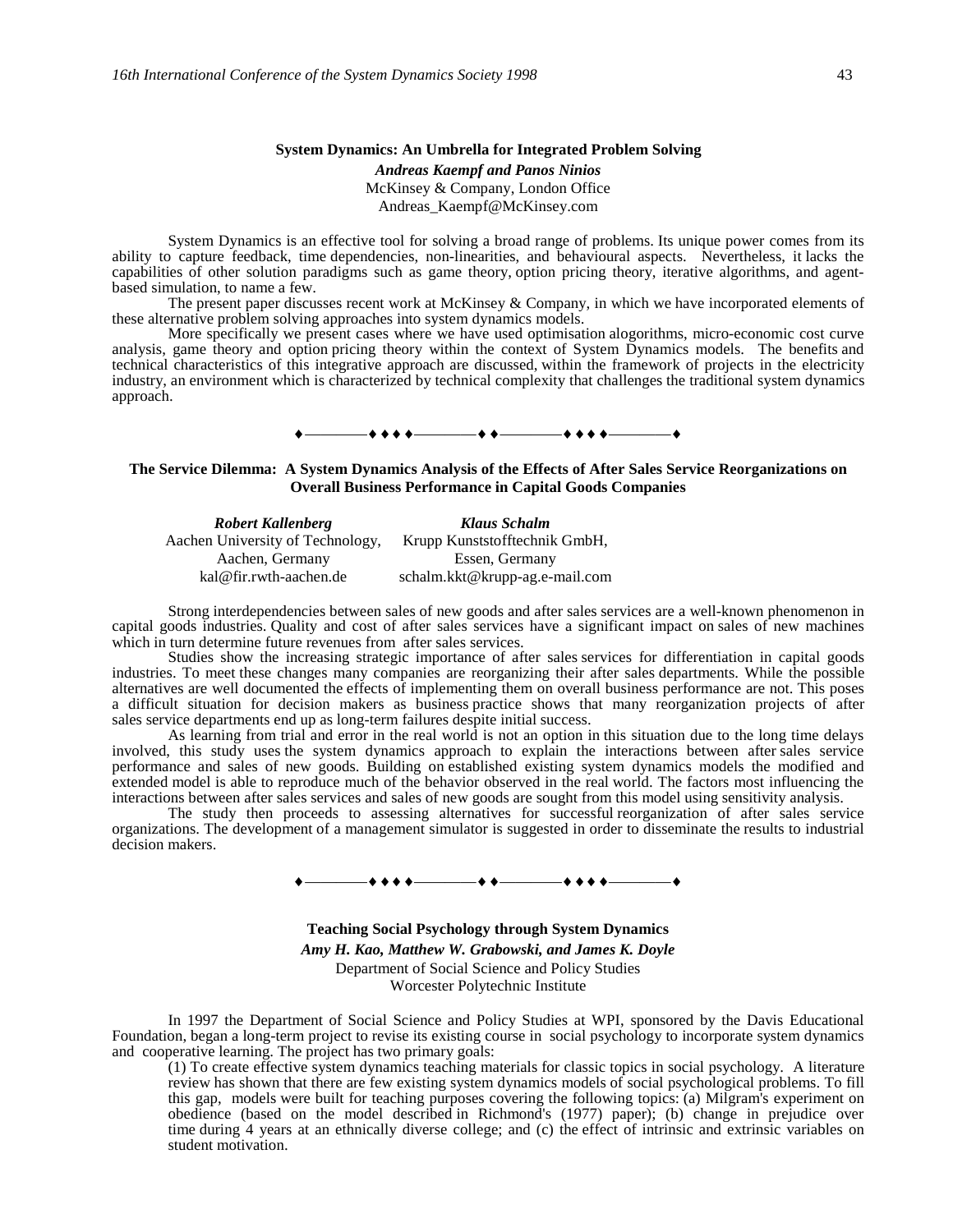(2) To design and implement a rigorous assessment program to measure the effect of the new course on student learning, motivation, and behavior. Although system dynamics has been widely applied in education at all levels, the effectiveness of these efforts has never been rigorously documented. The current assessment design incorporates three versions of the course: a control course taught in the current lecture-based format and two system dynamics based courses (one in which students complete homework assignments individually and one in which they work together in cooperative learning teams). Changes in mental models brought about by the courses will be measured using the techniques developed by Doyle et al. (1998).

The control course was taught in the Fall of 1997 and the two new experimental courses will be taught in the Fall of 1998. Thus, the results of the experiment will not be known for another year. This paper will therefore focus on describing the goals of the project, the rationale for the design of the new courses and the assessment program, and the new system dynamics teaching materials that were developed for the project.



# **"Everything You Ever Wanted to Know about Developing a System Dynamics Model, But Were Afraid to Ask"**

*Elizabeth K. Keating* MIT Sloan School of Management

Over the past forty years, system dynamicists have developed techniques to aid in the design, development and testing of system dynamics models. This paper proposes a general System Dynamics Model Development Life Cycle (SDMDLC) that weds the existing system dynamics model techniques to a system development life cycle process. The framework is designed to provide a methodology to be followed when developing a model. The framework builds upon the "standard method" proposed by Randers (1980), Richardson and Pugh (1981), and Roberts et al. (1983). Within each modeling phase, the framework provides a list of issues to consider; the modeler can then select the issues that are appropriate for that model and modeling engagement. In addition, the framework can serve as a guide for students to assist them in analyzing and critiquing system dynamic models.

————————————————

#### **The Effects of a Group Model Building Intervention on Information Choices for Sustainable Development Decision Making**

*Kristine L. Kelly* Project Research Manager NYS Center for Technology in Government UAlbany kkelly@ctg.albany.edu

This presentation discusses findings from a study conducted to examine how a change in the way people conceptualize decision-making problems, in this case, economic development decisions, affects how they choose information to support decision making. Specifically, the study evaluates the impact of a group model building intervention on the choice and perceived level of importance of information for sustainable development decision making.

The study was designed to test a systems approach to the identification of information for sustainable development in the New York State Adirondack Park. More specifically, the study's experimental design tested three propositions: (1) a systems thinking intervention will result in new issues being identified, (2) changes will result in the perceived importance of issues and measures, and (3) there will be an increase in the alignment among decision makers as measured by variability in the importance ascribed to the issues and measures.

Identifying, implementing, and evaluating sustainable development strategies requires the integration of information about environmental, economic, and social factors. Most efforts toward the identification of decisive information for sustainable development have focused on the development of indicators of progress toward sustainability and preliminary work has been done to identify linkages among indicators to support their integration into decision making. These efforts however, fail to account for important feedback effects and nonlinearities and are therefore likely to result in ineffective or contrary policies and decisions. An alternative systems approach is suggested as a way to incorporate such effects into decision making and policy analysis.

 $\bullet$  + + +  $\bullet$   $\bullet$   $\bullet$  +  $\bullet$   $\bullet$   $\bullet$ 

**Issues in System Dynamics Model Building to Support Monitoring and Managing Quality in Higher Education** *Michael Kennedy* Information Management and Modelling Group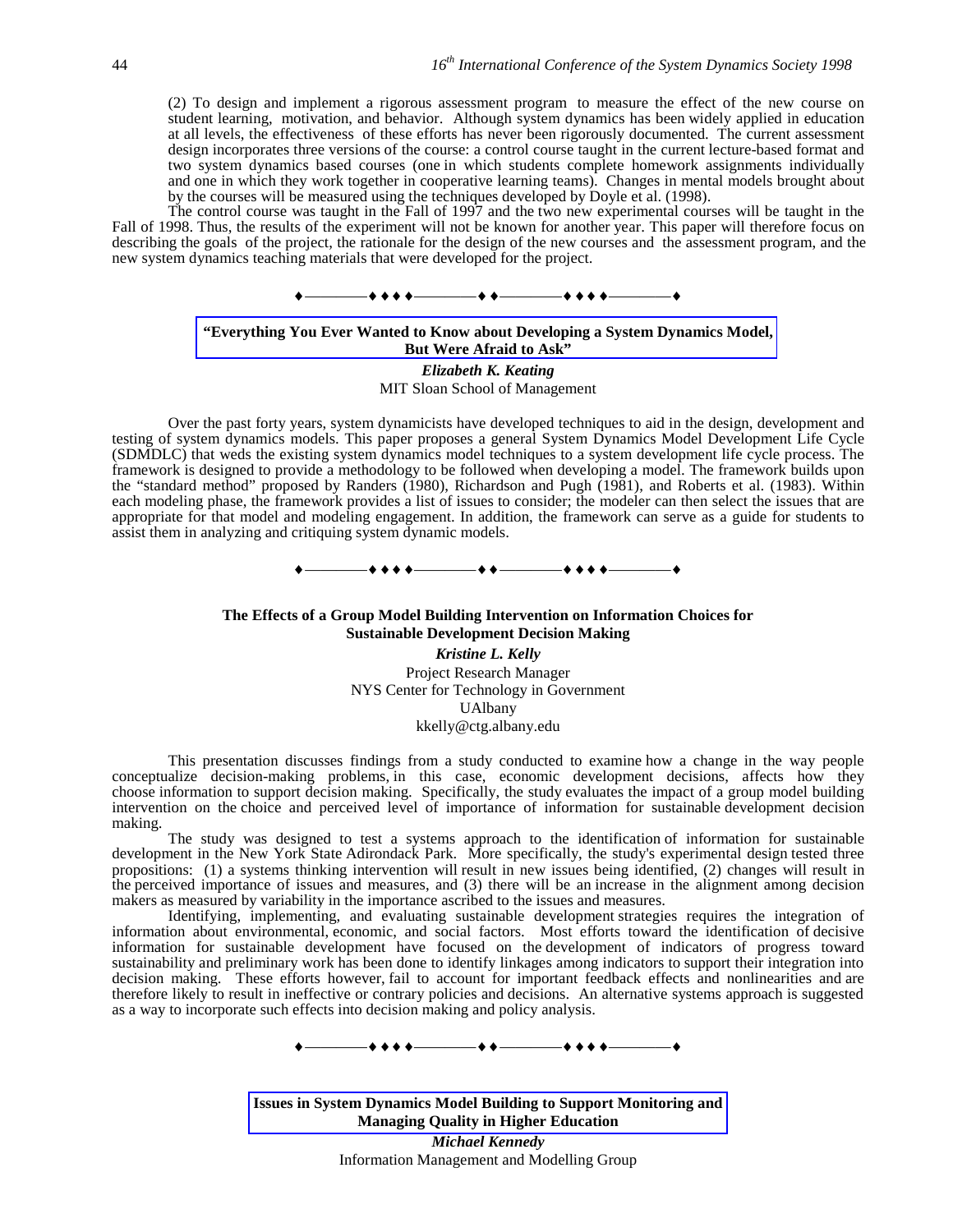### School of Computing, Information Systems and Mathematics South Bank University Borough Road, LONDON SE1 OAA, UK kennedms@sbu.ac.uk

This paper examines issues in monitoring , assessing and managing quality in Higher Education. It discusses factors that should be incorporated in a system dynamics (SD) model, designed to assist in policy analysis regarding quality issues. A pilot study is described in a companion paper.

Quality has been an issue for many organisations attempting to gain competitive advantage. In the UK various peer review structures have been established to attempt to assess the quality of both research output and teaching. Most institutions have created internal monitoring and review procedures. Many issues remain controversial however: how can we define "quality"?; how can we measure it?; are output measures sufficient or should we compute "value added"?; what are the relationships between research and teaching quality?; what is the impact of changing resource levels?; what is the impact of various management styles?

The paper assesses the potential usefulness of SD in exploring quality issues and linked resource problems. A conceptual model of 'Quality Management Process' in higher education settings is produced. The potential value of SD for quality management is in accommodating non-linear and iterative views, hard and soft issues, strategic objectives, and changes in educational processes. This project attempts to integrate "fuzzy" concepts into the SD model.

The model should help management to investigate the impact of specific policies before implementing them. This paper shows the potential role of SD in coping with the ever-reducing resources available, and increasing quality standards demanded in the UK.



#### **A Pilot System Dynamics model to Capture and Monitor Quality Issues in Higher Education Institutions: Experiences Gained**

*Michael Kennedy*

Information Management and Modelling Group School of Computing, Information Systems and Mathematics South Bank University Borough Road, LONDON SE1 OAA, UK kennedms@sbu.ac.uk

This paper describes and reports on a system dynamics (SD) model, developed as a pilot study in order to assess the feasibility of modelling the complex, interdependent set of variables concerned with the various aspects of managing quality in higher education.

The quality of higher education delivered is a major concern for students, institutions and government departments, particularly as the "unit of resource" continues to decline. Quality issues impinge on all aspects of an institution's planning, students' and staff performance, administration and finance.

The initial set of influences were based on relationships identified by researchers in the field of maintaining quality standards in higher education. This initial structure was validated and calibrated for this School by incorporating academic and research staff perceptions. These were captured through a survey, subjected to statistical analysis, and were incorporated in the model. Currently, the model contains over 100 variables. A number of runs were made at an average of 25 seconds per run on a Pentium 266 MMX with 126 MB RAM in a Windows NT environment. The model is simulated over an eight year period.

From the results of the pilot study, it would appear that Higher Education departments may obtain useful insights into the likely impact of educational policies on the attainment of quality related objectives, through the use of such a model. Further work to expand the scope, (including incorporating student perceptions), and to improve the calibration of the model, is planned.

————————————————

**Construction of the Modified Problem Behavior Graphs for Dynamic Modeling of Group Problem-Solving Processes** *Leon Khaimovich* Learning R&D Center University of Pittsburgh

LKHAIM@pitt.edu

The presentation will cover a small part of the project that is ultimately directed on elaborating the theory of organizational behavior that can be traced to the writings of Max Weber on bureaucratic rationality (Weber 1968/24) and was elaborated in works of Barnard (1938), and March and Simon (1958). The ways to employ dynamic modeling for building theories of nonlinear multivariate processes like organizational problem solving and decision making will be discussed.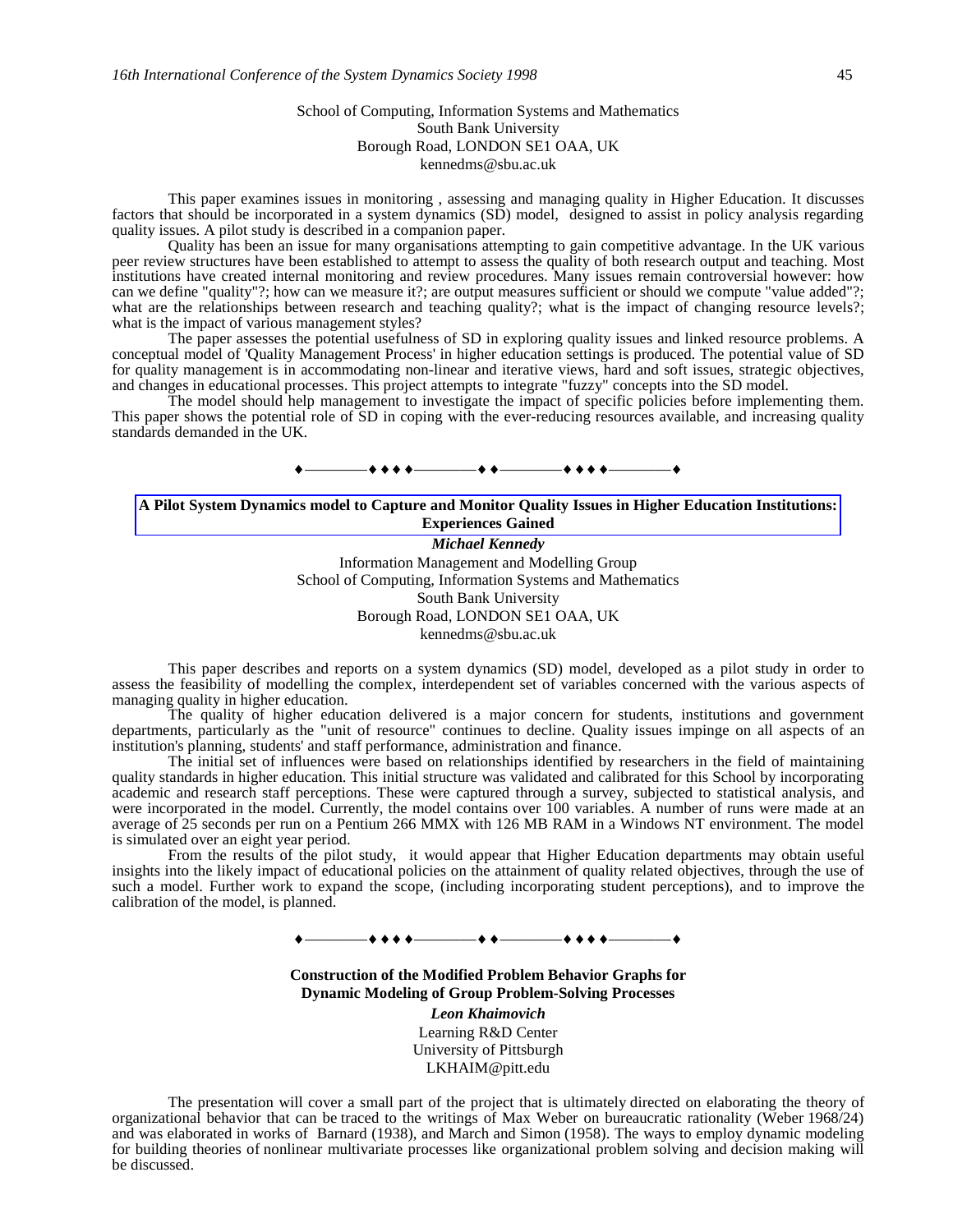The current study focuses on developing the modified Problem Behavior Graphs (Newell and Simon 1972) that are capable to describe both emotional and cognitive behaviors in face-to-face groups. The graphs provide a flexible means for representing problem-solving processes in the form suitable for modeling by the methods of system dynamics (Forrester 1961). Examples of Problem Behavior Graphs will be presented together with the methods for developing them.

Problem-solving behavior for the study was videorecorded during a Business Process Re-engineering workshop convened in one of the divisions of a large international company. The task was to design a process for timely and error-free resolution of problems with customized software systems installed at customer sites for control of technological processes. The data from videotapes of the workshop is complemented by a gamut of materials collected during the 1.5-month long fieldwork.

Additionally to preparing the methodology for developing the Problem Behavior Graphs and creating the substantive input for modeling, the study has generated several insights about usability of the Root Cause Analysis methods for group model building of business processes.



### **A System Dynamics Approach to Decision Making on Outsourcing from Suppliers with Different Innovation Capabilities**

*Bowon Kim* Assistant Professor Graduate School of Management Korea Advanced Institute of Science and Technology (KAIST) 207-43 Cheongryangri Dongdaemoon-Ku Seoul, 130-012 KOREA bwkim@cais.kaist.ac.kr

In this paper, we develop an economic insight into a dynamic outsourcing decision when a firm can use multiple suppliers with different innovation capabilities. Many firms focus primarily on current cost structures when they choose their suppliers or make a plant location decision. We show that focusing on the present cost structures might lead to a short-term solution with possible long-term sub-optimality. In order to achieve long-term effectiveness, the firm must take into account the dynamic evolution of cost structures, which is often carried out by the suppliers' innovating activities. The setting can be handily extended to a global market, where an individual supplier can be analogized with a pool of suppliers in a particular country. To support our propositions, we employ an optimal control theory modeling and its numerical examples derived from system dynamics simulation.



#### **Learning Labs for Unlearning**

*Doa-Hoon Kim Dong-Hwan Kim* Public Administration Department Sookmyung Woman's University Chungpa dong 2 ga 53-12, Yongsan Ku, Seoul, Korea (South)

Chung-Ang University Dept. of Public Administration 456-756 SAN, 40-1, Ne-Ri, Dedug-Myun Ansung-Kun, Kyungki-Do, Korea sddhkim@cau.ac.kr

Simulation based learning games are widely accepted as promising environments for learning system thinking. However, the effects of learning labs on the pre-learning stage of students have received little attention. When we introduce system thinking or system dynamics to our students, we must struggle with their way of thinking shaped for more than ten years. Before students learn system thinking, they must give up their rigid belief in the linear relationship, open loop thinking, and static thinking. In this paper we explore the "unlearning process" and essential requirements of "unlearning labs (UL)" against old way of thinking rather than learning labs (LL) for system thinking.

In this paper, we emphasize that unlearning the old way of thinking do not means learning system thinking. The unlearning process can be characterized by transient states. Belief systems of students in learning labs oscillate between their previous thinking and system thinking. Secondly, we design and test our scheme of unlearning labs, where students are expected to give up their old belief in the effectiveness of penalty increase on the crime rate. In order to focus on the unlearning process of students, we must design user-interface of unlearning labs (UL) from the perspective of wrong belief system, which is contrasted to the traditional scheme of learning labs (LL). Last part of this paper is devoted on identifying research areas for using unlearning labs for learning purpose.

————————————————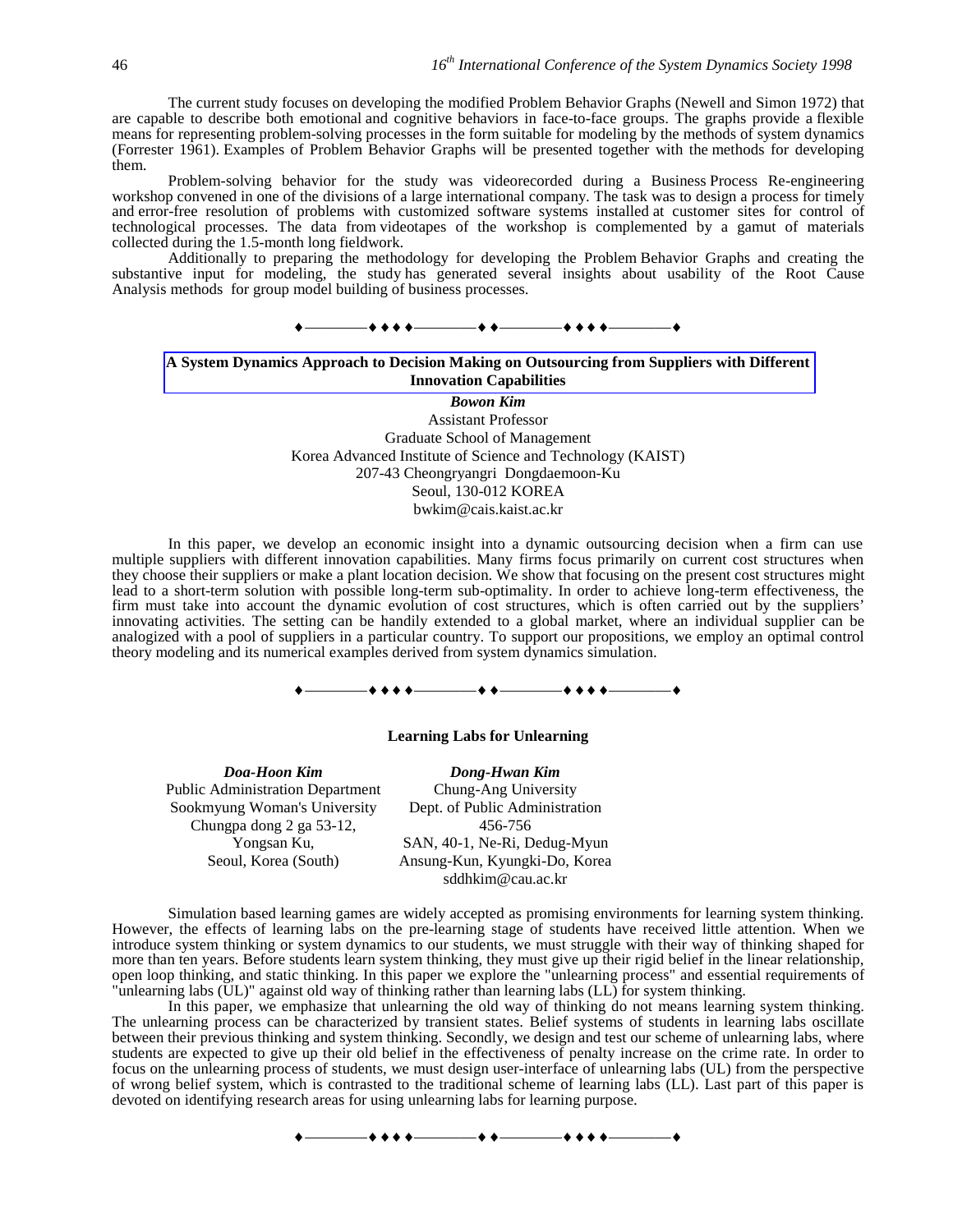### **Feedback Loop Gains in Action** Dong-Hwan Kim Chung-Ang University, Dept. of Public Administration 456-756 SAN, 40-1, Ne-Ri, Dedug-Myun Ansung-Kun, Kyungki-Do, Korea sddhkim@cau.ac.kr

Although a feedback loop gain is a rather simple concept, its dynamics nature in complex systems has defied our understanding as well as exploiting it. Previous methods for analyzing feedback loop gains require lots of efforts. As a result, system dynamicists tend to give up using the concept of feedback loop gains in explaining and controlling system behaviors. In this paper, a simplified method for tracing feedback loop gains, called as a shadow loop method, is proposed. A shadow loop is a loop mirroring the original loop. Feedback loop gains are calculated by comparing values of the shadow loop and those of the original loop. One can easily build a shadow loop in most system dynamics softwares that provide array variables. Several examples for analyzing feedback loop gains with the shadow loop method is explained in the STELLA environment. These examples show how to put the concept of feedback loop gains into action. Last part of this paper is devoted on the role of feedback loop gains in discovering candidate variables for leverage points.

# ————————————————

#### **Linking Pins between Policy Leverages and Feedback Loops**

*Dong-Hwan Kim Won-Gyu Ha* Chung-Ang University Dept. of Public Administration 456-756 SAN, 40-1, Ne-Ri, Dedug-Myun Ansung-Kun, Kyungki-Do, Korea sddhkim@cau.ac.kr

Electronic & Telecommunications Research Institute, Korea

One of the most powerful concepts in system dynamics is a policy leverage. It tells policy makers where he can achieve significant and enduring improvements with small well-focused actions. Although most system dynamicists are accustomed to the usage of policy leverages in complex systems, the concept of policy leverage remains ambiguous and unorganized. For beginners in system dynamics, policy leverage is a well-understood concept but a hard-to-apply tool in real systems. In this paper, we present our classification scheme of policy leverages. We find that most policy leverages in the literatures of system dynamics can be classified as problems of adaptation, bottle-neck, and critical mass. Adaptation problems arise when there are information or material delay in feedback loops linking input and output rate variables. Bottle-neck phenomena take place when output rate variables are in inefficient states. Critical mass problems represent situations where an input rate variable cannot be triggered because of a low state of a level variable. Our conceptual scheme of policy leverages allows us to link policy leverages to the feedback loop strucutre.

————————————————

**Evaluation of Policies to Reduce Automobile CO2 Emissions by Modal Shift** *Satoru Kobayakawa, Yoshio Hanzawa, Kunimichi Takada, Atsushi Fukuda* Transportation Engineering College of Science and Technology Nihon Univerisity kobaya@trpt.cst.nihon-u.ac.jp

This study aims at examining how to attain a modal shift in transportation from automobiles to mass transit in order to reduce the total CO2 emissions from automobiles. At the third meeting of the Conference of the Partics to the Framework Convention on Climate Change held in Kyoto, Japan in December 1997, Japan set the target of cutting greenhouse gases to 6% below 1990 levels.

In order to attain this target, it is necessary to drastically reduce CO2 emissions from transport, especially automobiles. To that end, among many problems to be addressed under the status quo, one of the biggest issues is diminishment of the automobile use.

It seems difficult in reality to regulate possossion or driving of automobiles to lessen their use because it will give a great impact on industrial activities. In contrast, the policy to promote the modal shift from automobiles to mass transit such as railways is more practical, and discussions have been held to shape specific plans about it.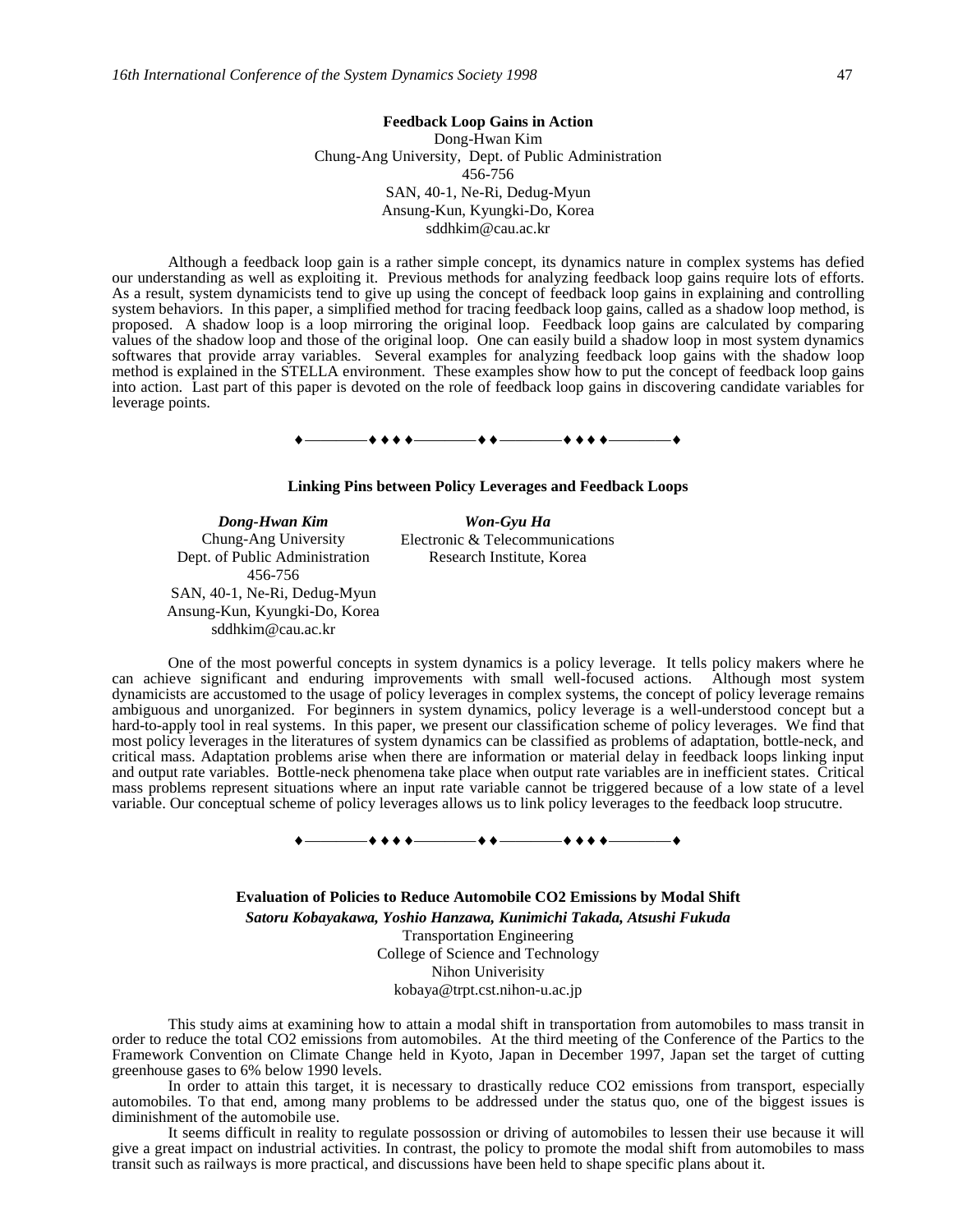In the study, first, system dynamics was utilized to prepare a model to project macroscopic transportation demand by means on the basis of the relation between automobiles and mass transit in their use in Japan.

Next, with this model, simulation was made to estimate how the modal shift would make progress if various taxation systems and transportation demand management policies to promote the use of mass transit were applied. At the same time, CO2 emissions were projected for each case to make a comprehensive evaluation of the policy.



#### **A System Dynamics View on Knowledge Acquisition and Knowledge Diffusion in Organisations**

*Ulli H. Koenig* Industrieseminar der Universitaet Mannheim D - 68131 Mannheim, Germany ukoenig@is.bwl.uni-mannheim.de

The classical combination of organisational or group learning and simulation is designing a simulation model to support learning. This paper deals with a different possibility, an approach to simulate the way individuals (in organisations) acquire knowledge and how this knowledge diffuses through the organisation.

Based on the concept of an cybernetic approach to learning, several small system-structures are presented, simulated and discussed. The view on the individual learning process is very abstract. There are no differentiation made between the various types of knowledge. One of the main spots is the process of "unlearning" or "inactivation of knowledge".

After this view on individual knowledge acquisition the multiple dimensions of the organisations are implemented. The view on the organisation is realised by two different structures. One with a main focus on the departments and not the individuals. It is a causal-model and will not be simulated. The second one is more detailed and deals with the process of knowledge diffusion, based on a Bass-diffusion-model. It deals with soft variables like ability and will to learn.

 $\bullet$   $\bullet$   $\_\_$ 

#### **Risk Analysis in Dynamic Simulation Based Financial Planning**

*Vitaliy Kovalenko* Complex Adaptive Systems Laboratory, Central European University, Budapest V, H 1245, Hungary vitkov@hotmail.com

Despite importance of financial planning methods used for decision making in this area are often static and not interactive. Traditional risk estimation approaches are based mainly on consideration of alternative assets returns,e.g. investigation of assets different from the very beginning projects, instead of exploration of dynamics of the same project. However, it is quite reasonable to investigate dynamic risks having different scenarios of the project development.

Simulation software like STELLA/iTHINK offers great opportunities to undertake actions which are actually branches of decision trees. That means, for example, use of messages from a simulation system under given conditions of dynamics of specific elements of financial ratios. Moreover, simulation delays due to system messages are also suitable for changes in uncertainty conditions by re-definition of random elements in flow units.

In general it means combination of the approaches of the management flight simulators and expert support blocks. The last one contains sets of advice on actions, use of which in risk-free simulation environment produces different risk estimations to be compared for decision making.

However the structure of a simulated financial plan could also be changed, mostly because of involvement of participants from all related management units. Such improvements mean new communication possibilities with cognitive visualisation in planning models built in STELLA or Vensim, being very important in, for example, foreign direct investments in the new emerging markets where both interested sides have different ways of thinking.

In the paper there is a presentation of how to use combination of approaches of a management flight simulator and experts' defined rules base to obtain dynamic risk estimations for practical use in financial planning.



**Transport Forecast and System Dynamics** *Karsten Kuchenbecker and Werner Rothengatter* Institute for Economic Policy and Research University of Karlsruhe, Germany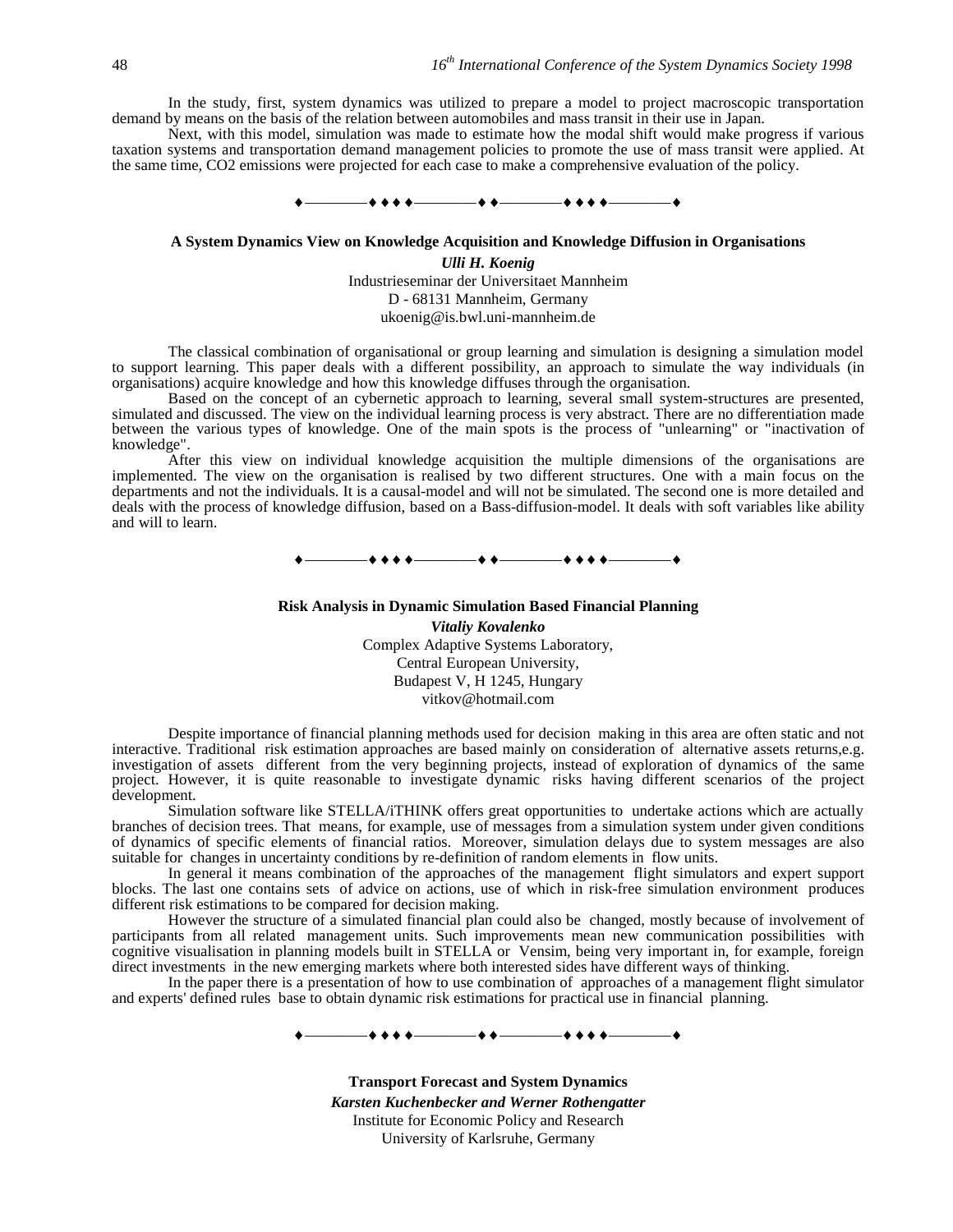Transport forecast is usually done by standard four-stage transport models. The necessary socio-economic data is hereby exogenously given. Nevertheless, the improvement of infrastructure nets changes the regional socio-economic structure which leads to a changed traffic situation. Such feedback mechanisms are usually neglected in standard transport planning.

To improve the ability of transport modelling we applied the System Dynamics (SD) approach to our socioeconomic, environmental and transport models. First, we extracted so-called key functions from these models to design a SD master model. Then our external models were directly lonked to the master model. The iTHINK equation set is translated by a new cross-compiler to a UNIX program that communicates through defined interfaces with the other models.

The resulting disaggregated SD model then runs in continuos time while the external models are started at specific situations (violation of constraints, evident indicator changes). They are receiving inputs from the SD model and feed back the refined information into the dynamic process.

The combination of the SD approach with standard transport models allows for linking together the possibilities of global feedback modelling with disaggregated net-based models. The degree of detailedness which is a distinguishing feature of such models can be improved by the higher degree of functional interrelations in the SD approach.

Results of a long-term master model derived from the ASTRA research project for the European Commission will be presented as well as first outcomes from our disaggregated combined system dynamics/transport model for the German state Baden-Wuerttemberg.

 $\begin{array}{c} \bullet \longrightarrow \bullet \bullet \bullet \bullet \longrightarrow \bullet \bullet \longrightarrow \bullet \bullet \longrightarrow \bullet \bullet \bullet \longrightarrow \bullet \bullet \bullet \longrightarrow \bullet \end{array}$ 

### **Office Market Cycles: Combining Econometric, Institutional Economics, and System Dynamics Methods to Solve an Economic Problem**

*Max Kummerow and Mohammed Quaddus* Curtin University of Technology GPO Box U 1987, Perth, Western Australia 6845

KummerowM@cbs.curtin.edu.au, Quaddusm@gsb.curtin.edu.au

This paper proposes system dynamics arising from faulty system information structures and policies in conjunction with demand growth and construction lags as a universal process explaining office oversupply cycles. Office oversupply is seen as a system design problem. Office markets are not usually managed as systems, instead individual entrepreneurs and capital sources make strategic decisions based on expectations of other stakeholder's behaviour. But office markets could be managed as systems through institutional changes or by means of aggregated effects of changes on individual behaviour.

The ubiquitous nature of the office oversupply problem suggests a fundamental causal mechanism beyond particular local tax policies, regulatory institutions, or market conditions. A system dynamics model of office markets allows experimentation with information feedback structures and decision policies controlling office supply responses.

Results of a simple model simulating office markets suggest that it is easy to design policies that would perform better than real world office market decision makers. The model indicates that system dynamics (lag and control structures) rather than random shocks contribute most to generating office market cycles--that is, instability and departures from equilibrium leading to less efficient outcomes and financial losses. This leads to suggestions for system redesign to reduce the severity of cycles. The keys are reducing lags through better demand forecasting, reducing planning delays, and smoothing commencements.

Forecasting may be aided by a combination of simulation and econometric methods. Principle/agent conflicts and prisoners' dilemma games also contribute to office oversupply. Therefore, changes in institutional design of office market systems would be required to improve market efficiency. Changes to implement system re-design might include better alignment of interests between investors and agents through contractual allocation of risks. The prisoner's dilemma problem could be addressed by "collective action" (Olson, 1971), that is, institutional changes to prevent collectively irrational outcomes of individually rational decisions. Solving the problem of office oversupply requires the synergy of institutional economics, system dynamics re-design, and forecasting methods. A combination of methods goes farther towards understanding and mitigating the office market oversupply problem than the sum of the individual methods.

—**\* \* \* \*** —————**\* \*** ———

**Looking in the Wrong Place for Healthcare Improvements: A System Dynamics Study of an Accident and Emergency Department** *DC Lane C Monefeldt JV Rosenhead*

The London School of Economics and Political Science

Accident and Emergency units provide a route for patients seeking urgent admission to acute hospitals. Public concern over long waiting times for admissions motivated this study, whose aim was to explore the factors which contribute to such delays. In collaboration with a major London teaching hospital, a system dynamics model of the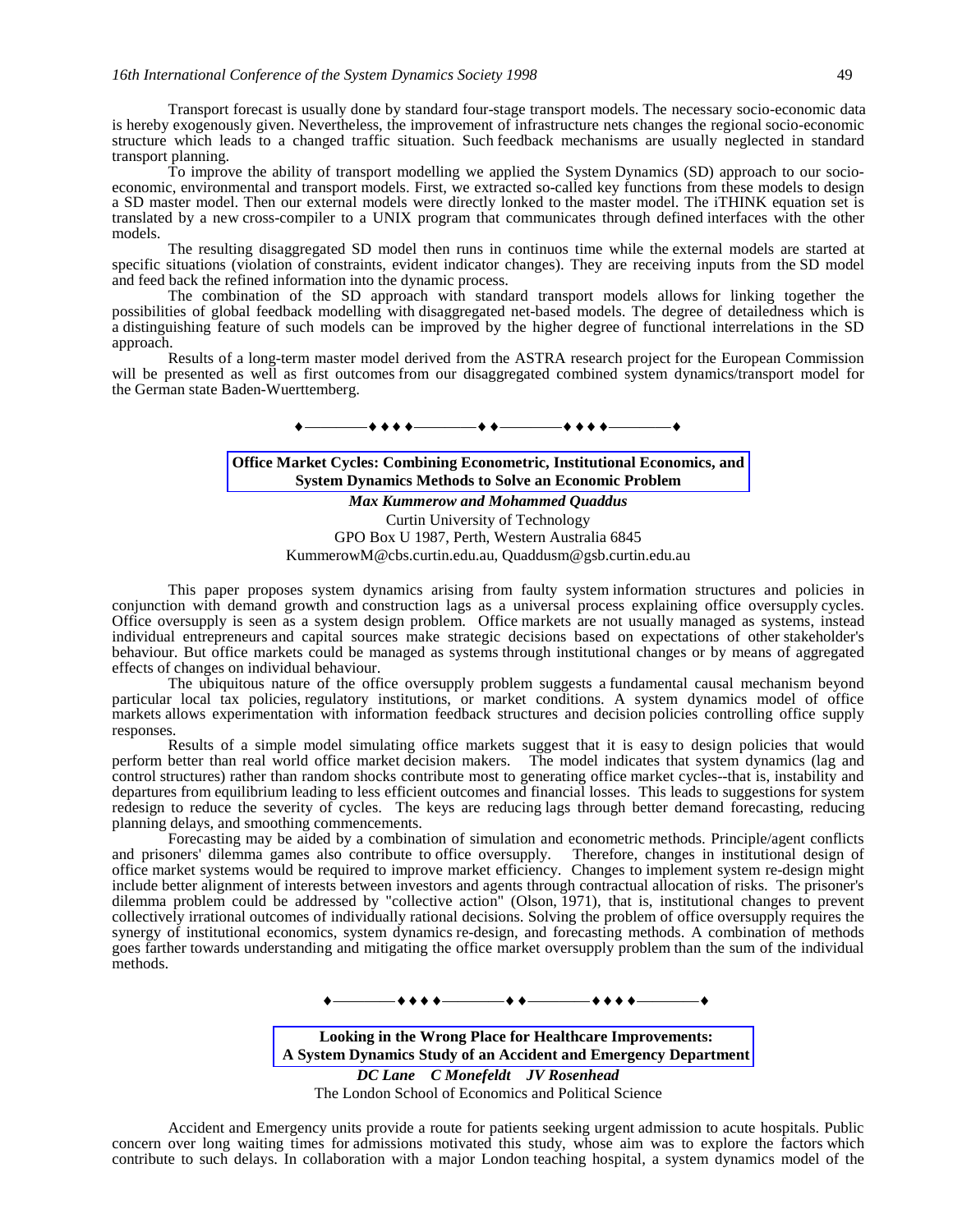interaction of demand pattern, A&E resource deployment, other hospital processes and bed numbers was developed. The paper discusses the formulation of this model; the calibration of a Base Case simulation; and the outputs of policy analysis runs of the model which vary a number of the key parameters. Two significant findings appear to have policy implications. One is that while some delays to patients are unavoidable, reductions can be achieved by selective augmentation of resources within, and relating to, the A&E unit. The second is that while reductions in bed numbers increase waiting times for emergency admissions, their principal effect is to increase sharply the number of cancellations of admissions for elective surgery. This suggests that basing A&E policy solely on any single criterion will succeed in transferring the effects of a resource deficit to a different patient group.



#### **A System Dynamic Model For Food Security**

*Miguel Lechuga Olga Lopez* Industrial Engineer Dpt. Chairman TEC De Monterrey, Mexico mlechuga@campus.ccm.itesm.mx

Demography Dpt. Chairman Health National Institute, Mexico olopez@insp3.insp.mx

The vague notion that we have about sustainable development, and the lack of a complete methodology relating to the dynamics of the interactions of the three phenomena, population, development and environment, thereafter abbreviated PDE, force to undertake new approaches to elucidate characteristics of those relations that apply in a general context and those that apply only under specific conditions.

On this essay we analyze the relations between several factors of population and food production.

We use classical statistics methods, and a new approach to construct an example of PDE relations (restricted to food production and population indicators) using dynamics models by means of the ITHINK software.

We establish different scenarios to study the possibility of Mexico to access food security, ours models go until 2030, they give a good appreciation of the potentiality of system dynamic models to handle a food security problem.

They show that the development model followed in the past has proved its inefficiency and impose to adopt new strategies toward a best distribution of resources and food production strategies.

This essay is on the base of a project who attempts to identify critical PDE problems toward the elaboration of a comprehensive methodology which in a specific setting, shows us the particularities of the interrelationship of the three phenomena toward to establish sustainable development strategies.

# ————————————————

#### **A Judgment Approach to Estimating Parameters in Group Model-Building Sessions: A Case Study of Social Welfare Reform at Dutchess County**

*Tsuey-Ping Lee, David F. Andersen, George P. Richardson, John Rohrbaugh, Aldo Zagonel*

State University of New York at Albany

TL7134@cnsvax.albany.edu

Building models directly with client groups has become increasingly common in the field of system dynamics. For the past ten years, the modeling group at the University at Albany has been experimenting with techniques handling the complex modeling and facilitation processes involved in group work. This article extends the previous work of scripted techniques by discussing parameter estimation techniques in group model building.

The discussion is divided into four sections : The first section states the purpose of the study and reviews the literature of the past efforts on estimating parameters in group model building. It is followed by an overview of the approach for group parameter estimation designed by Albany modeling team. It elucidates the problems addressed by each elicitation step and the solutions for solving them. The script for data calibration is shown as following:

1. Getting familiar with the major structure of the model.

- 2. Clarify the definition of important variables.
- 3. Elicitation of key parameters

3.1 Clarifying parameter definition and location

- 3.2 Estimating parameters by individual judgment
- 3.3 Tuning numerical value of parameters by group judgment

4. Elicitation of key table functions

- 4.1 Rank-Ordering the effect by individual judgment
- 4.2 Selecting more important effect for estimation
- 4.3 Estimating table function by group judgment

The case study following the script overview is a description of the data calibration conference at Department of Social Service, Dutchess County. It presents how the Albany modeling team applied the designed scripts supporting parameterization in a conference. Strengths and weaknesses of the application are discussed. The last section of this article contains suggestions for future work on estimating parameters in group model building.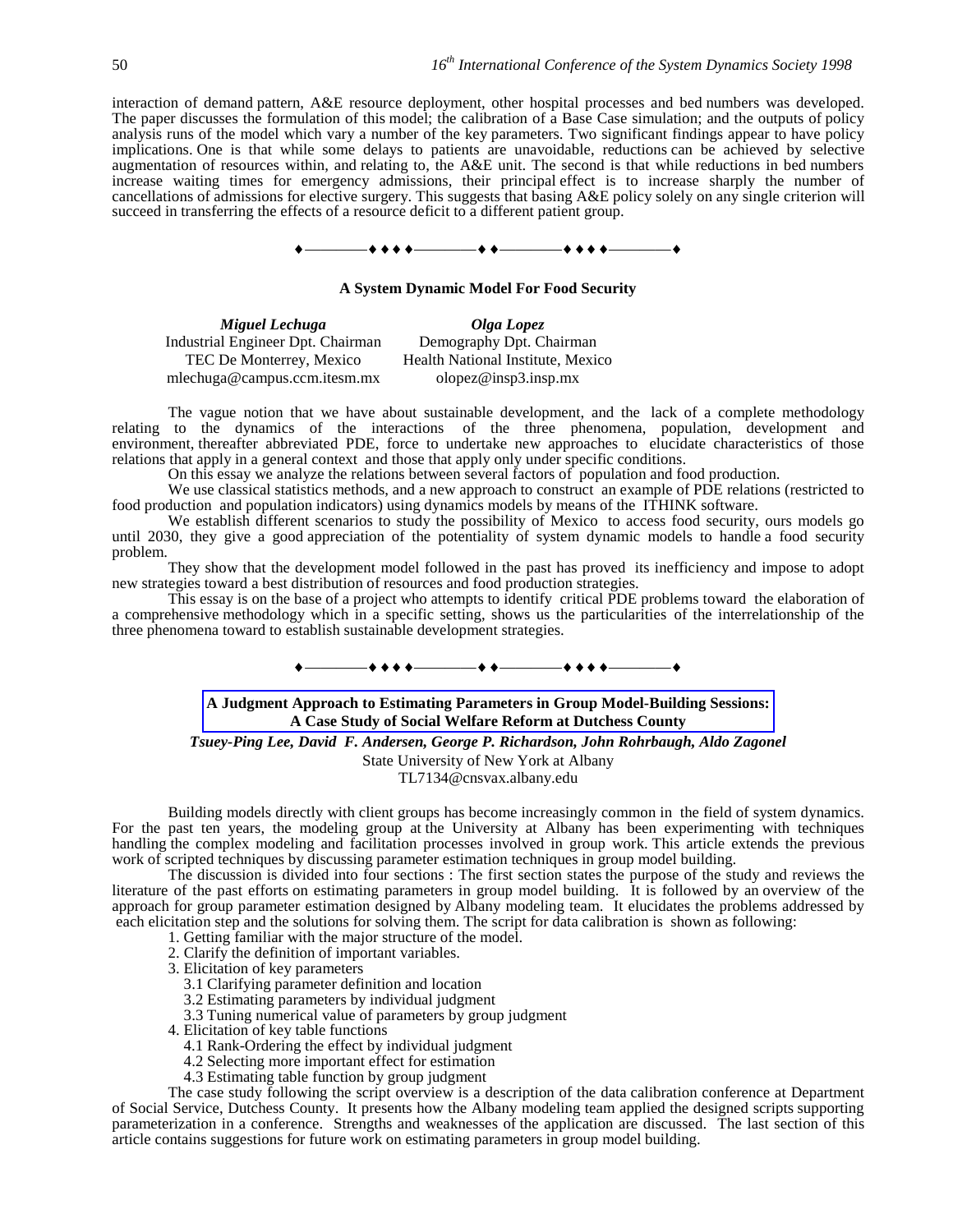#### $-$  + + +  $-$  + +  $-$  + + +  $-$

### **A System Dynamics Based Analysis Of The Economic Effects Of Material Flow Cycles In The Branch Of Production**

*Frank Lehmann* Industrieseminar der Universitaet Mannheim D - 68131 Mannheim, Germany fl@is.bwl.uni-mannheim.de

It seems, that one of the biggest problems of "green production" is the time gap between investments and the ROI. Together with a hard competition, this makes it a difficult decision to rise costs now for uncertain revenues in some years.

A simulation model based analysis of the interdependence between recycling technologies, market structures and recycling structures allows a better understanding about how material flow cycles are helpful for a sustainable development of companies and why some of the possible recycling technologies and organization structures are used and some are not.

The presentation discusses a Vensim model, which is part of an ongoing PhD study at Mannheim University. The main sections of the model are the material and financial flows in the production area of a single company, a diffusion market model and the after sales phase including the recycling-flows. To get results regarding the short term, the simulation period is monthly. Concerning the long term effects caused by the life cycle problem, the simulation time goes up to several years. Effects on the conditions of a sustainable development and the short term living ability of companies are the main fields of research of the PhD study and they are also the guidelines of the presentation.



## **Squeezed Between Two Masters: The Dynamics of an Organization which Interfaces Both Community and the Academy**

*Ralph L. Levine, Peter Hovmand, and David Lounsbury* Department of Psychology Michigan State University East Lansing, MI 48824 leviner@pilot.msu.edu

Academic institutions are venturing into the urban environment to provide help in economic and community development and other outreach services. This paper describes a group modeling effort to characterize the dynamics of an organization, Michigan State University's Center for Urban Affairs, which has had a long history of outreach activities and projects aimed at solving community problems. However, recently the Center has come under greater pressure its higher administration to conform to a more traditional academic role, which puts emphasis on publications, applied faculty research, and evaluation studies. On the other hand, the communities in which the Center had painfully established a reputation in solving economic and social problems have more interest in concrete results than being included in university research projects. The citizens in those communities have very little interest and even may distrust being the subject of published books and reports in obscure academic journals. The Center has to please both parties, and therefore has to deal with conflicting goals.

A system dynamic model was generated by using a series of focus groups composed of the staff, faculty and a large number of graduate students employees of the Center who principally went out into the community to work in neighborhoods and agencies on funded projects. Most efforts at building the foundation of a learning organization have been associated with a relatively stable base of employees who might have a long term stake in the organization's future. Unfortunately, our modeling group had to take into consideration the transient nature of the students who did the majority of work for the Center. The average length of employment at the Center was approximate a year and one half to two years. This paper will describe some of the details of the system dynamic model which captures the dynamics of the Center's conflict between academic goals and the wishes of the community. In addition, it will deal with how to work effectively with groups that initially are relatively unmotivated to embrace a long term perspective.

# ————————————————

**Urban Modeling Revisited: Psychological and Social Dynamics of a City which Has to Adjust To a Large Number Of Plant Closings**

> *Ralph L. Levine, Peter Hovmand, and David Lounsbury* Department of Psychology Michigan State University

East Lansing, MI 48824 leviner@pilot.msu.edu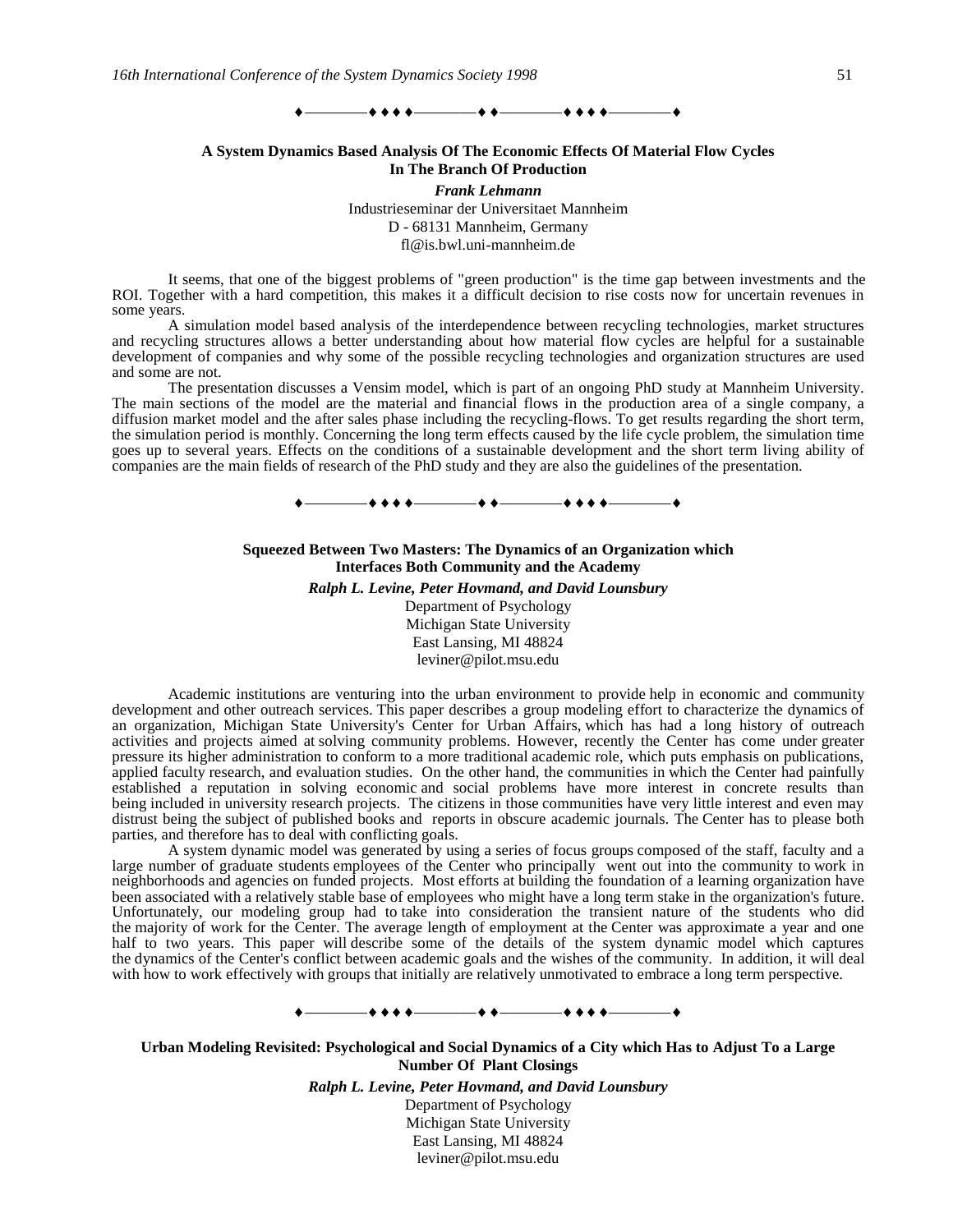This paper describes an extension of the Forrester urban dynamic model to include many of psychological and social processes which are associated with a downturn in the local economy. The loop structure was based on information gathered from approximately 700 citizens, organized into small focus groups. The psychological processes studied were alienation, political apathy, conflict among political leaders, family stress, and erosion of skills in a changing job market. Of interest in this model are the dynamics of those workers who remain in the area who go down the economic ladder from a single relatively high paying job in manufacturing to multiple, low paying jobs in service industries. Twenty years ago, this urban center was a world class leader in automobile parts manufacturing. Then most if not all plants were closed down, leaving all the land occupied with these business structures alone and vacant. Today, these business structures remain in limbo because of pollution or lack of interest from outside companies which are not attracted to the area. In addition to looking at psychological processes associated with an economic downturn, the model attempts to account for the dynamics of migration and attraction of businesses to the city, when ample land has been allocated for business structures.



# **Defence Preparedness and Economic Rationalists - A System Dynamics Framework for Resource Allocation**

*Keith Linard* Senior Lecturer University College, University of New South Wales Australian Defence Force Academy k-linard@adfa.oz.au

In 1996 the Australian National Audit Office delivered a critical report to Government on the Defence Department's preparedness methodology: It noted that preparedness objectives did not adequately comprehend the interaction between Army, Navy and Air Force activities; competing resource implications were not adequately addressed; and performance management information systems for preparedness planning were inadequate to enable decision makers judge between competing proposals in a resource constrained environment.

The National Audit Office recommended that the solution address the interaction between budgetary resourcing and the (interrelated) operational, logistical and training interactions. This paper presents the system dynamics framework, developed at the Australian Defence Force Academy, which is seen by senior defence managers as the basis for responding to the Audit Office requirements. The modelling takes the doctrinal assessments regarding the necessary force structure (quantum of equipment and skilled personnel) as given. 'Template models' of the various force element groups are being developed in Powersim which address the interrelationships between personnel, training and equipment. In turn, the inter-relationships between the force element groups are modelled. The modelling tools are being integrated into a 'virtual' learning laboratory via Lotus Notes groupware.

————————————————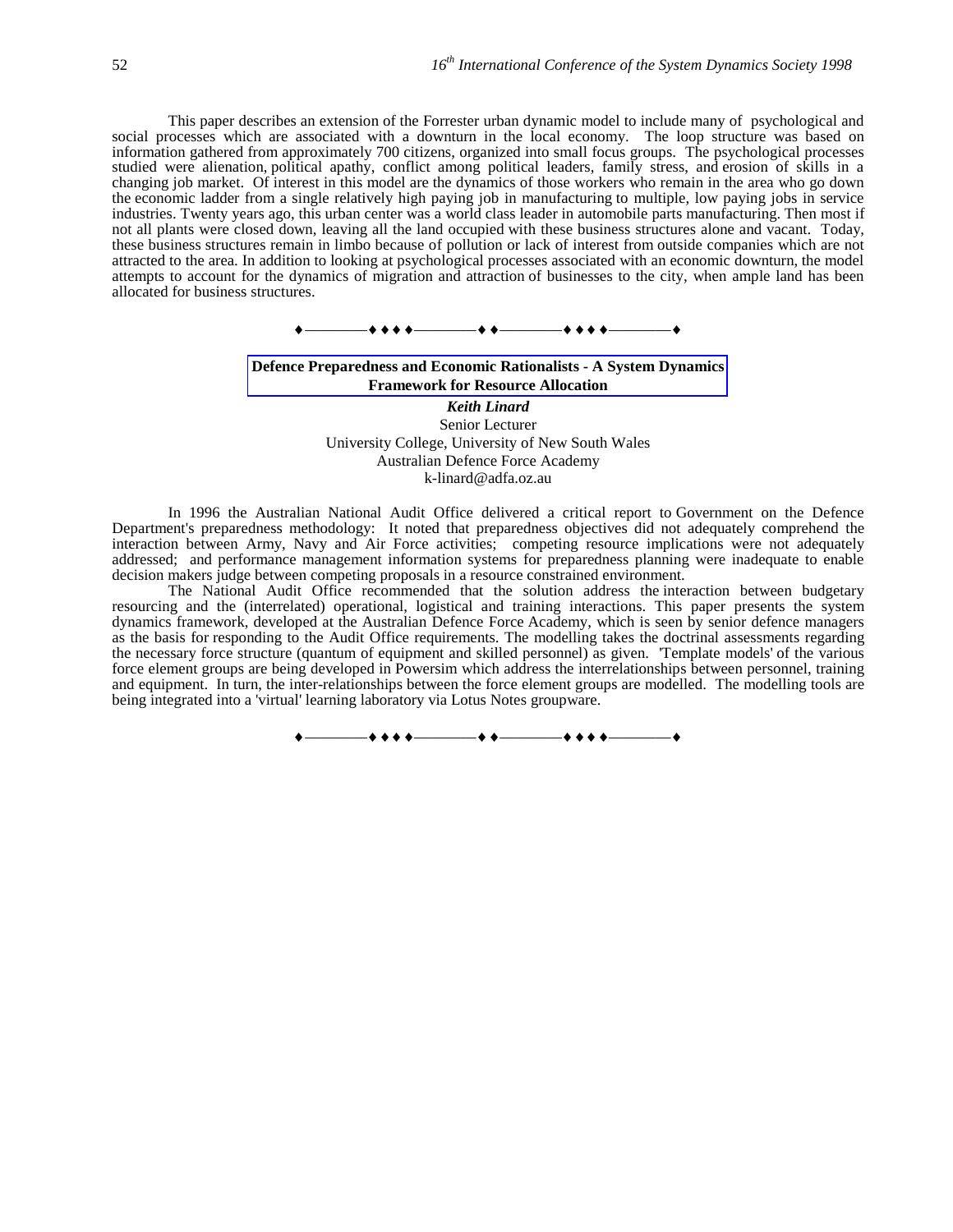#### **Reducing Traffic Safety Deaths: A System Dynamics Perspective**

*Roderick H. MacDonald* Rockefeller College of Public Affairs and Policy University at Albany, 100 Milne Hall, Albany New York 73243.432@Compuserve.com

Traffic safety deaths on American highways have been decreasing since the early 1970's. The decreases in highway fatalities have been attributed to safety improvements in vehicles and advances in highway engineering. With the introduction of dual airbags as standard features on all vehicles in the mid 1990s traffic safety experts believe that future vehicle safety improvements will have a negligible impact on reducing traffic deaths. Furthermore, improvements in highway design will continue, but those areas with higher than normal accidents levels were identified early, funds were allocated, and engineering improvements were made. Thus, the marginal impact of additional spending on highway improvements will not have the same influence on reducing traffic vehicle deaths as dollars spent in earlier years.

While it is believed that the factors that have historically had the largest impact on reducing traffic safety deaths have reached a plateau, it is feared that increases in the number of vehicles on the road, the number of miles driven, and an increase in older drivers are creating pressures that will increase traffic safety deaths. Therefore, in order to reduce traffic safety deaths further, programs and policies aimed at changing driver behavior must be emphasized.

Working with a multi-disciplined group made up of individuals in administrative and policy positions from New York State, the Institute for Traffic Safety Management and Research is developing a system dynamic model to examine the tradeoffs between programs that emphasis education and enforcement. There are two goals for this project. The first goal is to get key traffic safety decision makers in New York State involved in developing and using a system dynamics model to examine new ways of reducing traffic safety deaths in New York State. Second, the model will be used to examine the effect of different resource allocation measures between education and enforcement measures.

The presentation will focus on the findings of the model as well as how the model is being used to influence policy, resource allocation, and thinking about traffic safety in New York State.



#### **Organizational Reengineering Using Intelligent and Real Time System Dynamics Based Models**

*Julio Macedo* Institut Stratégies Industrielles 229 Forest, Pincourt, P. Q., J7V 8E8, Canada k26400@er.uqam.ca

 Reengineeering the organization of a manufacturing system consists of integrating the productive resources and management practices so that the products made in series satisfy the managerial attributes desired by the target market (delivery delay, reject rate, production cost). A new CAD system for reengineering manufacturing systems that utilizes system dynamics models in different forms is presented. This CAD system works as follows: First, a shop floor controller is connected to the analyzed manufacturing system and used to measure its current state on line; second, these measurements are expressed in scales 0 to 1 and introduced in an intelligent system that identifies the organizational improvements by allocating binary values to the control variables of the analyzed manufacturing system; third, these binary values are displayed with implementation examples across the industry in order to support the design of the suggested improvements; fourth, the shop floor controller is deconnected from the real manufacturing system and used to optimize the intensities of the found organizational improvements; fifth, the organizational improvements are introduced in the real manufacturing system; sixth, the shop floor controller is reconnected to the real manufacturing system to follow-up the behavior of the manufacturing system and to check if the expected behaviors are achieved. At this point note that the intelligent system above uses system dynamics models with fuzzy cognitive map structure trained with data across the industry. In addition, the shop floor controller above is a system dynamics model that measures on line the performance of the analyzed manufacturing system. The CAD system suggested in this paper is applied to reengineer the organization of a laboratory that makes biotechnology products.

————————————————

**Hybrid Modeling : System Dynamics combined with Multicriteria Analysis An application to Urban Mobility**

> *Cathy Macharis* Researcher, Center for Statistics and Operational Research, Vrije Universiteit Brussel, Pleinlaan 2, B1050 Brussels, Belgium Cathy.Macharis@vub.ac.be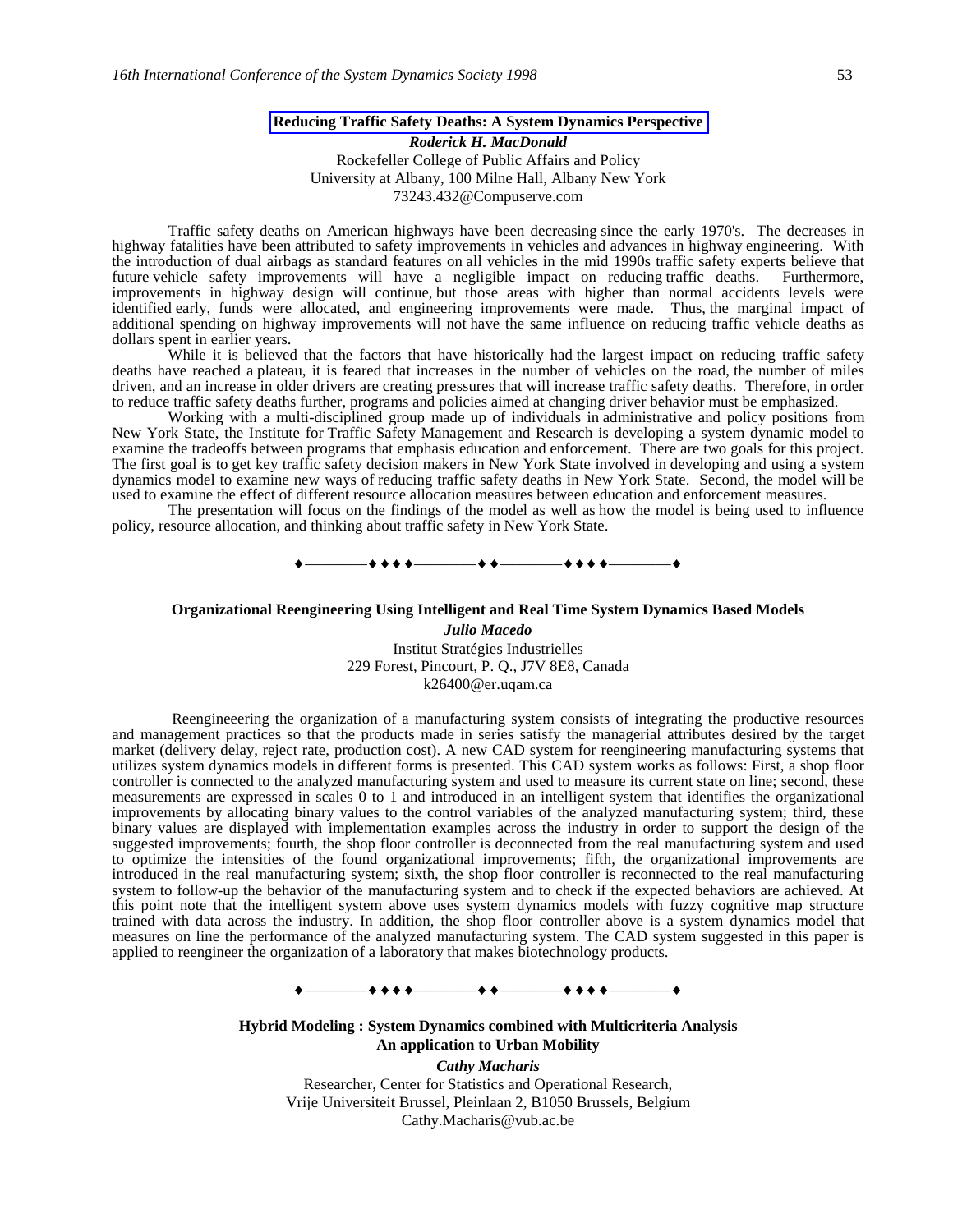This paper proposes a methodological frame for blending System Dynamics (SD) modelling with Multicriteria Decision Aid (MCDA) on two levels. The aim is to design and to implement policies of long-term benefit to complex socio-economic systems. The first level deals with the explicit incorporation of multicriteria analysis in the model itself. This will be illustrated by an application in urban mobility. The model is developed to understand and control the mobility problem faced by many cities. The growing traffic jams is the main problem in focus here. On a second level, policies are suggested to deal with this problem. These policies are evaluated on several criteria in order to find the most appropriate one. The choice of the policy to be implemented is the result of collective decision-making using available MCDA tools. The PROMETHEE-GAIA methodology, based on outranking techniques, has been used.



## **A Simple and Useful Model of Global Scale Pollution** *Robert M MacKay* Clark College Meteorology Department 1800 E McLoughlin Blvd. Vancouver, WA, 98660, USA

A Stella II model is presented that relates the time dependent global burden of a chemical species to the emission strength, emission growth rate, and atmospheric lifetime of the species. Pedagogical examples will be given to show how this simple model is used in a learner centered laboratory to help students better understand the dynamic behavior of global scale pollutants. Specific examples of the application of this model to current problems in global change science will be explored. These examples are: 1) the evaluation of the potential accumulation of carbon dioxide in the atmosphere and its consequences for global warming, and 2) an estimation of the future dynamic behavior of the atmospheric concentrations of the primary chloroflourocarbons and their relation to the expected future recovery of the stratospheric ozone hole. The overall success of using this model in a learner centered learning environment is summarized. Finally, the possible use of this model by policy makers is also described.

————————————————

**Learning Laboratories, Dashboards and Learning Environments Are they all the same?** *Conrado Garcia Madrid* Strategic Decision Simulation Group cong@sdsg.com

As people work and live in their immediate environment, they grow their experience, knowledge and intuition about life in that environment. Their understanding of the environment is implicit in the mental model which they carry with them. When they leave the environment, all of their understanding leaves with them. How can we capture and transfer this implicit knowledge to non-experts, while letting them test their understanding in a risk-free environment?

 Many tools such as learning laboratories, dashboards and learning environments capture the essence of their understanding in a system dynamics model and provide a user-friendly interface with which the non-expert learns from the model. But are these tools all the same?

This paper explains how these tools provide significantly different results for the customer, both in their elaboration and final use. Examples are given based on a case study developed at the Mexican Light and Power Company. Finally, the advantages and disadvantages of each are discussed.

————————————————

**A Taxonomy for Computer Simulations to Support Learning about Socio-Economic Systems** *Frank H. Maier Andreas Größler* Industrieseminar der Universität Mannheim

D - 68131 Mannheim, Germany

fmaier@is.bwl.uni-mannheim.defmaier@is.bwl.uni-mannheim.de, agroe@is.bwl.uni-mannheim.de

In literature as well as in discussions among scientists or practitioners one can find some confusion when computer-based simulation tools to support learning processes are under consideration. Besides the unsolved question of their efficacy, this confusion often is caused—or at least increased—by problems connected with terminology: many words are in use that symbolize the same object, or a single word is used for different objects. "Microworld", "management flight simulator", "business simulator", "business game", "management simulation", "learning environment", can sometimes be found to describe the same simulation tool. But sometimes two instruments both called "management simulator" are quite different. Some authors distinguish between "business games" and "business simulators", some do not.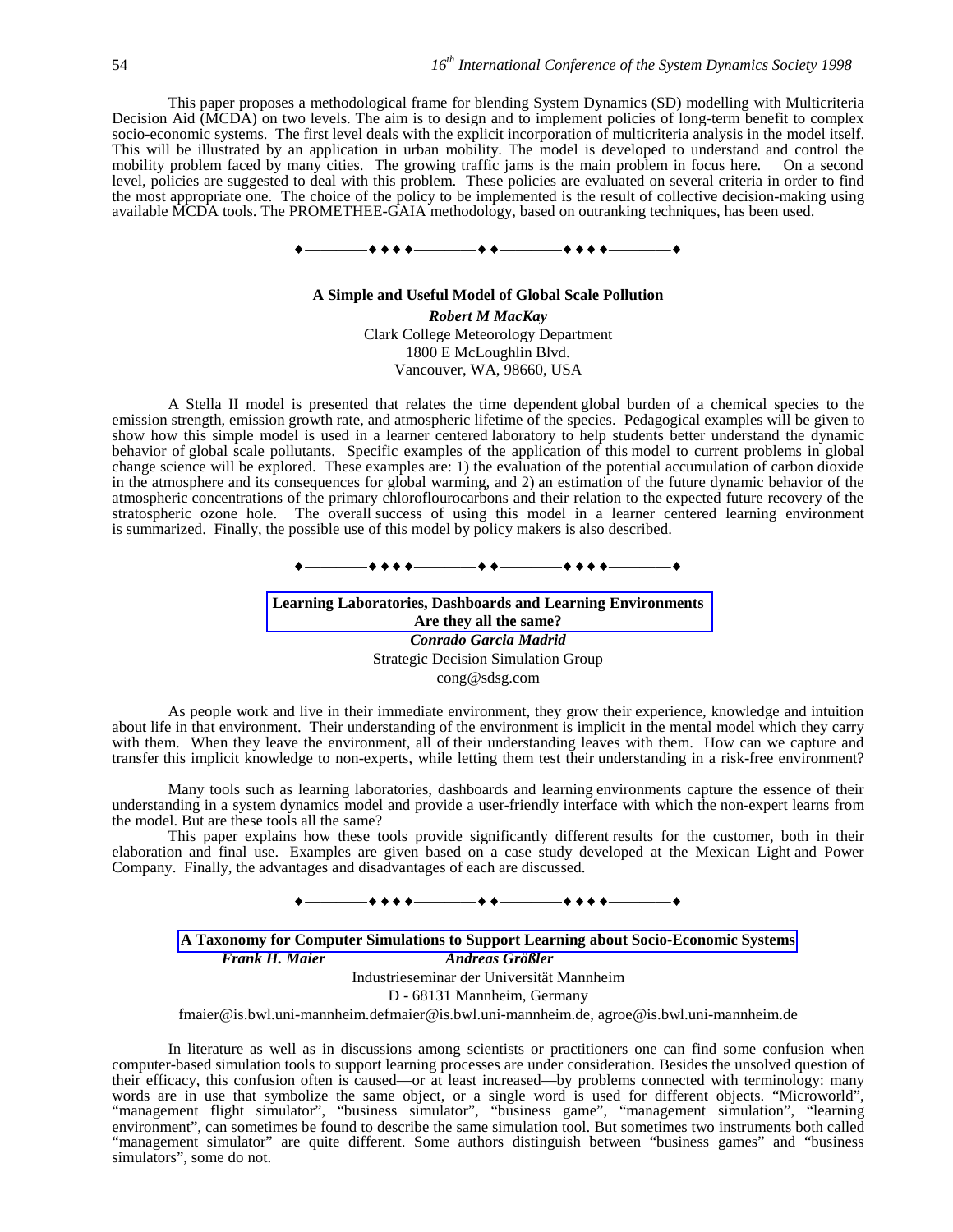For scientific research a clear, unambiguous terminology seems more than important: it is the basis of understanding other people's work and gives the opportunity to criticize it. Furthermore, this will help analyzing the effects of different types of these simulation tools and building a bridge between the many involved fields of science (e. g., management science, psychology, instructional design, computer science).

The confusion is caused by various reasons: different academic backgrounds of the people involved, marketing aspects, and a not reflected adoption of terms originally used with other intended meanings. In order to clarify these issues, in a first step this paper presents and criticizes commonly used terms for learning instruments. Then a list of possible characteristics is given and applied to some well known tools. Finally, our suggestions for a coherent terminology are shown.



# **Virtual Interaction and Learning Management of Systems-based Mircoworlds**

*Mahendran Maliapen* Information Technology Consultant and Doctorate Student Curtin University of Technology Perth, Australia Mahendran.Maliapen@optum.com.au

The opportunity to develop smart ideas and learning through dynamic interaction of network enabled computer simulation models called 'microworlds' provides a fertile platform for imagineerng and policy experimentation for business managers. In this paper, we discuss the application of systems dynamics and soft systems methodologies in the development of such microworlds over the Internet.

Together these developments allow modellers to create computer-based collobrative learning environments which allows policymakers 'to experiment' their knowledge of business and social systems and to debate policy and strategy change. The differences in the application of these development methodologies are studied and evaluated and their strengths are combined to evolve a more 'satisfied' decision model of the business problem under scrunity. It also requires the exchange of ideas and suggestions amongst the participants through the model development process.

The paper also discusses the strategies for managing knowledge assets in such learner-centred environments virtually over the Internet. Explicit business knowledge of the mechanisms of business policies, processes, decisions and their rewarding outcomes are the key enablers of successive and repeatable business goals. Valuable knowledge assets that are transacted between business organisations need to be carefully controlled, managed, stored in such a manner that would give corporate leverage because of the humanware's readiness and availability to respond to environmental variables and changing product life cycles.

### —**++++**————

# **Strategic Planning for a Management Institute** *Ali N. Mashayekhi* Department of Industrial Engineering, Sharif University of Technology,Azadi Avenue

Tehran

An Industrial Management Institute (IMI) was established more than 30 years ago to carry out management training, research, and consulting as three interrelated functions. However, the three functions have not grown as interwoven activities. While training has expanded from operation management subjects to include strategic issues, consulting mostly is focused on the level of operation and research activities are not considerable and those little researches that are done are usually around socio-economic issues and not related to corporate management. The lack of relationship between above three functions and also inadequate consulting capabilities at the strategic level are major concerns at the institute. A system dynamics model is developed to portray the historical behavior of the institute and analyze its strategic choices for future development.

————————————————

**Seizing Business Opportunities & Understanding the Economic Risks of New Products in a Multi-Faceted Market**

> *Ann Matthews, Jo Osborne and Michael Lyons* BT Laboratories, Martlesham Heath Ipswich, IP5 3RE, England mattheal@boat.bt.com

As we move into the next millenium, exciting leading-edge technologies will offer businesses unparalleled opportunities to seize rich new markets. However, the prospect of enormous new revenues must not be allowed to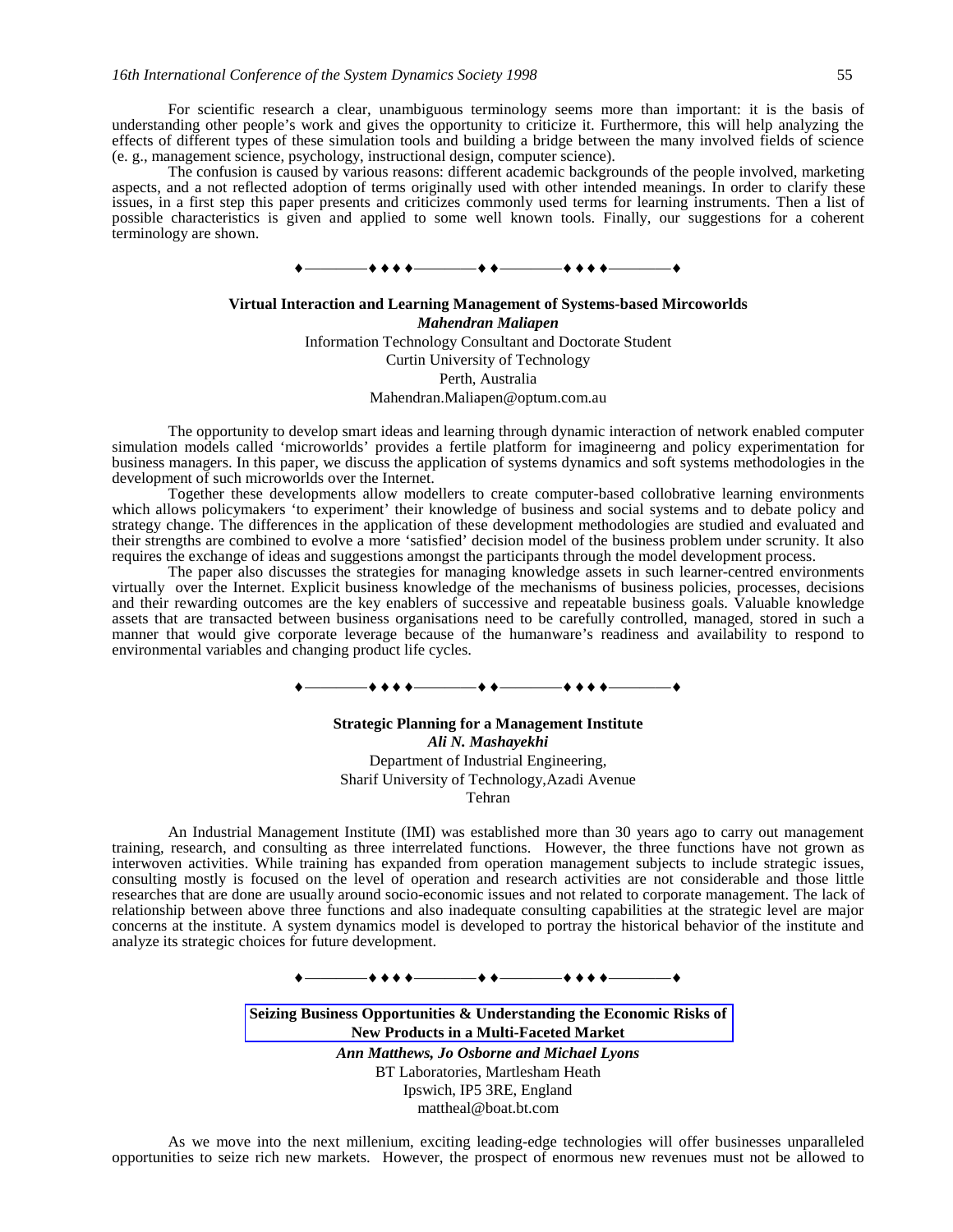blinker the vision of strategic business planners. They must understand the risks as well as the opportunities. Furthermore, the complex interactions between their multiple resource options and a multi-faceted customer market must be understood. Frequently, it will be important to mine through the web of opportunities to target resources at those products for which the customer market will offer the greatest return on investment and the lowest risk.

A Systems Dynamics modelling technique, used to explore the futuristic market opportunities available to telecommunications companies, will be presented. Its prime objective is to identify how to seize market share by prioritising resources at particular products through understanding the multi-faceted customer base.

The technique for breaking down the complex problem space into small, manageable and testable units which can be modelled as reusable modules will be discussed. These modules can be subsequently bolted together to form a large, seamless, elaborate and powerful model, for the analysis of "What-if" business scenarios. Customer takeup of new products (or services), service usage, costs, revenues and profit will be discussed with respect to the business opportunities available and, most importantly, it will be demonstrated that this technique, for telecommunications, can be reapplied to any business market.

# ————————————————

### **Impacts of Dynamic Decision Making and Policy Development Modes on the Causal Understanding of Management Flight Simulators**

*Dalton E.M. McCormack and David N. Ford* System Dynamics Program, Department of Information Science, University of Bergen, Norway Daltonm@ifi.uib.no

System dynamics contends that understanding the causal structure of systems is required to successfully manage their behavior. However the best means of improving causal understanding is not well understood. Management Flight Simulators (MFS) have been used for many years for learning, performance and transfer of learning. These tools have been used almost exclusively to simulate dynamic decision making environments. However recent research by Langley and Morecroft(1996) suggests that policy development MFS environments can improve causal understanding better than dynamic decision making environments. We use an experiment to test this hypothesis by having subjects manage a version of the Kaibab Plateau model in either a dynamic decision or policy development mode. We quantitatively measure causal understanding with two measures: performance and the results of an on-line questionaire about the causal relationships in the managed system. Initial results indicate that the process of policy development has a larger impact on causal understanding than dynamic decision making.

#### ————————————————

#### **Practical Application of SD Modelling to Ensure Governments Get More Bang for their Defence Dollar**

| John M. McLuckie                     | <b>Sqn Ldr John W. Kearney</b>  | <b>Major Robert</b>          |
|--------------------------------------|---------------------------------|------------------------------|
| Director                             | Visting Military Fellow         | <b>USAF Exchange Officer</b> |
| <b>International System Dynamics</b> | <b>Australian Defence Force</b> | Directorate of Logistics     |
| Pty Ltd                              | Academy                         | Development RAAF             |

Governments around the world spend vast sums of money procuring defence assets. In times of changing global circumstances and tight fiscal policies, getting more for less is the ongoing challenge. A need has been identified for systems that minimise the risk of over or under procuring particular defence assets. This has to be balanced with the level of logistical support that is to be provided.

If an asset is under procured, or lacks the appropriate level of logistical support, it may fail to provide the capability or level of deterrent required and thereby be of little or no value. If an asset is over procured, or has a greater level of logistical support than is required, then funds that could have been utilised by Governments in other areas are trapped in fixed assets and ongoing support expenditure.

This paper deals with how systems based on the practical application of SD modelling can help improve defence capability and efficiency. It outlines case studies where SD modelling has been used to improve the performance of fleets of army helicopters and strike reconnaissance aircraft and determine logistical support requirements. It also outlines how this modelling can be extended to give a "whole of system" perspective.

————————————————

**Cost Effectiveness of National Investment for Prevention of HIV: Evaluation Of Canada's Investment Using A Simulation Modeling Approach** *Meagher NL, Hanvelt RA, Schneider DG, Copley TT, Marion S*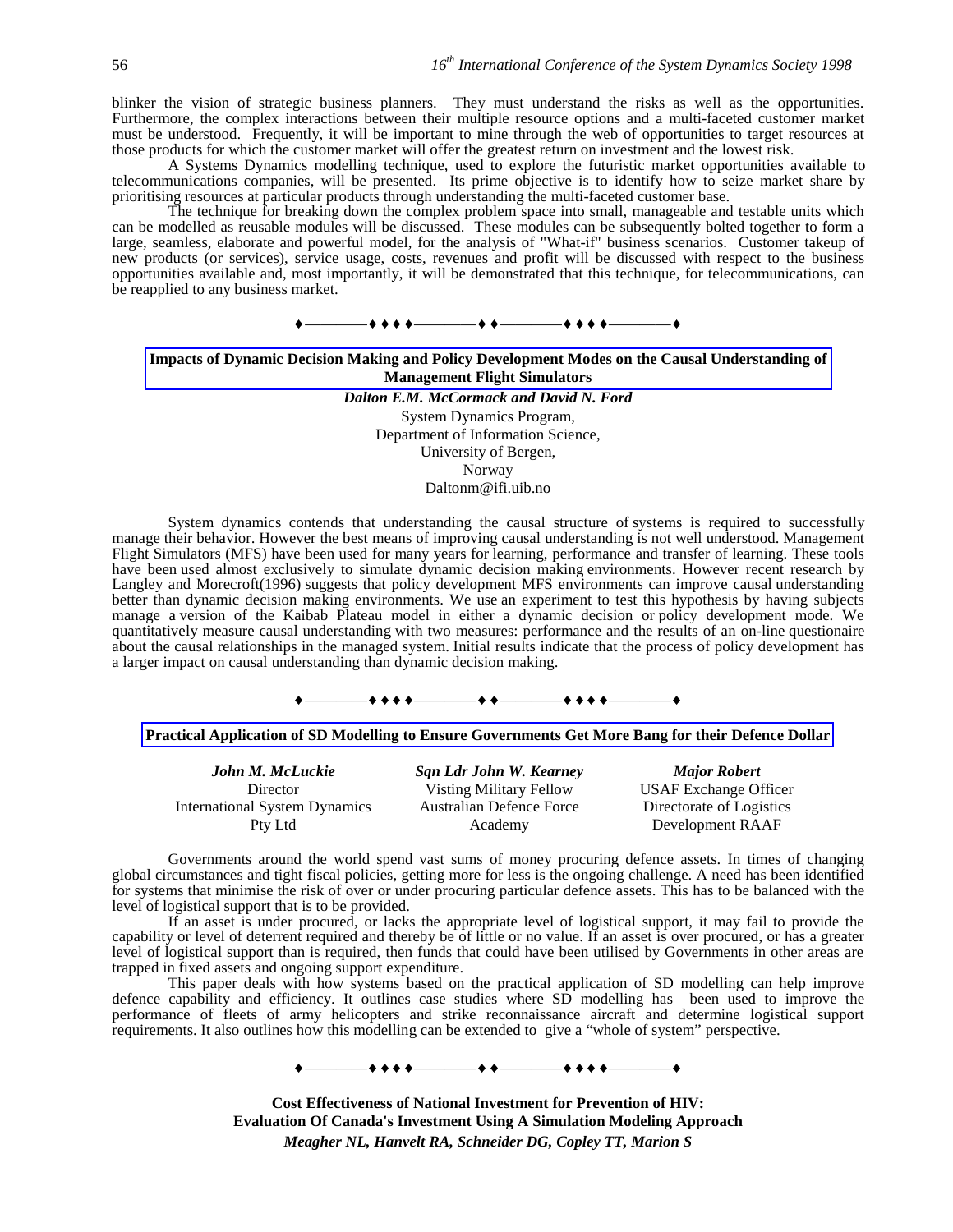Background: Cost effectiveness analyses are increasingly being used for policy and program planning. While the rationale for prevention of HIV is strong due to the enormous human and economic costs of infection, there is still a need to determine the return on investment in prevention for allocation decisions. Evaluation of prevention in the spread of HIV is problematic: it implies counting something that doesn't happen, and it runs the danger of excluding benefits such as the multiplier effect of averting or delaying infections. This paper seeks to evaluate prevention in Canada on a macro level through simulation modeling.

Methods: A system dynamics approach to evaluation is taken. Two simulation models are integrated: one on the epidemiology of the infection in diverse populations, and the other on behaviour change from prevention interventions. The latter model has investment fueling prevention activity, which is a two stage process. National, provincial and municipal spending onprevention was considered for the years 1985-1995. Other data

on the impact of prevention was gathered through a classification of existing evaluations in the literature. Weekly iterations were used to estimate the period 1970-1999. The simulation was run both with and without investment dollars, with the difference in cumulative incidence being the number of cases averted.

Results: Early simulations indicate that approximately 9200 cases of HIV were averted through prevention investment. With \$759 million (1996 Can. \$) invested, this implies that to date \$82,500 has been spent for every case averted. The effect compounds on itself, implying increasing returns to scale for prevention. Note these are the results from simulation analysis, not from field studies.

Conclusion: With direct medical costs alone estimated to be approximately \$150,000 (1996 Can. \$) for an episode of HIV, national spending of an estimated \$82,500 per case of HIV averted is clearly cost saving. As prevention demonstrates a multiplier effect through avoidance of secondary or tertiary infections, the total number of cases averted will continue to rise. Cost savings in the case of prevention of infectious disease is an increasing function of time. This exercise has used simple cost minimization for comparison. Evidently, moving towards a more comprehensive analysis that accounts for more than direct medical costs will add strength to the case for prevention.

————————————————

#### **Modeling the impact of prevention in the spread of HIV for the purposes of economic evaluation** *Meagher NL, Marion S, Hanvelt RA, Schneider DG, Copley TT*

Background: Evaluation of prevention investment is an important step for policy formation. Given the complexity of prevention of HIV, modeling is considered to be a valuable method for pursuit of evaluation. Ex-isting work in prevention modeling often takes prevention as given exogenously. While this has provided in-sights, modeling of prevention as a policy variable for purposes of evaluation requires more detail on the cost, impact and process of prevention. As more precise modeling of the epidemiology was useful for insights on the importance of viral load and transmission rates, more precise modeling of prevention holds promise for our understanding of interventions in the spread of infectious disease. The objective of this study is to explicitly model the process of prevention in the spread of HIV with particular attention to economics.

Methods: Two semi-autonomous deterministic simulation models were developed: prevention and the epidemiology of HIV/AIDS. Prevention is based on the stages of change behavioural theory. Prevention ac-tivities were divided into those that seek to (1) change knowledge or attitudes, and (2) change behaviour through education or testing/counseling. It was assumed that someone would have to experience (1) before (2) would have any impact. Impact, or outcomes of an intervention are an increasing function of its resource use intensity, which depend on the type of intervention. The amount of prevention activity available is reliant on investment dollars allocated to a given population grouping. Other details included in the prevention model include time delays between the policy decision to allocate funds and the time funds are available, an overhead cost of "building capacity", and funding that is generalized or targeted. Examining prevention in such detail required development of an epidemiological model that contains detail that relates to risk groups and their interactions, transmission routes, disease staging, and behavioural characteristics of both the susceptible and infected populations.

Results: Both models were developed using the simulation software Stella.

Conclusion: Such an explicit treatment of prevention in the spread of HIV is useful for economic evaluation purposes. Using this model one can pose policy questions that relate not only to the timing or intensity of intervention, but also to their type and implementation in diverse populations. Both average and marginal costs can be examined. Some applications of this model could be to consider the effect of a less than perfect vaccine, the impact of lower viral load due to drug therapy, or the effect of targeted versus generalized prevention interventions.

#### —+ + + +—————+ + —————+ + + + +

**Modeling a Start Up Business** *Keith K. Millheim and Thomas Gäbler* Department of Drilling, Petroleum Production and Economics Mining University Leoben, Austria

Almost every action in our business life is somehow measured, recorded, and somewhere stored on files. Useful utilization of this enormous amount of data, most of the time buried in organization's "family tombs", was the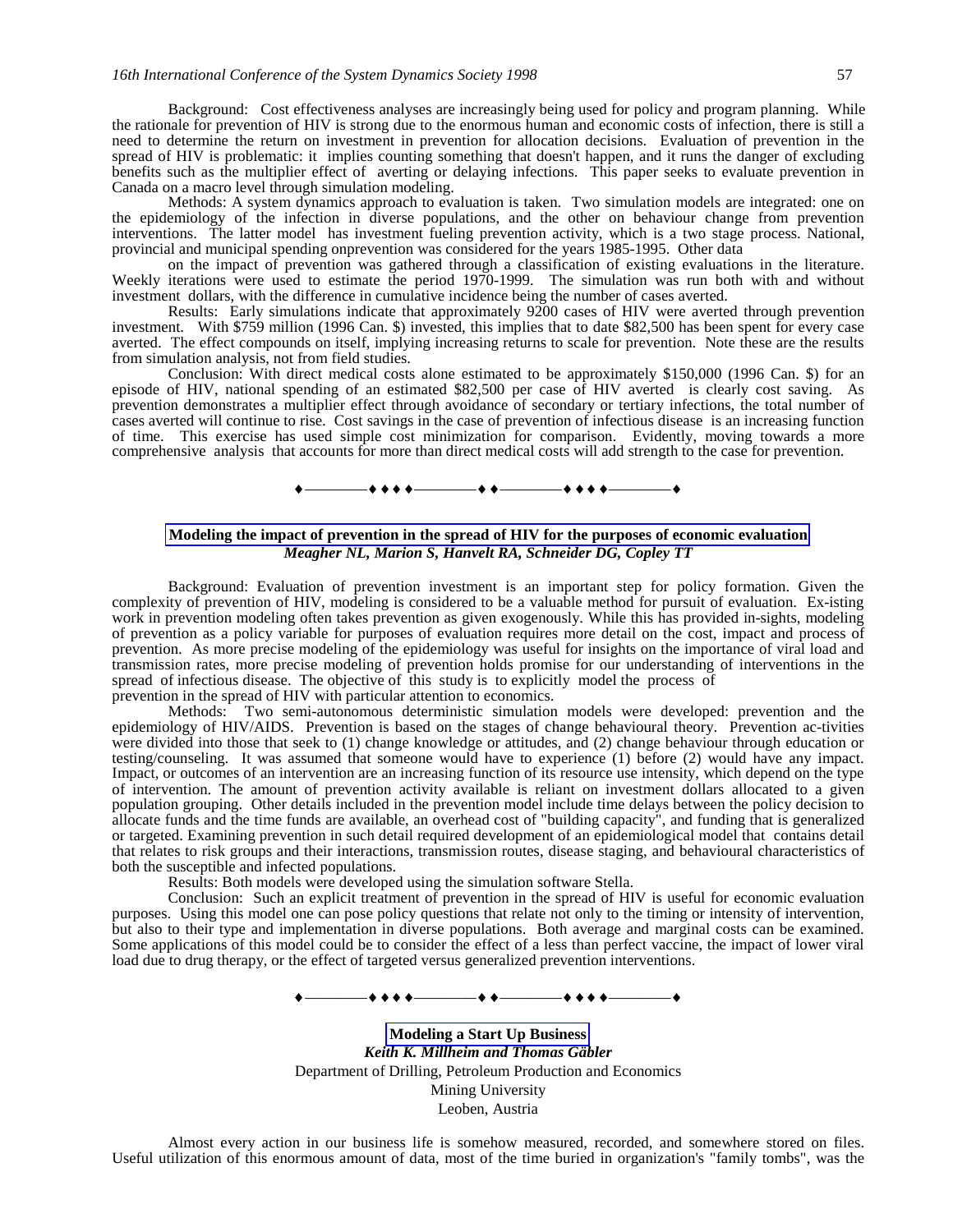core idea of a large governmental research institution's software project. The commercialization of the software package was expected to take three years from the start of the project.

Soon it turned out that for a successful market introduction two critical parameters have to be taken into account. (1) The vicious cycle of: the more trained engineers are working with the software package, the more active customers will be generated, which in return will need more trained engineers. (2) Whereas the costs of the software development are carried by the government, the project management is faced with substantial high market introduction costs, which have to be generated without governmental subsidies.

Although both major issues of concern were recognized early in the project's development, the project management decided to initiate a system dynamics study to guide the commerzialization of this product, by exploring the system-immanent dependencies on headcount, costs, customer generation, interest rates, etc., testing the sensitivities on the overall project's success. To accomplish these goals a system dynamics study was commissioned.

In the undertaken system study, where the business situation was modeled and several scenarios defined, the authors could prove the value of a system investigation to isolate critical variables (especially those, which take some time to kick in), as well as the useful application of a system model as a computer-based decision tool.

————————————————

### **The Transition to New Generations of Technology** *Peter M. Milling* Industrieseminar der Universität Mannheim D-68131 Mannheim, Germany

#### pmilling@is.bwl.uni-mannheim.de

In nearly all its aspects, innovation management is a highly dynamic, complex, and risky business. The most difficult decisions, however, deal with the shift from one cycle of technology to a new, more sophisticated one. When the technology in use approaches the end of its life cycle, future gains and achievements get smaller and smaller (decreasing marginal utility). Management has to decide, whether and when it leaves the track of the proven and accustomed technology and switches to the new one with a high potential for further developments but no advance experience. This transition is in the focus of an integrated decision support model presented in this paper.

A core aspect of the investigation is the competition between different firms on one side and different cycles of technology with substitution processes between them on the other. Special attention is given to the interrelationship between the firm's markets and research & development activities.

R&D is modeled as an evolutionary process in which the available knowledge is expanded by stochastic variation and effectiveness determined selection. It is a C-written algorithm based on concepts from biological evolution theory. The market module comprises internal and external processes associated with production and marketing of products. It represents both, a specific firm under investigation and its competitors. It generates the typical life cycle of a particular product and the sequence of cycles for generations of products within one technology generation. The module reflects the fact, that the development and diffusion of innovations over time is influenced by factors like price, product quality, and market entry time.

The integration of both modules leads to a simulation model, that satisfies the requirements of a Decision Support System. It is used to analyze the dynamic consequences of different strategies on research and development, production and marketing, the timeliness of market entry and the resulting competitive advantages. The focus on a comprehensive perspective of a single product and its successors allows to investigate the effectiveness resource allocation decisions.

> **The Art and Science of Constructing System Stories** *Mohammad Mojtahedzadeh, David Andersen, George Richardson* Rockefeller College of Public Affairs and Policy State University of New York at Albany

—++++————++-———++++

Albany, NY 12222, USA

One view of a simulation model is that it is a way to tell a system level story about how the structure of the system gives rise to system behavior over time. Simulation models tell these stories about system structure and system behavior in a manner that is often mysterious and silent but mathematically precise and never failing. Simulations reveal the behavior over time of a set of interrelationships --structure-- but fail to specially delineate how the system's structure generates its over-time behavior. As a result, the task of constructing system stories that on the one hand reveal the connection between structure and behavior, and on the other hand link to the mangers mental models has remained within the domain of experienced modelers' intuition and judgement.

This paper presents a hierarchy of key issues and questions that arise when one attempts to construct system stories. It illustrates how pathway participation metrics can facilitate the use of the concepts of loop polarity, loop dominance and shifts in dominant polarity as an adequate language for telling insightful system stories from simulation models.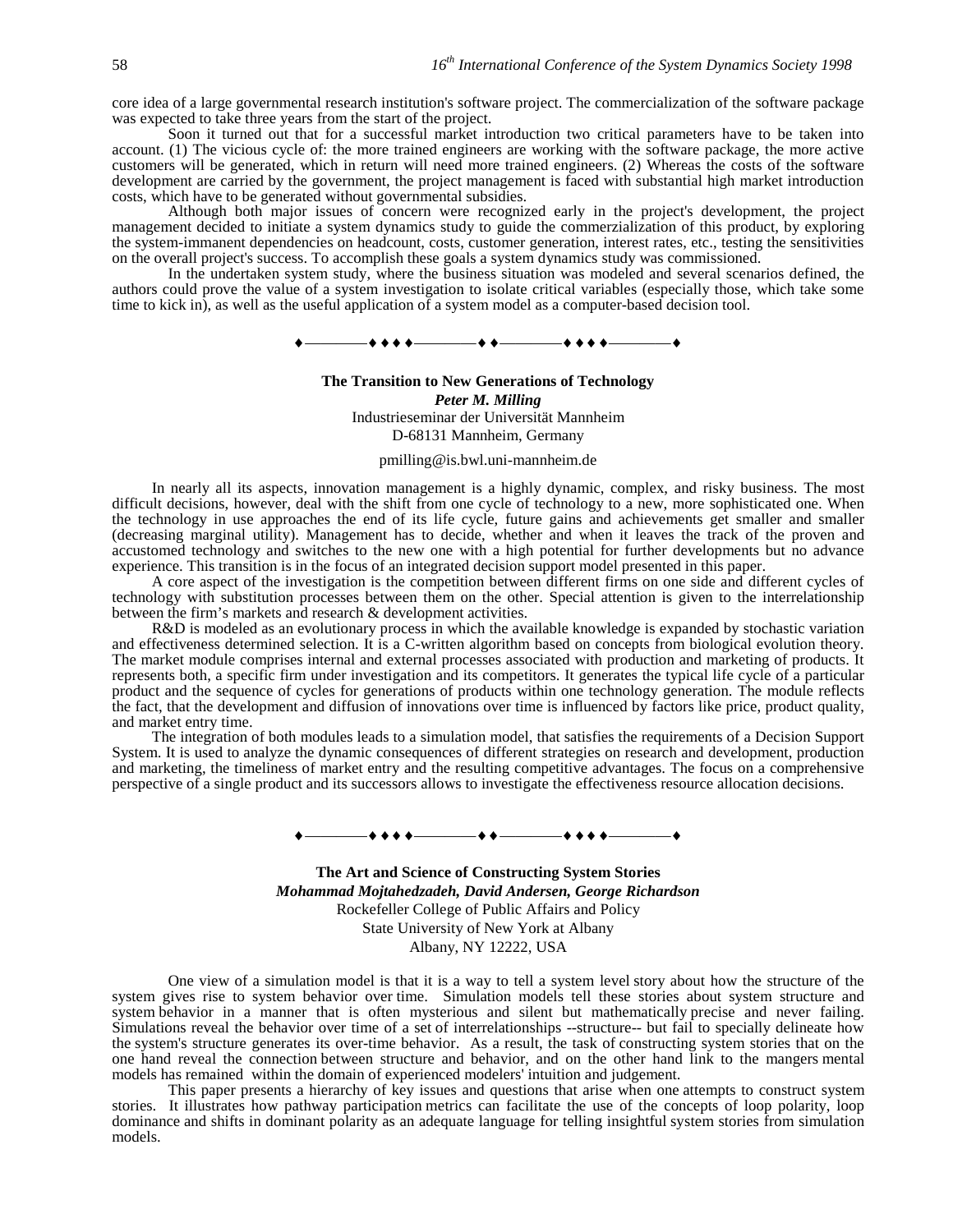# —**+ + + +** ————————————————————

### **System Dynamics to Interpret Theories in Strategy Literature: Intra-Organisational Ecological Theory of Strategy Making**

*Edoardo Mollona* System Dynamics Group London Business School Sussex Place, Regent's Park NW1 4SA London, UK emollona@lbs.lon.ac.uk

In the strategy field, the ex-post test of external validity of theories is well supported by a wide range of statistical tools for the rigorous analysis of time series.

On the other hand, not many tools for the ex-ante test of internal validity and logical coherency of theories have been developed. In this light, System Dynamics could provide an effective tool for rigorous representation and testing of verbal theories.

In this paper the process is reported with which Burgelman's intra-organisational ecological theory of strategy making has been represented and transformed into a System Dynamics model. Burgelman's work provides a promising theoretical framework to illuminate such themes as firm change, adaptation and conditions for long-term survival. Firms' strategic behaviour is explained by the structure of inter-connected processes of variation, selection and retention of strategic initiatives in the corporate.

The paper illustrates how:

1) System Dynamics conceptual tools supported the translation of the verbal theory into the simulation model.

2) The use of simulation tests was used to generate surprise behaviours and to identify potential areas for further enquiries.

3) The feedback lenses sustained the investigation of the link between decision-making structure and emerging strategic behaviour.

————————————————

**Developing Core Thinking Skills for System Dynamics** *John Morecroft* London Business School Sussex Place, Regent's Park London NW1 4SA UK jmorecroft@lbs.ac.uk

An important and continuing challenge for system dynamics is to develop people with in-depth skills in modelling and simulation. Such skills, though sought-after in the job market, cannot be acquired through a single introductory course. Traditionally PhD programmes have filled this development need and will continue to do so in the future. But increasingly masters and undergraduate programmes have the flexibility to accommodate serious modelling. The specialist masters programme in system dynamics at the University of Bergen is a good example. This paper looks at the opportunities for disseminating system dynamics in an international MBA programme such as offered by London Business School.

In a business school/MBA environment, modelling can often be misperceived (by students and faculty alike) as a narrow technical subject relative to the broad backdrop of general management. Yet this bias need not persist. There are many non-technical ways for system dynamics to complement a general management education. The paper explores seven core thinking skills relevant to system dynamics including time-based thinking, feedback systems thinking, stock/flow thinking and algebraic thinking. There are frequent opportunities in an MBA programme to develop these core skills with materials that fit seamlessly with general management education such as model-supported case studies, scenario planning and strategy. The paper examines four degree courses now offered at London Business School that awaken and develop core system dynamics skills. There is a brief review of the content and scope of the courses, how they reinforce each other and how they fit with other MBA courses to provide "thinking skills for a complex world".

————————————————

**Hydrosystem Operation in Competitive Market: A System Dynamics Approach** *M. Morozowski and C.M.Cardozo* UFSC - Federal University of Santa Catarina - Brazil marciano@gpse.ufsc.br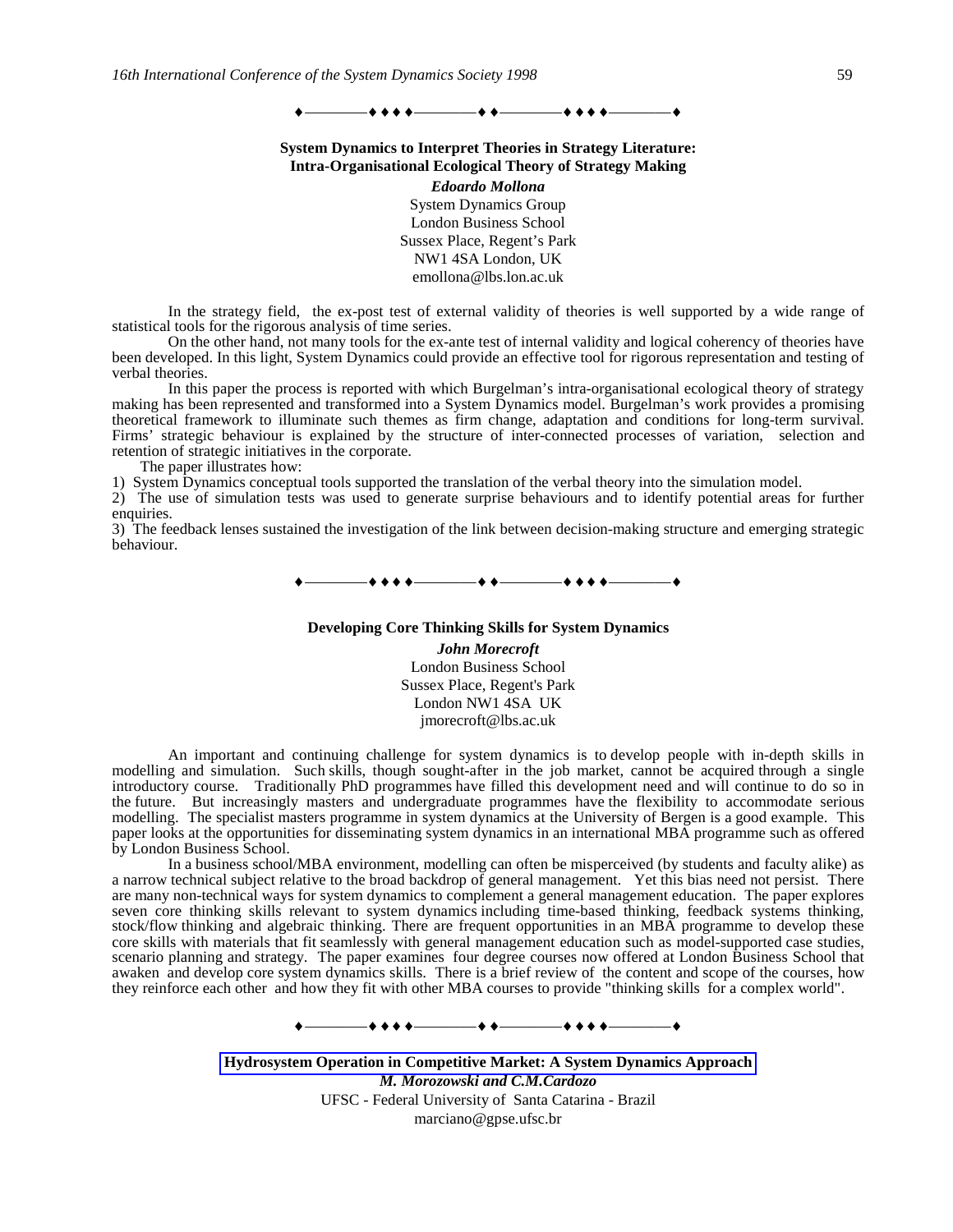A hydroelectric generation plant is a device that converts the potential energy of water streams into electricity. Its dynamics is determined partly by the streamflows and partly by the electricity demand. Physical feedback loops exist between storage head, outflow and production characteristics of hydro plants. The operation planning of hydroelectric systems is usually done with the support of simulation models, some of which are aggregate, whereas other are detailed, representations of the hydrosystem. All simulation models share the following objectives: They seek the optimum operation of the hydrosystem; They don't take into account the managerial aspects of the production process. The last aspect is getting increasingly important in Brazil and many other countries with high hydro participation, due to privatization and unbundling of electricity utilities. In this new market structure, potential conflicts between the optimum operation of the overall hydrosystem (as determined by an independent system operator) and the commercial targets of the individual plants (as defined by the plant manager) may emerge, whenever the plants in a hydro basin belong to different generation companies. As a consequence, a need exists now for simulation models able to consider, simultaneously, the physical and managerial aspects of the hydropower production process.

In this context, this paper presents a SD based, detailed simulation model aimed at determining the hydro operation policies that reconcile the global and local interests in hydropower production. It does so by creating a feedback loop between the production process and the manager's decisions.

### ————————————————

#### **Planning Hydrothermal System Operation by a Dynamic of Systems View** *Marciano Morozowski, FilhoJéferson Meneguin*

UFSC - Federal University of Santa Catarina - Brazil

marciano@gpse.ufsc.br

Due to those hydroelectric plant in the Brazilian systems are considerably low fall (variable liquid fall), the relation between the available hydro power and fall could be highly nonlinear, and their exactly representation would be problematical with the Linear Programme model as well as with the Dynamics Programme Models.

As the hydro generation plants within the brazilian systems have been preponderant historically and more powerfull, thermal units have been operated to produce energy and treated as being carried on base. However, when the proportion of the thermal capacity increases, the need to evaluate the convergence of the load during both the expansion and operational planning will increase specially during the periods where the levels of the reservoir are low and the capacity of generating hydroelectric plant will be reduced.

In the long-term, the high use of thermal generation will lead to more attention which concerns aspects such as minimum time of input and output, taxes of load's ramp ups and, possibly, factors of minimum load which are the results of the take-or-pay contracts associated with natural gas and coal plants.

As a result this paper presents a simulated model based on the Dynamic Systems technique which allows how to establish the generation capacity of a hydrothermal system which is compound firstly, by a gas thermal and hydrogeneration network, taking in account the operational limitation of the hidro plants (operation of reservoir and minimum streamflow) as well as the thermal network (tax of load's ramp ups and minimal limitation of generation).



#### **Systemic Insights To Established Principles**

*Prof. A. O. Moscardini, Dr. K.Lawler and M.Loutfi* University Of Sunderland, U.K

This paper investigates the philosophical implications generated by applications of the Systems Dynamics methodology to established economic principles. Typical of such principles considered are: the state of equilibrium and disequilibrium within the classic flow income/expenditure model; unsuitable or 'razor' edge growth in an economy subject to random exogenous or endogenous shocks and the quality behavior of a macroeconomic system experiencing dynamic upswings and downswings. These well-established principles are contexualized within the framework of the Egyptian Economy in the 1990's.

Egypt, as a developing economy teeters between classic Neo-Keynesian under-employment equilibrium and Harrodian 'razor' edge growth. Hence, the possibility of chaotic 'cobwebs' developing due to switches in government policy or tiny exogenous or endogenous shocks, provides an excellent backdrop for the application of System Dynamics to tease out critical casual links. Periodic macroeconomic instabilities are usually analysed by economists applying Keynesian or Neoclassical methodologies, because the mathematical implications become intractable. Moreover, stabilized macroeconomic principles primarily target advanced economies, where financial intermediation and governments countervail chaotic swings in markets

This paper examines the qualitative macroeconomic behavior of the Egyptian economy in periods of dynamic change and shows that without effective government policy initiatives, cobweb style movements in Egyptian labor/goods and money models are likely. A detailed study of qualitative behavior of the Egyptian economy shows the power of System Dynamics in recommending optimal intervention criteria. The models in the paper are implemented in Powersim.

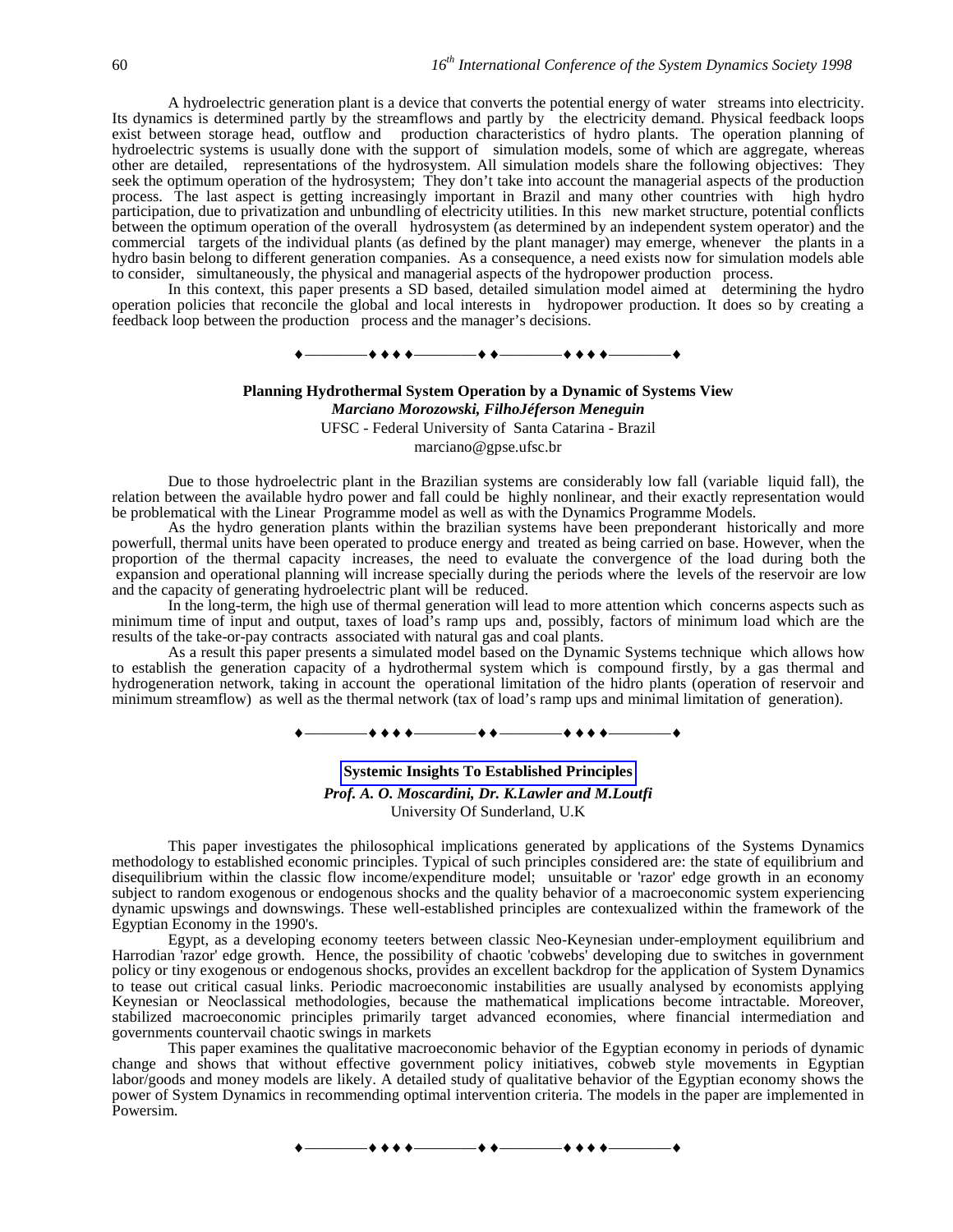### **European transport policy in the light of resource and energy consumption: A material-input-based system-dynamics approach**

*Andreas Mündl, Andrea Scharnagl* Wuppertal Institute for Climate, Environment, Energy

Doeppersberg 19, D-42115 Wuppertal, Germany andreas\_muendl@wupperinst.org, andrea\_scharnagl@wupperinst.org

This paper will take a look at the options for a future 'sustainable' transport policy for the European Union 15. It will be based on results of the ongoing work on a multi-sectoral, physical-oriented simulation model (developed in Powersim) which combines the idea of Embodied Energy Accounting with the concept of Material Input Analysis aiming to simulate possible economic development potentials and dematerialisation options under different, sector specific and economy-wide assumptions.

After an introduction into the concept of embodied energy main model structures and feed-back mechanisms are outlined. Then, the integration of material flows - as an input-oriented concept to assess the environmental impact potential - into this system dynamic model is given attention to.

Different transport policy strategies will be analysed according to their effect on main economic indicators (such as growth or dependence on oil imports) and their material and energy intensity. Policies range from modal split to transport avoidance strategies affecting passenger transport as well as freight deliveries for manufacturing enterprises. The multi-sectoral approach allows a simulation of policies affecting all sectors' variables. This is of particular importance for transport policy analysis since transport activity is almost entirely derived demand. Consequently, apart from passenger transport demand, the environmental impact caused by induced freight transport and possible counterstrategies within a dematerialisation concept is given special attention to.

————————————————

**Heuristics for Data-Driven Model Calibration** *Rogelio Oliva* Harvard Business School Baker Library 174 Boston, MA 02163 roliva@hbs.edu

SD interventions normally start with the articulation of a dynamic hypothesis -- a proposed explanation of how structure is causing the observed behavior. Because of our limited ability to infer dynamic behavior, a set of equations and parameters that captures the system structure (a model) is build to test the dynamic hypothesis. Guidelines for model conceptualization within the SD tradition ensure that equations and parameters have a real-world equivalence. Model *calibration* is the process of estimating the model parameters to obtain a match between observed and simulated distributions of a dependent variable.

The increasing availability of statistically-based estimation/calibration routines in SD software makes it possible to perform 'automated' calibrations of system parameters. Although system-wide automated calibrations are possible -- given an error function that includes all available data and a complete set of parameters to tune -- this estimation strategy does not make optimal use of the data available. Furthermore, system-wide calibrations are not capable of identifying structural deficiencies in the model.

This paper develops a set of guidelines to make better use of the data available through partial model calibration and a comprehensive set tools to analyze and diagnose fit and residuals. Partial model calibration normally requires an iterative process of structure formulation, parameter estimation, analysis of fit and residuals, and model reformulation. The process is repeated until arriving to a structure that adheres to current knowledge about the real system and that is capable of explaining the observed behavior. Although it is impossible to *verify* a dynamic hypothesis, partial model calibration augments our confidence in the theory to the extent that the proposed formulations are capable of capturing the micro-behavior observed in the real world. Since the model formalizes the hypothesized relationships between variables, thus creating a refutable cause model with multiple 'points of testing,' the calibration exercise constitutes a test (in the Popperian sense) for the dynamic hypothesis. A final set of tests is suggested at the system level to ensure system-wide adherence to the data.

————————————————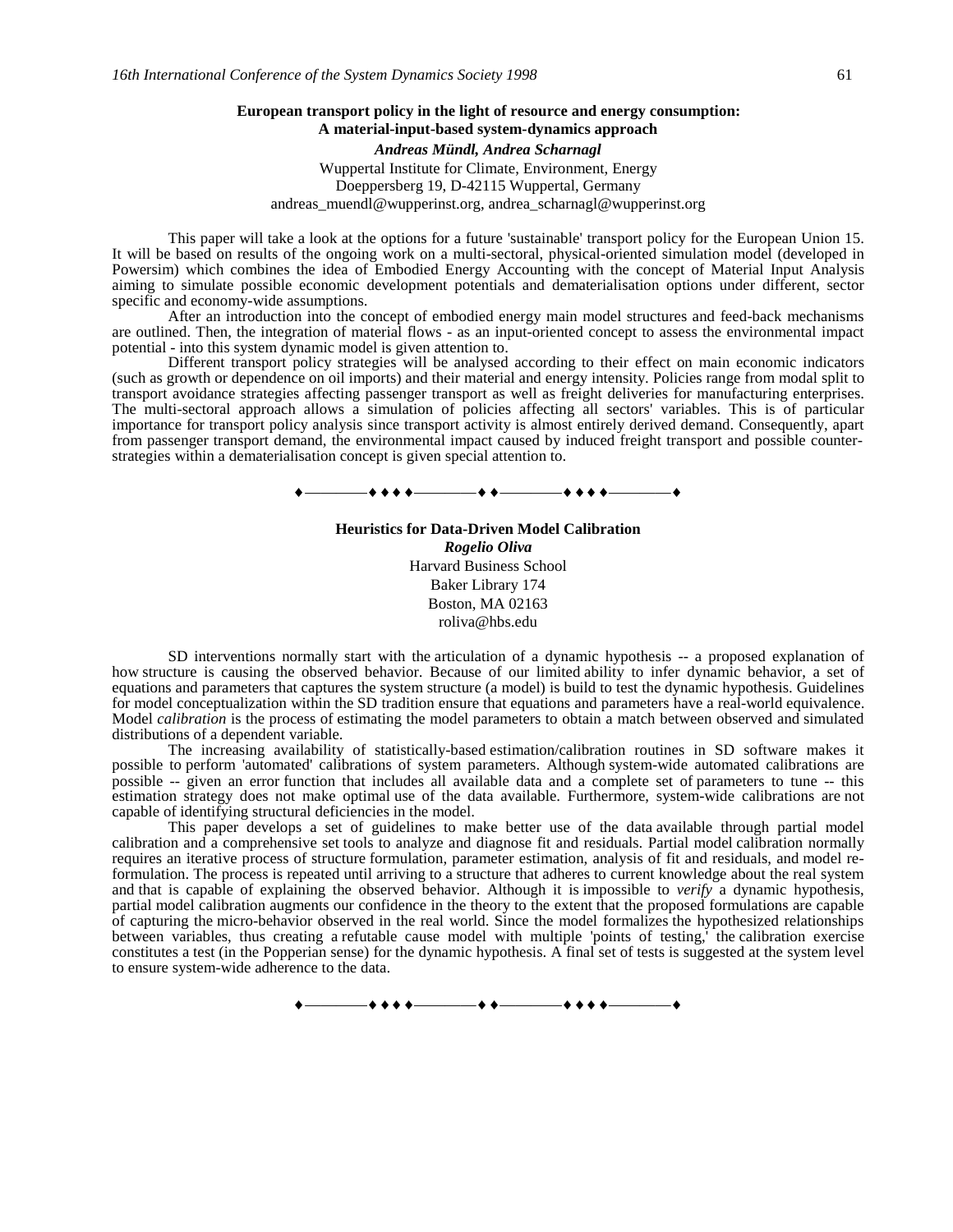### **Experiencing Simulation through 3D/VR Interface**

| <b>Denny Park</b>                 | <b>Bradley Swift</b>             |
|-----------------------------------|----------------------------------|
| <b>Simulator Solutions Group</b>  | Project Manger                   |
| Powersim Corporation              | Sense8 Corporation               |
| 1700 Montgomery Street, Suite 111 | 100 Shoreline Highway, Suite 282 |
| San Francisco, California 94111   | Mill Valley, California 94941    |
| denpa@powersim.com                | E-mail: brad@sense8.com          |

Communicating ideas and tasks using simulation, results in higher comprehension than traditional presentations. By allowing users to "experience" a situation through simulation, they become more aware of their actions and corresponding consequences. If you combine with simulation a graphic 3D/VR (Virtual Reality) user interface you can heighten the simulation experience. Simulations with graphic 3D/VR user interfaces can provide users with a broad range of clues and hints from the obvious to the sublime, similar to what one would experience in real-life situations. With recent advances in computing technology, the hardware cost of near real-time interactivity with a simulation through a graphic 3D/VR interface is below \$10,000. Combining system dynamics models with graphic 3D/VR user interfaces presents the simulation community with an enormous challenge and opportunity to reach users as never before.

# ————————————————

#### **System Dynamics in Human Resource Management and Team Building**

*Janecke Pemmer Jan Folkman Wright* Paradigm Business Simulators AS Det Norske Veritas A/S C.Sundtsgt.4 N-5004 Bergen NORWAY

This paper describes how System Dynamics simulation models may be used to analyze problems within the field of Human Resource Management. Identified problems are related to the composition of optimal teams for each phase of a project or work process in order to increase the probability for success. A system structure is proposed and a simulation model is being built. Basic assumptions include the facts that people have different professional and human qualifications. Hence they will differ in their capability to excel at various project stages. Undervaluing the importance of these qualifications when teams are composed could cause people to be misplaced and feel uncomfortable. This could cause lack of compatibility and communication within the team, organizational conflicts, and reduced performance and motivation.

System Dynamics, Team Role, Personality Theory, Learning Psychology, and Action Science are theories and approaches that are combined to provide a learning environment for supporting initial design, development, and maintenance of project teams, management groups, and other groups of professionals, where high performance is essential for success.

Simulation of projects and team roles facilitates a better understanding of the dynamic behavior of a team throughout a project. Each team member will gain insight into his/her own strengths and weaknesses based on their team role profile. This insight should promote group communication, and acceptance of necessary changes in team leadership and key roles.



**Public Decision Making For Land-Use and Transportation Planning.** *John Peschon, Leif Isaksen and Laszlo Hajdu* adriennep@jps.net

The often contentious debate of the US 101 corridor through Marin and Sonoma counties starting at San Francisco's Golden Gate Bridge provided the incentive to write this paper and to refine a decision structure that is suitable for addressing large publicly financed transportation projects with significant long-term socio-economic and ecological impacts upon a region. This decision structure goes beyond the traditional cost benefit (or with and without) analyses. It defines the system state that today's informed public would like to see two generations from now. This "horizon" state comprises a number of interrelated variables pertaining not only to transportation, but also to land-use and demography which in turn affects socio-economic and ecological outcomes. The first goal of this search for a desirable horizon state is to avoid the kind of major mistakes involving large-scale public systems that were made in good faith during the past two generations, for example, water developments in the Southwestern U.S. A related goal is to identify new paradigms which constitute elegant and sustainable solutions, mainly a network of towns that are relatively compact and have a match of demography and the local economy, and thus eliminate the need for freeway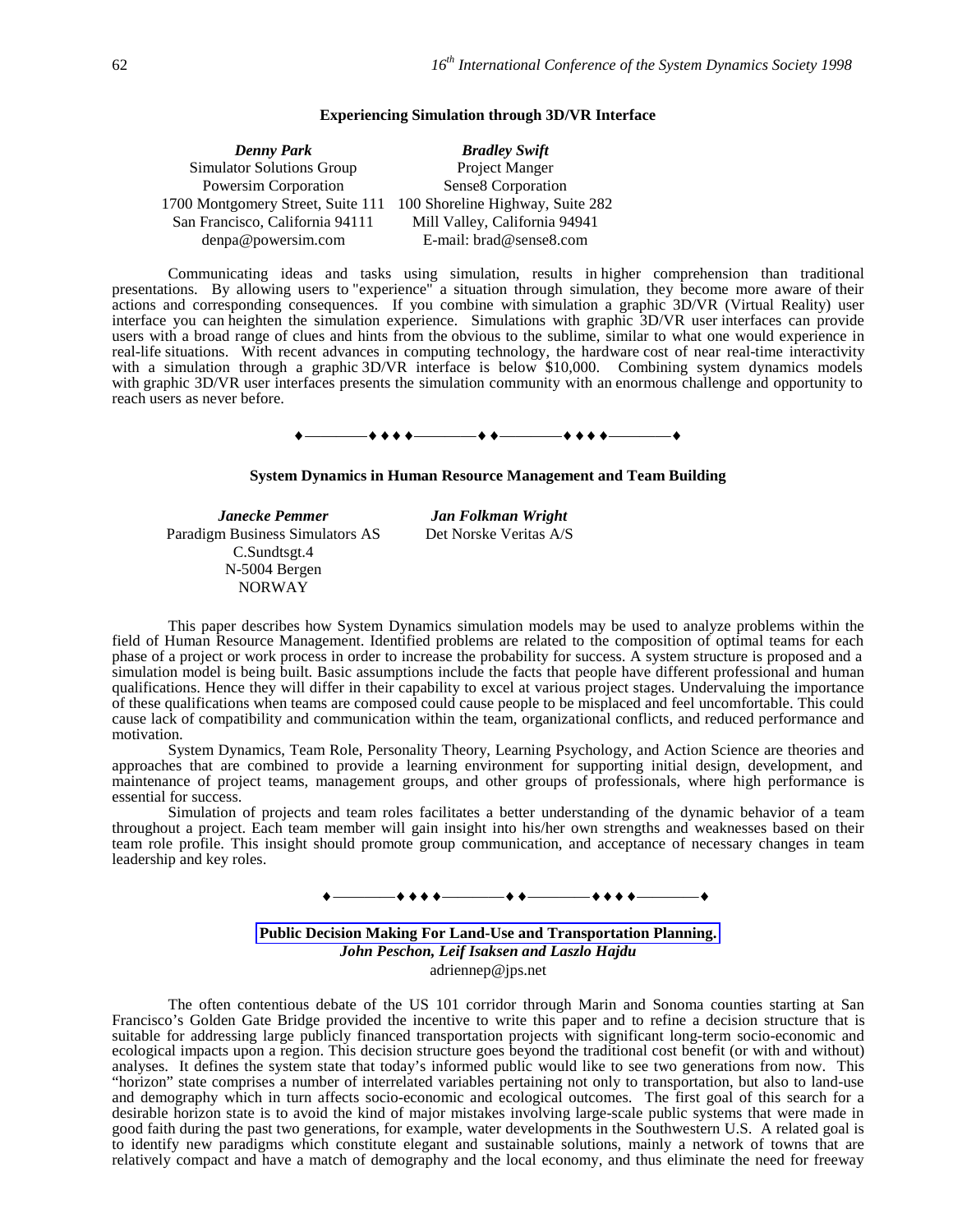expansion. Actual regional examples of the new paradigm are described and the techniques of visual preference and *charrettes* to inform and persuade the public are presented.



In instances where more than one model address the same problem, evidence shows that some models are considerably better than others. Model quality can be measured in two dimensions. First, there is technical quality - the ability of a model to correctly compute what it represents, often a prediction of policy implications. The second dimension of quality has to do with a model's contribution to communicating and compelling people to act; this second dimension might be called persuasive quality. This paper argues that both types of quality are usually maximized by the simplest possible model that conforms to the available knowledge of the system. The knowledge comes in several forms, three of which are indispensible: model fragments (potential equation forms), thought experiments (mental simulation, often at limiting conditions), and numerical data. Adherence to the basic definition of quality yields models which usually, but not always, conform to the features typical of system dynamics models, such as nonlinearity, feedback, and stock-and-flow structure. Examples illustrate and support the concept, and show that unusual and innovative model structures sometimes arise from the direct pursuit of model quality.



**Organizational Creativity With and Without Models** *David W. Peterson* 60 Jacob Gates Road Harvard, MA 01451 USA dwp@world.std.com

System Dynamics models are sometimes offered as improved replacements for the mental models currently used by decision-makers. However, the common presumption that decision-makers use mental models conceals a paradox. The experimental and historical evidence shows that mental models are so inept as to be of little help in managing any complex system. Nevertheless, many complex systems have been successfully managed without the help of system dynamics models. How can organizations achieve anything with such poor models? This paper shows how systems can be managed without any models at all, by means of a form of organizational evolution. Numerical simulations of such quasi-evolutionary systems reveal the conditions under which model-free management prospers. The results offer some new and disturbing insights for the implementation of system dynamics models, but suggest that the eventual impact of system dynamics will be vastly greater than currently observed.

————————————————

**System Dynamics Modelling: The Case of a Temp Agency** *María del Pilar Pérez González* Departamento de Economía Aplicada (Matemáticas) Facultad de Ciencias Económicas y Empresariales, Universidad de Valladolid Avda. Valle Esgueva, 6, 47011 Valladolid, SPAIN mpperez@esgueva.eco.uva.es

The business turnover of the temp agencies in Spain has pasted of 35.000 millions of pesetas in 1994 to 165.000 millions in 1997 and it's expected to arrive to 500.000 millions in 2003. There are 429 temp enterprises in Spain, but only five of them have the 60% of the business turnover of the sector. A good management is fundamental in this hard war for to keep and to improve his situation in the market.

The role of the temp agencies is fundamental in the conduct of the employ. They are obligated to spend the 1,25% of their total wages bill on formation. In this way, they have influence in the hiring of temp workers.

The aim of this paper is to construct a simulation model about the activity of a temp agency in Spain, in order to plain, to understand and to analyse the consequences of the decisions made.

Financial and social variables have been considered in the construction of the model. The overhead costs are influenced by the index of retail prices. The interest rate in the market is very important in order to evaluate the time given to the businessman between the payment to the workers and the charge to him. On the other hand, the effect of the unemployment rate is considered.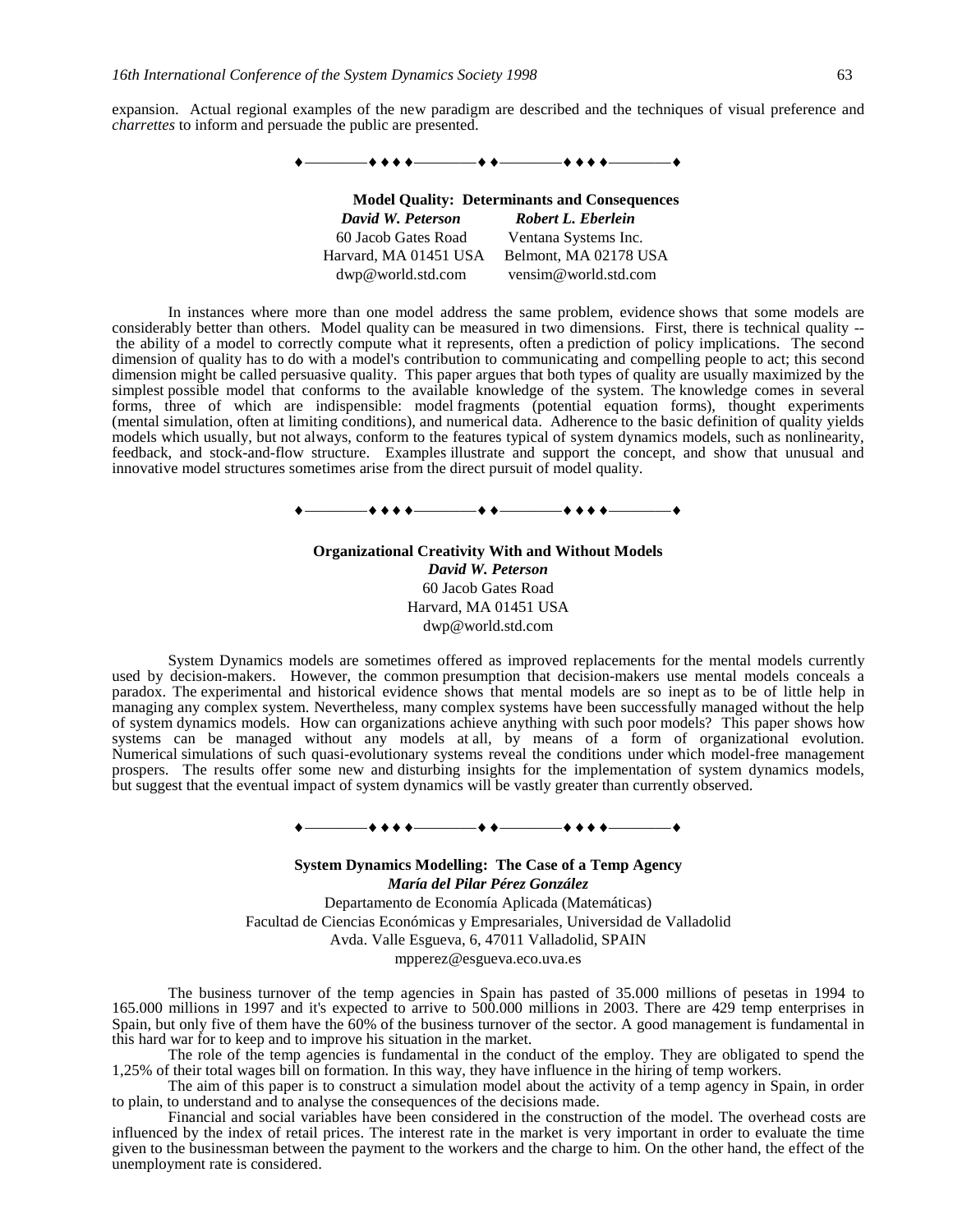————————————————

**Dynamic Approach for Incorporating Intellectual Capital in the Strategic Development of a Consulting Firm** *Luz Maria Puente, Hal Rabbino, Annabel Membrillo* SDSG,LLC The Strategic Decision Simulation Group 11915 Stone Hollow Road #1527 Austin, Texas 78758 halr@sdsg.com http://www.sdsg.com

This paper focuses on applying system dynamics to the concepts of intellectual capital. Important new ground has been made in establishing a formalized methodology for including the intangible worth of a company in terms of intellectual capital. Because this creates the potential to change the very foundation of current accounting practices for all company valuation across all industries, we believe it is imperative to understand how these new elements of valuation may affect leadership.

To gain deeper insight into the intellectual capital concepts of structural capital, human capital and customer capital, how they interrelate and how they affect company leadership, we integrated these concepts into the companylevel, system dynamics intellectual capital model of a consulting firm. We believe that the effective management of intellectual capital is the key driver of success for service industry firms such as consulting.

Our goal was to capture these critical elements of success and place them in a dynamic model for simulation of various hypotheses for managing intellectual capital. The first section of the paper outlines the modeling process, the second part discusses the alternative hypotheses and the third section describes the findings.

# ————————————————

### **The HIV/AIDS Sector in THRESHOLD 21 Malawi** *Weishuang Qu, Douglas Symalla, Gerald O. Barney* MILLENNIUM INSTITUTE

In mid 1997, supported by UNDP/Malawi, the National Economic Council of Malawi decided to use THRESHOLD 21 as a tool for national and sectoral planning. As Malawi has one of the highest HIV/AIDS prevalence rates in the world, it was decided that the health care sector in THRESHOLD 21 was inadequate to capture the AIDS epidemic in Malawi, and a new HIV/AIDS sector was developed to explore the demographic, economic, and social impacts of the epidemic, and to design strategy to deal with them. This paper introduced major assumptions used in the HIV/AIDS sector, the structure of the sector, and initial applications of the sector in doing what-if analysis.

### ————————————————

### **Production Functions in THRESHOLD 21 and their Preliminary Applications to Italy, Benin, and Cambodia**  *Weishuang Qu, Gerald O. Barney, Philip Bogdonoff* MILLENNIUM INSTITUTE

The production functions used in THRESHOLD 21, a national sustainable development simulation model, are Cobb-Douglas and have been developed separately for three sectors: industry, services, and agriculture. Factors of production for industry and services include labor, capital, technology, energy, and education and training. Factors for agricultural production are land, capital, technology, energy, soil quality, and water availability.

Italy, Benin, and Cambodia are representative of three different types of countries: Italy is following a "normal" development path. Benin is not "normal" in the sense that during the '70s and '80s, its labor productivity (per worker real output) decreased. The reason, according to two Benin nationals, was the Russian-style economic system used in Benin during 1972 - 89. Cambodia's development is not "normal" due to decades of war.

With no modification for Italy, and slight modifications to the production functions for Benin and Cambodia, THRESHOLD 21 was applied to all three countries and used to generated simulations for the period 1965 - 1997 which fit historical data reasonably well. The models were then used to explore a variety of policy scenarios for possible future development paths in each country.

————————————————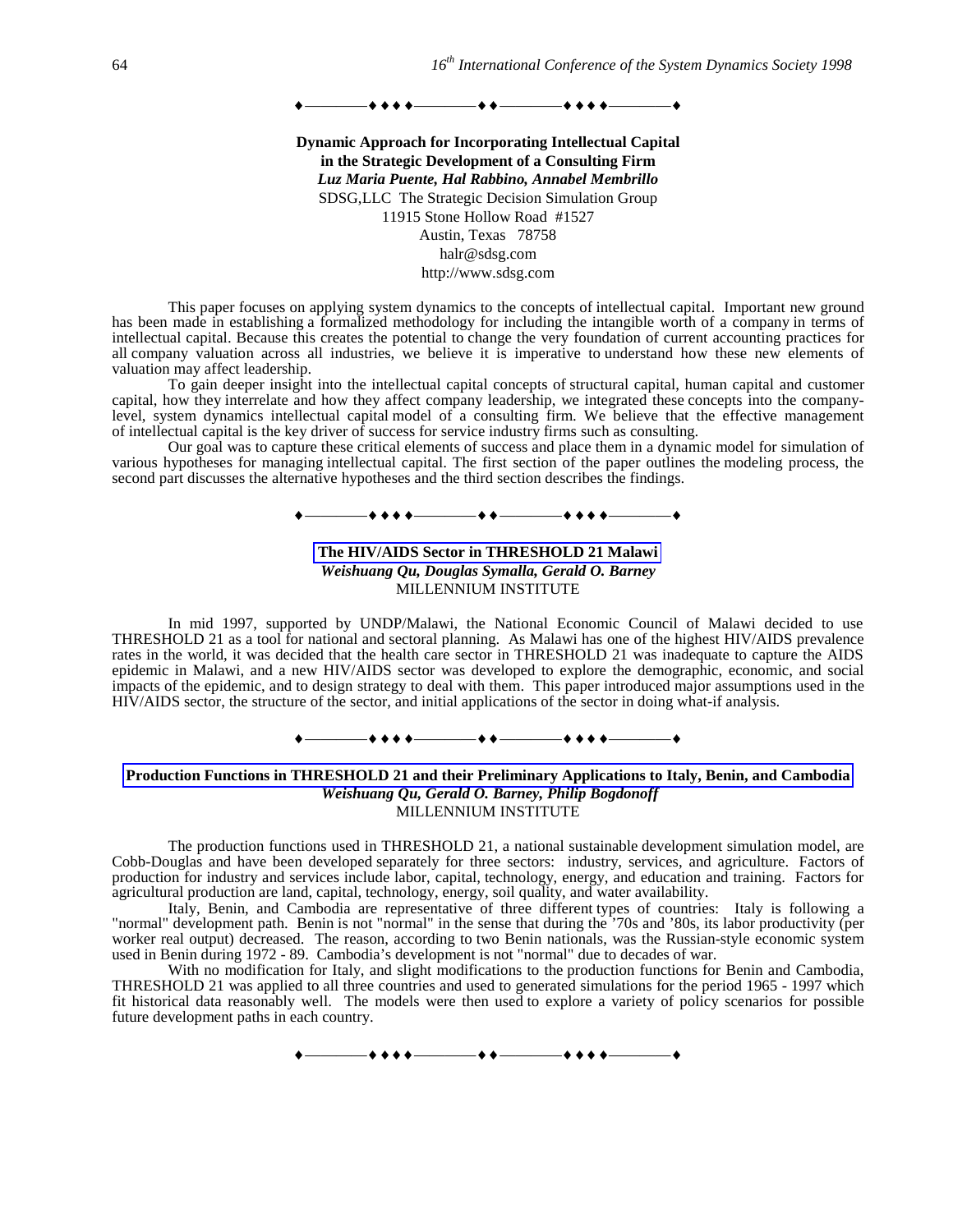### **System Dynamics Modelling of Information and Communication Technologies: Policy Studies in the Banking Industry in Thailand**

*Mohammed Quaddus and Arunee Intrapairot* The Graduate School of Business Curtin University of Technology GPO Box U 1987, Perth, Western Australia 6845 Quaddusm@gsb.curtin.edu.au , intrapairota@cbs.curtin.edu.au

This study aims to develop a holistic, system dynamics model for information and communication technologies (ICT) in a major bank in Thailand in order to identify various policy variables affecting the adoption and diffusion of ICTs.

Thailand's economy is currently confronted with a major crisis originating in the property and financial sectors. A financial institution's ability to adopt and diffuse ICT may be a key to financial control mechanisms necessary to prevent repetition of such damaging outcomes in the future.

Initially, the study explores the current usage of ICT of the bank. The resulting information reveals critical problems that the bank had to confront (e.g. rapid obsolescence, high costs of technologies, low productive usage of adopted technology, lack of capable employees, and low acceptance from staff and customers).

The model divides organisation boundaries into five sub-sectors, i.e. the bank- technology group as a change agent, bank staff, customers, vendors, and external environments. It emphasises four resources, i.e. technology, profit, staff, and customers, and captures main feedback loops, positive and negative, of the system.

Subsequently, the qualitative conceptual model is simulated using the Ithink software by adding each feedback until the whole system is complete. This additional technique contributes to enhance understanding regarding the impacts of each feedback loop, detecting errors and tracing the logical concepts.

The simulation model reveals these following issues. First, training is a vital factor for the success of technology diffusion. Second, the backlog of problems from technology diffusion decreases relative advantages and sales dramatically. Third, technology cannot bring many customers as many as the bank expects, although it can be successfully diffused, due to the constraint of market potential. Fourth, excessive investment in new technology can be detrimental to the bank. Therefore, the bank has to determine the desired investment in new technology. Fifth, technological support from vendors can bridge the skilled staff gap leading to an increase in technology diffusion. Sixth, if technology is directly employed to satisfy customers, marketing is an important factor to enhance customer satisfaction. Finally, the bank cannot harvest economic gains from investment in new technology without substantial investment.

This ICT model enables bank officials to understand the present state and constraints of technology adoption and diffusion. This can then be used for policy analysis and forward planning to mitigate the constraints and re-design the system behaviours. Additionally, since existing and potential banking technologies are abundant, the model can be initially used to gain holistic understanding before applying to any particular technologies or tailoring for specific organisations.

#### ————————————————

### **Modelling The Dynamics Of Process Reengineering : A Research Proposal**

*Qudrat-Ullah* qudratu@ifi.uib.no Department of Information Science University of Bergen Norway

Competitive pressures, changing regulation, and influx of technological innovations require businesses to reengineer the ways they do business. The effective management of the changes associated with the process redesign requires a modelling technique. The traditional modelling techniques such as dataflow diagrams, action workflow and wall-graphs emphasize much upon what of a business process. These techniques fail to express why of the process i.e., the behavioural aspect. They fail to capture the motives and rational behind a process, rendering process reengineering a less effective endeavour. Also, the existing process improvement models are often based on a static analysis of the individual processes. Here, the analysis is often made without an understanding of the dynamic behaviour when the processes interact and are dependent upon each other. The focus of this research, therefore, is to develop a methodological frame work, useful for modelling and analysis of the processes, processes-interactions and their impact on business performance. This study proposes a System Dynamics model based Process Reengineering Laboratory as a potential solution to the problem. The research will first present review of the existing modelling techniques. Then the proposed modelling framework for better understanding of the dynamics of process reengineering will be developed and presented. Finally, implementation of the modelling framework will be explained by applying it to some real world cases across the business domains.

—+ + + +————+ + -————+ + + + -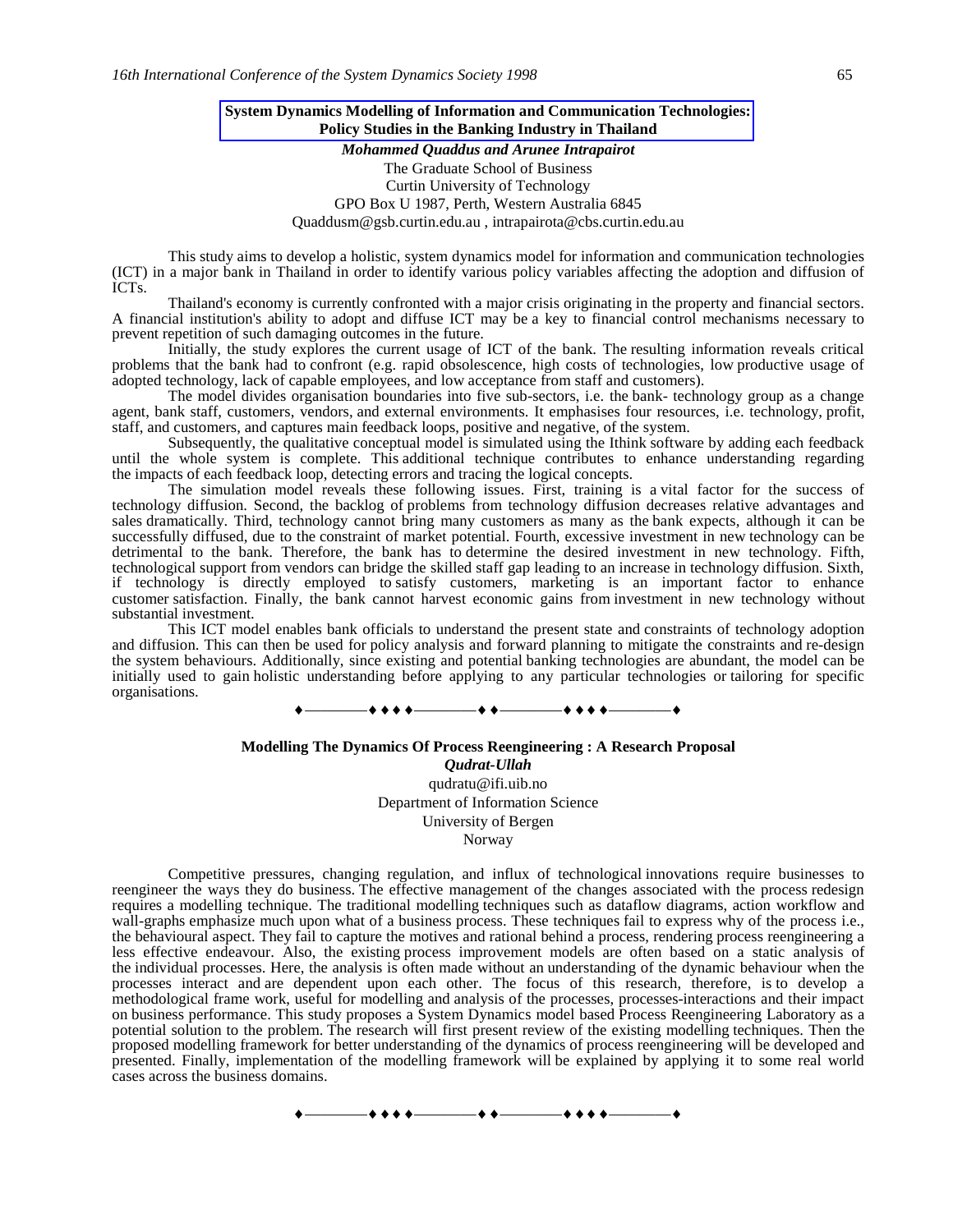# **Applying the Principles of Co-opetition With System Dynamics Tools** *Hal Rabbino* SDSG,LLC The Strategic Decision Simulation Group 11915 Stone Hollow Road #1527 Austin, Texas 78758 halr@sdsg.com http://www.sdsg.com

Business, like war, is a win-lose proposition. This is the traditional training and mindset that has shaped management's view of their role and responsibilities towards their shareholders, clients, customers and suppliers. This approach focuses on gaining a bigger piece of the existing pie, which forces leaders to consider every transaction as a battle, and is by necessity confrontational. This approach is now being challenged.

In their book, *Co-opetition*, Brandenburger and Nalebluff introduce a framework for applying game theory principles into management practice. The message is that competition and cooperation can, and should, co-exist. Their concern is with growing the pie itself rather than gaining a bigger share of what is already there. However, they do not provide a means for managers to test their understanding of these ideas without committing the company resources.

With the help of system dynamics modeling tools, managers can approach the concepts of co-opetition more richly and more effectively. Through an in-house example from a consulting firm, this paper explains how to consider co-opetition alternatives for running a business in a dynamic framework.

# ————————————————

# **The Costs and Benefits of Needle Exchange Programs: A System Dynamics Approach** *Julie E. Radzicki, Michael J. Radzicki*

Public officials in many US cities are currently wrestling with the question of whether to institute needle exchange programs for illegal intravenous drug users. Government run needle exchange programs supply CLEAN needles, free of charge, to illegal intravenous drug users. Proponents of these programs argue that they reduce the need for addicts, who are often poor and unable to work, to share needles with other addicts. This reduces the spread bloodborn diseases such as AIDS and hepatitus, and ends-up saving the government money because it does not have to pay to treat addicts who have contracted serious diseases.

Opponents of needle exchange programs argue that, although clean needles can certainly reduce the spread of blood-born diseases, they must be used by addicts EVERY TIME they receive a dose of an illegal intravenous drug. Just one dose from a dirty needle can defeat 100 doses obtained via clean needles. They further argue that free needles actually ENCOURAGE the use of illegal intravenous drugs (i.e., they lead to more users and more uses by the same users) and put the government in the inenviable position of pro-actively contributing to the spread of the illegal drug culture.

This paper presents a system dynamics model of a needle exchange program that incorporates the various factors described above. Simulation runs examine the costs and benefits associated with the introduction of a needle exchange program in a city in terms of dollars and cents, and in terms of the number of people who contract blood-born diseases.

# ————————————————

**An Essay on The Ratification of The Amsterdam Treaty – The Interaction between Management Styles and Economics of Convergence in EU-countries** *Stig Rée* Copenhagen Business School

Institute of Management, Politics and Philosophy Denmark reemanag@inet.uni-c.dk

The Ratification of The Amsterdam Treaty is characterised as a wicked mess with both high dynamic and high behavioural complexity. It is therefore analysed not only with traditional economic variables, but also with management dimensions and styles as seen in foreign policy and private business. Focus is on the interaction between economic and behavioural systems, and the inherent system dynamics. EU economics is characterized by very high unemployment levels and low labor market flexibility, existing together with high rates of productivity in selected industries and geografical areas. European politics is centered around the discussion of sustainability of the welfare state, and the Western Europeans role as followers in relation to US foreign policy.

Different EU-countries are segmentated on their macroeconomic structural and dynamic elements, and by their different styles of management and leadership. The economic analysis will build on OECD norms and standards, the management analysis on behavioral theory on mental styles in foreign policy and private business.(Among others Kissingers foreign policy styles). It is discussed, how the political most significant elements of The Amsterdam Treaty: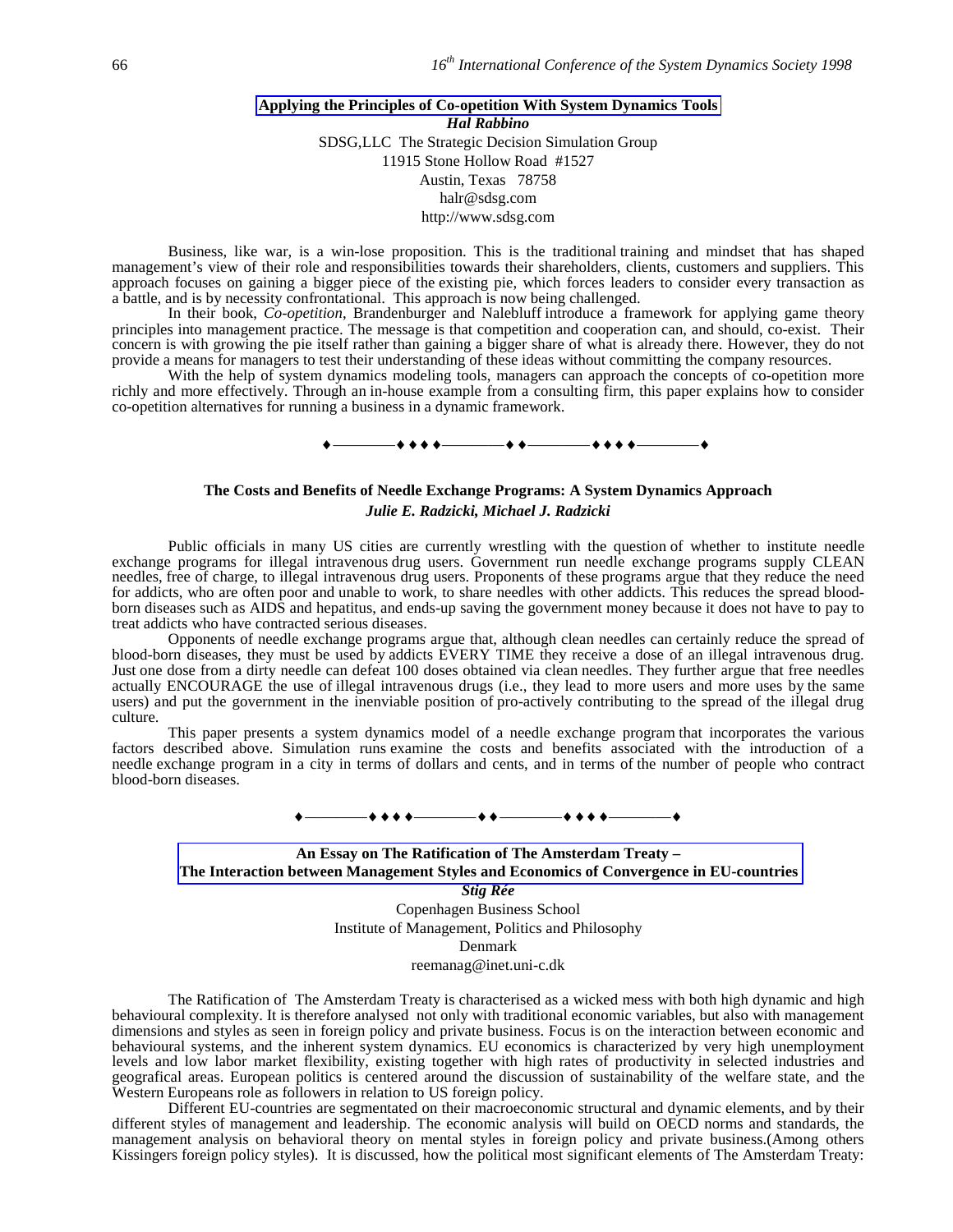environmental protection, criminal investigation integration, and not the least, the EU-expansion with some of the former Eastblock-countries can trigger off both constructive and destructive development patterns. The analysis will be done with an adapted ex ante OADI sequence.

The result of the analysis are system dynamics caused demands for EUinstitutional change in voting rights for different countries, and in the rules for interaction among the Commission, the Counsil of Ministers and the European Parliament, and a comparison to demands put forward by other decision criteria such as more openness, more influence for national parliaments, more regional development etc.



## **Getting Quality the Old-Fashioned Way: Self-Confirming Attributions in the Dynamics of Process Improvement** *Nelson Repenning and John Sterman* MIT Sloan School of Management

Managers, consultants, and scholars have increasingly recognized the value of considering an organization's activities in terms of processes rather than functions. Process oriented techniques for improving quality and productivity have proven to be powerful tools in many organizations. However, while suggesting new and valuable improvement opportunities, process-focused improvement techniques often fail, many times despite initial success. Existing theory does not explain many of these failures in part because process improvement involves interactions among physical structures and decision making processes in the firm while existing frameworks tend to address one at the expense of the other. Operations research and management science focus on the physical aspects of process improvement while organization theorists focus on the behavioral side. In this paper the beginnings of an integrated, interdisciplinary theory are developed. Drawing on the results of two in-depth case studies of process improvement efforts within a major US corporation, we develop a model that integrates the physical structure of process improvement with established theories on human cognition, learning, and organizational behavior to explain the dynamics of process improvement efforts. We show how these interactions can lead to self-confirming attributions which thwart improvement efforts. We consider implications for practitioners and future research.

————————————————

#### **Limits to Groupware-Facilitated Organizational Learning in a Consulting Firm**

*Eliot Rich* Department of Management Science and Information Systems School of Business BA 310 University at Albany Albany, NY 12222 rich@acm.org

Consulting firms and other knowledge-intensive organizations leverage a single asset: the collective learning and knowledge of its staff. They collect, retain and disseminate skills, best practices, and project histories as they market and deliver servi ces to clients. In the past these activities were performed through a combination of written documents and formal and informal relationships among the staff over time. Over the last five years many firms adopted groupware tools which combine the connectivity of electronic mail with the storage and indexing facilities of text databases. Groupware provides the technology platform needed to grow repositories of corporate experience and encourage new information sharing relationships.

This paper presents a model of the relationships between individual experience, organizational knowledge, and the dynamics of information sharing. The major hypothesis is that the introduction of groupware increases the volume of information available for sharing and opens up new channels for sharing, but that other forces (e.g., individual time constraints, lack of information management), ultimately reduce the transfer of individual knowledge to the organizational knowledge base.

I also discuss how groupware systems generate incidental data, such as system logs, that may be used in concert with other research methods to develop the model. When completed, the model will provide new perspectives on the use of groupware to support organizational learning and the policy options available to firms attempting to increase the return on its technology investments.

# ————————————————

# **Outcomes from an Evaluation of a Group Model Building Intervention for Public Sector System Change** *George Richardson, David Andersen, Steve Huz, Roger Boothroyd, and Roberta Spencer*

Over the past four years, researchers at the State University of New York at Albany and the New York State Office of Mental Health have been conducting a study of the impact of a group model building intervention on groups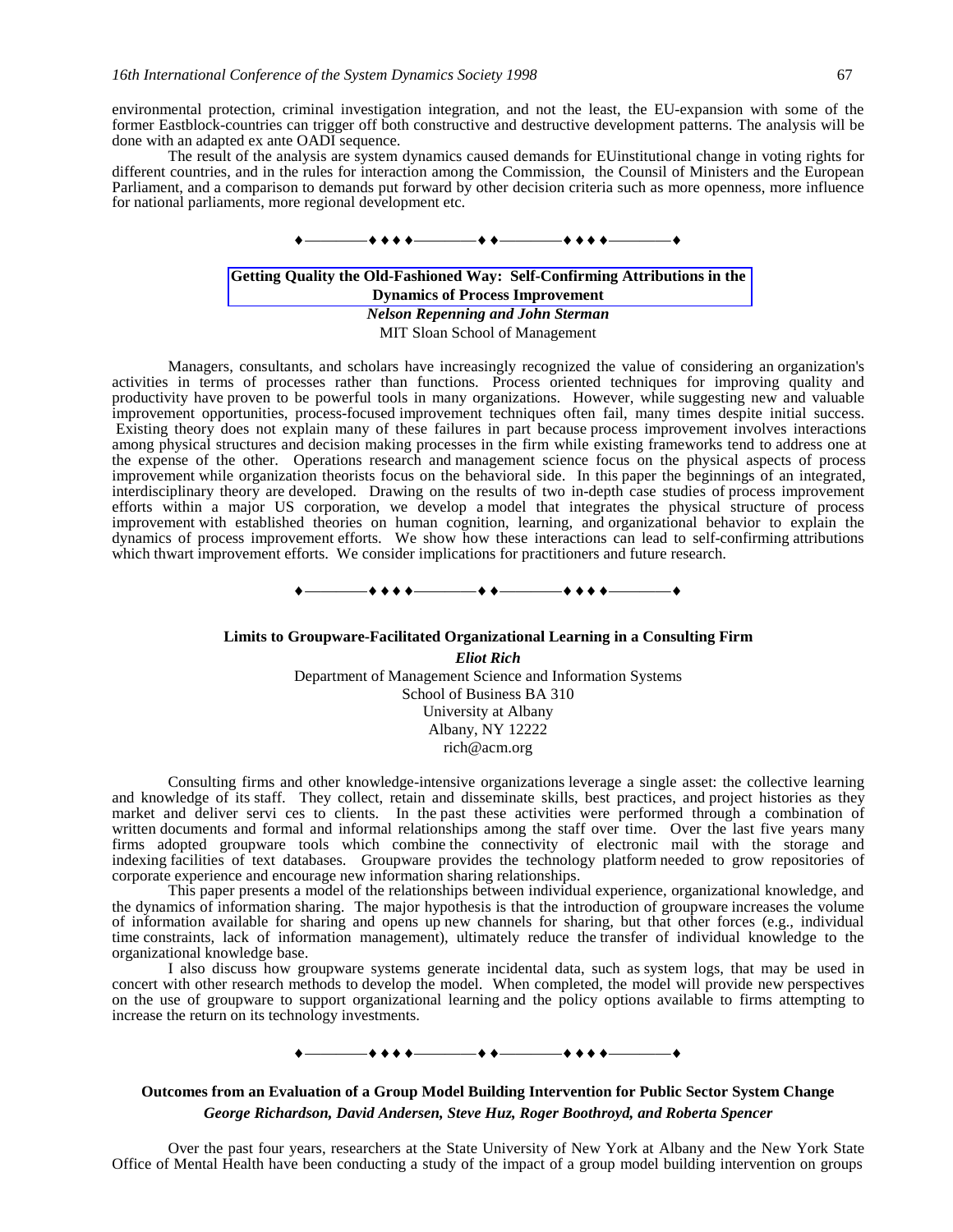working on a public policy issue. The major goal of this project was to determine the extent to which a group model building intervention could enhance the coordination and integration of local vocational rehabilitation and mental health services for persons with severe mental illness.

To test the effectiveness of the group model building intervention the design of the project called for the three comparative conditions. These conditions were:

- (1) two teams of policy makers from sites which received explicit mandates to examine this policy issue and who participated in a group model building intervention;
- (2) two teams of policy makers from sites who did not receive explicit mandates to examine this policy issue and who participated in a group model building intervention; and

(3) two teams of policy makers from sites which received explicit mandates to examine this policy issue and who **did not** participate in a group model building intervention.

Data were collected pre- and post-intervention on group member characteristics, attitudes and beliefs about the importance of integrating services, organizational networks, and perceptions of the value and effectiveness of the intervention. This presentation will provide an overview of findings from this study.

Preliminary analyses of the data on the attitudes and beliefs of participants show that sites where group model building (Conditions 1 and 2) occurred made greater progress in agreeing on the means to achieving an integrated system and believed that those means were more a part of the agenda in their service system than prior to the intervention than did a similar group of policy makers and providers in sites in which there was no group model building (condition 3). No differences were detected between mandated sites and non-mandated sites (conditions 1 and 2) on means for achieving an integrated system.

Initial analyses of data from questionnaires measuring shifts in goal importance showed no differences between any of the study conditions. On measures of the group's impression of their progress toward improving their team functioning (goal clarity, team cohesion, internal fragmentation, openness of group process) to achieve their goal of integration, individuals from sites which experienced group model building (conditions 1 and 2) reported significant improvements, while individuals from sites where no group model building occurred reported no shift.

On a second measure of group functioning which focused more directly on the team's system integration work, groups experiencing the group model building intervention reported significant gains in their understanding of the problem, the importance of the problem and the degree to which members became more aligned around the group's proposed solutions to the problem. Subjects from sites where no intervention reported no shifts in these areas.

When assessing the overall value of the group model building process group members from counties which had an explicit mandate (condition 1) rated the experience more favorably than group members from non-SIP counties (condition 2) suggesting perhaps a greater initial motivation to solve the problem when the model building team arrived.

 $-\bullet\bullet-\overbrace{\phantom{1212111}}\bullet\bullet\bullet+\overbrace{\phantom{12121111}}$ 

**Systemic Leverage: Finding Leverage in Complex Systems in the Real World** *James L. Ritchie-Dunham* President, SDSG,LLC The Strategic Decision Simulation Group 11915 Stone Hollow Road #1527 Austin, Texas 78758 jimrd@sdsg.com http://www.sdsg.com

Leverage has allowed people for thousands of years to exert more force indirectly in moving things than they could directly, giving us the pyramids, grain mills, see-saws, pulleys, and gears. In social systems, decision makers use leverage to move larger-than-self bodies (i.e. public opinion and employee motivation) skillfully in the desired direction. Machiavelli identified several such leverage points in complex systems over 500 years ago in The Prince. He developed those insights over a lifetime of counseling royalty and ambassadors. Modern day decision makers deal with equally challenging social systems, yet have less time to understand the intricacies to implementing change.

Authors in SD and resource economics emphasize the importance of leveraging resources. This paper provides a framework for defining different types of leverage and how they work together and a proven tool set for identifying and utilizing these leverages.

Three forces act in systemic structures to significantly affect behavior: mechanical advantage, momentum and goal alignment. Systemic leverage utilizes three distinct forms of leverage to move these systemic forces: direct, dynamic and structural. On their own direct and dynamic leverage each create short-term leverage, and on its own structural leverage creates mid-term leverage, but combined these three forces create very strong, sustainable leverage. This is systemic leverage.

The paper shows how some popular management trends (i.e., balanced scorecard, levers of control, core competencies) focus on one or two of the leverages and could be strengthened by the addition of the other leverages.

————————————————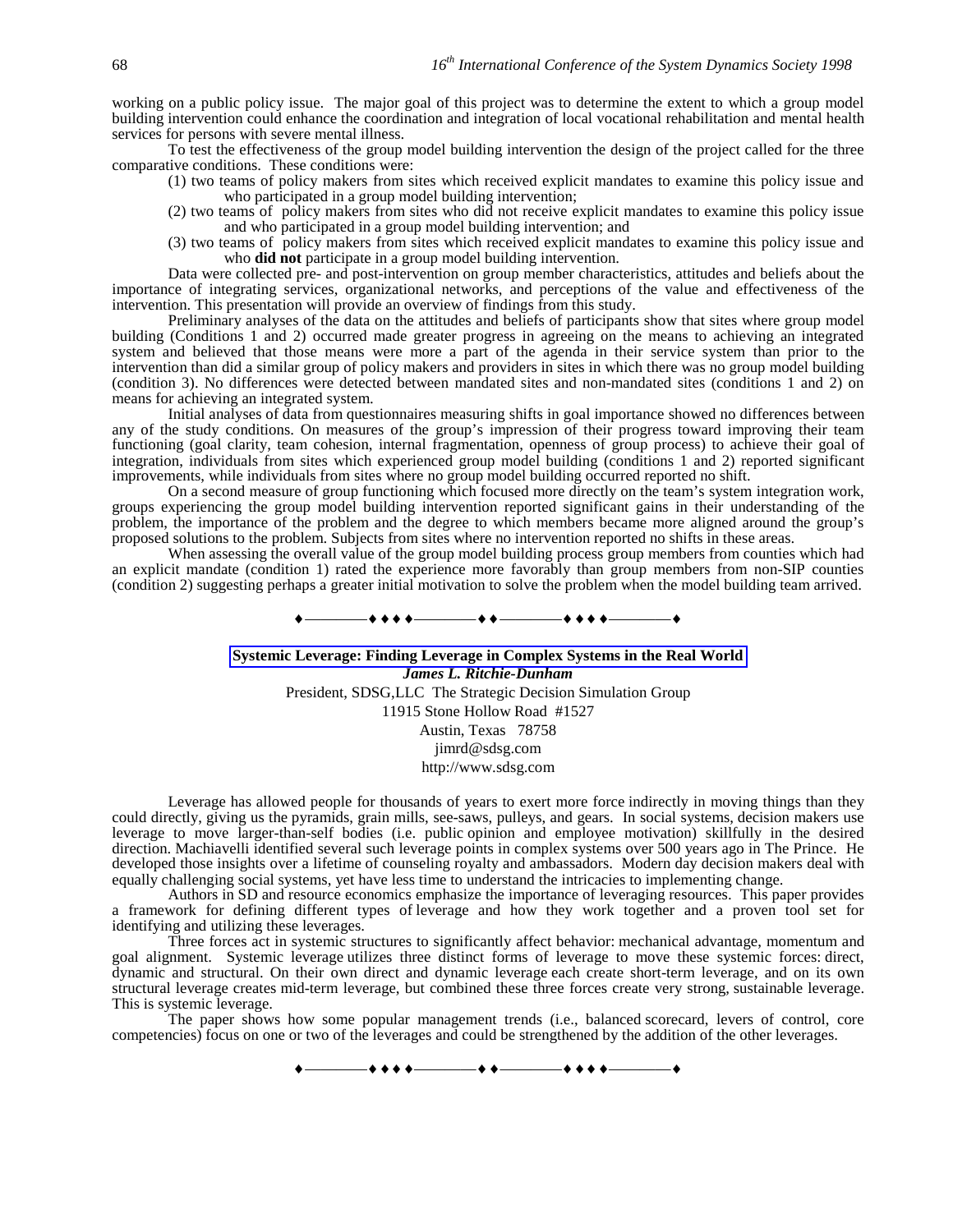#### **Strategic Fixed-Points: The one-to-many relationship between practices and performance** *Scott F. Rockart*

Sloan School of Management, MIT, 50 Memorial Drive Cambridge, MA 02142

srockart@mit.edu

Four sources of performance differences dominate the strategy literature; environmental factors, practice differences, resources, and positive feedback in systems. It is my belief that the system nature of firms, of which positive feedback is one aspect, is a promising and underdeveloped area of exploration to understand performance differences across firms. The theory explored here is that firm differences may arise not because of different practices across firms, but because any one system of managerial practices may produce more than one locallystable performance equilibrium.

These performance outcomes are characterized by an internally consistent set of firm attributes that are interlinked and self-supporting. Some of these outcomes will be unstable, and firms will quickly be knocked out of such performance states by even minute real world forces. Other equilibria will be locally stable - resistant to small shocks or managerial actions - allowing us to observe firms in those different outcomes for time spans of practical significance. Stable performance states need not be the polar extremes common in positive feedback literature. The interplay of positive and negative feedback may create equilibria that are vanishingly close together. The general point is that structurally identical firms, firms which are the same on all key practices, may exhibit different performance levels.

This paper explores sufficient and realistic conditions for multiple locally-stable equilibrium performance outcomes at the firm level. It proposes examples of where such equilibria may be occurring in real firms, and establishes several normative insights of this theory for managerial practice.

————————————————

### **A Regulatory Paradox: How a Governmental Attempt to Stabilize Hospital Finances Led to More Uninsured, Restricted Health Benefits, Reduced Hospitalizations, and Weakened Hospitals**

*John W. Rodat* President, Signalhealth 373 Wellington Rd. Delmar, New York 12054 jwr@signalhealth.com

This paper describes a model and analysis exploring the relationships between:

1. Different types of health insurance coverage in New York State where, like the rest of the U.S., coverage is neither mandatory nor universal;

2. Hospital service utilization;

3. Hospital prices and payments, which for nearly three decades, were regulated by State government; 4. State mandated cross-subsidies of services for uninsured people through increased prices for those insured;

5. Insurance premiums; and,

6. Regulatory policies.

The model takes a relatively long view and is focused on hospital services in New York State. Analyses resulting from building and using this model formed the conceptual basis for abandoning price regulation.

A second model will also be described. It shares a common core structure with the model described above, but is focused on a single region over a shorter period, and is extended to include additional medical services. Among other things, it is used by service providers to evaluate pricing strategies.

Among others, key observations include:

1. The insurance relationship masks, delays, weakens, and aggregates price/demand dynamics in health care systems, but it does not eliminate them. Because there is not a direct economic relationship between seller and buyer, the effects of pricing policies emerge in ways not understood by those in the system.

2. Price regulatory systems that do not also effectively control volume create economic and political distortions; and

3. Institutional subsidies to offset the costs of hospital bad debt and charity care exacerbate the problem.

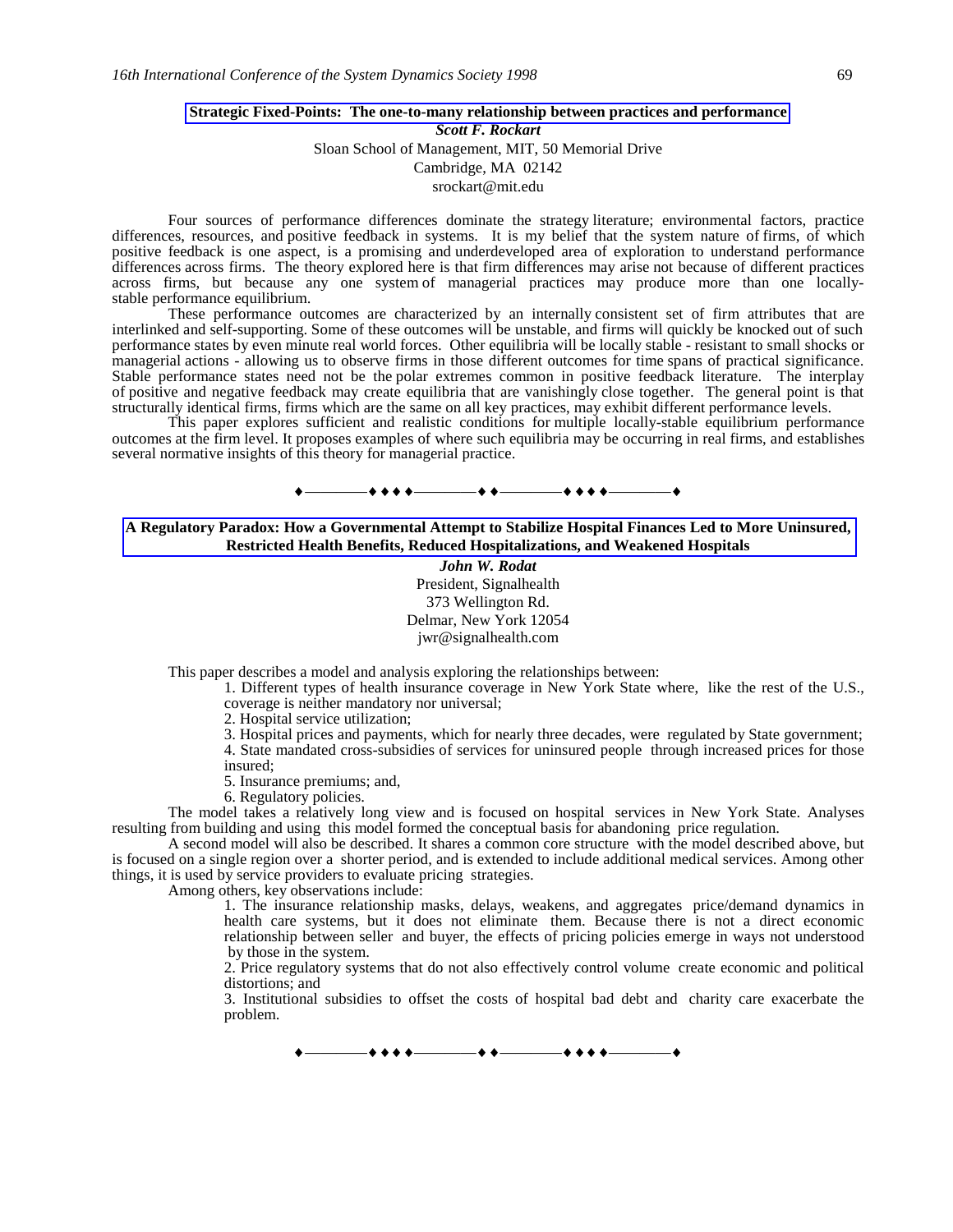#### **An Example about how System Dynamics Can Improve the New Product Development Process: A Matrix Structure** *Rafael María García Rodríguez and Yolanda Álvarez Castaño* University of Oviedo, Spain Departamento de Administración de Empresas y Contabilidad Facultad de Ciencias Económicas y Empresariales Avenida del Cristo s/n, 33071 OVIEDO, SPAIN

rgarcia@hp845.econo.uniovi.es, yalvarez@hp845.econo.univoi.es

The new product development process is a risky and tricky activity that requires an integrated effort of a multifuncional team, and a unified method of planning and control. This method allows to enough flexibility in order to incorporate the new information about technology and change in the market, which is constantly arising.

The application of System Dynamics in the planning and the control of the research and development projects, improves the management of this processes, and at the time, allows the participation of all the people who will do the work, in the planning of the work. This provides two principal benefits: (1) Since the owners participants are involved in the planning of the work, this nurture their commitment which the plans and objectives of the project. (2) Much of the information about system structure of the new product development process resides in the mental models of process participants. By building a system dynamics model is necessary to elicit and articulate of knowledge held in the mental models of the people, which allows transferring of lessons from past projects to future projects.

In order to illustrate these points, a simulation model using a system dynamics approach was building, this model show as a matrix structure is not a adequate one for getting quickly a new product of great quality and low cost.

A later sensitivity analysis of the most important parameters defends the need for a structural change in the system.



**A System Dynamics Model to Analysing Waiting Lists in Public Hospitals in Spain**

*Rafael María García Rodríguez and Begoña González-Busto Múgica* University of Oviedo, Spain Departamento de Administración de Empresas y Contabilidad Facultad de Ciencias Económicas y Empresariales Avenida del Cristo s/n, 33071 OVIEDO, SPAIN rgarcia@hp845.econo.uniovi.es, bbusto@hp845.econo.uniovi.es

This work analyses waiting lists in public hospitals in Spain using a dynamics perspective. The relevance of this research lies in the political and social concern about the long periods of time patients have to wait in order to receive sanitary service. In this sense, it is necessary to firstly analyse the organisational characteristics of public hospitals, particularly their bureaucratic behaviour, human resources management and the incentive schemes usually employed.

This theoretical framework is extended with qualitative information obtained from interviews with key managers and sanitary personnel of the Spanish National Health Service. A simulation model using a system dynamics approach is derived from the application of all this information.

This model, after being statistically calibrated, is used to develop a sensitivity analysis of the most important parameters, enabling the detection of its leverage points. These can be used as a tool for improving the system's behaviour. Furthermore, the model allows us to analyse the short and long term outcomes of the policies currently being implemented in order to improve the evolution of waiting lists and to define new alternative policies which reduce the growth trend observed. The results obtained from the simulation support the main hypothesis which defends the need for a structural change in the system and criticises the employment of isolated initiatives whose effect is exclusively limited to the short term.

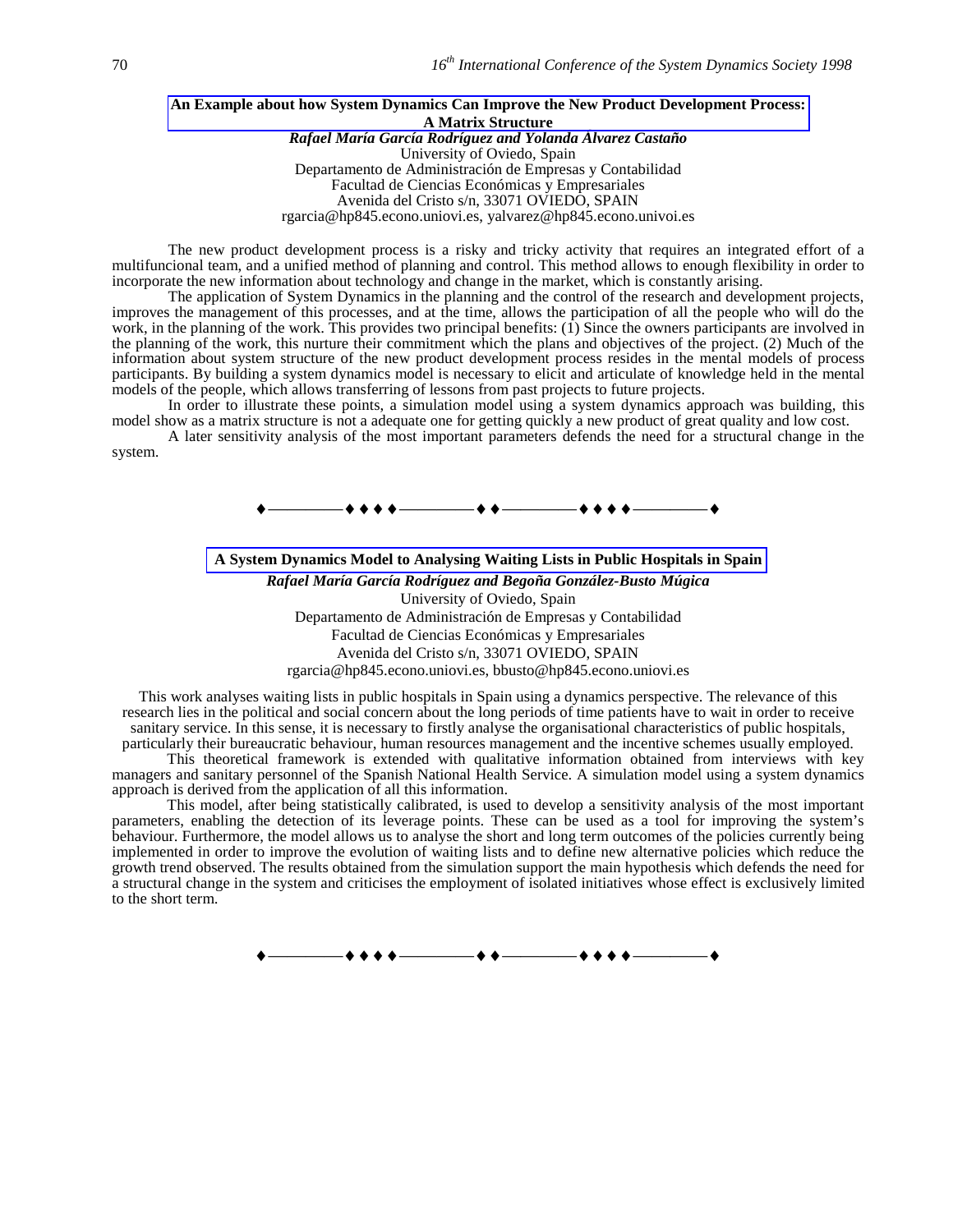## **The Puzzle of Unemployment: Retrospecting Kaldor, Lipsey and Phillips on Wage, Employment and Profitability**

*Alexander V. Ryzhenkov* Industrieseminar der Universität Mannheim Schloß D-68131 Mannheim Germany AlexR@is.bwl.uni-mannheim.de Institute for Economics and Organisation of Industrial Production Siberian Branch of Russian Academy of Sciences 17 Academician Lavrentiev Avenue Novosibirsk 630090 Russia Ryzhenko@ieie.nsc.ru

As the number of jobless in the European Union mounts, the classical controversy on employment and growth gains momentum again. Phillips (1958) argued, first, the growth rate of real wage is proportional to the excess of the employment ratio over its equilibrium; second, the higher the growth rate of employment, the higher is the rate of change of money wages, other things being equal. Challenging Phillips' view, Lipsey (1960) has found out that times of falling unemployment were associated with lower rates of change of money wage rates than times of rising unemployment.

Computer simulations based on the model of long wave (Ryzhenkov 1995, 1997) are in agreement with the first Phillips conjuncture. Still there is a distinct tendency for the rate of change of real wage to be above the average when unemployment is growing and to be below the average when unemployment is decreasing.

Neither Phillips nor Lipsey included a profit rate as a factor of the wage rate in their models. Kaldor (1959) advised to relate wage increases to the increase in profitability. Simulations of a profit-wage spiral demonstrate that Kaldor's assertion may be only partially true since the rate of change of real wage can decline simultaneously with an increase in the profit rate, and vice versa.

This paper makes certain recommendations on employment policy. It stresses the impact of technological change on economic development and job creation.

————————————————

# **Consequences of Growth in Management Consulting Industry** *Francesco Sacco*

Business Policy Department Bocconi University School Of Management Via Bocconi 8 20136 Milan, Italy francesco.sacco@uni-bocconi.it

The management consulting industry is fast growing and there is an expected growth in the global market of 16% per year until the end of the century. The management consulting industry is not just growing, but is also changing and demanding different competencies (IT, implementation, the ability to bundle strategies and technologies).

However, the only limited resource in the industry is people so, because of the long and strong expansion, the cost and the average quality of human resources could change.

A learning environment has been built to explain the consequences of this dynamics looking in perspective to the end of this growth period. The consequences of this shift between growth and decline are explored on the firm's side and the effects are studied on financial indicators, on quality and on productivity.

The learning environment is aimed to show the use of system dynamics as a tool for policy making in an industry with structural changes.

# —**\*\***

**A Dynamic Simulation Model for Long Term Comprehensive Environmental Analysis of Gap** *Ali Kerem Saysel and Yaman Barlas*

Bogaziçi University 80815 Bebek, Istanbul, Turkey saysel@boun.edu.tr

Southeastern Anatolian Project (GAP) is an integrated regional development project based on water resources development and large irrigation schemes and includes rural and urban infrastructural facilities as well. It covers 8 provinces, about 8 million hectares of land, 22 dams and 17 hydroelectricity plants. By the end of the project 1.7 million hectares of land is planned to be irrigated and an hydroelectricity capacity of 7500 MW is targeted. The overall idea is the economic integration of the so called "underdeveloped" region to national and global economy through economic activation which will be initiated by a regional increase in material resources supply, i.e. food, feed, fibre and oil crops and animal husbandry products.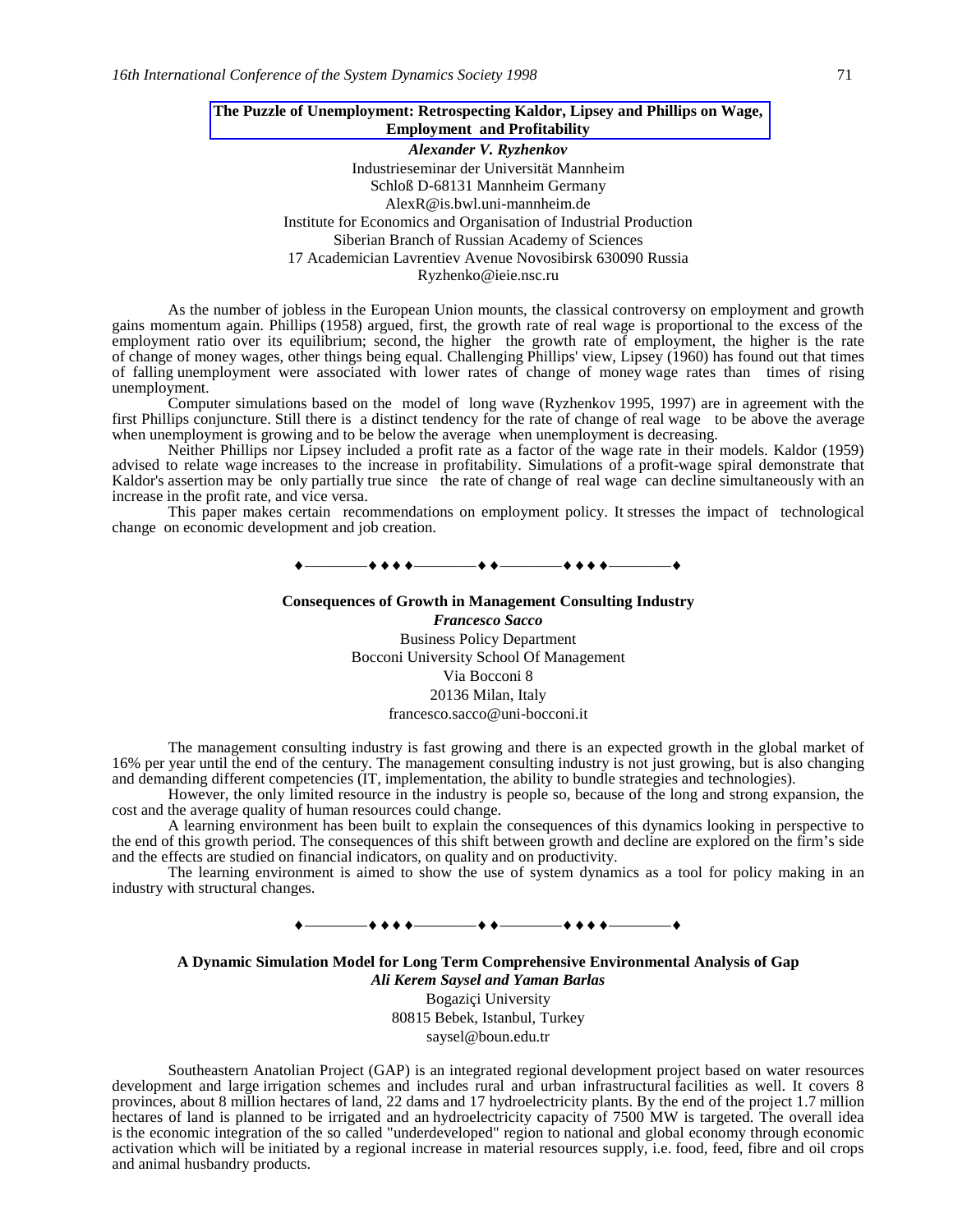But, big water shemes have many well reported adverse effects on environment, most of them related with agricultural modernisation practices such as chemical contamination, salinisation, deforestration, range lands destruction and land erosion which are also related with socio - economic conditions under which the farmers's strategies of production are determined.

In this model, the production strategies of the farmers, i.e. farm systems and agricultural input use are determined strongly by economic forces. The situation of competing goods such as food, feed, fibre, oil and animal products in the market promotes certain farmer strategies while it subsides others. But, different farm systems i.e. mixed, monoculture, polyculture and different crop rotations elevate different environmental impacts i.e. salinisation, pesticide contamination, nitrate pollution, overgrazing of rangelands and erosion, and in turn, those environmental impacts affect farmer strategies by affecting the fertility of land resources. Hence, a dynamic feedback analysis of farmer strategies under environmental and market pressures is performed for long term assessment of environmental problems in GAP.



#### **System Dynamics in K-12 Education: Across The United States**

255 SW Harrison, Apt. 6B Portland, OR 97201

*Mary Scheetz Joan Yates* 645 W. Orange Grove Road, #1080 Tucson, AZ 85704 jyates@fc.cfsd.k12.az.us

For the past ten years, students in a small but growing number of K-12 classrooms across the United States have been using the concepts and tools of system dynamics to better understand the systems they study and in which they live. As staff members in approximately twenty school districts have learned principles and mechanics of system dynamics, they have helped students create and/or use system dynamics models, as well as non-computerized system dynamics tools. Students and staff use SD tools to help them answer questions intrinsic to system dynamics such as, "How have the important accumulations within this system changed over time?" and "What are the factors and dynamics within the system, particularly feedback, that have changed the system over time and how have they done that?"

Educators across the U.S. who work with K-12 students using system dynamics as part of their learning experience have been sharing ideas on how and when to use system dynamics in classrooms as well as models and other system dynamics applications created by students and staff. Presenters Mary Scheetz and Joan Yates began working with students and other educators using system dynamics 10 years ago as a middle school principal and classroom teacher, respectively, and have subsequently worked with fellow K-12 educators using system dynamics throughout the U.S. They will share examples of the products and thinking generated by students and educators who have used system dynamics to reach a deeper understanding of the systems they study and in which they live.

### \_+ + + <del>+ \_\_\_\_\_\_\_</del>+ + <del>\_\_\_\_\_\_\_</del>+ + + + \_\_

# **Demand Forecasting and Strategic Planning in Electricity Distribution Companies: A System Dynamics Approach** *B. Schuch and M. Morozowski*

UFSC - Federal University of Santa Catarina - Brazil

marciano@gpse.ufsc.br

Up to 1995, the Brazilian electricity market structure was a regulated monopoly. From 1995 on, government initiated reforms have been changing the market structure through privatization. The new energy market structure, the traditional times series and econometric models traditionally applied by forecasters shall be complemented by new models, able to take into account price feedback, consumer preferences in terms of price/ quality of energy supply, as well as the strategic options of alternative suppliers.

 This rather complex problem was conceptualized in a system dynamics framework and the result is a new model to forecast the electricity demand of a distribution company, taking into account the feedback characteristics of the problem. The model is structured as follows:

- a technical module that projects the demand for each consumers category (industrial, residential,commercial, among others);

- a managerial module that defines the price and investment policies of the distribution/ retail company to keep (or enhance) its consumer base and market share.

- a feedback loop that links the two modules: the impacts of the investment and price policies (as determined by the managerial module) on the company goals (as measured by the technical module) are feedback to the managerial module, that reformulates the policies to cope with consumer behavior and/or competitor reactions, whenever a gap between company goals and policy results develops.

This model is being developed as part of a research project at the University. It is aimed at helping distribution companies to learn about competitive environments and at enhancing the curricula of the Electric Engineering courses at the University.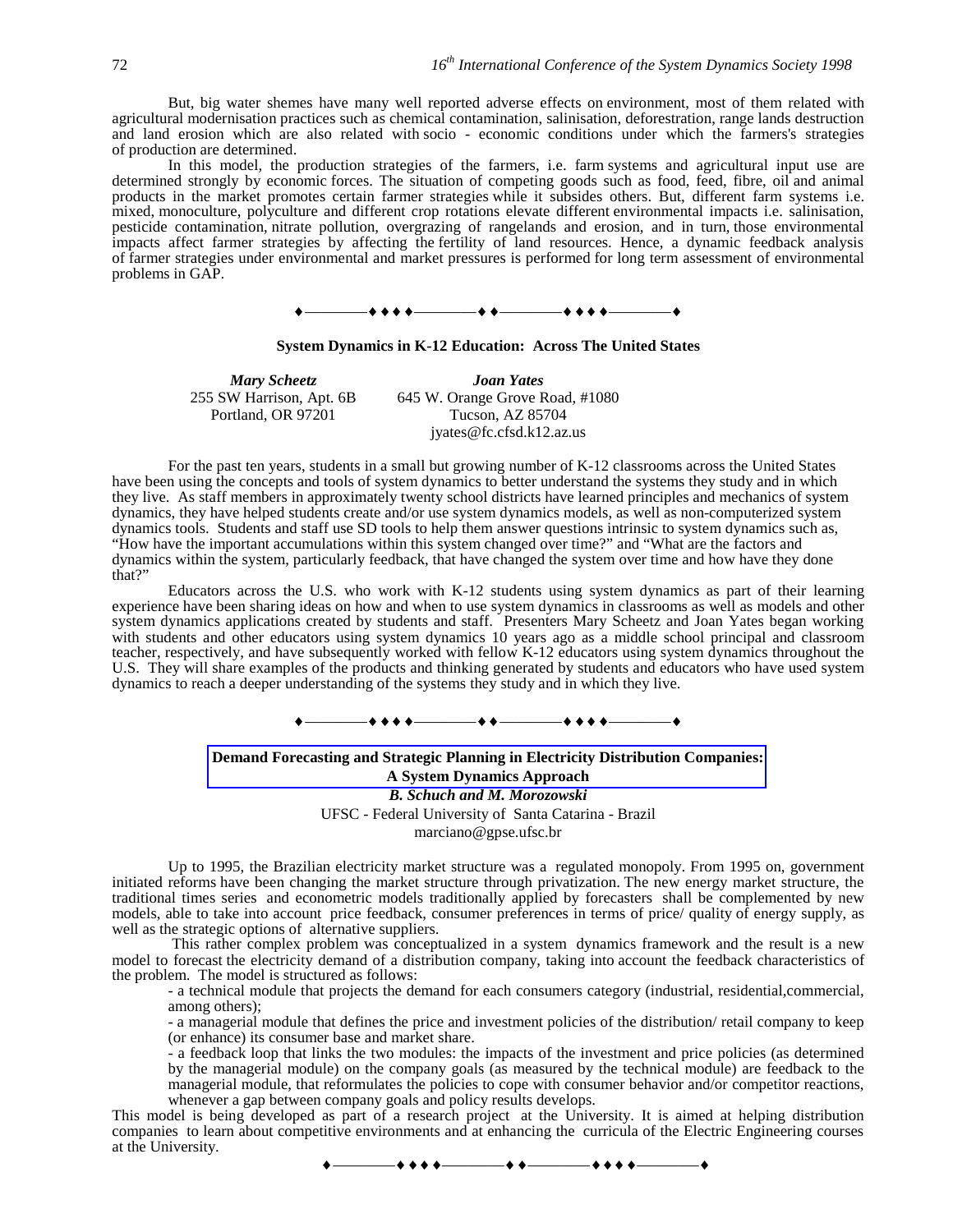### **Model Building and Validation: Contributions of the Taguchi Method**

| Markus Schwaninger                    | <b>Andreas Hadjis</b>           |  |
|---------------------------------------|---------------------------------|--|
| University of St. Gallen, St. Gallen, | Technikum Vorarlberg, Dornbirn, |  |
| Switzerland                           | Austria                         |  |

Ascertaining the sensitivity of model behavior to parameter changes is a critical step in model building, simulation, and, in particular validation. In addition, knowledge about impact differentials between action variables ('policy variables', 'strategy variables') can contribute substantially to the robustness of a policy or strategy.

Traditional methods of sensitivity analysis, which are essentially based on varying the values of parameters one by one, are usually too costly and time-consuming in the case of complex models.

The objective of this paper is to outline the potentialities of the Taguchi Method to enhance efficiency in building and validating complex System Dynamics models. This is a method coming from engineering, where it is used to improve product design by calculating the relationships between signal, noise and output measures. Used in the context of model design and validation, it enables for a quantification and comparison of the sensitivities of multiple parameters, at a low cost. Therewith, insights into aspects of 'dominant structure' (Richardson) can be gained. This is not only helpful to direct attention of model builders to priorities. It is also of great value to ascertain areas of concern and priorities for parameter optimization.

————————————————

### **Dynamic Modeling for "Internet Telephony" Management**

| Habib Sedehi                     | Nicolò Vaccaro                    |
|----------------------------------|-----------------------------------|
| HELP S.p.A. Auditing Informatico | Università degli Studi di Palermo |
| Coopers & Lybrand                | Facoltà di Economia e Commercio   |
| sedehi@help.it                   | Viale delle Scienze 90128 Palermo |
|                                  | <b>TALY</b>                       |
|                                  | nvaccaro@tin.it                   |

Internet Telephony (IT), i.e. the possibility to dispatch "voice" through Internet, constitutes a serious menace to the consolidated national Telecommunication company business. Indeed the possibility to dispatch an international telephone call paying the price of a local call incites private and business users to use more and more IT, shrinking present profit margins. The complexity of the problem and the opportunity to understand and analyse it from a systemic point of view, is a stimulating challenge.

The aim of this work is to provide TELECOM ITALIA, Italian national Telecommunication Company, with a tool, which supports management strategic decisions in transforming IT from a menace to a new business opportunity. In particular it consists in developing a System Dynamics simulation model, which can run in two different decision moments:

Firstly: in estimating in general the IT business economic effects, supposing that the company adopts a No Intervention strategy. The model, estimates the erosion effect on corporate profit margins, caused by IT, in order to determine the size of menace and, as a consequence, to calibrate corrective actions.

Secondly: the model evaluates the scenarios turned up from alternative strategies. This in order to esteem every strategy in absolute terms and to evaluate the most positive alternative strategies in relative terms.

#### ————————————————

**A Wine Production System Dynamics Model** *Habib Sedehi and Christopher Barker* HELP S.p.A. Auditing Informatico Coopers & Lybrand sedehi@help.it, cphbarker@aol.com

System Dynamics (SD) is a principal methodology in a large European Commission financed research project called DAMAS (DAshboard MAnager System). The objective of the project, which involves a number of companies, is to assist European wine producers to make better operational and strategic decisions by understanding the dynamics of their processes.

This paper will concentrate on one of the main areas in which SD has so far contributed in the project: that of the wine production process. It will introduce the modeling of various stages of wine production in a medium-sized winery, and the understanding that can be created by a dynamic model of such a manufacturing process. After detailing some novel uses of SD in modeling allocation problems in production process, the paper will conclude with some indicative simulation results and observations on the limitations of the approach.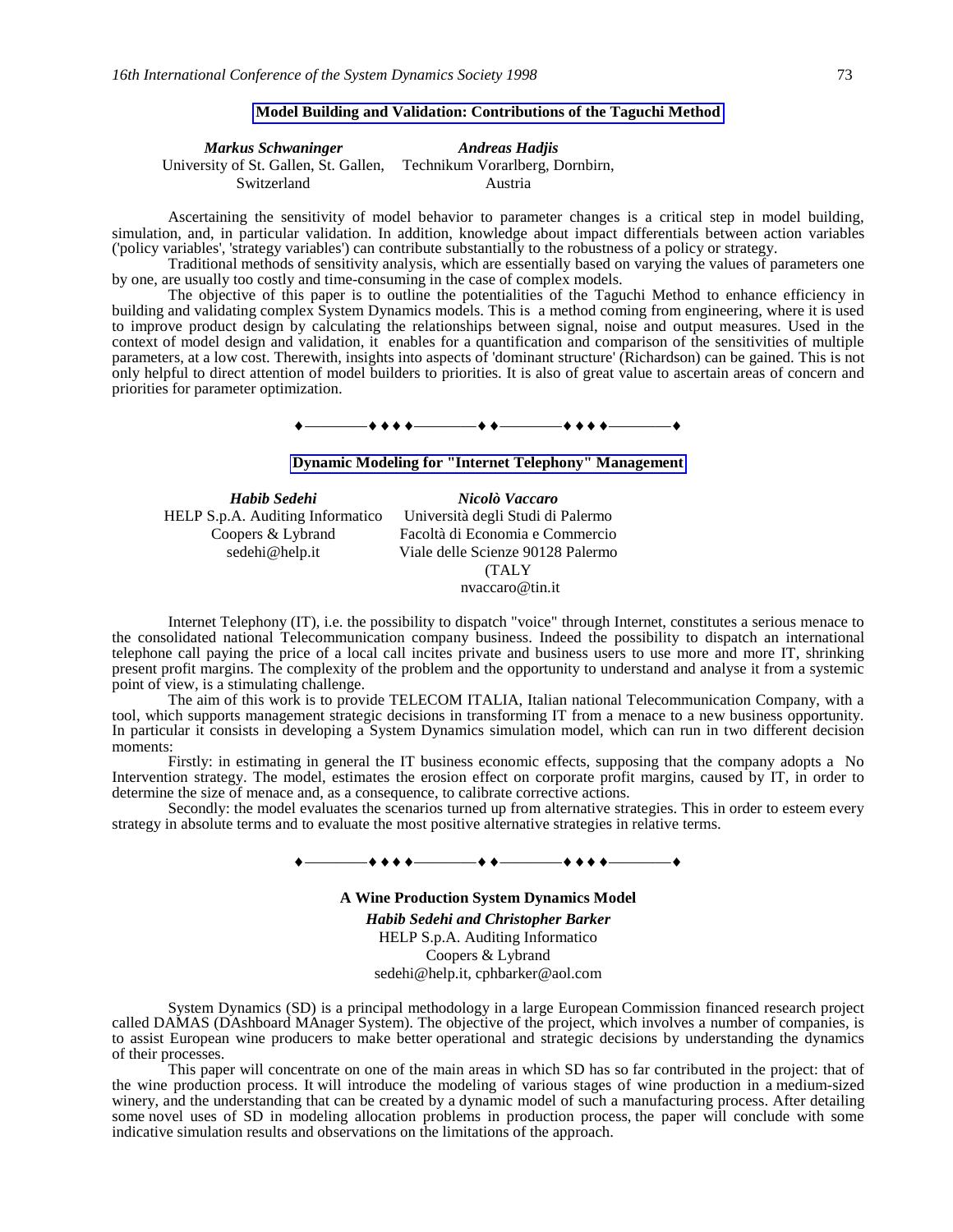## $\bullet$  + + +  $\hspace{0.1cm}$   $\bullet$  + +  $\hspace{0.1cm}$   $\bullet$  + + +  $\hspace{0.1cm}$   $\hspace{0.1cm}$  + +  $\hspace{0.1cm}$  +  $\hspace{0.1cm}$  +  $\hspace{0.1cm}$  +  $\hspace{0.1cm}$  +  $\hspace{0.1cm}$  +  $\hspace{0.1cm}$  +  $\hspace{0.1cm}$  +  $\hspace{0.1cm}$  +  $\hspace{0.1cm}$  +  $\hspace{0.1cm}$  **Systems Coherence: A Method for Evolving Relationships and Measuring System Change** *Raymond J. Seigfried* Senior Vice President Christiana Care Health System

Systems and Systems Thinking are very much a paradigm change, a revolution in our own world view transforming the way we participate with the universe we live in. This mental revolution is sustainable because we consciously and deliberately choose to evolve our world view through several fundamental changes. The transformation I refer to includes three major introspective changes which are as follows. First, a change from fragmentation to wholeness. Secondly, a shift in our understanding to the root of the phenomena experienced and thirdly a change from the episodic time space view of events and problems towards seeing a timeless dimension of relationships.

To see the world systematically means to see the relationship in the phenomena we experience. The systems view is not just another way of improving an object or a process or even services in and of themselves as so many have stated. Nor should systems and systems thinking be seen as a method that is focused only on the concept of "quality." The traditional quality measurement tools like histograms, pareto charts, and even process control chart may work in a quality universe but are ineffective in the system universe. I am suggesting that the intrinsic value of systems thinking is in the movement of relationships and not in the process of improving objects or services. The purpose of this article will be to share this fundamental meaning of systems and systems thinking through a movement called "Systems Coherence."

# ————————————————

**Microworld to Support Decision Making and Organizational Learning in a Department of a Colombian University** *Jorge Eduardo Bez Serrano, Ricardo Sotaquir Gutirrez, Guillermo Rueda Rueda Jos' Daniel Cabrera Cruz* Universidad Aut¢noma de Bucaramanga Computer Science Department Bucaramanga, Santander. Colombia jcabrer@bumanga.unab.edu.co jbaez@bumanga.unab.edu.co

The purpose of this research project is to build a microworld based on a model of System Dynamics about the Computer Science Department of the Universidad Aut¢noma de Bucaramanga (UNAB) which can allow to members of the organization (Dean, area coordinators, professors and secretaries) to evaluate the incidence of policies and decisions, and support the design of organizational strategies which enable the improvement of certain situations whose symptoms have been occurring over the last years. The intention is the creation of a space for the learning since the microworld creates the conditions which make possible to the members of the Department to gain understanding about the organizational situations in which they are involved, when they have participated in the building of the mathematical model. The main problematical aspects that have been taken into consideration in this research are linked with, firts, the decrease in the number of applicants for the undergraduate program offered by the Department and second the evaluation of the incidence of changes made to the curriculum of the undergraduate program of Computer Science with regard to the thesis. The mathematical model, before built, allows to observe the effect of the different alternatives of action on some indicators of the academical management in the Department.

# ————————————————

**The Effect Of Tank Size on the Average Throughput for a Continuous Flow Line Model with Two Unreliable Machines and an Interstage Finitebuffer**

*F Shooshtarian* Department of Mathematics and Statistics University of Luton Luton, LU1 3JU, UK

In this paper we propose to discuss such aspects as the size of the tanks and, the initial level of fluid in the tanks for production system of a continuous flow line model. Many typical industrial plants are very complex in nature. They tend to consists of processing stages (or units) together with buffer stocks (or tanks) with many or all of the units being subject to failure. Thus, it appears that any attempts at modelling individual plants are likely to falter if we seek to include all aspects of the particular plant involved. We therefore have set up simplified models which aim to reflect the essential features to be found in typical plant configurations. The model under consideration is made up of two processing stages and an interstage finite buffer stocks where the stages are subject to random breakdown. We present a novel computer-based method which uses a systems dynamic modelling and simulation approach. Systems dynamic software POWERSIM (Copyright + 1994 - ModellData AS) is used as a supportive tool in the modelling and simulation. POWERSIM is well suited to problems of this type as it provides ample facilities for the manipulation sets as well as processing a clock routine for automatic time advance from event to event.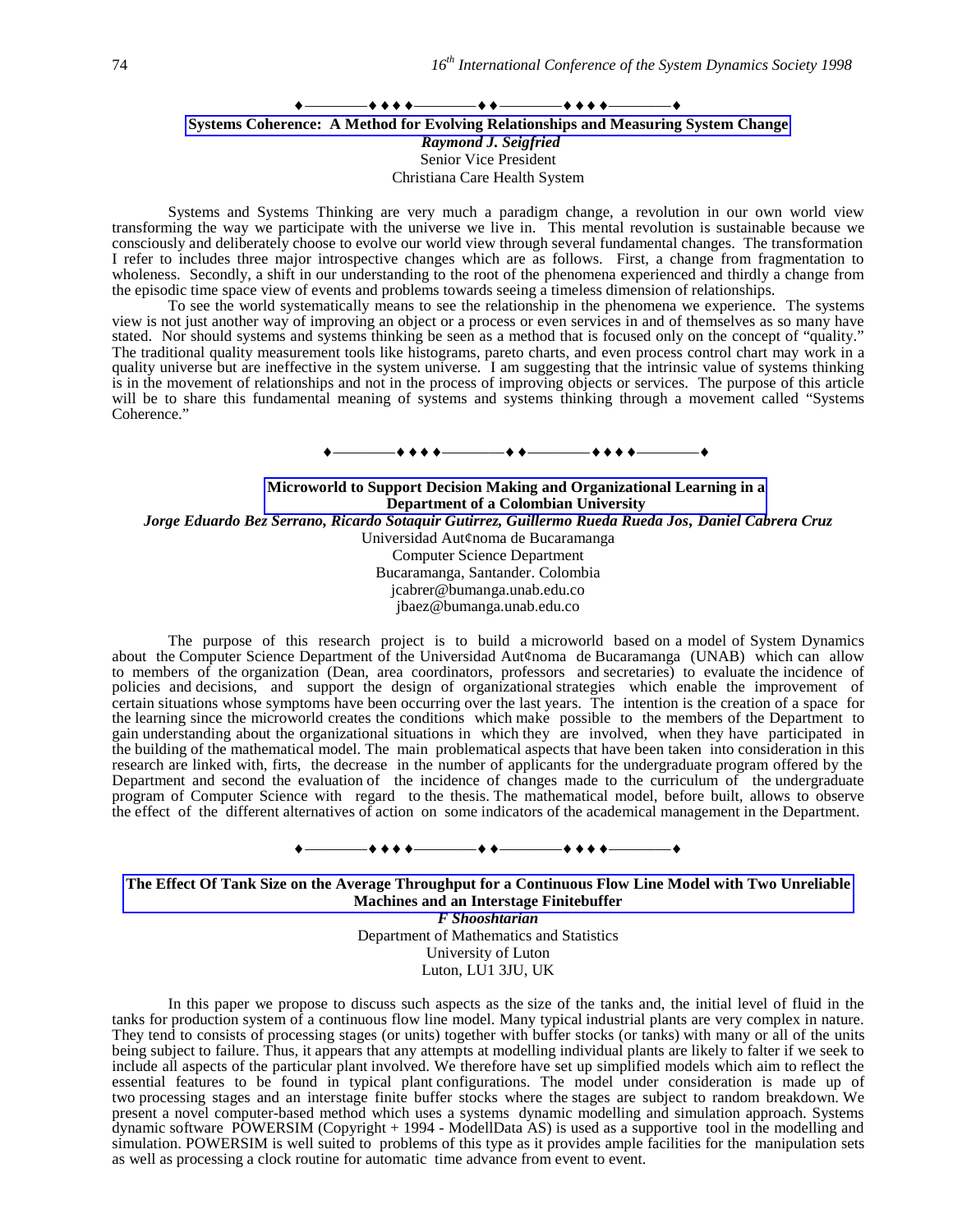

#### **Modeling Resource Management in Instructional Systems Development Projects**

*Alexei V. Sioutine, Paal I. Davidsen, J. Michel Spector*

University of Bergen

This paper describes the modeling of project development and management in the field of instructional systems development (ISD), specifically in accordance with a recent ISD model  $(IS\overline{D}^4)$  or Fourth Generation ISD) which takes into account the dynamic aspects of instructional planning and development (Tennyson, 1993). Instructional systems development is a reasonably structured and well-established process for developing education and training. Today instruction often involves technology-based learning materials and environments, often referred to as courseware systems. These systems involve significant and expensive software development and typically represent a level of complexity not encountered in more typical business-oriented software development projects. Large-scale courseware development projects often run behind schedule and over or beyond allocated budgets. They frequently use a lot of resources in terms of manpower, especially expertise that is already in scarce supply.

In  $ISD<sup>4</sup>$  these projects are described as involving phases (Analysis - Design - Production - Implementation -Maintenance). The first two phases are often the most crucial for a project in terms of ending up within time and budget constraints. Therefore, our modeling process has concentrated around the analysis and design phases, and specifically on the most common ways in which activities in these two ways are interrelated. The model consists of four basic sectors that describe key aspects of the structure of the project: (1) human resource management; (2) control; (3) plans; and, (4) development. Typical complexities of  $ISD<sup>4</sup>$  projects, such as lack of transparency and delays in progress reporting, task processing failures and feedback, requirement for and allocation of experts and novices and their interaction, etc. as represented in the model.



#### **System Dynamics Simulation to Redefine Adversarial Supplier/Customer Relationships**

Director, National Soybean Research Laboratory University of Illinois at Urbana-Champaign, USA s-sonka@uiuc.edu

*Steven T. Sonka R. Christopher Schroeder* Partner, AEC/Centrec Savoy, Illinois, USA

Market relationships between farmers and food processors historically have been economically adversarial, following the model of perfect competition for commodity markets. In this model, suppliers (farmers) strive to deliver output that just attains minimal quality standards and processors compete by paying the lowest price possible. Although this market relationship has functioned well, final consumers (both domestically and internationally) are demanding higher quality food products that are difficult to deliver through commodity markets.

Midwestern family farmers are concerned that competition from alternative marketing channels, which often are vertically integrated so as to be more responsive to the quality demands of final consumers, will capture significant market share. Processors are concerned that a less viable family farming community will weaken their competitiveness. The Illinois Soybean Checkoff Board (ISCB), an organization of soybean producers, is collaborating with Cargill, a large processor of soybeans, to identify and evaluate alternative marketing relationships. The goal of this effort is to create alternative marketing systems that are more responsive to final consumer needs, yet retain key elements of independence important to family farmers.

Through development of a specialized system dynamics model, AEC/Centrec, an agribusiness management consulting firm, is assisting ISCB and Cargill evaluate alternative marketing relationships. This paper will describe the PowerSim-based model being used with these parties. Further, the paper will identify how systems modeling has proven useful in allowing participants in this adversarial relationship to understand the underlying sources of that adversity and how mechanisms that might alleviate these sources would perform in the future.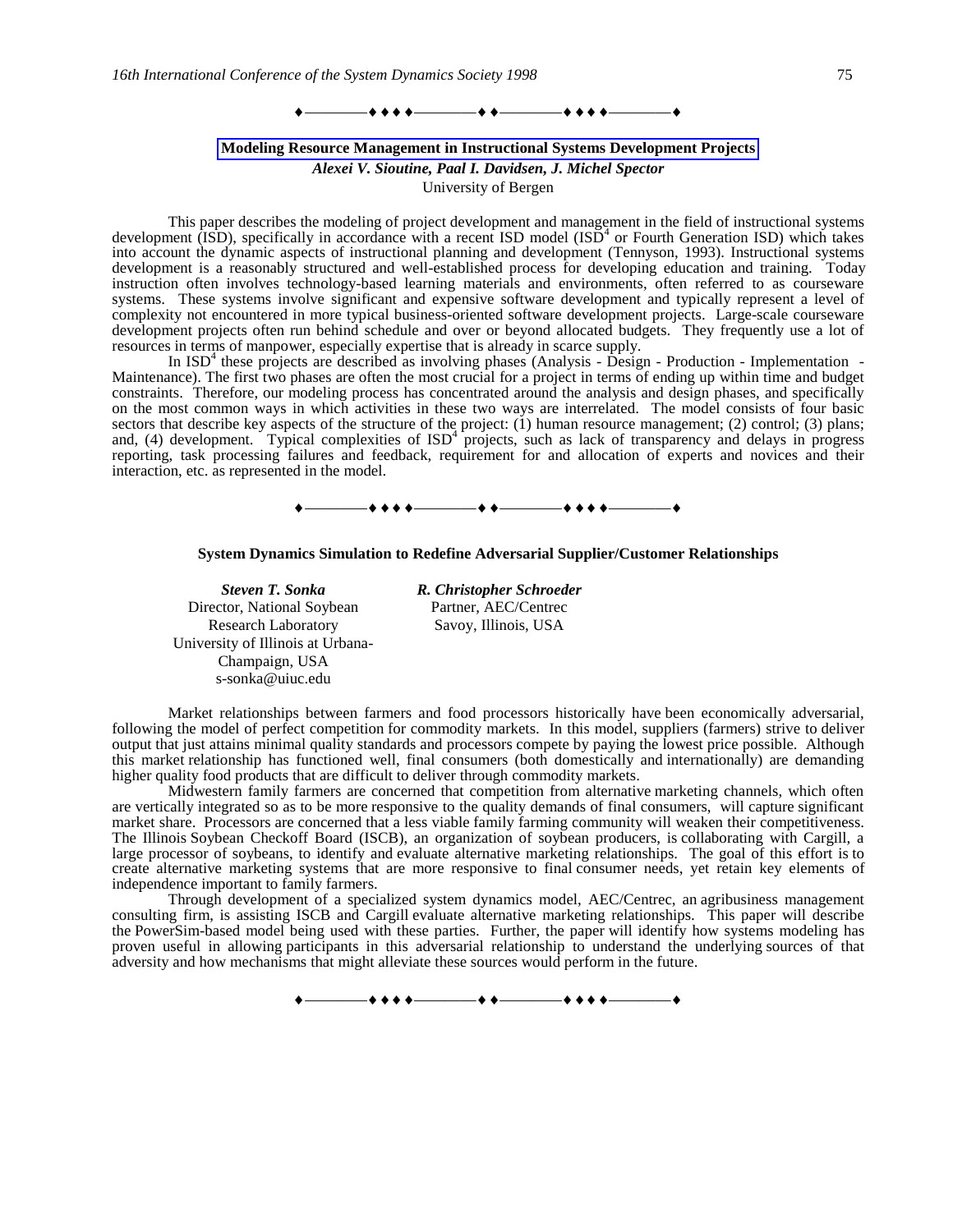| <b>Steven T. Sonka</b>            | L. Martin Cloutier                | <b>Albert Lejeune</b>   |
|-----------------------------------|-----------------------------------|-------------------------|
| Director, National Soybean        | Graduate Research Assistant       | Professor               |
| <b>Research Laboratory</b>        | Food and Agribusiness             | Center for Research in  |
|                                   | <b>Management Program</b>         | Management              |
| University of Illinois at Urbana- | University of Illinois at Urbana- | University of Quebec at |
| Champaign, USA                    | Champaign, USA                    | Montreal, Canada        |

### **System Dynamics to Operationalize a Strategic Framework for the Evolution of Information Technologies**

Over the last decade, information technology (IT) has transformed resource use, business practices, and market competitiveness in numerous industries in the economy. To better understand IT's evolution and influence, we have developed a four stage strategic management framework that describes the dynamic processes by which IT applications enable functional or activity integration within firms as well as how it affects cooperation between firms. These four stages are identified as automation, representation, interaction, and integration. This framework extends several strategic management concepts to explicitly distinguish the roles of IT in the existing marketplace versus the potential marketspace. The marketspace concept recognizes the potential for electronic communications to destroy existing geographically defined marketplace dimensions.

Although a powerful framework, implementation of the framework by itself is less than satisfactory because the full implications of the dynamic elements within and across stages cannot be adequately described with words alone. In this paper we describe how system modeling concepts have been employed to dynamically operationalize the framework. This paper will describe the proposed framework and provide conceptual support for its development. Use of influence diagrams to document the dynamics of information technology adoption in two very different applications: the Canadian financial services industry and the US agribusiness sector, will be illustrated. In addition, prototype PowerSim-based models of these processes will be described.

### ————————————————

# **Does Success Mean Lack of Failure?**  *Stoyanova-Sice P, Moscardini A.O. and Lawler K.* University of Sunderland, UK

This paper is the third in a trilogy of papers that address the problems of how to create an organisational structure that encourages personal initiatives to flourish ( with the attendant risk of failure ) within the constraints and boundaries inherent in a competitive manufacturing company. The first paper described the innovative structure of a Danish hearing-aid manufacturer called Oticon and suggested some inherent causal relationships. The second paper designed a causal loop diagram and discussed a possible System Dynamic model of how Oticon managed Quality. This paper develops the model in the light of subsequent discussions with Oticon. It focuses on exploring the 'successfailure' dynamics in a project driven organisation.

The two crucial success factors identified by Oticon, i.e. the success rate of the projects and customer satisfaction are interpreted in a generic System Dynamic's model to investigate the effect of freedom and 'intrapreneurship' *( meaning intra company i.e. within company entrepreneurship)* on a company's performance in terms of the co-existence of failure and success in meeting customer expectation. The model shows that the eventual state of the company can exhibit success or failure through chaotic transients. This could have implications on risk assessment. The model was run using Powersim with fourth order Runge Kutta integration.

### —**+ + + +** ————————————————————

### **Strategic Enrollment Management and Policy Planning at a Public Research University: A System Dynamics Approach**

*Bruce Szelest* Associate for Institutional Research SUNY Albany Ad 240 1400 Washington Ave Albany, NY 12222 bps23@albany.edu

As higher education institutions come increasingly under financial duress and their survival becomes ever more dependent on student generated tuition and fee revenue, understanding the dynamics of student enrollment will become a managerial imperative. Campus leaders will increasingly need to take stock of their external environment, reassess how their institutions operate, and adapt to changing conditions. The system dynamics approach to strategic thinking is a means of demonstrating the interconnectedness of seemingly separate objectives and processes. This approach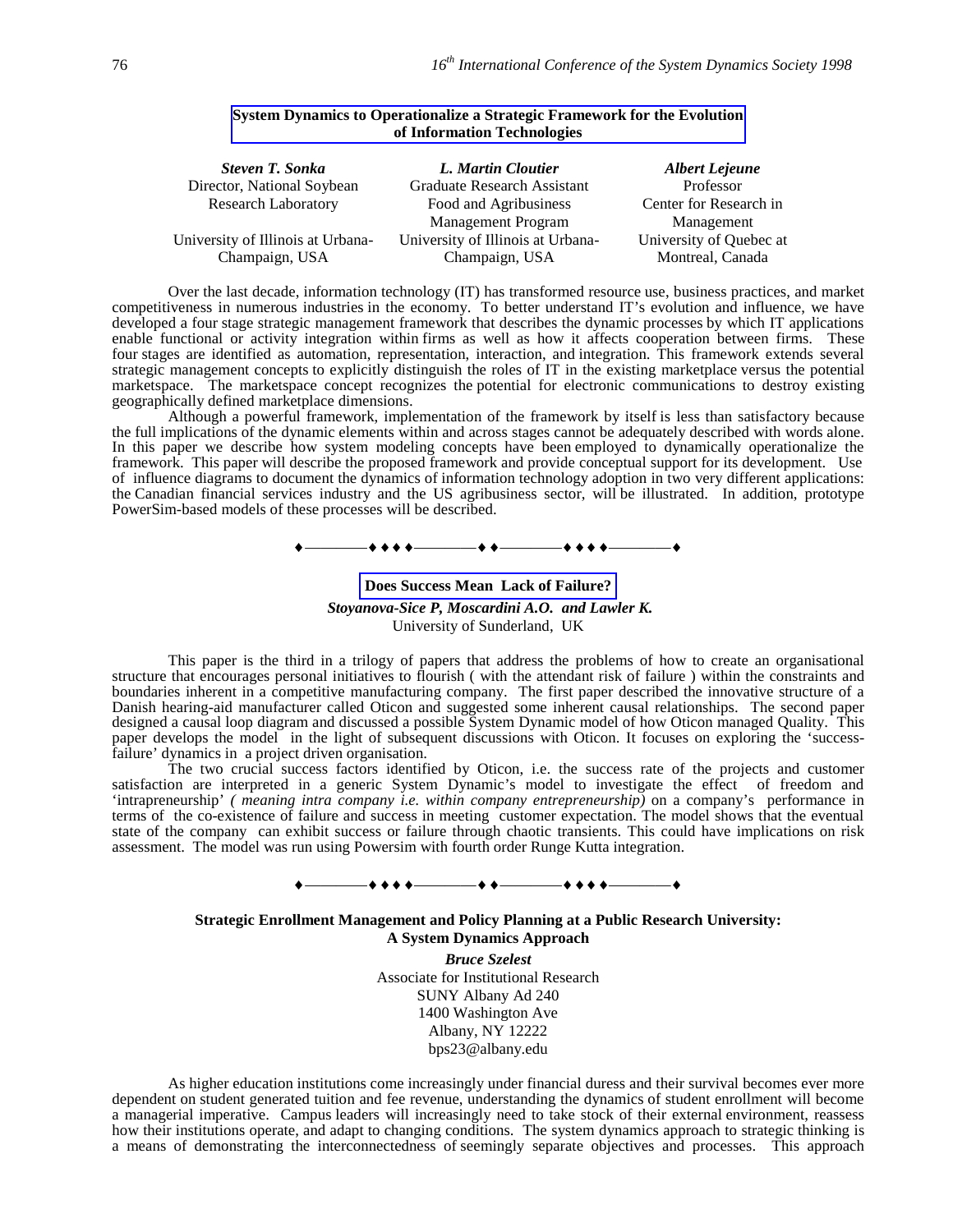shows university decision-makers how their institutions are, and could be, poised to respond to varying stimuli and operating conditions.

Past system dynamics forays into the higher education arena have focused mainly upon exogenous factors such as demographic trends of the college going population and economic conditions as they relate to enrollment demand at the university system level. This paper describes the formulation and insights gained from examining feedback driven decision structures at the State University of New York at Albany, a public research university. The issues that a growing research university face, such as the perceived tension between undergraduate education and graduate research activity, the need to diversify revenue streams, and the establishment of outcomes based performance indicators are investigated by examining the causal relationships that exist between budgeting and funding mechanisms, the graduate and undergraduate student mix, faculty and instructional resources, physical facilities, and indices of faculty research productivity.



**Modeling the Department of Energy's Legacy Waste Flow** *Greg Szwartz, Kevin Rapier* Project Performance Corporation 20251 Century Fourth Floor Germantown, MD 20874

As part of an ongoing long-range planning effort, the Department of Energy's Office of Environmental Management (EM) is currently finalizing a set of flowcharts called "Disposition Maps" which depict the life cycle of transuranic radioactive waste management from generation through disposal.

Using the Disposition Maps and annual waste flow data, a systems dynamic model was built using an off-theshelf software package (iThink), allowing EM to examine "What If?" scenarios regarding treatment, storage, and disposal facility operations and start dates, and other future uncertainty. This presentation reports results from a few "What If?" Scenarios along with some policy implications of the results.

 $\bullet\bullet\bullet\bullet\hspace{15mm}\bullet\bullet\bullet\hspace{15mm}\bullet\bullet\bullet\bullet\hspace{15mm}\bullet\bullet\bullet\bullet\hspace{15mm}\bullet\hspace{15mm}\bullet\bullet\bullet\bullet\hspace{15mm}\bullet\hspace{15mm}\bullet\bullet\bullet\bullet\hspace{15mm}\bullet\hspace{15mm}\bullet\bullet\bullet\bullet\hspace{15mm}\bullet\hspace{15mm}\bullet\bullet\bullet\bullet\hspace{15mm}\bullet\hspace{15mm}\bullet\bullet\bullet\bullet\hspace{15mm}\bullet\hspace{15mm}\bullet\bullet\bullet\bullet\hspace{15mm}\bullet\hspace{15mm}\bullet\bullet\bullet\bullet\$ 

# **Modeling the Transition to Sustainable Materials Management: The Case of Paper** *Hank Taylor*

The municipal solid waste management industry has entered a new era of change. Disposal based waste management is shifting to a system of sustainable materials management, where recycling and waste prevention play larger roles. The effects of this shift are only now becoming evident, and will become more significant in the future. To understand the changes that are occurring in waste management, the industry can no longer can be thought of as the loose association of waste disposal industries it once was; on the contrary, the waste management system is now better thought of as the economy-wide materials management system.

The paper presents a very general conceptual representation of commodity material flow interconnections in the materials management system of the macroeconomy. In this representation, virgin materials (trees, bauxite, iron ore) are extracted from their points of origin and flow to primary producers. Primary producers transform the virgin materials into primary commodities (pulp, alumina, pig iron) which are sold to secondary producers. Secondary producers add value by "finishing" the material: transforming it into the commodity products that are directly consumed in the economy (paper, aluminum, steel). After consumption, these products are either discarded (landfilled or burned in a waste-to-energy facility) or recovered (via material recovery facilities, scrapyards) and reprocessed into material inputs (recycled pulp, recycled aluminum, recycled steel) which re-enter the system at the secondary processing stage.

Most previous work in the areas of waste management focuses on a single portion of the materials management system (moreover, most of the focus is on the disposal end of the system). These studies lose the ability to see whole system effects. Because waste management policies are rarely considered outside the context of disposal they are limited in the range of policies which can be considered and the types of effects observed. Given the linkages within the economy, waste management should be recast as materials management and the decision/policy bounds appropriately adjusted. Implicit are myriad material and information flow links between the sectors, as well as internal nonlinear constraints within each sector (such as factor stocks, inventories, and embodied production technology) that introduce high dynamic complexity to the materials management problem. A large amount of prior research has shown that decision-makers, confronted with dynamically complex tasks, generate rather consistent, significant, and costly errors. In fact, the multi-stage production and distribution structure is widely known for its unstable character and the difficulty that managers and policy makers find in controlling it. To transcend the limitations of managerial abilities, the author has built a model of the system - one which portrays the interactions between all parts of the system in a parsimonious but realistic way that allows policy analysis to demonstrate the tradeoffs associated with the different types of interventions proposed or in use.

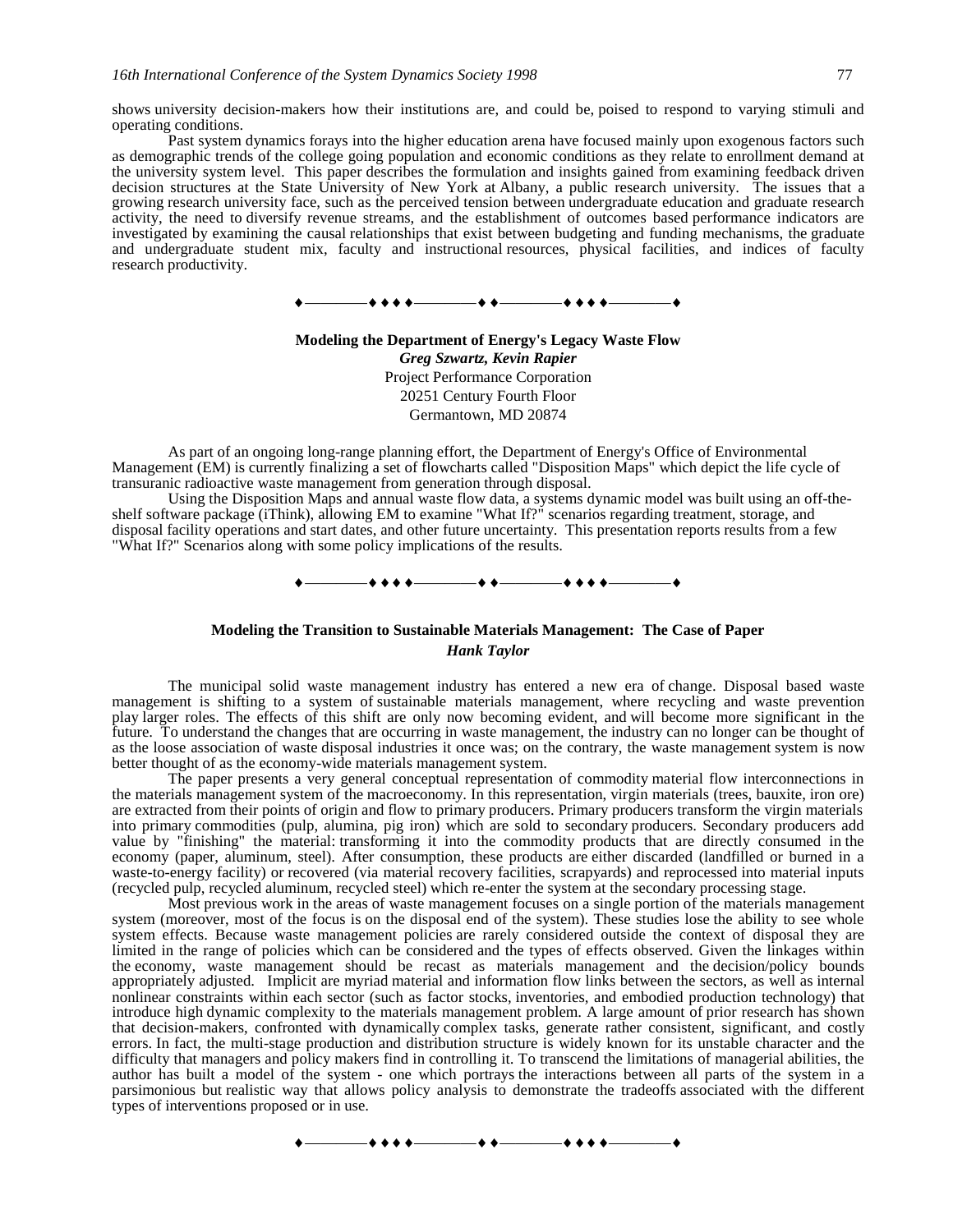#### **Group Model Building Assessment Studies: Order Out of Chaos**

#### *Jac A.M. Vennix, Etiënne A.J.A. Rouwette*

University of Nijmegen

Over the last decades system dynamicists have experimented with approaches to achieve more involvement of clients in the model building process. These approaches are described in the literature under such names as group model building and systems thinking interventions. In many cases these interventions are the subject of more or less controlled assessment studies, in which researchers attempt to establish the effectiveness of the intervention. Unfortunately however, assessment studies differ widely with regard to research questions, research designs, data gathering techniques etc. This not only prevents mutual comparison, it also hampers accumulation of research results, a prerequisite if a research program is to be taken seriously.

Although the current situation is understandable since systems thinking interventions and studies to assess their effectiveness are a recent phenomenon, in order to make substantial progress in the field, the time has come to develop a research program and more or less rigorous standards to conduct empirical assessment studies. A logical first step in this process would be to review existing assessment studies and indicate similarities and differences as well as the most robust findings. This is the primary topic of this paper. Assessment studies in the area of group model building and systems thinking interventions are systematically reviewed. The paper discusses the similarities and differences between these studies, compares results and makes a first attempt at formulating points of departure for a rigorous research agenda.

#### ————————————————

# **Preliminary Findings: Information Technology in a Learning Organization: Case Study and Causal Diagramming** *Warren W. Tignor*

TRW Systems and Information Technology

Recently, volunteers compared business case studies as case briefs to System Dynamics' causal diagrams. Although the number of volunteers is small, the preliminary findings indicate a collaborative relationship. The study examined three business cases. The Harvard Business School published the original business case studies. The author of this study briefed the cases and prepared causal diagrams for the analysis. The study provided, via the Internet, volunteer analysts criteria to compare the case briefs and causal diagrams. Lastly, the study presents a compilation of learning organization attributes gathered from the literature. The volunteers compared the learning organization attributes to the case brief and causal diagram results.

The hypothesis tested assumes that case briefs and causal diagrams identify different unique insights to business cases. Collaboratively, the two approaches may be more beneficial to business analysis than used separately. If the analysis of business case studies from a retrospective point of view supports the hypothesis, then the approach will have merit for business analysis going forward.

Competition requires businesses to leverage capabilities at every opportunity. Businesses use information technology as a strategic asset to improve their competitive positions. Case study provides a low technology method to learn about business experiences. Historically, case study produced insights that help businesses leverage or avoid situations similar to those documented in cases. The primary nature of a case brief is a list of information in a linear form that structurally moves from facts to problem statement, decision, and reasoning.

System Dynamics's causal diagrams offer a convenient way to represent the dynamic structure and behavior of systems composed of interacting feedback loops. Causal diagrams identify the principal feedback loops without distinguishing the nature of the interconnected variables. Unique attributes of a case brief are identifiable by causal diagrams that are not normally part of a case brief, e.g., feedback loops, amplification factors, and delays.

Businesses will actively use techniques and tools that improve competitiveness. Comparison of case brief and causal diagram results offers an opportunity to identify unique contributions that each may make to improve competitiveness.

If the analysis of business case studies from a retrospective point of view supports the hypothesis, then the approach may have merit for business analysis going forward. The study examines whether the possible contributions are unique, overlap, and are collaborative.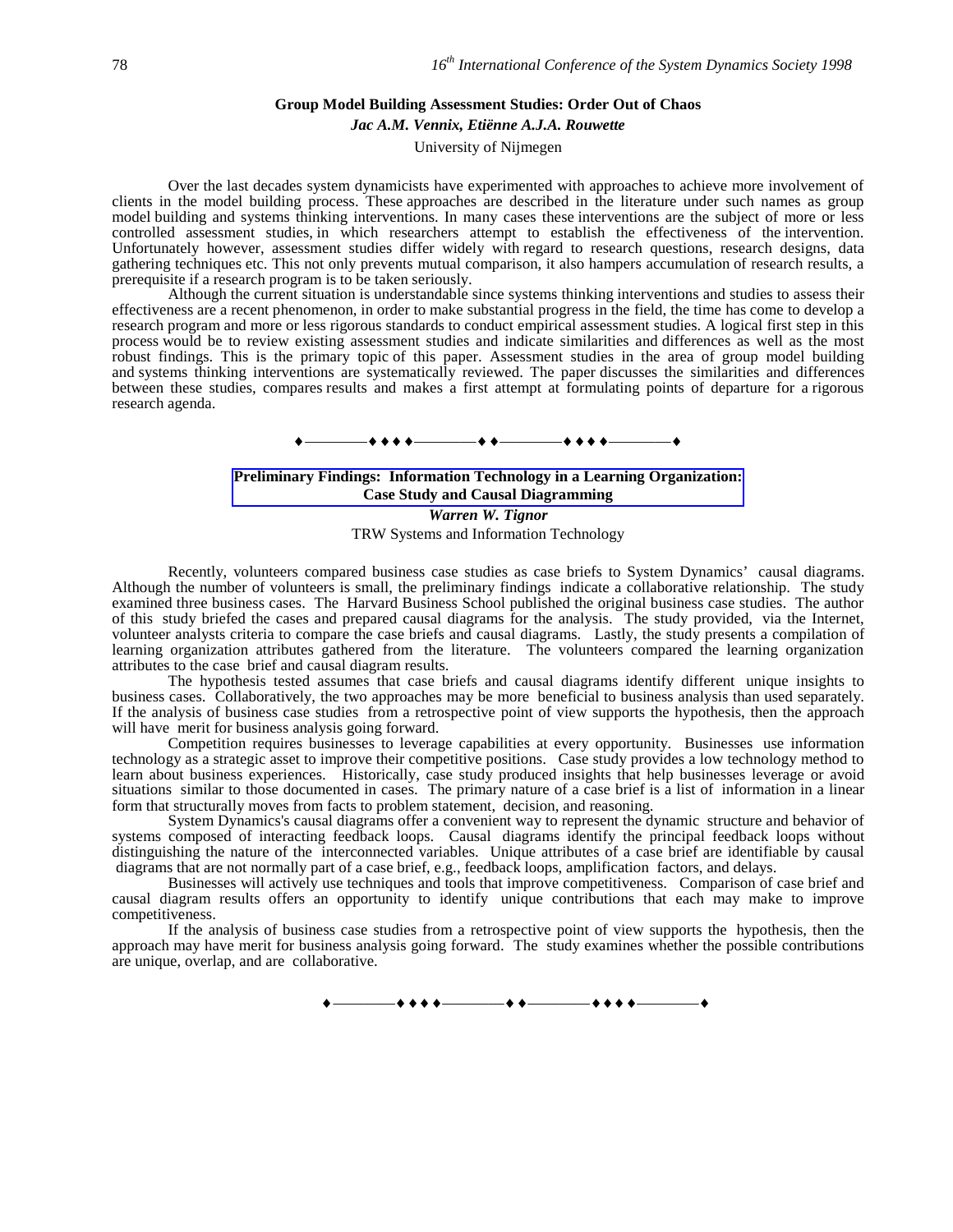### **Cooperative and Non-Cooperative Conducts in Conflict Resolution**

*Imrana Ahmed Umar* Senior Consultant Powersim Corporation 1175 Herndon Parkway, Suite 600 Herndon VA 20170 USA imrum@powersim.com

The economists call it game theory and the psychologists call it theory of social situations, but whichever way one chooses to call it, the theory simply focuses on how people interact under competitive circumstances. In order to achieve their personal or even group goals, agents could either choose to co-operate or not to co-operate when interacting with each other. Most applications of game theory relate to situations where agents act to achieve personal economic benefits over their rivals. Other situations where the theory is as well very relevant are where agents have a larger common goal and yet act competitively in their strategies, thus becoming some kind of 'accidental adversaries.'

This paper examines a two-agent system dynamics model for the resolution of conflicts in private or public sector work environment. The two agents are identified in this study as union and management. Conflicts may arise for one of two reasons- management initiated changes in terms and conditions of employment or union initiated changes in working conditions. Conflicts may be nipped in the bud if the two agents try to negotiate (cooperate) proposed new changes in the onset or escalate if each agent tries to outwit the other to its own advantage by taking unilateral actions. The aim is to analyze joint (cooperative) versus separate (non-cooperative) strategies of labor-management relations with a view to identifying potential loss due to non-cooperative strategies.

The model builds on a scenario of collective and midterm bargaining agreements in federal establishments in the US, where management has a general obligation to bargain over terms and conditions of employment. The model examines a couple of scenarios and the strategies adapted to deal with the potential conflicts that may result from them.

 $\leftrightarrow$  +  $\leftrightarrow$   $\leftarrow$ 

# **Competition, Symbiosis and Predator-Prey Interaction Among Technologies: Understanding Dynamics of Technological Change with a System Dynamics Approach**

*Nazareno Ventola Edoardo Mollona* EniTecnologie S.p.A.,Via Maritano London Business School, Sussex 26, 20097 S. Donato Mil. (MI), Italy Place, Regents Park, London NW1 4SA, UK Università "Luigi Bocconi",

Milano, Italy

Technological change occurs everyday, and its consequences may represent either a threat or an opportunity for anyone involved in the business environment. From a managerial point of view, to understand how technology and business dynamics influence each other is becoming nothing more than a base request.

Although this problem has been extensively approached in the field of technology forecasting and technology management, questions still remain open : the one addressed in this paper points out to the inner nature of technological "competition". Pistorius and Utterback (1995) recently proposed a conceptual multi-mode framework, in order to overcome an oversimplified single-mode approach based on "competition" and to account for other modes of interaction, i.e. "symbiosis" and "predator-prey". Such framework has been further developed by the same authors (1996) into a mathematical model, by means of modified Lotka-Volterra equations. This framework seems to be promising in order to address technology strategy issues. In this paper System Dynamics is proposed as an approach in order to make such framework transferable at an operational level: this is particularly relevant when one considers the evolutionary nature of technological change.

After a brief description of the traditional approaches, the multi-mode framework is analyzed in further detail, showing how System Dynamics adds value to it, giving insights and providing a powerful simulation environment for further theoretical as well as "business case" applications and developments.

\_++++\_\_\_\_\_\_++-\_\_\_\_\_++++\_\_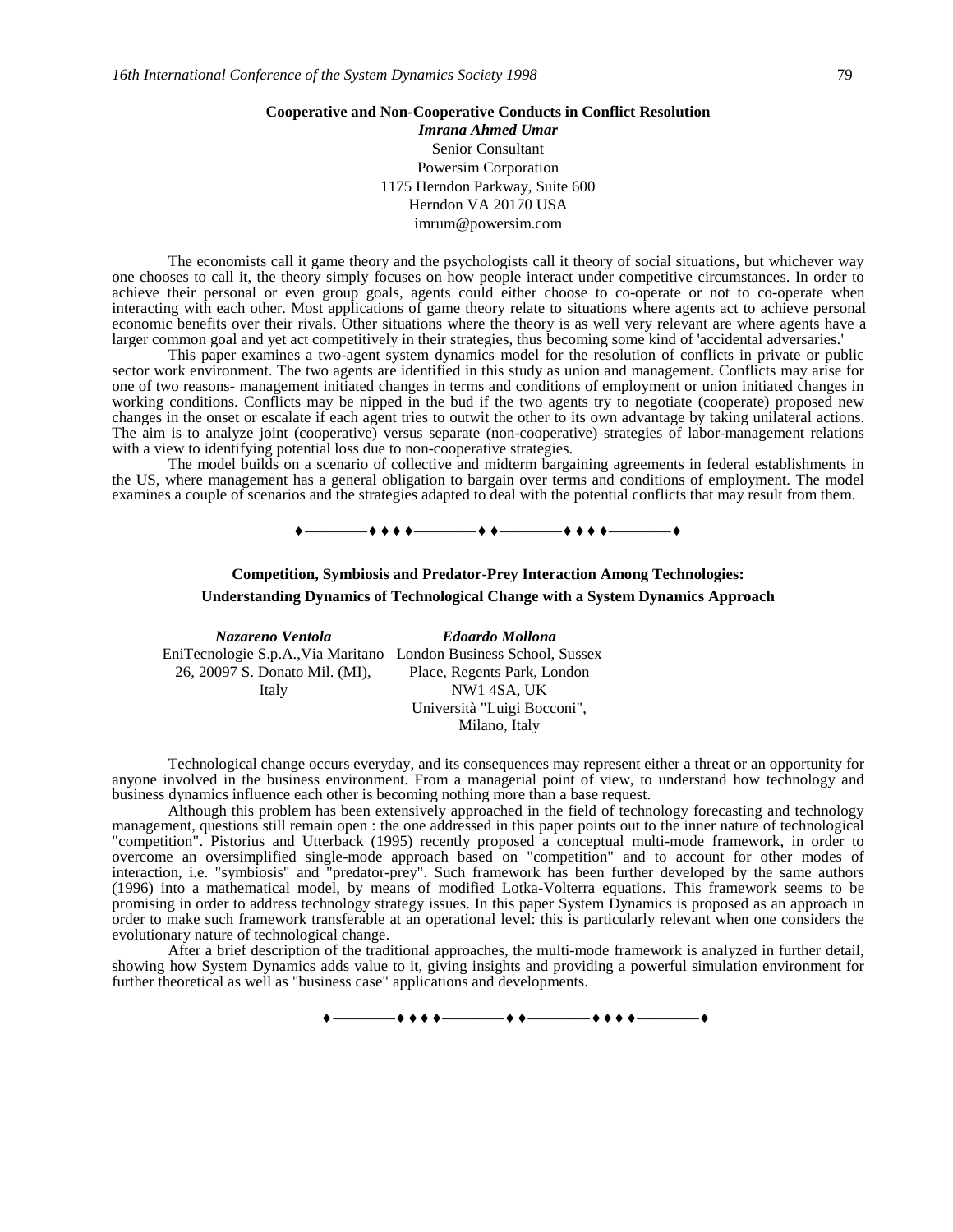# **A Framework to Facilitate Conflict Resolution in Protected Areas Based on Group Model Building Interventions**

# *Nuno Videira, Paula Antunes, Rui Santos*

Department of Environmental Sciences and Engineering College of Sciences and Technology - New University of Lisbon

2825 Monte da Caparica - Portugal

videira@virtual.dcea.fct.unl.pt, mpa@mail.fct.unl.pt; rfs@mail.fct.unl.pt

In a world where environmental, social and economic systems change rapidly and overlap each other's goals, conflicts are inevitable and have often undermined biodiversity conservation objectives in protected areas. Managers of these areas have multiplied conflict solving efforts and specific tailored responses, as discussed by Lewis (1996), but many fail to acknowledge the complex dynamics of the conflict and therefore produce ineffective results.

This paper presents a new framework aimed at tackling protected areas management conflicts, based on a group model building process which has a set of well identified components, independently of the cultural, political and social context of the conflict. The framework facilitates stakeholder participation and attempts to build consensus and increase team learning by eliciting and creating a higher level of knowledge among participants.

The presented work is expected to contribute to practitioners in different domains. It was not designed to stand solely as one facilitated group model-building effort applied to environmental science. System dynamicists are presented with explicit and clearly specified outcomes that build on past results in the field, following the guidelines suggested by Morecroft and Sterman (1994) Richardson and Andersen (1995), Andersen *et al* (1997) and Vennix  $(1996)$ .

On the other hand, protected areas managers are introduced to a new tool, suited to foster consensus between stakeholders, to improve performance at the strategic decision-making level of their organizations and to reinforce their commitment to a strategic decision.

————————————————

### **Judging the SymBowl System Dynamics Modeling Fair**

#### *Wayne Wakeland*

### Content:

1) The criteria used to judge Symbowl,

- 2) The document provided guidelines for the teachers and students,
- 3) The background and qualifications for the judges, including the need for diversity on the panel, and

4) The various stages of the actual judging process, including worksheets used to streamline the process.

————————————————

**A Dual-Industry System Dynamics Model for Studying New and Developing Industry and Traditional Industry** *Qifan Wang and Jianguo Jia* School of Management Fudan University Shanghai, China, 200433 qfwang@fudan.sh.cn

It's well known that we are now stepping into an age of information economy. As a new and developing industry, the information industry is expanding rapidly in recent decades, and is becoming the leading industry in the economy of many countries. From the qualitative view, we can see that the image of the mutual action of the information industry and the other industry is as the following. Firstly, with the information industry mushrooming, the information technology is pervading into the other industries, and its great re-engineering action brings the new developing vigor to the traditional industry; it now is leading the whole economy into a new age. Secondly, growing from the traditional industry, the information industry always struggles for labors, capital and other resources with the traditional industry in its long run growth, and it leads to the resources flowing between them.

In this paper, by simplifying the whole industry into two industries---the new and developing industry and the traditional industry (or the whole developed industry), we put forward a dual-industry SD model. With this model, we tried to theoretically explore the dynamic relationships of the two industries in economic growth in long term, their interactions, the labor and capital's distribution and flowing between them, the new technology's spreading, the industry-developing life cycle, and etc. Though, our present model is theoretical and preliminary.

 $\bullet$  + + +  $\bullet$   $\hspace{0.1cm}$  + +  $\bullet$   $\hspace{0.1cm}$  + + + +  $\bullet$   $\hspace{0.1cm}$  + + +  $\bullet$   $\hspace{0.1cm}$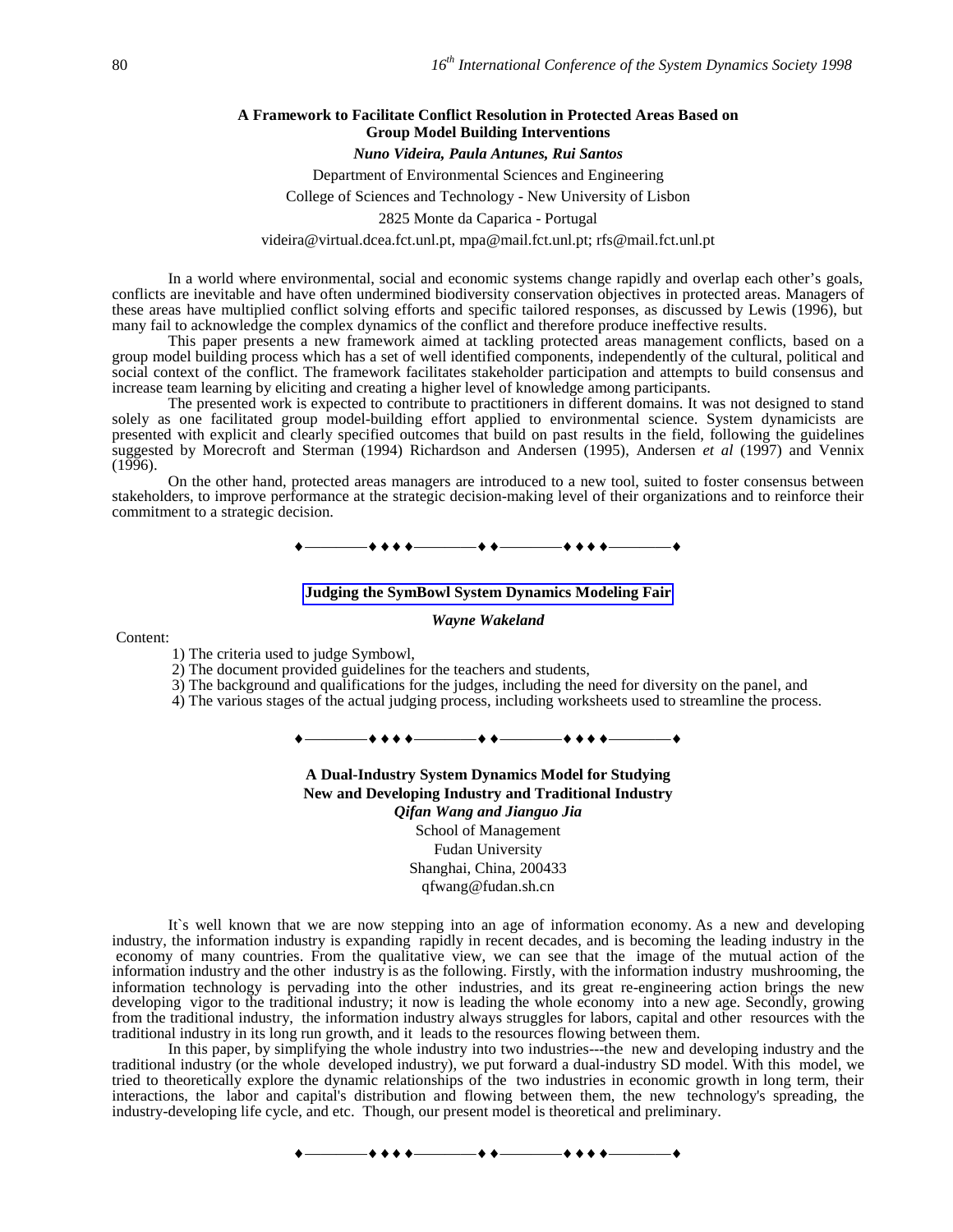# **The Study on Objective Model of Organizational and Managerial Reformation: Facing IT** *Qifan Wang, Yang Di, Zhaotian Zhou*

School of Management Fudan University Shanghai, China, 200433 qfwang@fudan.sh.cn

The enterprises world-wide, especially in Mainland China, are now facing a historical reform in economic development. The progress of Information Technology (IT) has been one of the fundamental and most important factors to stimulate the enterprises reshuffle since 1970s. It has expedited the process of forming an integrated market and economy and led to the tendency of Business Processes Reengineering (BPR) in the world. Due to IT's impacts on highly assembling and sharing information, BPR shouldn't be only an approach for readjusting the product-processing, but also challenges the organizational and managerial model of enterprise under the traditional surroundings.

In fact, once the new information technology is adopted in an organization, relative modification or reformation in organizational structure and managerial style should be made in order to obtain the maximum efficiency, otherwise it will cost the organization a lot or bring the additional burden. Therefore, we supposed that the concept of BPR needs to be expanded to include organizational structure and managerial processes.

Hundreds of large modern enterprises have already come out in Mainland China in the past decades, but they are also facing a new reshuffle now. We analyzed the new features and conditions of the enterprises using new IT, and according to the modern management ideas and principles, we designed a new organizational and managerial structure with network shape, which has at least four advantages compared with the traditional one:

- 1. less administrative layers and broader span of control;
- 2. fewer managers and shorter decision cycle because of the use of computer network;
- 3. higher organizational efficiency and lower management cost;
- 4.more flexible feature in management and production.

————————————————

**Linking System Dynamics to Enterprise Data Modeling** *Wei-young Wang and Yi-Ming Tu* Department of MIS National Sun Yet-sen University wyoung@mis.nsysu.edu.tw

All decision behaviors can be divided into two parts. One is the process of data collection and processing, and the other part is mental simulation and prediction. The two processes iteratively proceed to accomplish decisions. Organizations, the two parts of the process are done separately. Data collection and processing task are often done by the management information systems and mental simulation and prediction task is done by other supporting frameworks and tools. There are seldom interactions between them during the design phase. First, the policy designed from mental modeling tools may not be available in daily management decisions. Second, the information systems can not effectively aid actual decision makings. The paper intends to abstract the activities in one organization with system dynamics and to transfer the abstract model into data model to support the development of databases and information systems. We hope to establish an integrated and simple information system architecture for the both objectives of policy design and data process. By doing so, more well understanding and agreement of organizations may be achieved.

————————————————

**From Business Strategy to Corporate Strategy dynamics - wielding System Dynamics to attack strategy for the multi-business firm**. *Kim Warren* London Business School Sussex Place LONDON NW1 4SA - U.K. kwarren@lbs.lon.ac.uk

A paper to the 1997 International System Dynamics conference (Warren, K.D., 1997, 'System Dynamics and Strategic Management - a Call to Arms', proceedings the 1997 International System Dynamics Conference, Istanbul) outlined the resource-based view of Competitive Strategy and showed how the problems of strategy dynamics could be attacked with System Dynamics. This paper will outline how the dynamic resource-system (DRS) perspective of the firm can be extended to tackle the problem of building strategy across a multi-business firm. Although it is widely believed that firm diversification may be more successful if 'related' to prior activities, the dynamics of how related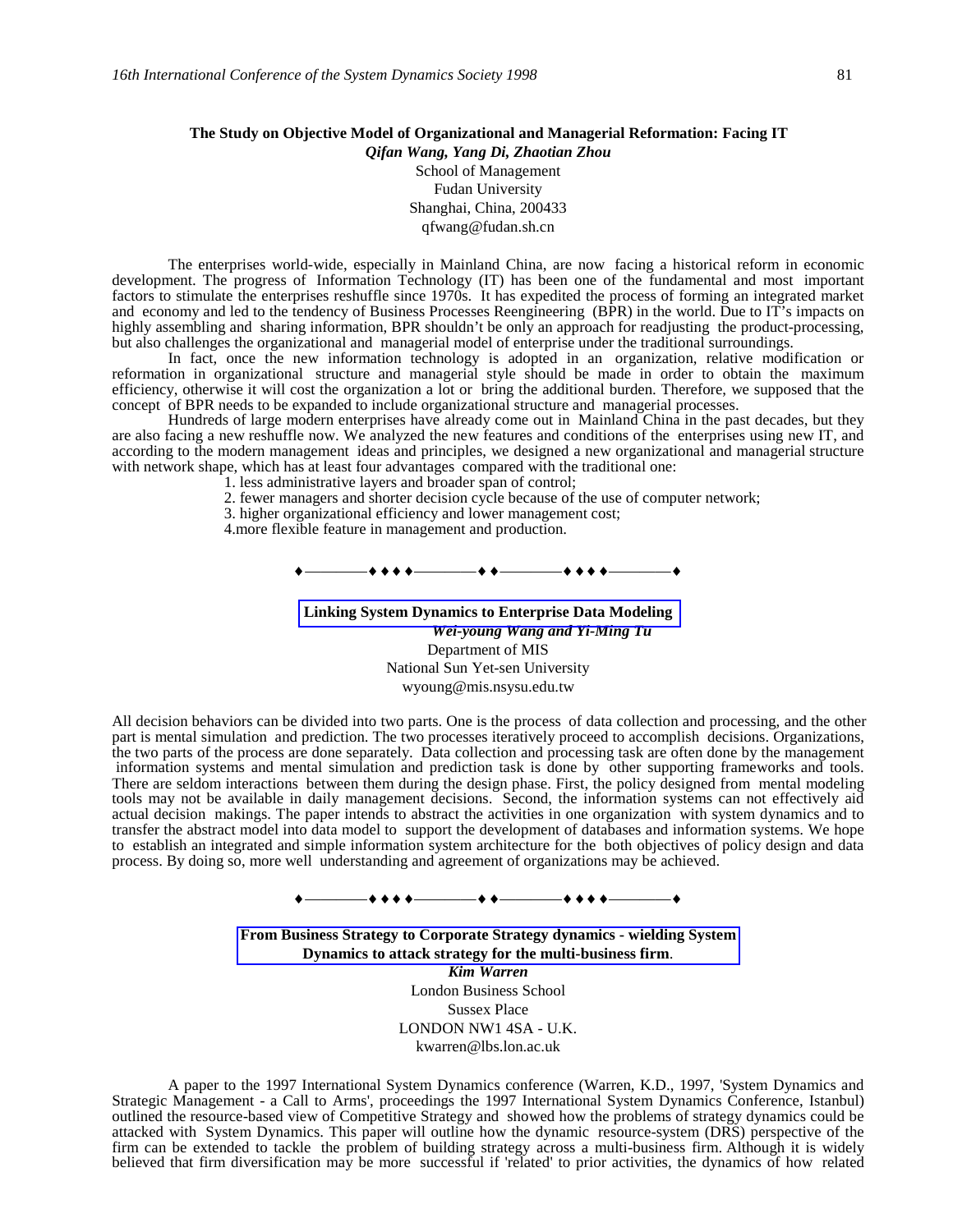diversification unfolds is poorly understood. The paper builds on established Strategic Management definitions of resources and competences, and provides a standard method for formulating these issues in diagnosing and designing business strategy. It extends the framework to a formal method for representing inter-business resource- and competence-based synergy. Competitive advantage can be built in several markets simultaneously, and new businesses established quickly, by transfer or sharing previously accumulated strategic resources. Where resource-transfer is not feasible, competitive advantage can still be built by leveraging competences that have arisen from learning about resource-building elsewhere. The framework's application is illustrated by modelling the history of the retail consumer services activities of Whitbread PLC, formerly a major brewing firm. Following robust growth of one restaurant chain to 1985, resources were shared and transferred into several related businesses. Where resource-transfer was not feasible, competences were leveraged through sharing of support functions. The model will illustrate not only the leverage of this transfer and sharing, but also its limits.



# **The System Dynamics of Failure for Core Competence-Based Strategy.** *Kim Warren* London Business School Sussex Place LONDON NW1 4SA - U.K. kwarren@lbs.lon.ac.uk

A paper to the 1997 International System Dynamics conference (Warren, 1997) outlined the resource-based view of Competitive Strategy and showed how the problems of strategy dynamics could be attacked with System Dynamics. This paper provides a formal view of firm strategy as dependent upon the performance of the firm's 'dynamic resource-system' (DRS). It then shows how the established Strategic Management concept of 'core competences' can be added to this DRS. Strategic competences determine the firm's ability to accumulate strategic resources, whether tangible (staff, products, customers) or intangible (quality, unit-cost, morale, reputation). Competence-building arises from firm experience at accumulating and maintaining these strategic resources, though it depends on the effectiveness of organisational processes for capturing learning. Although 'core competence' analysis is being widely used by firms and strategy consultants to develop firm strategies, several of the well-known businesses possessing such allegedly unassailable advantages have been surpassed by apparently weaker rivals. The paper will therefore show, by operationalising and simulating the DRS, that a core competence can be readily overwhelmed by a rival possessing a modest advantage in system-wide competences. The framework is applied to a consumer goods firm, and shows that the firm's relative competitive performance does not reflect its widely acknowledged lead in a core competence. This performance shortfall is contrasted with the stronger progress of a rival, known to be weaker on the core competence, but more skilled at other resource-building activities that would not classically be recognised as core competences.

————————————————

**Using System Dynamics to Model Policy Change in an Academic Library** *Jon Warwick* School of Computing, Information Systems and Mathematics South Bank University Borough Road London SE1 OAA, UKUnited Kingdom warwick@sbu.ac.uk

The analytical modelling of systems that involve significant human interaction is particularly difficult when the nature of the interaction is dependant on expected system response. Traditional models can capture the steady state behaviour of such systems, but frequently fail to capture or predict explicit changes in behaviour brought about by policy changes within the system.

An example of such a system is an academic library. The effective usage of a stock of books depends on demand, and can be controlled by policy decisions such as loan periods or levels of duplication but changes in demand for books occur both in the medium term (as teaching programmes change, class sizes change etc.) and in the short term (as assignments are set, exams need to be revised for and so on). Student experiences with the library system will govern their usage of the system and these interaction must be modelled.

A model of such a system is developed using System Dynamics which captures the feedback mechanisms involved between system and user, and allows system performance to be predicted over differing sets of operational policies. The advantages of this approach over analytical models are drawn out and examples of model usage demonstrated.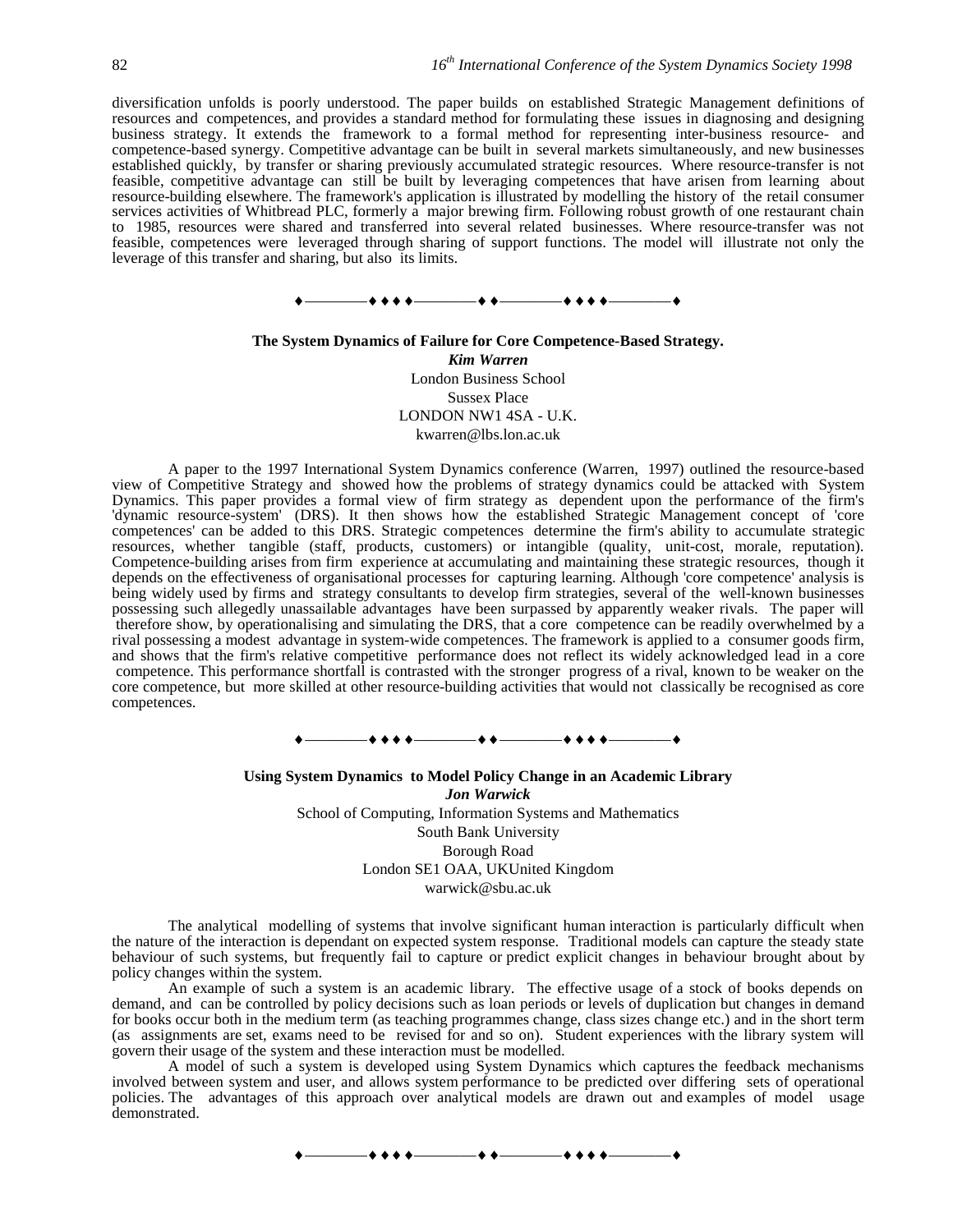# **The Skills Paradox in Times of Change** *Graham W. Winch* University of Plymouth Business School Drake Circus, Plymouth PL4 8AA, England graham.winch@pbs.plym.ac.uk

The skill base of an enterprise rises and falls as a result of staff turnover, training and other development processes, and with the change in the relevance of the skills to its current circumstances. A simple *Skills Inventory Model* (SkIM) is proposed using the familiar stock-flow structure. The SkIM model helps articulate the dynamics of this key variable, and may suggest why some firms find major change in insuperable barrier. It reflects how in stable times, the received wisdom of retaining staff applies, as skills lost when staff leave must be recovered through those of their replacements or through training and other staff development. In times of relatively slow change, staff retention may be even more important, as change leads to faster skills obsolescence, which would otherwise put a double burden on skill replenishment.

In times of major change, however, the picture may be quite different. In these circumstances the rate of skills obsolescence becomes rapid, and normal staff development processes may simply prove inadequate in building up the necessary new skill base. In which case, the ability to enhance the skills inventory through staff recruitment may be necessary. This poses a particular challenge to firms whose natural staff attrition is low and growth is not leading naturally to the creation of new posts.

### ————————————————

# **Balanced Strategies for Balanced Scorecards: The Evolving Role of System Dynamics in supporting Balanced Score Cards** *Eric Wolstenholme* Professor of Business Learning, Leeds Business School Director, COGNITUS

This paper will describe the enormous potential of system dynamics models to support balanced score card initiatives in business.

Balanced scorecards are being used by an increasingly large range of companies to develop performance measurement thinking outside the pure finance area. They have created an awareness of the need for companies to balance measures of financial performance with measures of internal processes, customers and human resources, in particular to recognise the intangible assets of a company such as intellectual capital and competency.

These methods represent a first step in holistic thinking by recognising the existence and importance of the full breath of operational aspects of business and the way in which these support the financial. Additionally, users of the approach are increasingly recognising another other systems concept - that such performance measures are interdependent.

In systems terms, performance measurement is an important, but limited application of systems thinking representing only one aspect of the feedback cycle System dynamics has an important role to play in extending this trend in performance measurements to a full systems approach.

This paper will describe the way in which system dynamics is being used by the author to support the design, testing and use of balanced score cards, involving the use of models to relate today's investment and strategy decisions to tomorrow's scorecards.

The paper will also comment on this work as an excellent example of the way in which the use of system dynamics in business can be rapidly accelerated by integrating it into current semi-systemic management initiatives.

# ————————————————

# **An Easy and Formal Method for Generating Structural High Leverage Policy in System Dynamics Models**

*Showing H. Young and Chia Ping Chen* Department of Business Management National Sun Yat-Sen University, Kaohsiung, Taiwan syoung@mail.nsysu.edu.tw

Designing high leverage policy is a very crucial and challenging step in system dynamics approach. However, very limited formal methods were developed in this area. Literature showed three kinds of these methods: the algorithm method, the mathematical method, and the guideline method. The algorithm method is easy to use and suitable for nonlinear models, but can only obtain "parameter policy", not "structural policy". The mathematical method can obtain "structural policy", but is not easy to use and not suitable for nonlinear models. The guideline method uses guidelines induced from some special cases to design policy; it is easy to use, but its generality is very weak.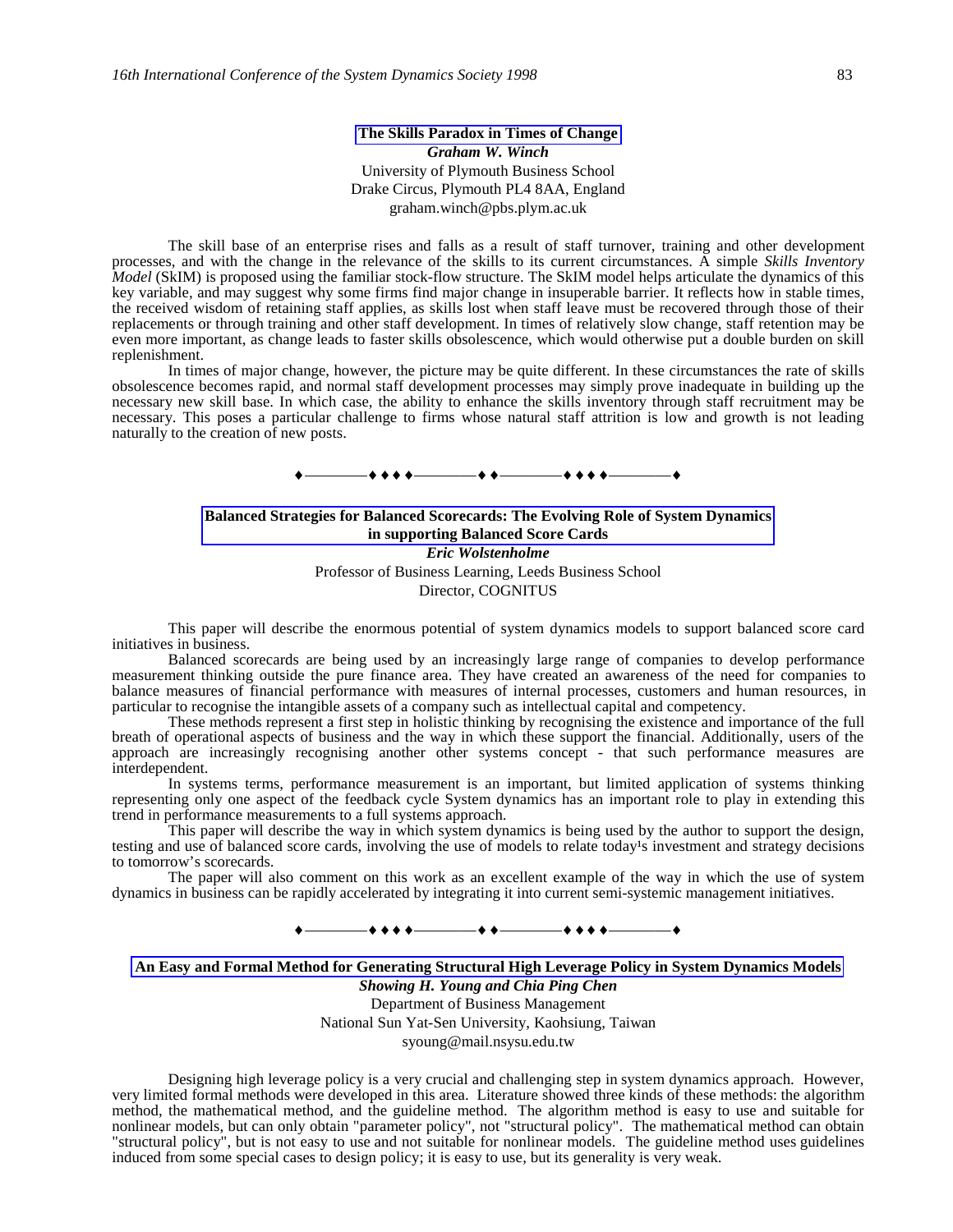The objective of this research is to develop an easy and formal method for generating structural high leverage policy in system dynamics models. The idea of the method came from our experimental studies of microworlds. We observed that if the subjects repeatedly play a microworld by trial and error, they can often unconsciously learn how to control the microworld even when they did not know the underlying structure. This kind of cognitive behavior is useful for controlling system dynamics models. So we imitate it to develop a conceptual framework for generating structural high leverage policy. Then we follow the conceptual framework to direct the development of our method. In short, this kind of cognitive behavior has two major activities: selecting information and organizing information.

We adopt the genetic algorithm as the mechanism for selecting information. This algorithm is suitable for searching huge solution domain; probabilisticly searching with natural selection, but without blind search; being able to obtain global satisfactory, not local optimal solution.

We adopt the back-propagation algorithm as the mechanism for organizing information. This algorithm is a kind of artificial neural network with learning capability, and has showed its effectiveness in system control. The actual operation of this method is as follows. First, we use the conventional optimization algorithm to obtain the optimal trajectory of decision output, the so called open-loop solution. Then we use a hybrid software of genetic algorithm and back-propagation algorithm developed in this research to find a decision function which produces approximation to the optimal trajectory, what is called closed-loop solution. In the hybrid software, genetic algorithm is used to find the independent variables of the decision function from the observable level variables in the system dynamics model; back-propagation algorithm is used to generate the functional relationship among the independent variables. We have applied the method to the model developed by Forrester in his paper "Market Growth as Influenced by Capital Investment". The result showed that the performance of the policy obtained by our method is better than that of Forrester's policy.

#### ————————————————

# **A New Mathematical Method for Improving the Behavior of The Market Growth Model** *Showing H. Young and Chia Ping Chen* Department of Business Management National Sun Yat-Sen University, Kaohsiung, Taiwan syoung@mail.nsysu.edu.tw

It is difficult for system dynamics models with high order and nonlinear property to straightforwardly obtain high leverage policies by mathematical method. In current literature, almost all of these mathematical methods were originated from the linear system mathematical skill of control engineering. They must simplify and linearize the system dynamics model first, and then use sophisticated mathematical skill to obtain a "guiding equation" for the simplified and linearized model; the equation then directs the design of high leverage policy for the original system dynamics model. However, the new mathematical method developed by this study neither needs to simplify and linearize the system dynamics model, nor uses sophisticated mathematical skill, but utilizes the insight from system archetypes and fundamental calculus to obtain a high leverage policy. The new method has been successfully applied to Forrester's "market growth model". The underlying idea is as follows. In the condition of the demand growth due to the dominance of the positive feedback loop, we fix "the adequacy of capacity to satisfy demand" to calculate how much capacity is able to prevent it from decreasing. If "the adequacy of capacity to satisfy demand" does not decrease, the negative feedback loop which inhibits the growth of the positive feedback loop will not be activated, and the growth can thus sustain. From the calculated capacity function, we can then derive high leverage investment policy. According to the new method, this study further developed a quantitative planning framework for dynamic growth. The framework can clearly calculate how to allocate critical resources to sustain corporation's growth.

# ————————————————

**Using A System Dynamics Model To Assess The Implications Of Welfare Reform: Policy Analysis And Sensitivity Tests** *Aldo A. Zagonel-Santos* Nelson A. Rockefeller College of Public Affairs and Policy University at Albany, State University of New York 300 Milne Hall, Albany, NY 12222 - USA zagonel@aol.com

Researchers at the University at Albany, working in conjunction with the New York State Department of Family Assistance, Office of Temporary and Disability Assistance, built a fairly large system dynamics model to help New York State, and its counties, think through the implementation of Welfare Reform. This modeling effort was based upon a series of group modeling conferences, occurring between February and December of 1997. Public welfare practitioners and experts --drawn from state and local public agencies, such as Social Services, Education, Health and Labor, as well as from not-for-profit providers, among others-- embedded a wealth of knowledge in this model, in the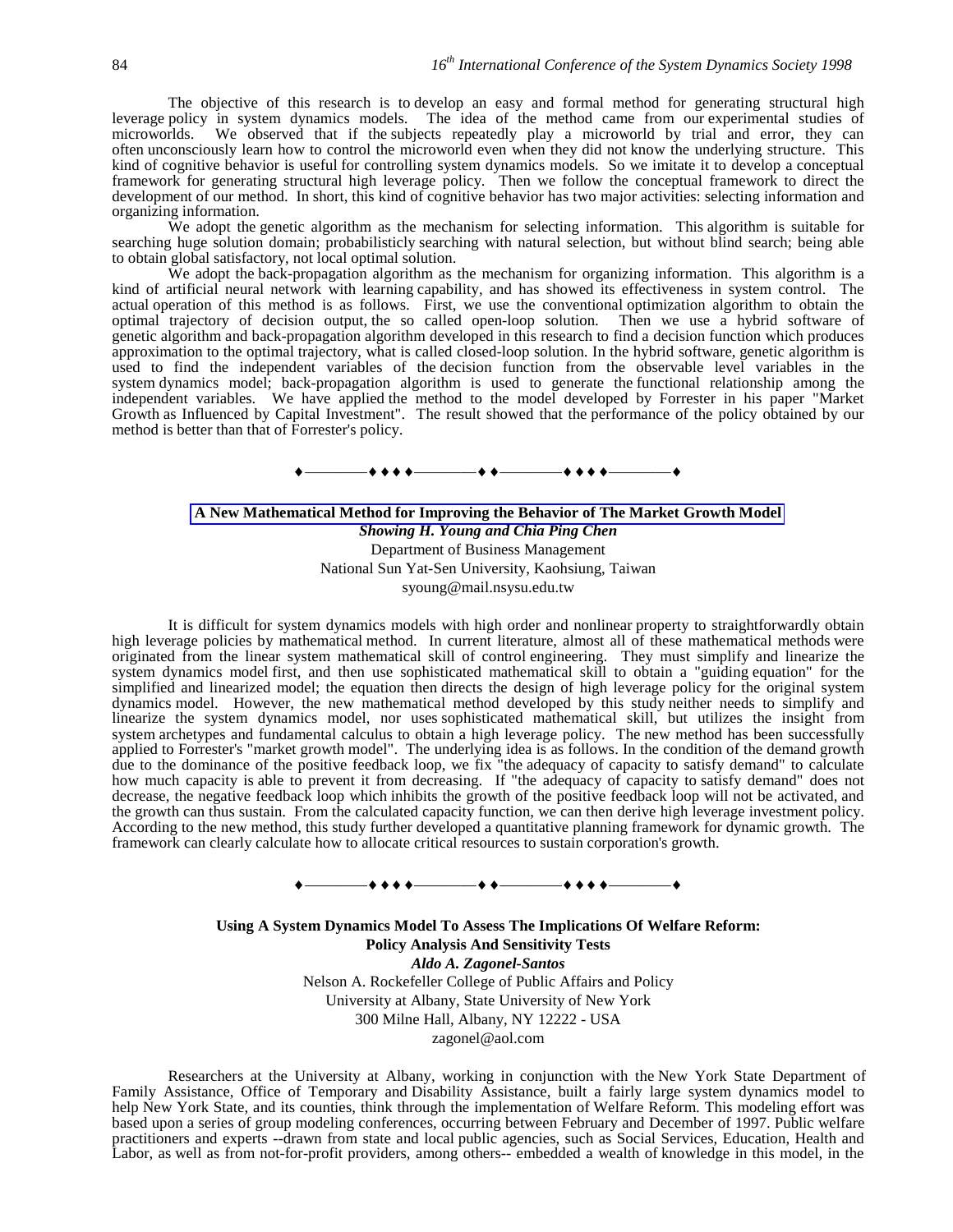form of hundreds of equations describing the structure, the flow of clients, and the interrelationships between the several sectors of their welfare services systems. Last year in Istanbul, we began to report on this effort.

In this paper, we will discuss the results of the analysis of the implications of the 1996 welfare reform act, in light of the insights derived from this model. In order to assure that those insights are robust, we will also report the sensitivity tests used to determine the confidence intervals that contain the behaviors observed in the simulation of the model. This prototype has been used already by two counties in New York State for the purpose of strategic planning, leading to resource reallocations both within and across public and private providers. As an exercise in optimization, we will also propose alternative investment strategies that maximize benefits and minimize costs, given different objective functions, i.e., goals.



# **British Petroleum Is Not Jackson Middle School: Different Best Modeling Practices For Different Environments** *Ron Zaraza and Tim Joy* CC-SUSTAIN Project 1151 SW Vermont Portland OR, 97219 USA rzaraza@pps.k12.or.us, tjoy@pps.k12.or.us

Recent discussions on the MIT K-12 System Dynamics listserve focused on modeling a system versus modeling a problem. George Richardson, referring to Jorgan Randers' thesis on model conceptualization and his own work on conceptualization in "Introduction to System Dynamics Modeling with DYNAMO", presented the view that best, or perhaps common practice, in modeling focuses on identifying problems within a system, then modeling that problem in the context of the system.

This approach certainly translates well to much of what has traditionally been done in educational uses of system dynamics. The Mahenjo Daro model and the Sahel model, available from the Creative Learning Exchange, provide excellent examples of models in which a clearly defined problem, resource depletion, is explored in two specific contexts. Similarly, virtually all models developed for physics and mathematics follow a similar, problem-centered pattern. The models focus student attention on understanding and solving a specific problem. As such, system dynamics serves in an ancillary role as a support for traditional curricular topics.

An emerging use for system dynamics in education moves away from using a system to solve or exhaustively explore a problem. Instead, crude models of systems are used not to address problems, but to motivate questions. These questions may then lead to formal models of parts of the systems, or explorations of the system in search of other problems.

Examples of such a process have been observed repeatedly in classrooms using very basic models. A teacher presents a population model when discussing problems facing a third world country. Students, when confronted with dramatic exponential growth, immediately begin to question and criticize the results of the model. Their questions are woven into a series of individualized assignment by the teacher, individual explorations of aspects of the larger system. These explorations allow a flexibility in thinking that traditional educational approaches do not. This occurs because the broad model of the system led to thinking about parts of the system. The focus is not on solving a problem, but on motivating exploration of many related problems, the real purpose of learning. The model of the system provides a jumping off point, rather than a solution or an exploration of possible solutions. The focus is on SYSTEMS rather than a system.



**Modeling in the Educational Environment - Moving from Simplicity to Complexity** *Ron Zaraza and Scott Guthrie* CC-SUSTAIN Project 1151 SW Vermont Portland, OR 97219 USA rzaraza@pps.k12.or.us

Educators often become interested in system dynamics because they are introduced to models that illustrate a problem in their content area. The opportunity to explore the problem by running a model, changing values of some parts, then re-running the model and seeing very different results, is a very powerful example of how students can learn using system dynamics. Characteristically, these models are fairly complex and detailed models developed by experienced models for a specific purpose or problem.

Unfortunately, these models have potentially negative impact on teachers as they begin to develop their own models. Perhaps the greatest potential for damage lies in setting expectations too high. Teachers feel that they must build models of equivalent elegance and complexity to have good, useful models. This perception may well have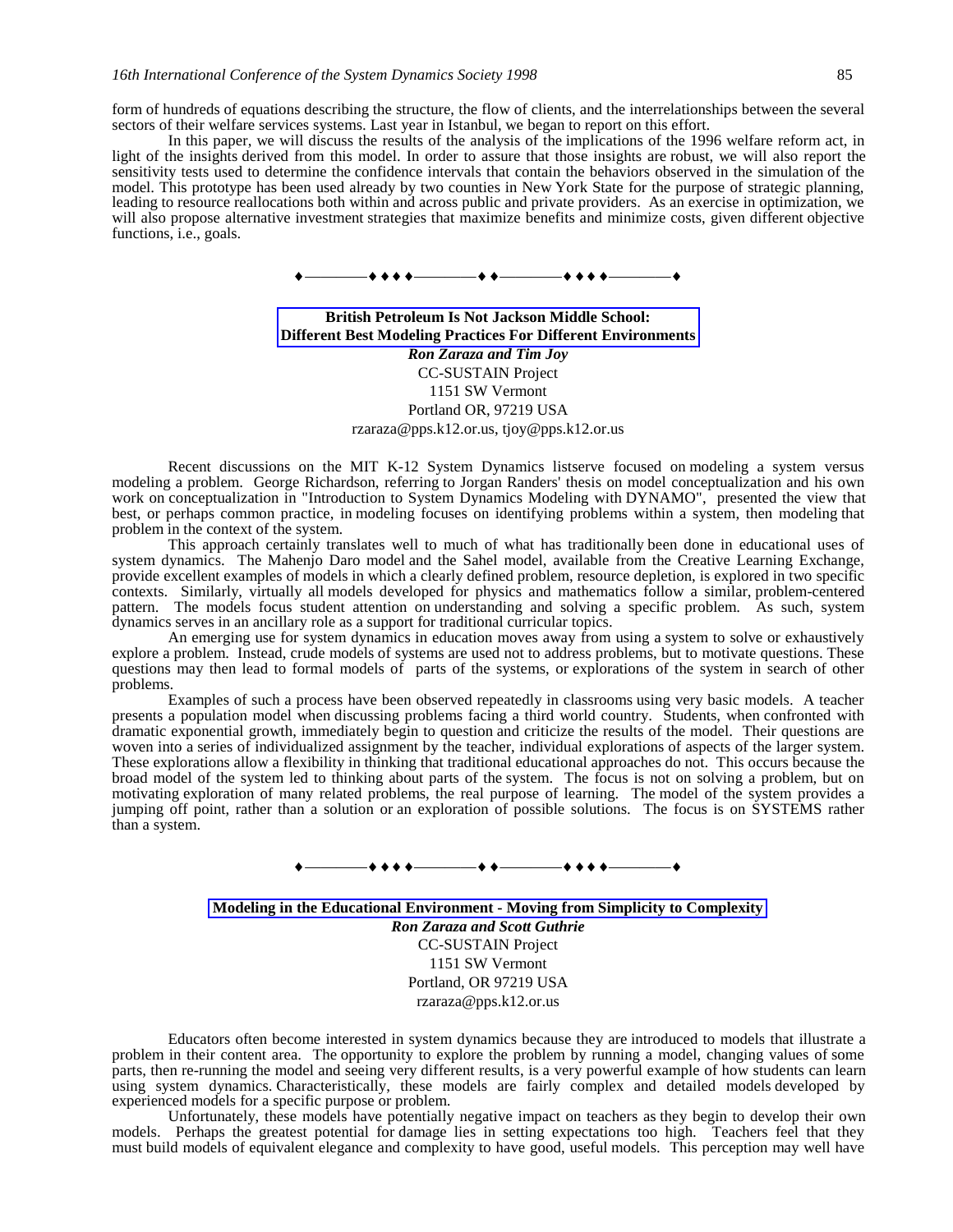been a major factor in slowing the growth of modeling in some of the school systems that were among the pioneers in system work.

A second potential problem arises if teachers are not discouraged. The complex models may remain the "ideal", ignoring the simpler models that are easier to build and more accessible (easier to understand and use) to students. Work in schools that both teach students to model and use models in a broad range of classes indicates that beginning with simple models, then modifying and enlarging them to deal with student questions as they arise, is a more generally effective approach to modeling. It not only uses the model as a tool to teach content, but is also develops a greater understanding of system concepts in students.



# **Causality and Conjugate Variables in System Dynamics Modeling: Enhancements or Impediments** *Maciej Zgorzelski and Timothy M. Cameron* Department of Mechanical Engineering Kettering University (formerly General Motors Institute)

Flint, MI, 48504

Causality has been condemned by system thinkers from Bertalanffy to Senge. It is generally perceived as a synonym of reductionism, thinking about the world in terms of simple cause-effect chains. System dynamics teaches that everything operates in the form of interacting feedback loops, and in these it is inherently impossible to distinguish between cause and effect. The balancing behavior of negative feedback, or the instability of positive feedback, is a structural property of a system, irrespective of which variable is considered the input to start the (computational) analysis.

Nevertheless, classical system dynamics modeling, from Forrester and the early Dynamo, imposes causality. One may argue that causality is incorporated because of computational requirements, nevertheless changing the input variable(s) requires creating a new model. Consequently, we can only determine reactions of a system to specific inputs (causal). We are unable to draw behavioral conclusions about a system based on its structure only.

In the study of engineering systems these issues have been approached before. It is widely known that an electrical circuit diagram (without current direction arrows!) is an acausal model, which will exhibit oscillatory behavior if it contains L and C elements, regardless of input choice. The less known technique of bond graphs (Paynter, Karnopp, Rosenberg) is also inherently acausal, and is especially powerful for modeling multi-disciplinary engineering systems. Its extensions to social and economic systems (Brewer) have never been fully explored. The present authors present the bond graph technique for modeling the dynamics of a variety of social systems, focusing on the controversial causality issue. This may lead to potential extensions of the current system dynamics modeling techniques.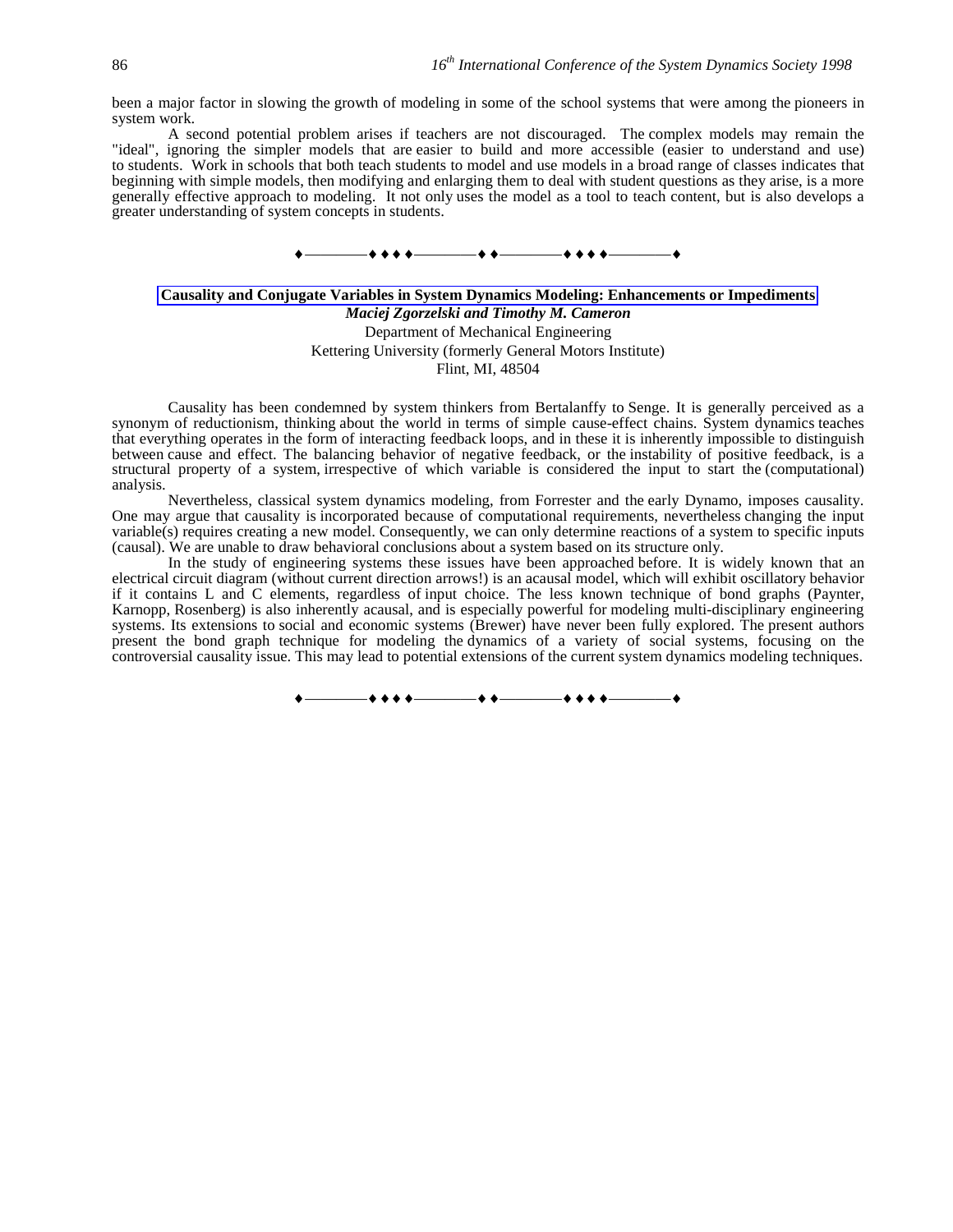# *Poster Session Papers*

## **Production Policies in a Norwegian Utility Company: Multiple Stakeholders and Trade-offs Between Technical and Economic Optimisation** *Ann van Ackere, Ph. D., Cand. Polit. Morten Ruud, and Mag. Art. Pål I. Davidsen.*

XXX is a utility company producing hydro-electric power. It is jointly owned by the companies YYY, ZZZ and VVV. The owners use their share of the power produced, or sell it on the open market. They have a variety of other sources from which they can acquire electricity. A government agency has the right to utilise a fraction of the capacity of one of XXX's power stations whenever called for. This paper addresses the issue of planning electricity production so as to optimise the use of water. There are two aspects to this issue: (i) managing the water inventory most effectively and (ii) timing production to take advantage of large price fluctuations and the requirements of the owners. To illustrate the complexity involved: The owners have rights to a certain volume of water, not to a share of the electricity produced. The value of a  $m<sup>3</sup>$  of water depends, however, on the current amount of water in all the reservoir, as well as the current speed of the turbines, since these factors affect the quantity of electricity produced from one  $m<sup>3</sup>$ .

This paper outlines a system dynamics model designed to address issues like:

- The trade-off between a technically and an economically optimal operation of the utility company.

- Negotiations between multiple shareholders with diverse objectives.

- Positive and negative externalities, , as well as a free rider issue.

- Investments and maintenance in the face of continued private ownership vs. ownership reverted to the government in the year 2006.



### **Insights about Stability from a Simple Model of the Russian Economy**

*Bent-Erik.Bakken* Bent-Erik.Bakken@ffi.no

Economies in transition appear more subject to instability than more well established economies. A simple model of the russian economy has been designed to investigate causes of and consequences from instablity. The model endogenously shows the russian GDP decline 1990-1997 and also growth in the future. It is indicated that threats to stability may arise from issues such as poor institutinional transparency, high ownership concentration and lack of equitable and enforceable tax schemes. The policy implications for russian and world economic policies are discussed.



**System Dynamics as a Complete Method of Systems Inquiry** *John Barton* Department of Management

Monash University, Australia John.Barton@BusEco.monash.edu.au

Over the past few years the System Dynamics Review has featured a range of articles emphasising the importance of model validation, group learning and evaluation of systems thinking interventions.

This paper proposes a framework for integrating these various aspects into a complete method of systems inquiry.

This framework identifies three characteristics of systems inquiry- the definition of the system of interest through the articulation of the systems principle, the particular logic of systems applied, and the design of the systems intervention. This framework is used to interpret system dynamics as a complete method of systems inquiry.

This interpretation has importance in reinforcing the degree of rigour required in using system dynamics and, following Peirce and Popper, the interpretation of the complete system dynamics method as an example of the application of an evolutionary epistemology.

Further benefits are that this framework provides a succinct approach to communicating the essence of system dynamics to new audiences, a way of interpreting the historical development of the field, and a basis for comparing system dynamics to other approaches to systems inquiry.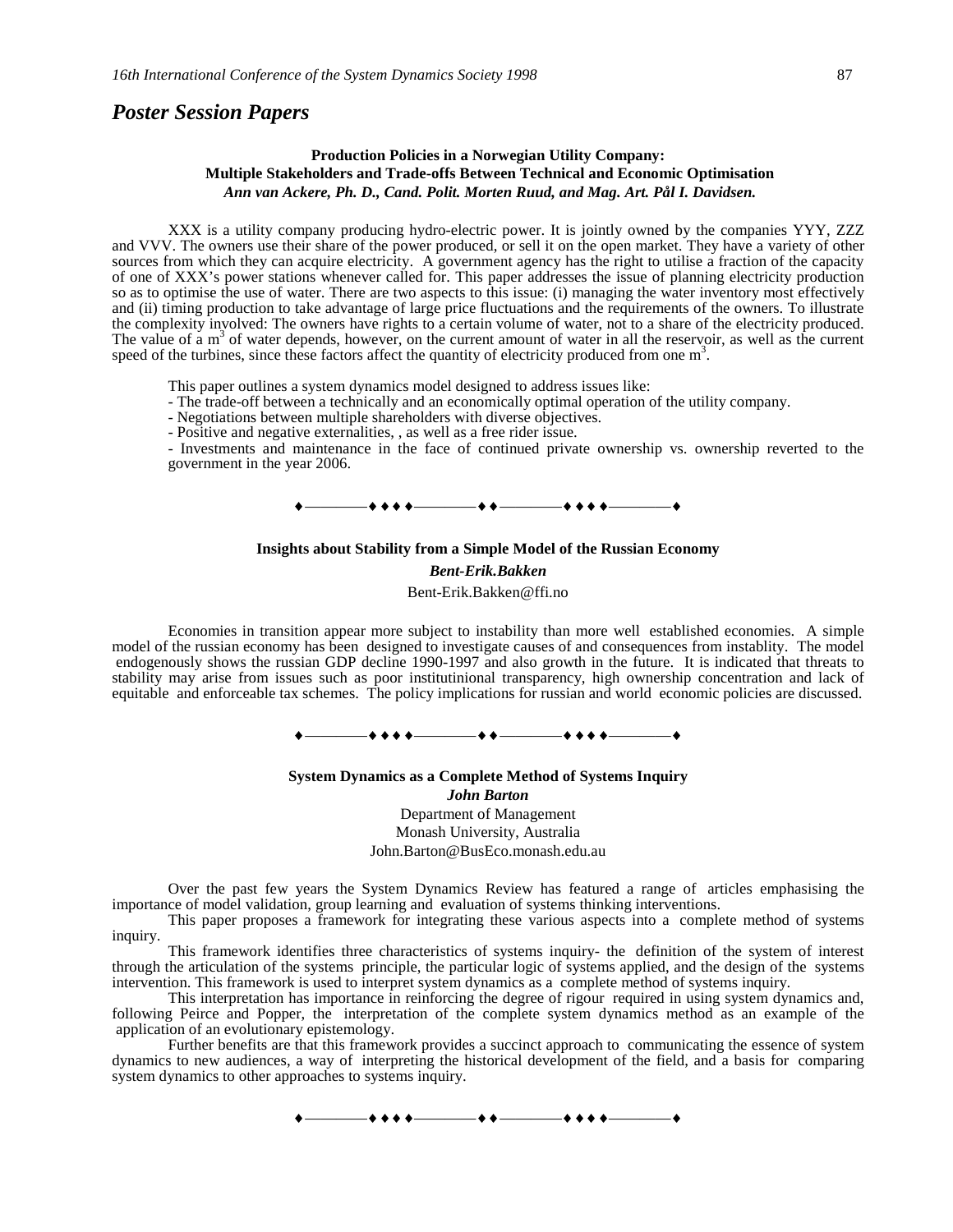### **Recruitment of Treatment Foster Parents** *Conrad Braun*

cbraun@v-wave.com

To date I have been working on a model for gaining insight into the recruitment of Treatment Foster Parents for high needs children who have been abused, molested, neglected and/or have disabilities of varying kinds. To care for these children takes commitment and training, but the best solution for their eventual success in life is to be placed in a family setting. Currently, the chronic problem exists that there are increasing numbers of children needing care and decreasing numbers of families available. Through a series of sessions, data relative to the problems associated with ensuring a reasonable availability of homes has been collected, and a model depicting variables involved has been started. The hope is that some insight might be gained regarding strategies to use for recruiting. This likely will result in policy challenges to the Alberta Government Social Services Department and/or the agencies involved. The children who are not matched generally stay in group homes or hotel rooms. Not only is this very expensive, but it accelerates dysfunctional behaviors and sets in motion cycles of increasing need for resources as behaviors become more pronounced. This particular project is not my main research, but a volunteer effort to assist the people in this field, as my wife and I are also foster parents.

 $\begin{array}{c} \bullet \longrightarrow \bullet \bullet \bullet \bullet \longrightarrow \bullet \bullet \longrightarrow \bullet \bullet \longrightarrow \bullet \bullet \bullet \longrightarrow \bullet \bullet \end{array}$ 

# **Automotive Scenario: Fuel and Lube Demand Trends for the Italian Sector** *Massimo Chindemi, Raffaella Turatto, Nazareno Ventola* EniTecnologie SpA Via Maritano, 26 - 20097 S. Donato Milanese (Milan) - ITALY

Analyses, from a dynamic point of view, of such an heterogeneous environment like the one related to the trends in car population, emissions, fuel and lubricant specifications are becoming increasingly puzzling.

On the other side, it is extremely useful to build general frameworks in order to support strategic evaluations and decisions.

System Dynamics scenario modelling enables to describe and capture main trends and basic relationships among engine and lube technology, fuel and lube economy, automobile emissions (with particular concern to the present and future EU regulations), fuel switching (from gasoline to diesel), incentives policy and market growth hypotheses.

A model is presented with the aim of answering some aspects of the fundamental question: "How much fuel and lube demand will change, following the EU regulations, engine technology improvement and lube evolution, facing a dieselisation of passenger cars?".

The model, considering a medium/long term time span and average behaviours typical of the Italian market, explores interactions among the above mentioned variables and offers scenario simulations according to different starting options.

————————————————

### **Using System Dynamics Modelling to Support Oil Field Value Management**

*David Corben and Richard Stevenson*

Cognitus

david@cognitus.co.uk

Computer modelling has long been an accepted and valued tool in the oil and gas industry. At the oil field level, for example, the field management team will typically have access to a number of models, each of which provides detailed information about specific aspects of the business. Such tools include detailed reservoir simulators, production and processing facility models, financial spreadsheets and tax planning models.

Precisely because these models are detailed and specific however, none of them can provide the management team with the Œbig picture<sup>1</sup> of the field as a whole. The independent nature of such models also makes it difficult and time consuming to explore a wide range of assumptions and strategies.

Recently, a number of oil fields have adopted a new approach - holistic modelling using system dynamics. Holistic models do not replace, but integrate outputs from the detailed analysis tools. Because the models can incorporate detail relationships where necessary, but use simplified <sup>3</sup>rule of thumb<sup>2</sup> operational assumptions wherever possible, the computational overhead of more detailed tools is avoided. Models run on desktop computers and many different scenarios can be tested in a short time. The strength of the holistic approach is to enable operational, financial and commercial issues to be modelled in the same environment, with interdependencies explicitly represented.

The authors have pioneered the development of this holistic modelling approach using system dynamics as the vehicle to capture knowledge and to accelerate learning about alternative futures, across the field management teams.

The approach has been successfully applied to three north sea fields in different stages of their life cycles. Firstly to support the development of a Œlate life<sup>1</sup> strategy for a large complex field, secondly to understand the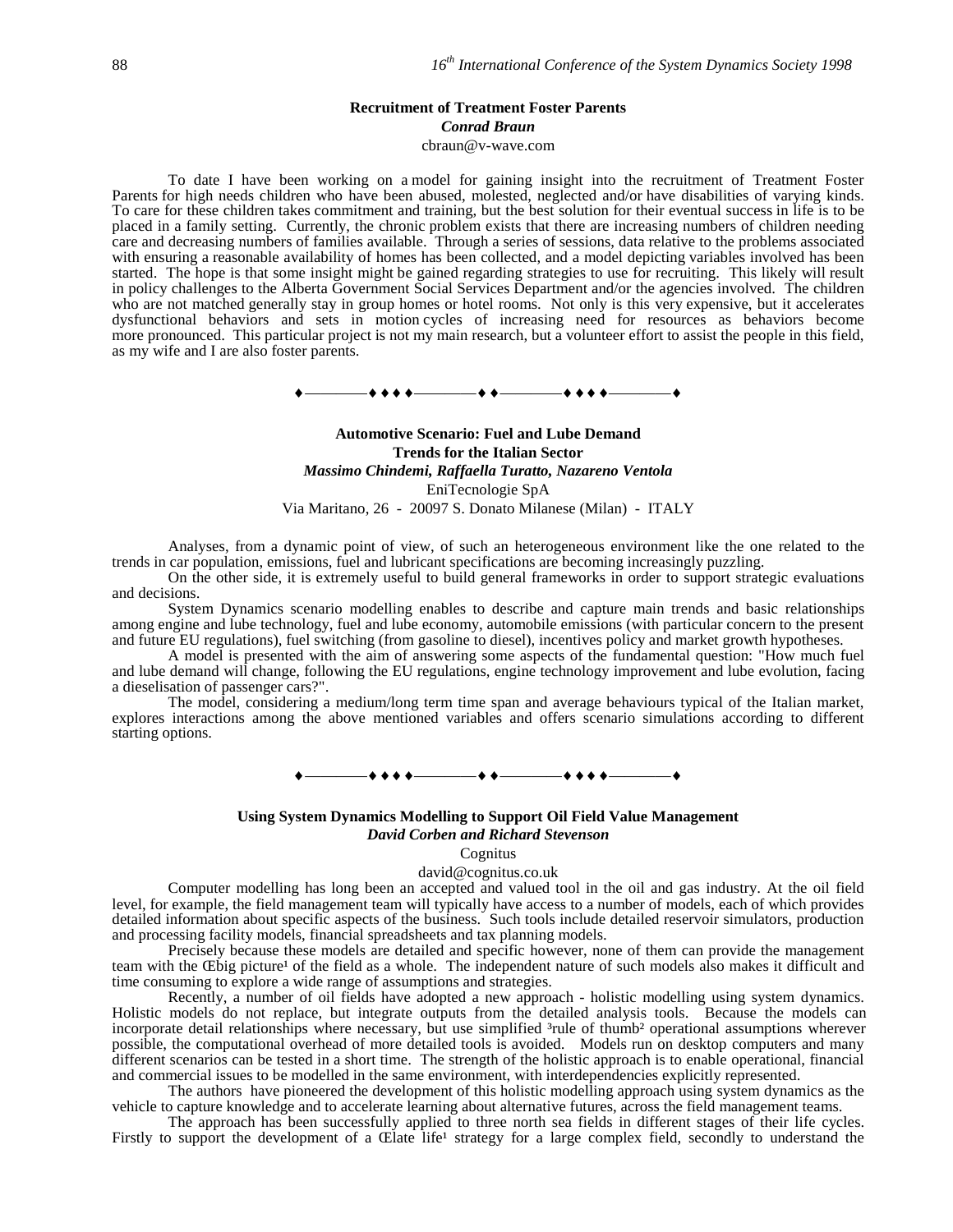complexities of produced water management for a mature field and, most recently, to aid the concept development stage of a new field.

The paper will describe recent consultancy experiences in applying high level modelling in the oil industry and comment on the content and process of the activity, with particular emphasis on management interaction.

 $\bullet\bullet\bullet\bullet$  and the contract of  $\bullet\bullet\bullet\bullet$  .

**Improving Manufacturing Performance Applying Qualitative Analysis Through System Dynamics** *Adolfo Crespo-Márquez, Rafael Ruiz-Usano,José Manuel Framiñán Torres* Escuela Superior de Ingenieros Avda. Reina Mercedes s/n, 41012 Seville, Spain

Modern manufacturing methods offer a wide range of opportunities to production managers. However, selecting the most suitable production technique is becoming a difficult task. The reasons for this can be found in the permanent technological evolution of the manufacturing environments and the increase of the complexity in the scenarios is increasing.

System Dynamics can be used to accomplish qualitative analysis of the production system, and by means of this is able to provide the managers with new insights of their environment, helping them to optimize the performance of the system according with their selected measures.



**Experiments with a Non-linear Model of Health-related Actions** *Cor van Dijkum, Etzel van Kuijk, Janneke Mens-Verhulst* Department of Methodology and Statistics, Faculty of Social Sciences, Utrecht University Heidelberglaan 2 3584 CS Utrecht. The Netherlands. c.vandijkum@fsw.ruu.nl

In 1987-1988 a nation-wide survey was conducted by the Netherlands Institute for Primary Care (NIVEL). The participants kept a health-diary for 21 days. For this period the participants reported what complaints they had and what health-related actions they undertook to handle these complaints.

For these data a system dynamic model is constructed. A guide-line for the development of the model was a theory about health-behavior (Leventhal & Schaeffer, 1990). In this (learning) theory a feedback cycle is postulated between: (1) complaints; (2) health-related actions; (3) and the knowledge which reflects the relation between these two variables .

Mathematical analysis of the equations of the model showed that the model is non-linear. As a consequence the model produces patterns of bifurcation in the development of health-related knowledge and actions. The model turns out to be sensitive to one of the key variables in the learning model, 'the speed of learning'. Changing the value of that variable gives rise to a whole sequence of transitions to different bifurcation patterns.

The pattern the model produces are reflected in the data, although this is limited because of the restrictions in the data of the diaries. As a consequence the validation of the model is still a problem, also because the methodology of validation of non-linear models needs further development.

 $\leftrightarrow$   $\overline{\phantom{a}}$ 

**Partial Differential Dynamics** *Douglas Franco*

System Dynamics improves modeling and simulation of systems of several variables. Because it integrates slices of reality rather than slices of equations, as in traditional finite element methods; so, flow conservation is preserved.

Distributed policy design shows edges of dynamic behavior, enhancing understanding of system performance.

System Dynamics variables are usually multidimensional. But, ordinary differential equations dominates modeling. A common method to deal with functions of several variables is to write them out of products of single variable factors. The variables are separated; thus, Partial Differential Dynamics breaks into combinations of ordinary differential equations. Jay Forrester uses this old trick in World Dynamics(1971), writing multidimensional functions as products of single variable functions of pollution, crowding, food and material standard of living. Products of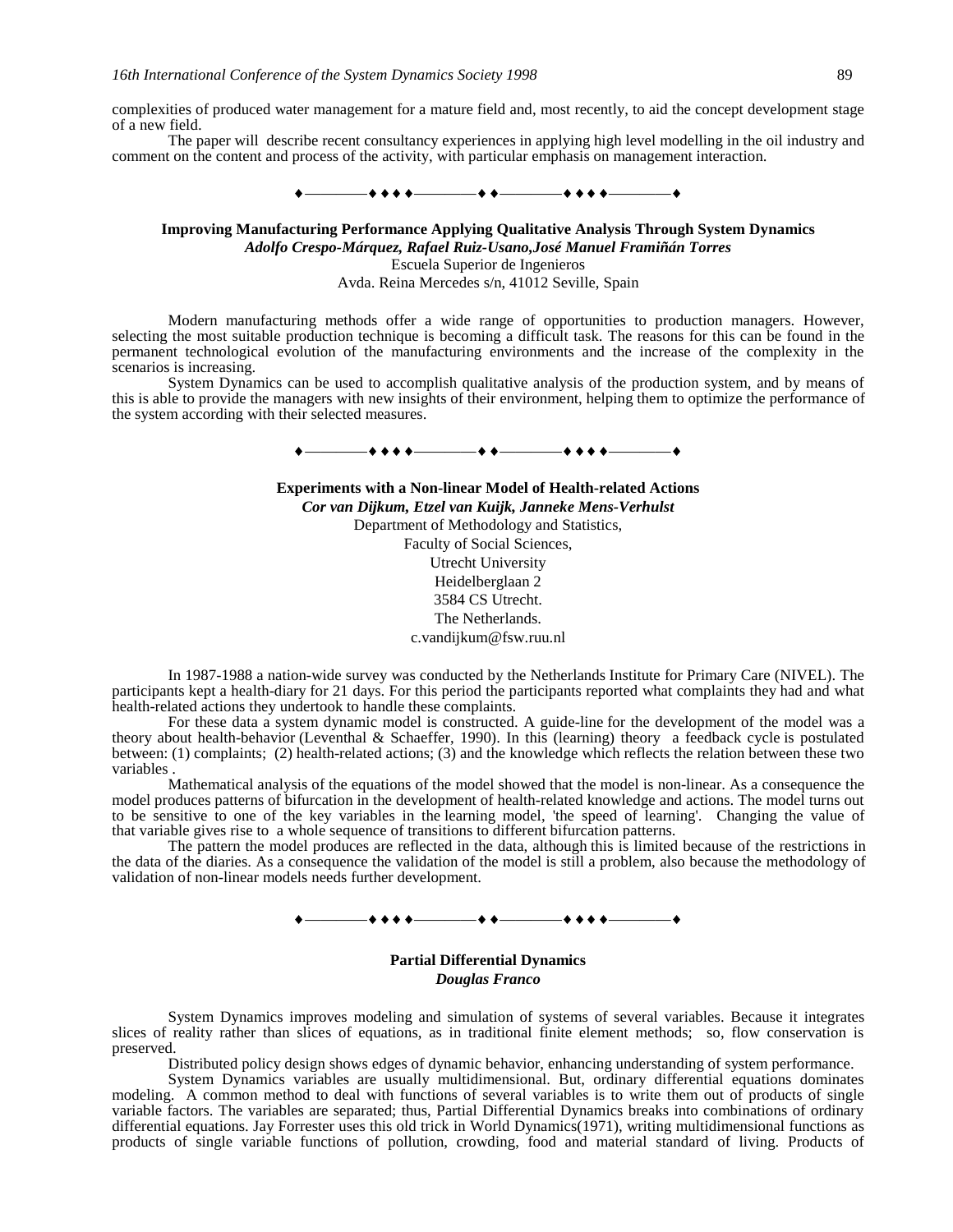multipliers are popular among SD practitioners to deal with partial differential dynamics. Unfortunately, this method is not universal. Sometimes, the variables are not independent; or continuous structures set limiting behavior.

System Dynamics has a lot to offer to model and simulate distributed problems.

Traditional finite element methods solve partial differential equations by four steps: (1) Real system is broken into discrete elements, (2) Dynamic Laws are applied to each element, (3) Partial Differential Equations emerge as finite elements go to zero, (4) Partial Differential Equations break into new finite elements, often different from the original ones, that are integrated into numerical solutions. System Dynamics goes directly from 1 to 4, jumping steps 2 and 3, because they are either unnecessary or misleading.

Inconsistencies between physical and mathematical pieces are avoided by applying physical and social laws directly to finite real elements; so, Dynamo, Vensim, Powersim or Ithink plot time related results. Auxiliary equations consider boundary conditions.

Partial Dynamics as a tool for process intervention is applied to increase quality and productivity in a steel plant. Process intervention illustrates distributed policy design. Heat radiation of a steel coil simulates temperature profiles to alter mechanical properties in the final product. Models for process improvement are supplied.

System Dynamics meets Distributed Dynamics, and provides better methods to deal with mutidimensionality. Specific methods to handle PDD in Vensim, Ithink and Powersim are presented.

PDD opens new ways to enhance company performance by System understanding.

 $\bullet\bullet\bullet\bullet$  . The contract of  $\bullet\bullet\bullet$  . The contract of  $\bullet\bullet\bullet\bullet$ 

### **Evaluation of Traffic Information System in terms of User Equilibrium**

*Atsushi Fukuda, Shigeru Koyama, Satoru Kobayakawa* Transportation Engineering College of Science and Technology Nihon University, Japan kobaya@trpt.cst.nihon-u.ac.jp

This study aims at evaluating by a simulation model what kind of method for providing traffic congestion information can attain the proper use of roads, namely the condition of user equilibrium.

In this study, first, the Block density model is prepared based on the SD theory in order to simulate traffic flows on a network consisting of two alternative routes. The route choice by each driver is estimated from information on the traffic condition in front that is:

1) visually obtained by the driver (i.e. the information on the condition one Block ahead),

2) shown by the information board, or

3) given by the navigation system.

In the case (3), however, only drivers of cars provided with navigation system are counted in, and other drivers are supposed to utilize the information (1).

The simulation is evaluated by a gap in average travel time between the two routes. If the gap is smaller, it can be evaluated that the information system more properly provides drivers with information, consequently leading to user equilibrium.

## ————————————————

**System Dynamics Analysis of Network Externality in Complex Market Structures** *Yoshitoku Fukunaga#, Yutaka Takahashi#, Nobuhide Tanaka#, and Akira Uchino\** # 1-5-1 Mejiro Toshima-Ku Tokyo 171, Gakushuin University

\* Senshu University

nobuhide.tanaka@gakushuin.ac.jp

In the information technology industry, number of standards are proposed concurrently, but standardization is achieved in relative short time compared to other industries. This is presumed to be due to an existence of network externalities. This study will propose an archetype indicating the adoption process of a standard (product) in the information technology industry with such a characteristic, and an analysis example. In the information technology industry, the even out of multiple standards does not exist. As in the expression " Winner takes all" there is only one dominant and surviving standard. The instigator of that standard only could secure profit. For instance, in the initial stage of the personal computer OS, number of OS existed, but now Microsoft Windows dominate the market. In the standard of home video tape, initially Beta and VHS existed, but now there is only VHS.

The study looks at the case study of the adoption process of two major home video game players, SONY PlayStation and NINTENDO 64, which share the market in Japan. In the Japanese market, currently PlayStation shipment is 9 times that of NINTENDO 64, implying a dominant position in the market. Sony hypothesized the critical importance of utilizing effectively the network externality of software. Consequently Sony formulated a situation in which consumers would select their product by substantial software titles. This resulted in PlayStation capturing major market share in Japan rapidly. The feedback loops between stock-flow systems included in the acquired archetype all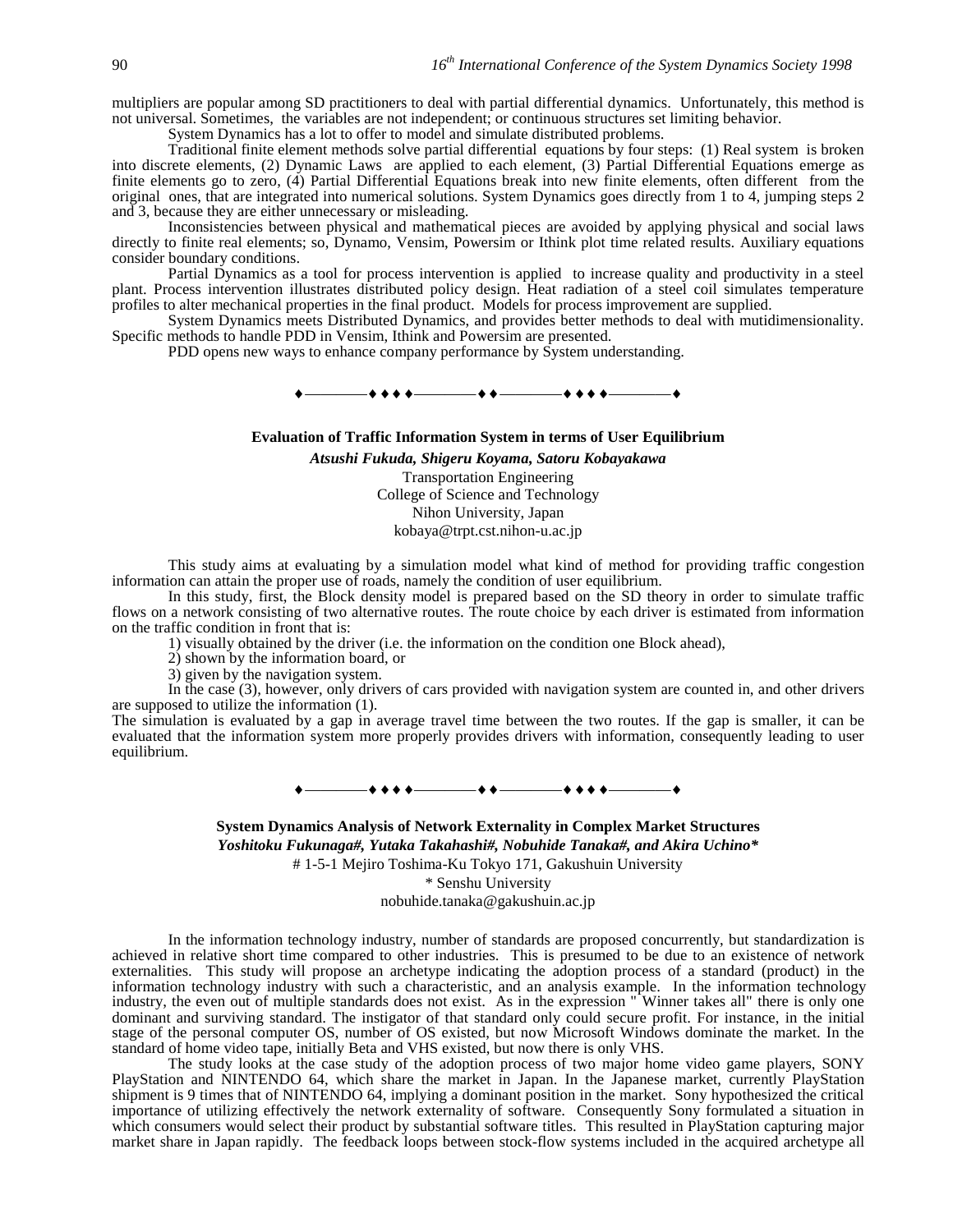were positive loops. However, the behaviour of the model did not show characteristics for those typical to positive loops.

Appearance of discrepancy between such qualitative analysis and quantitative analysis in a model describing today's growth area demonstrates a need to reconsider SD analytical method.

$$
\bullet \hspace{10mm} \overbrace{\hspace{10mm}} \bullet \hspace{10mm} \bullet \hspace{10mm} \bullet \hspace{10mm} \bullet \hspace{10mm} \bullet \hspace{10mm} \bullet \hspace{10mm} \bullet \hspace{10mm} \bullet \hspace{10mm} \bullet \hspace{10mm} \bullet \hspace{10mm} \bullet \hspace{10mm} \bullet \hspace{10mm} \bullet \hspace{10mm} \bullet \hspace{10mm} \bullet \hspace{10mm} \bullet \hspace{10mm} \bullet \hspace{10mm} \bullet \hspace{10mm} \bullet \hspace{10mm} \bullet \hspace{10mm} \bullet \hspace{10mm} \bullet \hspace{10mm} \bullet \hspace{10mm} \bullet \hspace{10mm} \bullet \hspace{10mm} \bullet \hspace{10mm} \bullet \hspace{10mm} \bullet \hspace{10mm} \bullet \hspace{10mm} \bullet \hspace{10mm} \bullet \hspace{10mm} \bullet \hspace{10mm} \bullet \hspace{10mm} \bullet \hspace{10mm} \bullet \hspace{10mm} \bullet \hspace{10mm} \bullet \hspace{10mm} \bullet \hspace{10mm} \bullet \hspace{10mm} \bullet \hspace{10mm} \bullet \hspace{10mm} \bullet \hspace{10mm} \bullet \hspace{10mm} \bullet \hspace{10mm} \bullet \hspace{10mm} \bullet \hspace{10mm} \bullet \hspace{10mm} \bullet \hspace{10mm} \bullet \hspace{10mm} \bullet \hspace{10mm} \bullet \hspace{10mm} \bullet \hspace{10mm} \bullet \hspace{10mm} \bullet \hspace{10mm} \bullet \hspace{10mm} \bullet \hspace{10mm} \bullet \hspace{10mm} \bullet \hspace{10mm} \bullet \hspace{10mm} \bullet \hspace{10mm} \bullet \hspace{10mm} \bullet \hspace{10mm} \bullet \hspace{10mm} \bullet \hspace{10mm} \bullet \hspace{10mm} \bullet \hspace{10mm} \bullet \hspace{10mm} \bullet \hspace{10mm} \bullet \hspace{10mm} \bullet \hspace{10mm} \bullet \hspace{10mm} \bullet \hspace{10mm} \bullet \hspace{10mm} \bullet \hspace{10mm
$$

# **The Dynamics of Distance Education Diffusion** *Paulo M.Gonçalves* palomar@MIT.EDU

Although the applications of ever evolving technologies have largely changed the characteristics of modern society, to date education technology has had a marginal impact on education. In general, technology has been used as an accessory to the actual forms and methods of education. Distance education is the one exception to this rule, but distance education itself has been a marginal activity in traditional post-secondary education. Based on the fact that new interactive technologies have been central to teaching for distance education, many educators claim that distance education has the potential to revolutionize the education system.

This paper investigates the evolution pattern of distant students enrollment and the diffusion of distance education institutions, and explores the leverage points that allow the diffusion process to accelerate. The results show that the number of distant students grow exponentially, but enrollment is highly dependent on the experience of institutions and teachers, and also on the quality of courses offered. Word-of-mouth, conditioned by distance education quality, is the main driver of institutions' diffusion. Policies dealing with teacher certification and course accreditation are tested and their impact on the diffusion of distance education commented. The model shows a change in institutions' characteristics: institutions become more focused in expertise areas, as the number of courses per institution decrease; and institutions grow in size, as the number of teachers per institution and number of students per course increase.

————————————————

# **Dynamic Analysis of Internet Growth** *Won-Gyu Ha\*, Doa Hoon Kim\*\*, Jaeho Juhn\** \*Electronics & Telecommunications Research Institute, Korea \*\* Sook-Myung Woman's University, Korea jhjuhn@etri.re.kr

The realm of cyberspace has been growing and replacing some roles of physical space. Especially, Internet has been playing as a main actor in the cyberspace including EC(electronic commerce), EDI(electronic data interchange), Internet Phone, Internet Broadcasting, EL(electronic library), etc. As a result of the rapid growth of cyberspace including Internet, we have many problems to overcome. But, unfortunately nobody knows the future shape of cyberspace.

In this paper, we made a system dynamics model of Internet growth to get a clue for dynamics of cyberspace. To do that, we started with comparing cyberspace with urban space. Namely, we used urban dynamics model as a basic framework for our Internet model. The population sector in urban space can be matched to users of Internet. Each of the labor sector and the housing sector also corresponds to information production sector and server (transmission capacity) sector in Internet. They can be classified as information consumption, production, and transmission sectors. There were two sub-modes that are composed of one model for single Internet site and another model for two competitive Internet sites.

By simulating these models, we got a few valuable implications. First of all, the information production sector leads the development of whole Internet space. That is, expansion of information production arises for the first time and then growth of the number of users follows it and finally server capacity increases. Therefore, the most important factor for Internet space development is activating information production (information business) sector. Secondly, from the competitive model, there is not path-dependent evolution but a little endowment effect. We also can find out that stagnancy occurs at the same time, even though initial conditions of two competitive sites are different.

 $\bullet\bullet\bullet\bullet$  . The contract of  $\bullet\bullet\bullet$  . The contract of  $\bullet\bullet\bullet\bullet$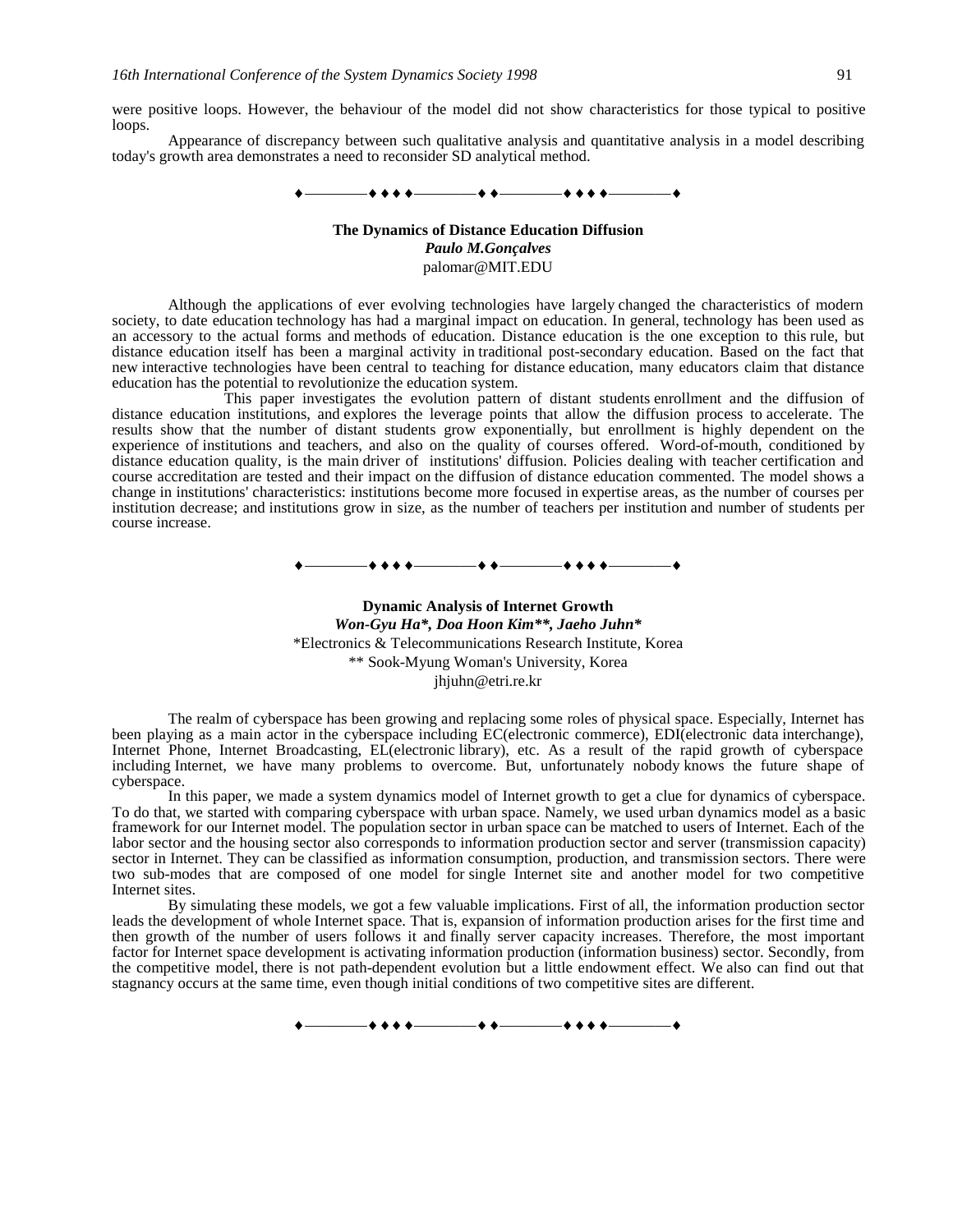**Conflict Analysis of Public Policy Stakeholders Combining Judgment Analysis and System Dynamics Modeling** *Naiyi Hsiao* Nelson A. Rockefeller College of Public Affairs and Policy University at Albany, State University of New York 135 Western Avenue Albany, New York 12222 nh7365@csc.albany.edu http://ALPHA1.albany.edu/~nh7365/

Public policy making has been characterized, by both research and practice communities, as struggling with various mutually conflicting interests. Active parties, namely policy stakeholders, take part in policy agenda setting, express their standpoints, and intend to shape policy alternatives which they expect will lead to policy outcomes most in favor of their interests. As an alternate to resolving disputes legally (typically legislative voting and jurisdiction), understanding and further resolving the contradictory interests by third party mediation has been emphasized in many situations and policy issues. Essentially, the key to mediating disputes lies in explicating sources of conflict by eliciting policy stakeholders' subjective values on policy issues.

The current study proposes a conflict analysis procedure. Using the JOBS (Job Opportunities and Basic Skills Training) welfare reform program as a case study and three hypothetical policy stakeholders, the procedure has demonstrated its capability to 1) elicit subjective values of the public policy stakeholders on policy alternatives and outcomes, and 2) deal with complexity of the disputed policy issue. Specifically, judgment analysis experiments elicit policy stakeholders' subjective values and explicate their cognitive conflict. System dynamics modeling contributes to building up important structures of the disputed policy, simulating various policy alternatives (means), and producing policy outcomes (ends). Eventually the means-end conflict would be vividly identified. Combining judgment analysis and system dynamics modeling, this conflict analysis procedure serves as a powerful tool for mediating policy disputes and further as a basis for conflict resolution.



**Airline Safety Dynamics**

Warwick Business School University of Warwick Coventry CV4 7AL R.L.Hsiao@warwick.ac.uk

*Ruey-Lin Hsiao Hero Ho* Chief Consultant Airline Safety Committee (Taiwan)

System dynamics method is one of the most effective ways to analyse complex strategic issues, capturing the subjective views of stakeholders and identify leverage points for policy formulation. However, its applicability has not been widely tested in other management disciplines such as the strategic change field. This research represents an effort to explore strategic change in relation to airline safety policy issues. The complex nature of airline safety issues offers a good subject for demonstrating the analytical power of system dynamics. This project explores the particular case of the Nagoya disaster in Japan, and traces the major safety issues back to the framework provided by China Airlines and the Taiwanese airline industry and also the governmental context. The aim is to provide new insights into the dominant policy operating in airline companies and government agencies, which emphasises a symptomatic solution in terms of human error (the pilots) and technological design (the aircraft manufacturer). In its practical aspect, the project seeks to obtain a better understanding of the dynamic nature of airline safety issues as well as policy analysis. Furthermore, in the theoretical aspect, the research attempts to show the applicability of system dynamics in the analysis of strategic change, and reviews relevant systems thinking methods in order to distinguish the position of system dynamics. The paper concludes with a review to link the application of soft system dynamics to its sociological roots.

# ————————————————

**Improving Processes and Management trough Systems Dynamics Models**

*Antonio Barron Iñigo*

Spain. Telecommunication Engineer. Telefónica de España S.A.

antonio.barron@telefonica.es

The purpose of this paper is to review different areas of a Company, where we can improve their management with the Systems Dynamics models construction, built a few of them, with simple elaboration and easy understanding. So, we will analyze business processes reengineering, as in the action of service orders, and in the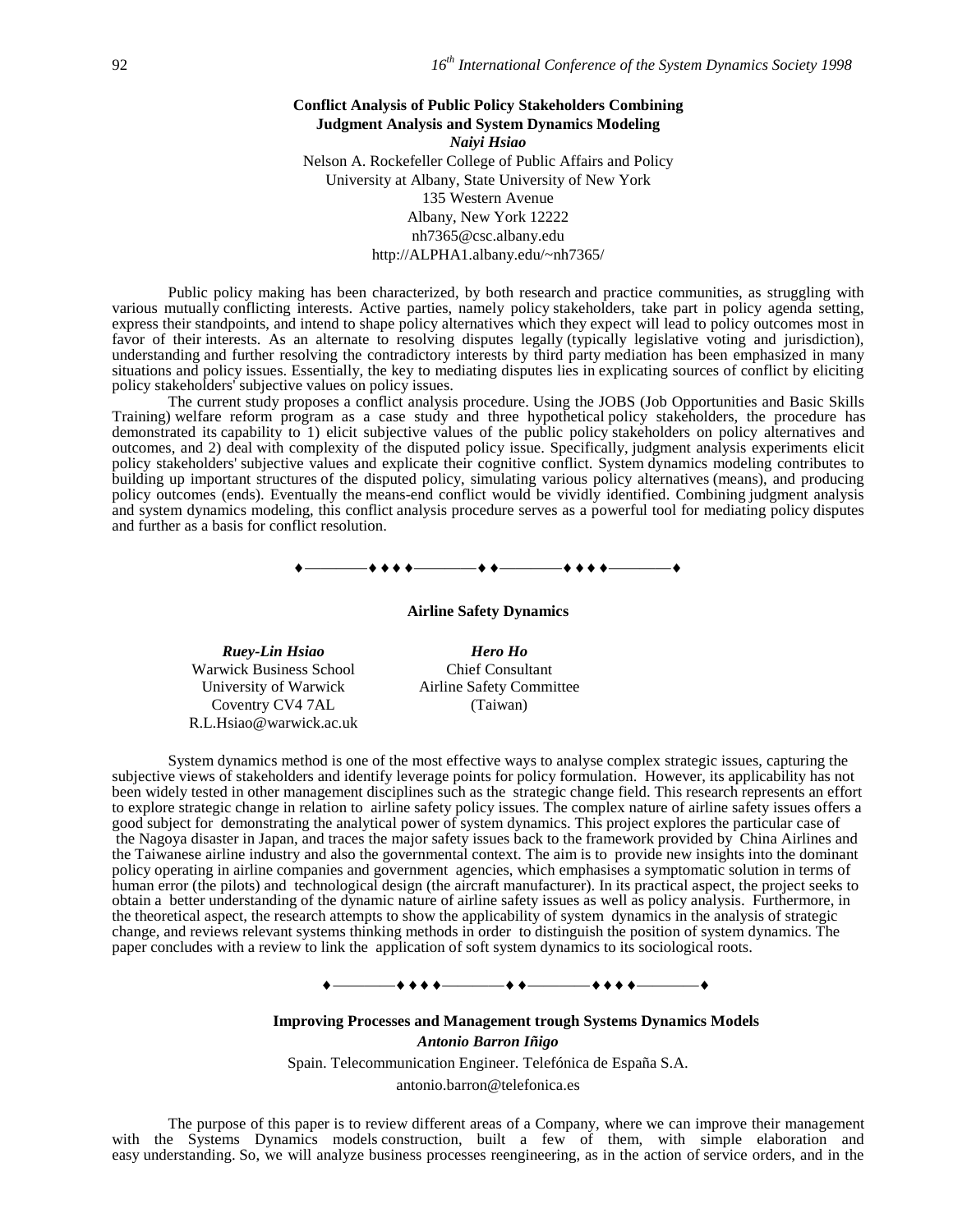attention to the client, going trough the inventory control, the demand forecast for previous and new business, the analysis of the profitability of services, in monopoly and/or in competition market, calculation and valuation of financial statement, depreciation, cash flow and ratios, investments comparison, human resources management and planning, developing projects and tasks, reviewing policy optimization of the enterprise strategy.

The exposition of the present document will be used as reference to new users of the systems dynamics that ask about the field where to apply these techniques and tools, in the real world of the operative and strategic planning of a Company. Moreover, these models will allow other managers to share the knowledge and behaviour of the different processes, contributing in this manner to the Learning of the complex systems of the Enterprise, developed in huge models.



### **Exploring the interactive games capabilities of standard Sotware SD tools, building competition markets models.** *Antonio Barron Iñigo* Spain. Telecommunication Engineer. Telefónica de España S.A. antonio.barron@telefonica.es

In this paper, I will expose the experience in Telefonica de España to build models to explain the transition of monopoly to open markets, in telecommunication business and services.

### ————————————————

### **HYPERTENSION : A System Dynamics Description and Multimedia Presentation on CD-Rom**

| Michel Karsky          | <b>Roger and Josyane Lacroix</b> | Jean-Christophe Dore | <b>Gregory Aich</b> |
|------------------------|----------------------------------|----------------------|---------------------|
| Industrial KBS, Paris. | Faculté de Pharmacie.            | CNRS, Paris, France  | KBS, Paris, France  |
| France                 | Tours. France                    |                      |                     |

The authors have developed a System Dynamics model of human Hypertension, which is intended to be used by doctors, medical students and even laymen for self-teaching or as a reminder of the basic theories and medication possibilities of this frequent ailment.

The CD-Rom which we propose to show, and the corresponding model, contain :

- a description of Hypertension biochemical factors and their multiple effects on various parts and organs of the body.

- the description of the effects of all presently known medications (generic drugs), including recently discovered new drugs.

Dosage, frequency of in-take and length of prescription are parameters which can be used during any simulation to judge the effect and efficiency of the chosen generic drug or mixture of drugs, depending on the hypertension of the patient and the stress generated by his environment.

#### $+ + + + -$

### **Conceptual Models for Policy Makers**

Policy Analyst New York State Division of Criminal Justice Services 4 Tower Place Albany, New York 12203

*Sharon Lansing Roderick H. MacDonald* Rockefeller College of Public Affairs and Policy University at Albany, SUNY Milne Hall, 135 Western Ave. Albany, New York 12222

System dynamics is a powerful tool for bringing structure to and developing insight into complex problems. Unfortunately, its conceptual and visual complexity are among the factors that have frustrated efforts to disseminate its acceptance and use more widely. This paper presents a small concept model for introducing system dynamics to policy makers that builds on recent research concerned with integrating traditional research techniques and systems thinking into public policy evaluation. It is an approach that introduces the power of system dynamics modeling to policy makers by first demonstrating its utility in theory development and research design. The rationale behind this approach is quite simple. Before any tool can be valued, its value must first be understood. Thus, the purpose of this approach is to first illustrate the greater clarity and insights system dynamics modeling can bring to a complex problem though its ability to convert real-life problems into a simulation model that can replicate the complexity, nonlinearity and feedback loop structures found in all social systems. To illustrate this approach, this paper will address the problem of recidivism among juvenile delinquents and the effective targeting of scarce treatment intervention resources intended to reduce the likelihood of a delinquent's continuing involvement in criminal activity.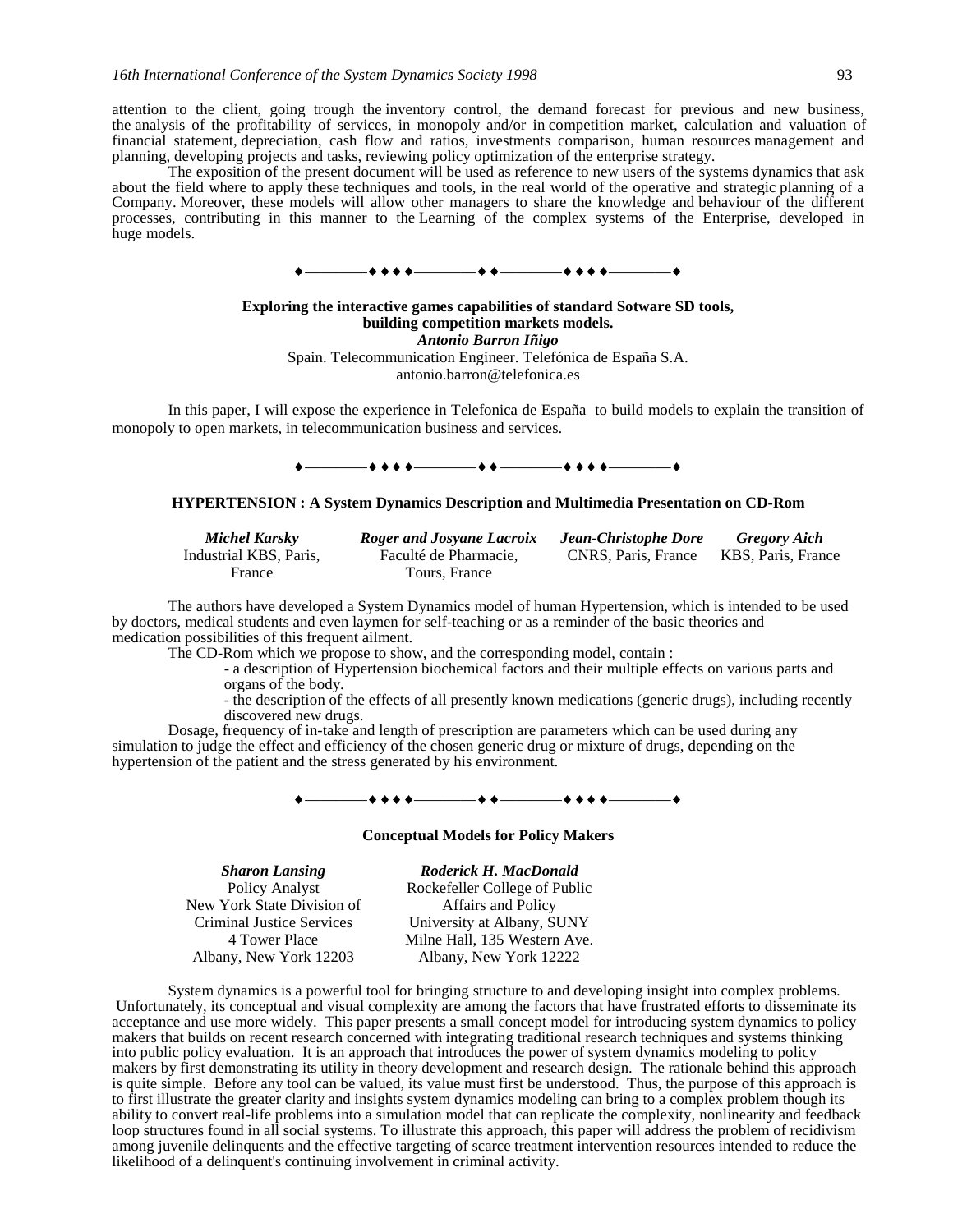### ————————————————

### **Data Capture Methodology for Modelling and Simulating a Product Introduction Process** *Rachel Mason-Jones\*, Dr Alison Boardman#, Ben Clegg#, Dr Mohamed Naim\* and Professor John Boardman#* \* Logistics Systems Dynamics Group, Cardiff University, PO Box 907, Cardiff CF1 3YP UK # Systems Engineering Group, De Montfort University

mason-jones@cardiff.ac.uk

There is considerable pressure in the aerospace industry to focus efforts on Product Cycle-Time Reduction (PCTR) and in particular to eliminate waste time in the Product Introduction Process (PIP). The paper describes a data capture methodology developed in pursuance of a PIP Extended Enterprise Simulation. The methodology consists of a framework that details the stages required from a real world PIP boundary, problems and performance measures definitions through to the development of the PIP simulation model and scenario testing. Various hard/soft system data capture tools and techniques are utilised such as input-output analysis, Ishikawa analysis, process flow mapping and Systemigram models.



# **System Dynamics Modeling - A New Way to Analyze Production Networks -**

*Udo Mildenberger*

Lehrstuhl für Allgemeine Betriebswirtschaftslehre und Produktionswirtschaft; D-55099 Mainz, Germany umild@prod-org.bwl.uni-mainz.de

Production Networks are a specific form of Interorganizational Networks. They are characterized trough tree constitution elements: The cooperation is focus to the production of goods (industrial goods, consumer goods, service etc.), has an more heterachic than hierarchic organization structure and follows more long-term than short term goals. In the paper presented, the evolution of such Interorganizational Networks is explained on the base of the system-basedapproach and the resource-based-approach (see the paper of U. Mildenberger; SD-Conference 1997).

The traditional way to analyze Production Networks is the Social Network Analyze. This methodology, developed in the field of Psychology and Sociology, base on the thesis, that individual behavior in a network is totally determined trough the interaction relationships between the partners. Therefore the Social Network Analyze describes Networks, the evolution of networks and the economic potentials of networks only with static criteria, like structure of the relationships, network position of each partner or network-density. A lot of aspects like continuous change of relationships (dynamics of network-relationships), systemic interdependencies of network-relationships, the context and history of each partner in the network as well as the context and the history of the whole network etc. are strongly ignored. Summarized, the methodology characteristics of the Social Network Analyze agree little with the problem characteristics of Production networks. Instead of this, in the presented work a System Dynamics Model is used as a tool to analyze Production Networks.

The prototyped simulation model allows to analyze the consequences of the constitution and the realization of Production Networks for each network partner, shows the evolution process from the perspective of the whole network and describes the effects and the repercussions from the network to the structure of the market (innovation time, customer behavior etc.). Based on the goal of the simulation, the model must be able to reflect the effects of an Production Network in different market situations with different competitive strategies followed by the competitors and different customer behavior.

The paper will present this model from a theoretical view (basic assumptions of system- and resource-basedapproach and its translation in SD-terminology) as well as from a practical view (structure of the model, simulation results, etc.)

# $\bullet$   $\bullet$  ———

#### **Modelling Environmental Carrying Capacity and Developing Sustainability Indicators**

*Taehoon Moon* Dept. of Regional Development, Chung Ang University San 40-1 Naeri Daeduck Myun, Ahnsung Kun, Kyung-Ki Do Republic of Korea, 456-756 thmoon@naeri.cc2.cau.ac.kr

The purpose of this paper is building an environmental carrying capacity model and developing sustainability indicators using the environmental carrying capacity model.

For this purpose, the paper consists of 3 parts. First, the paper examined the evolving definition of the sustainable development and environmental carrying capacity. Second, having examined the concepts, this paper developed a small generic model of environmental carrying capacity focusing on a carbon dioxide emission in a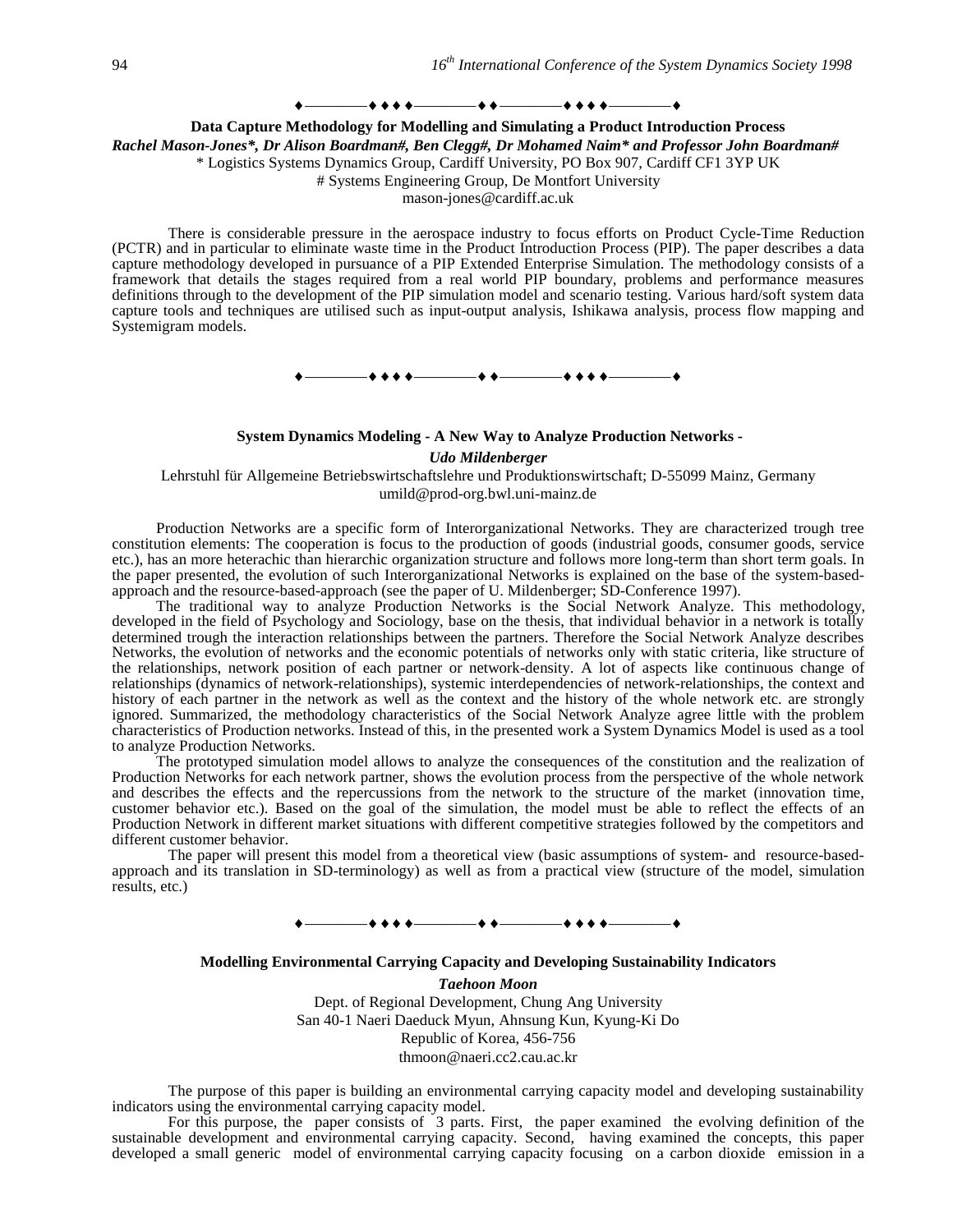region. Third, using the environmental carrying capacity model, this study developed an environmental indicators that can be used to monitor the sustainable development of a region.

There are two versions of sustainable development, a weak version and a strong one. The weak version just requires that environmental considerations are given greater weight in public decision making. The strong version, however, requires society to define sustainability constraints or environmental limits, environmental carrying capacity. One of the key issues in the approach to defining a strong sustainable development is how to operationalize the carrying capacity and how to measure change and progress. This may be tackled through system dynamics modelling on carrying capacity and building sustainability indicators based on the model.

In this study, an environmental carrying capacity model was developed based on the simple urban dynamics model (Alfeld et.al., 1976). The model consists of 5 sectors; population, housing, industry, land, and environmental sectors. In environmental sector, key variables are amount of co2 emission from the industry sector, green space, and air pollution index. Green space in this model functions as a source of fresh air supplier and as a co2 sink source. Air pollution index was defined as a ratio of 'co2 emission per unit land' to 'desired co2 emission per unit land'. In the model, the environmental carrying capacity was defined as a number of industry structure, population, and housing that can sustain certain level of air quality which is represented by the air pollution index.

Based on this small carrying capacity model, the sustainability indicators were developed using appropriate variables in the model. Those sustainability indicators are land fraction occupied, number of population and labor force, number of industry, number of housing, amount of co2 emission from industry, area of green space, and pollution index. Values of these variables at the equilibrium point can be used as a maximum human activity that can sustain a certain level of air quality in the region. Monitoring local condition in view of these maximum values can provide an important information whether the region is converging or diverging from the sustainable condition.

# ————————————————

### **Strategic Management as Decisions of Two Stages on a Set of Competitive Measures**

*Michiya Morita and Nobuhide Tanaka* 1-5-1 Mejiro Toshima-Ku Tokyo 171, Gakushuin University michiya.morita@gakushuin.ac.jp, nobuhide.tanaka@gakushuin.ac.jp

Our experimental analysis of world class manufacturing firms suggests that Porter's generic competitive strategies are options available to certain firms which meet the condition that all of representative competitive measures like cost and quality are above than competitive average respectively. Then the first stage means the firm should maintain its all of the competitive measures at the competitive level. The first decision consists of the resourceallocation decision which meets the condition.. The next stage is to decide on a particular set of the competitive measures with a specific set of weights, which characterizes the firm's unique strategic position. Only the second decision neglecting the first decision leads to competitive failure.

One of the most important criteria to judge the firm excellent is the firm should maintain its satisfactory performances over time. Many firms sometimes fail to manage to keep the criterion. One reason is they do not take the strategic decision as the two-stage process. They sometimes fail to recognize they are lagging behind the first condition. If too late, they have to move to another position attacked by new competitors. It can be considered as escaping into a market niche which may be shrinking or will be attacked later if it's promising, as pointed by Stalk(1988).

Our paper will present the dynamics of strategic management in the context of the two-stage framework. In the paper we will show the dynamics of strategic management as maintaining certain management capacity and causing synergistic relationships between the competitive measures which can be realized by strengthening the management capacity.

### ————————————————

**A System Dynamics Analysis of Gold Production in Kyrgyzstan.** *A.O. Moscardini, K.A. Lawler, G.J. Tentieva.* University of Sunderland UK.

Kyrgyzstan is a small republic in Central asia which has just established independence form the former Soviet Union. In the transition from a centrally planned economy to a free market economy, Kyrgyzstan faces many problems. Decisions that are made now will have consequences far into the future. Conventional approaches for understanding and predicting the behaviour of such economies are based on standard macroeconomics and mathematical techniques. These methodologies are often inadequate. The purpose of this paper is to demonstrate how the use of System Dynamics can help to understand macroeconomic models. (all models are implemented in POWERSIM.)

Exploring economic chaos opens a new way to understand behaviour of economic processes and their development In the first part of the paper, the structure of the "Beer Game" devised by Sterman is analysed. The structure is then adapted to model the Gold Production Sector in Kyrgyzstan. As Kygyzstan is such a small country, reliable data can be obtained and this has revealed many probl;ems especially in the infrastructure of the country. Because of this, chaotic "cobweb-type" behaviour was anticipated and the model show that this is indeed the case. The follow -up to this work will be to identify the key parameters which govern such behaviour and to formulate some policies that would avoid unstable.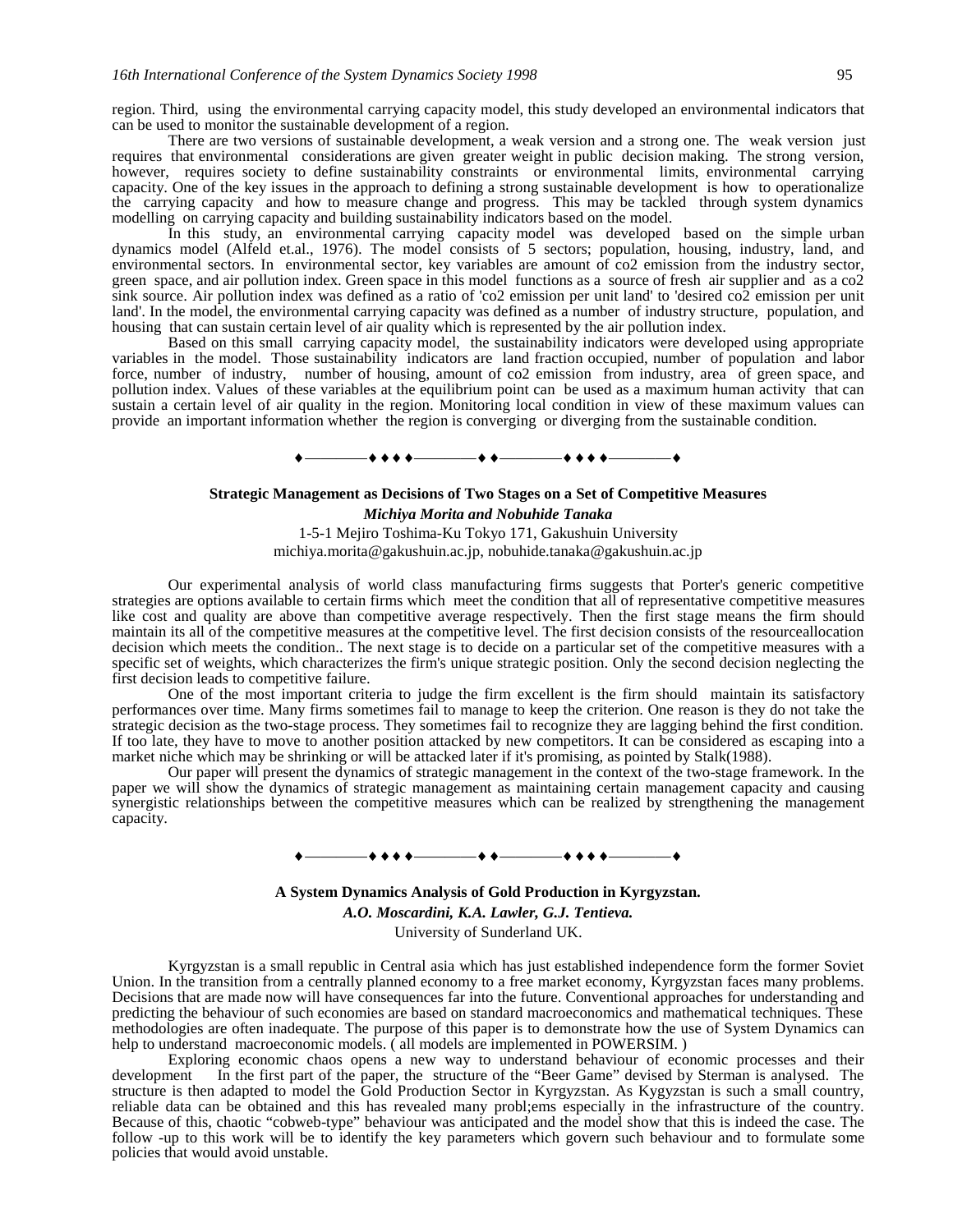### $\rightarrow$  +  $\rightarrow$   $\rightarrow$  + + +  $\rightarrow$   $\rightarrow$   $\rightarrow$  + +  $\rightarrow$   $\rightarrow$  +  $\rightarrow$  +  $\rightarrow$  +  $\rightarrow$  +  $\rightarrow$  +  $\rightarrow$  +  $\rightarrow$  +  $\rightarrow$  +  $\rightarrow$  +  $\rightarrow$  +  $\rightarrow$  +  $\rightarrow$  +  $\rightarrow$  +  $\rightarrow$  +  $\rightarrow$  +  $\rightarrow$  +  $\rightarrow$  +  $\rightarrow$  +  $\rightarrow$  +  $\rightarrow$  +  $\rightarrow$  +  $\rightarrow$  +  $\rightarrow$  +  $\rightarrow$  +  $\rightarrow$  +

**Create a Websim in Five Minutes**

*Magne Myrtveit, Atle Geitung, Morten Fjeldstad, Jon Brunvoll, Bjorn Arild W. Baugsto, David Bridgeland* Powersim AS

N-5120 Manger

Norway

magmy@powersim.no

Look(tm) makes it fast and easy even for non-programmers to create a user interface on a simulation model created in Constructor(tm). The resulting simulator is run as a client server application over the Web. End users just need a Java enabled Web browser to run Look applications. Look is template based. Each template defines a generic simulator front end that you associate with a simulation model and customize to your needs. Using the Quick Plate template you can create a user interface in less than five minutes, while the Base Plate allows you to create a broader variety of websims.

Visit www.powersim.com or www.powersim.no for samples.

### ————————————————

# **Using Organizational Learning and Decision Aid techniques to construct a Flexible Management System** *Javier Pereira and Martin Schaffernicht*

Departamento de Informática de Gestión, Universidad de Talca, Avenida Lircay s/n, Chile

jpereira@pehuenche.utalca.cl, martin@pehuenche.utalca.cl

http://www.utalca.cl/~martin/martins.html

We propose a method of intervention towards constructing flexible (autonomous and viable) management systems, that emerge from strategies we explain as rules and meta-rules in a participative process incorporating the different points of view of the actors in the relevant domain.

Parting from constructivist principles (action triggers learning; valid learning needs action; knowledge is uncomplete; failure enables learning), we use techniques from organizational learning and decision aid in a cycle of Observe-Model-Construct-Act. It is a parallel search process for strategies enacted by the implied actors, and couples action and rules in a permanent redefinition by an empirically oriented scientific process.

## $\begin{array}{c} \begin{array}{c} \text{\textcolor{blue}{\textbf{+}}}\ \text{\textcolor{blue}{\textbf{+}}} \ \text{\textcolor{blue}{\textbf{+}}} \ \text{\textcolor{blue}{\textbf{+}}} \ \text{\textcolor{blue}{\textbf{+}}} \ \text{\textcolor{blue}{\textbf{+}}} \ \text{\textcolor{blue}{\textbf{+}}} \ \text{\textcolor{blue}{\textbf{+}}} \ \text{\textcolor{blue}{\textbf{+}}} \ \text{\textcolor{blue}{\textbf{+}}} \ \text{\textcolor{blue}{\textbf{+}}} \ \text{\textcolor{blue}{\textbf{+}}} \ \text{\textcolor{blue}{\textbf{+}}} \ \text{\textcolor{blue}{\textbf$

**Use Of System Dynamics as Corporate Synergistic Communication - From Learning Environment to Knowledge Accumulation** *Nataliya Rozora, M.Sc.* Complex Adaptive Systems Laboratory, Central European University H-1245, Budapest V, Hungary,

natroz@hotmail.com

Use of system dynamics for creation of learning environments in corporate management has with no doubt great implementation in the future, however yet another powerful feature of dynamic simulation of corporate activities, namely way of accumulation of knowledge and communication, is not fully explored.

In the paper presented there is investigation of multi-level approach to corporate use of dynamic simulation. The initial level is just a learning environment introduction in order to make managerial staff familiar with systems thinking and to show consequences of decision making in a long term with no risk for the real activities.

However the important point here is that collective use of any simulation package like iTHINK with discussion of systems' elements relationships in dynamics could serve as a means for team building. That means use of a graphical modelling language ideology as a universal and understandable by everybody in team way of expressing knowledge and hence way of communication.

When the simplest way is team playing with management flight simulators, the most sophisticated one concerns experts' involvement for expert blocks creation of complex simulation models.

Both support knowledge accumulation in institutional memory, and both use interrelations making synergistic effects with communication. These ways are suitable for project managers to get better project estimations, for financial plan makers, and even for communication outside. The last means that better results of business negotiations can be achieved with pre-discussions using dynamical simulation as communication tool for better ideas explanation, testing, and support.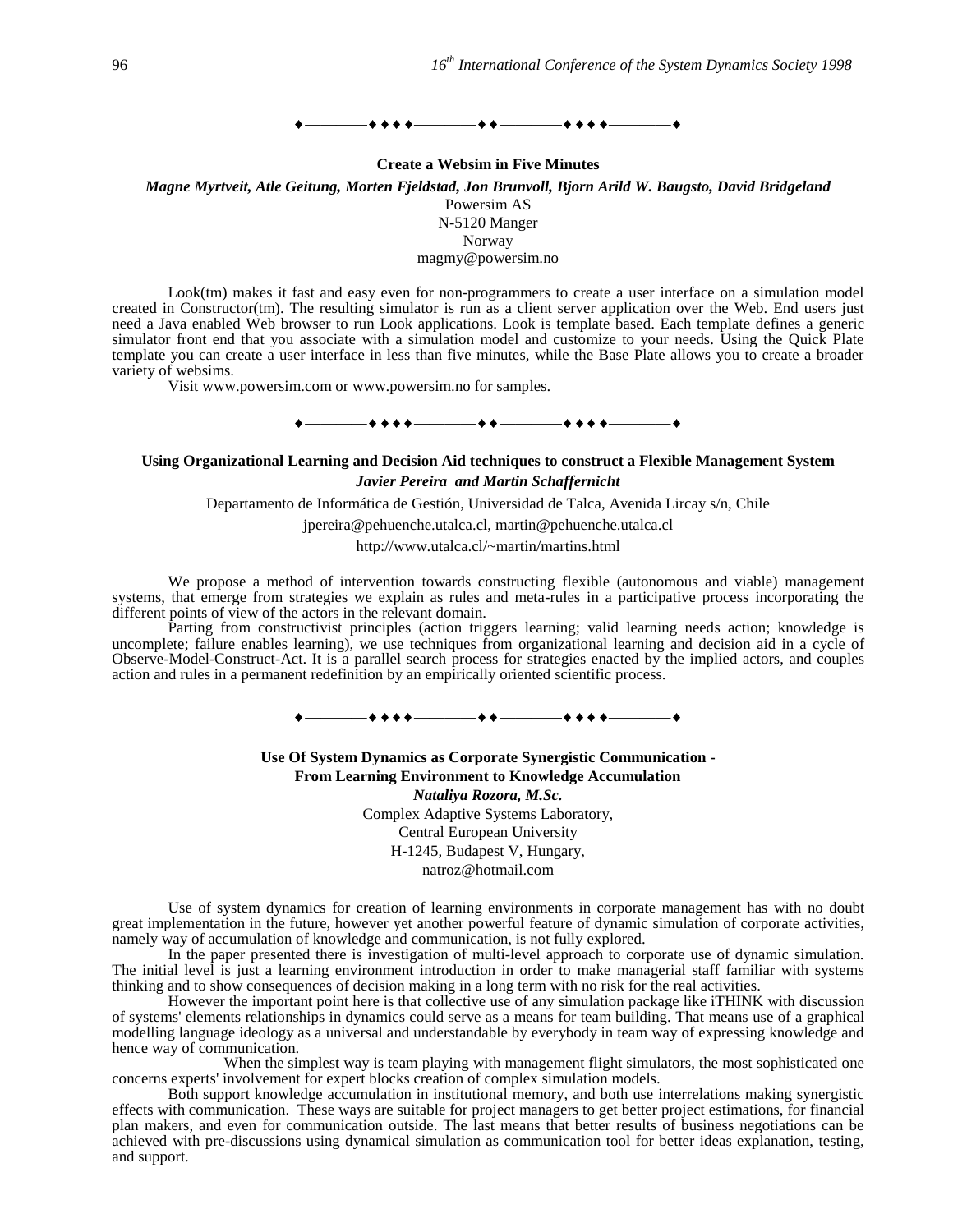A range of models will be presented to illustrate this paper.

# ————————————————

### **The Dynamics of Electricity Production in a Norwegian Utility Company** *Cand. Polit. Morten Ruud, Ann van Ackere, Ph. D., and Mag. Art. Pål I. Davidsen.*

XXX is a utility company producing hydro-electric power. It is jointly owned by the companies YYY, ZZZ and VVV. The owners use their share of the power produced, or sell it on the open market. A number of issues re. the trade-off between a technically and an economically optimal utilisation of the water resource has been brought to our attention. There are two aspects to this issue: (i) managing the water inventory most effectively and (ii) timing production to take advantage of large price fluctuations and the requirements of the owners. These issues are investigated using a system dynamics model that consist of a technical component and an economic component.

This paper presents a system dynamics model constituting the technical component of the XXX company. It includes the tightly interconnected water reservoirs, the associated pipelines, a pumping station, the power stations, and the control systems. There is a high degree of complexity involved in the operation of the company including issues such as water supply estimation, reservoir depletion rate optimisation, effective water pressure maximisation (depending on the water supply to the turbines), and turbine effect maximisation, -- all under the constraints imposed by the owners and the electricity market.

The model has been validated using a large amount of data sampled regularly over the last few years. It can be generalised and applied to other hydro-electric power plants and can serve as a component in an interactive learning environment for the training of utility managers and stake holders.



### **Strategic Planning with Limited Information Resource** *Francesco Sacco*

Business Policy Department Bocconi University School of Management Via Bocconi 8 20136 Milan, Italy francesco.sacco@uni-bocconi.it

A survey in the Italian machine tools industry has been carried out interviewing CEO and managers of 36 company in this field to study:

a. characteristics of information held by the firms to define their business strategies;

b. consequences of conditions of limited information;

c. possible remedies for such conditions.

The characteristics of information have been studied on the base of their degree of importance, confidence and accuracy respect to declared business strategies. Results show a general insufficient quality of information that can seriously bias the decision making process and influence its conclusions. Furthermore, declared strategies are not coherent with the available information resulting in a strategic rationality that is not based on data but on a vague idea about the state of the industry and the strategic intents of competitors.

This situation creates the context so that the decision-maker could be seriously prone to cognitive bias (hindsight bias, availability bias, framing effect, illusion of control, availability bias, reasoning by analogy, etc.).

The suggested remedies in literature to improve this kind of decision making process, different from the mere "integration of information", are illustrated and discussed. Finally, the use of causal loop diagram is proposed as a "debiasing" tool and a methodology is presented.

 $\bullet\bullet\bullet\bullet$  . The set of  $\bullet$  .

**System Dynamics Practice: in the Middle of Two Thinkings** *Ricardo Sotaquirá Gutiérrez and Jose Daniel Cabrera Cruz Lilia Nayibe Gélvez Pinto* UNAB, Colombia rsotaqui@bumanga.unab.edu.co Universidad del Valle, Colombia

Our condition of community of System Dynamics (SD) practitioners is threatened. This threat stems from our own practice.

One of the sources of this threat is a deep contradiction in the foundations of our discipline. However, the threat arises not so much from the existence of the contradictions as such as from their hidden status. The latter is weakening what we think is the original "call" that moves the community of SD, namely: to work toward a systemic approach which overcomes the fragmentation of our world and our life. This "call" means that SD is founded on two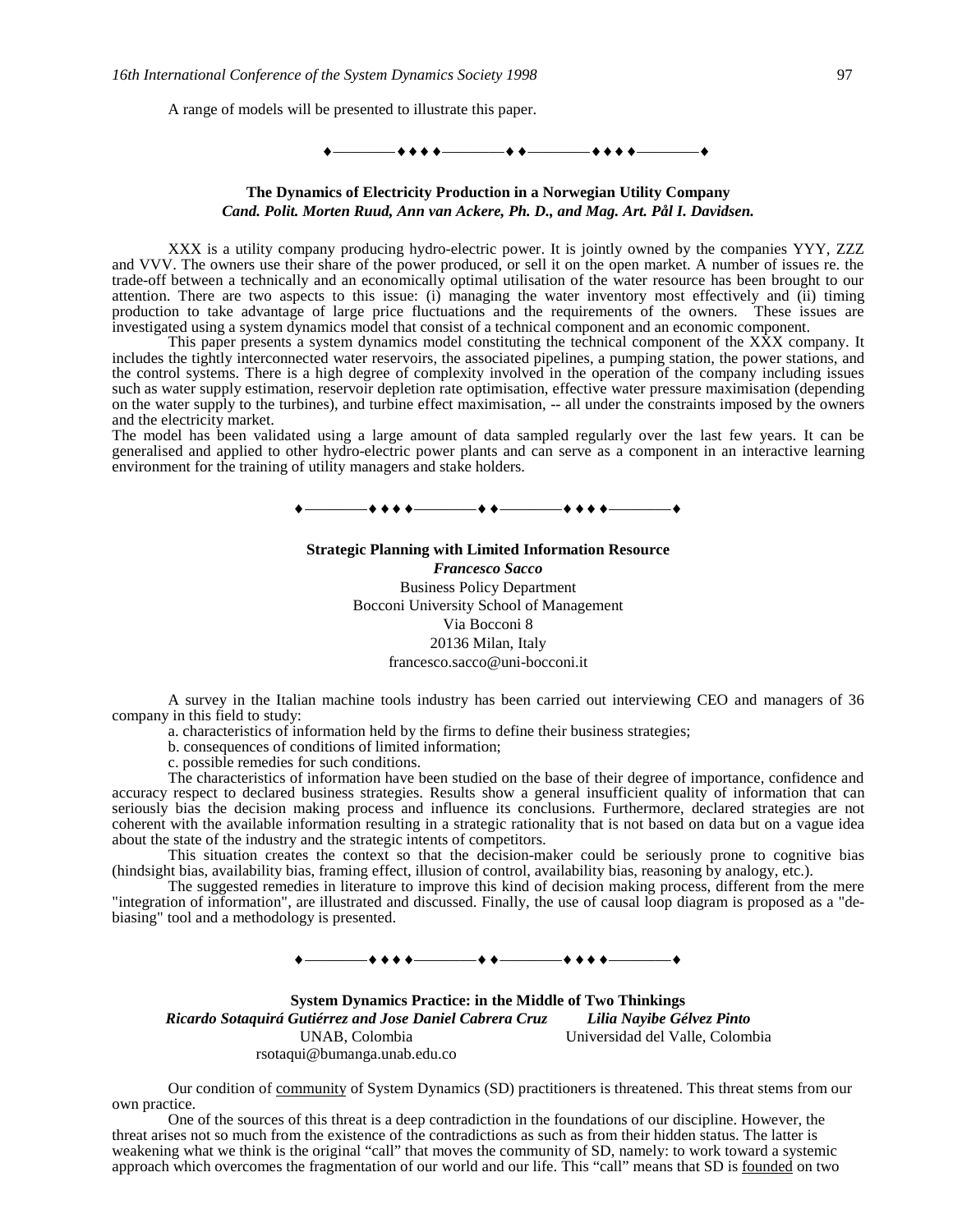thinkings: the systemic one and the anti-systemic (fragmenting) one. Anti-systemic thinking is not an exogenous "enemy" but a constitutive part of SD practice. Its victorious and hidden presence inside SD is the source of deep contradictions.

In order to acknowledge this threat, and maybe transcend it, we need to place SD practice on a historical context. This can help us to thoroughly understand the "call" of SD and, consequently, the two thinkings which actually constitute it.

**Full paper:** http://www.geocities.com/Athens/Aegean/8396/sd98.html

#### **————————————————**

#### **Simulation of Policy Alternatives to Prevent Deforestation and Soil Erosion in Turkey**

*Yeim Tozan* Research Assistant Boğaziçi University Institute of Environmental Sciences 80815, Bebek-Istanbul, Turkey tozanyes@boun.edu.tr

Increasing human pressure menaces the balance of many systems such as economic, social, and ecological. Nowadays, forests worldwide are threatened by uncontrolled degradation and conversion to other uses because of increasing human pressure.Agricultural expansion, overgrazing, unsustainable logging, and inadequate fire control techniques are the main causes of **deforestation**.

Together with deforestation, another significant problem, **soil erosion** comes to scene on the deforested area due to the lack of necessary vegetation, which prevents the erosion and transportation of the soil via wind and water effects. Geologic nature and slope of the terrain and climatic conditions are the primary factors of "natural erosion" which can be ignored. These factors gain importance and lead to "accelerated erosion" with inadequate management and use of land of which deforestation is also a result.

In Turkey, there is 20.2 million hectares forest area. Unfortunately, 56 percent of our forests are disturbed and nearly lost their typical characteristics. 11.3 million hectares of forest area waits to be reforested in our country. Another frightening situation arises from the fact that 79.43 percent of soil of our country is exposed to erosion of different degrees which corresponds to an area of 61.9 million hectares. These values reveal the significance of these two problems, deforestation and erosion, and show that we should encourage the **sustainable** use of forests and land and develop new policies to control and supress the soil erosion and deforestation.

The aim of this study is to analyze the primary mechanisms that accelerate deforestation and soil erosion and to create a dynamic model of the inter-connected problems, erosion and deforestation, in order to develop and test new policy alternatives that control and dampen the deforested area and eroded soil and reveal the consequences in the future by simulation results. The tool used to costruct the model and analyze the system is **System Dynamics Methodology**, which focuses the use of computer models to simulate the dynamic changes in a system over time.

### ————————————————

### **Some Challenges to the Taken For Granted Assumptions in System Dynamics**

*Yi-ming Tu, Chia Ping Chen, Ya-tasi Tseng*

National Sun Yat-sen University, Taiwan

Several assumptions are taken for granted in system dynamics field. For example, positive loops generate exponential growth or decay behaviors, and negative loops generate goal seeking behaviors. The study tries to clarify four basic assumptions in system dynamics. First, the representation of net rate in the flow diagram may hide some dominant loops. Some anomalous behaviors may result from dominant power shifting among the hidden loops. Second, depending on the configuration of variables in system dynamics model to infer the behavior of loops is not reliable. For example, what we judge as a positive feedback loop from the configuration of variables may generate goal seeking behavior. Third, if we use the level-net rate diagram to judge which type of loop dominates and whether the dominant loops shift, we should be careful. One curve with positive/negative slope in the level-net rate diagram does not necessarily mean that one positive/negative feedback loop exists. It may be no loops exist at all. So if the slope of a curve changes sign, we may not conclude the dominant loops shifting. Finally, the study tries to clarify the concept of dominant loop. Instead of the statement that "the loop dominates the structure," we shall say that "the loop dominates some variables". The reason lies in that every variable has its own dominant loop(s) during each specific period. We will describe our reasons in more detail in the full paper.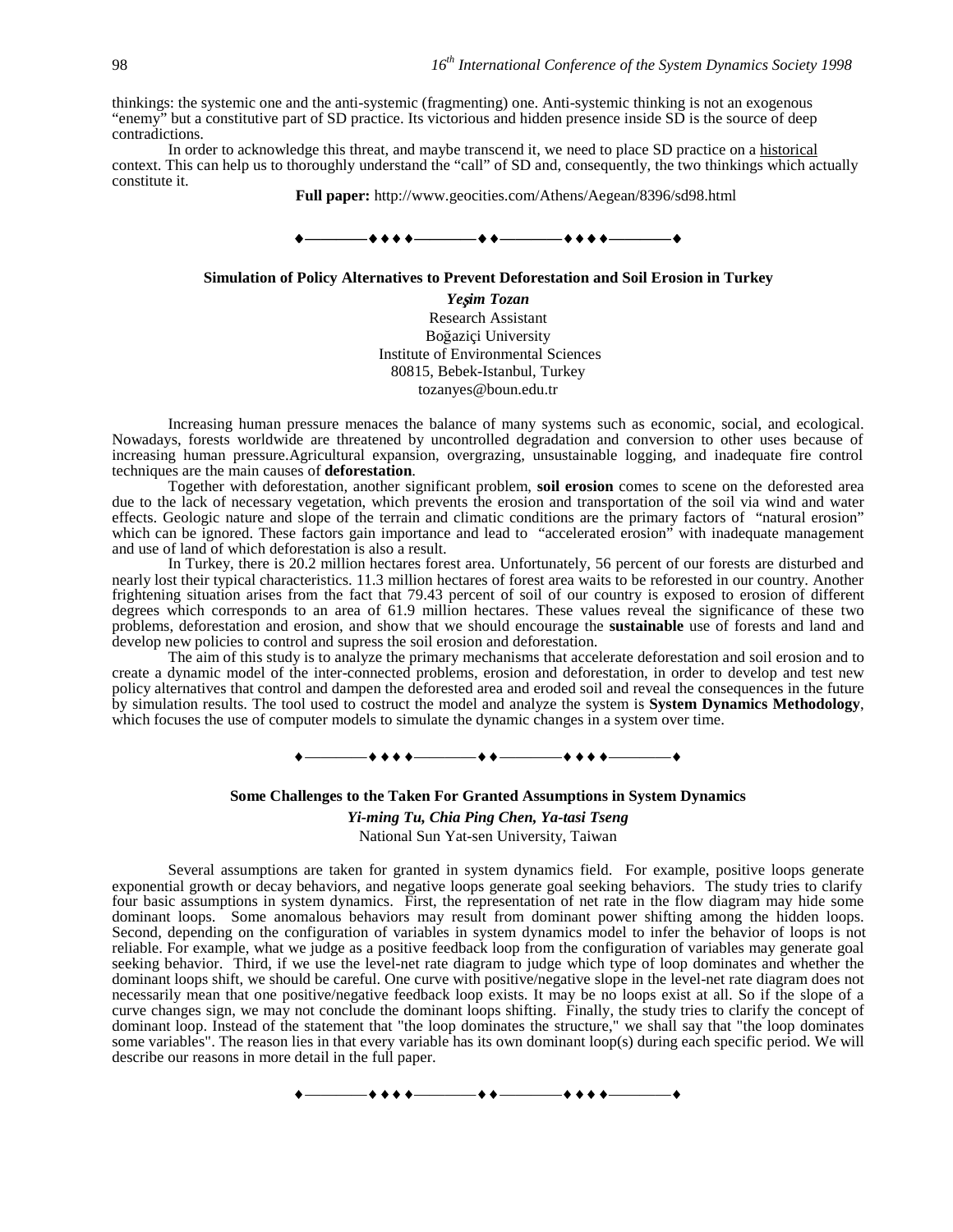### **A Teleological Perspective of the Dynamics of Economic Development:**

## **Soft variables and Development Theory**

*Imrana Ahmed Umar* Research Fellow, Department of Information Science University of Bergen, N-5020 Bergen, Norway imrana@ifi.uib.no

This paper examines how system dynamics could contribute to the theory of development, by adapting a teleological perspective to development studies. It emphasizes the important role of soft variables as the true noneconomic causes of development and SD's capability for interdisciplinary studies.

The paper focuses on the different roles of *material resources* and *human or social consciousness* in the process of development. The paper builds its argument from two vantage points— the classical epistemology of causality and change (theory of forms) and the evolutionary theory of economic development. It concludes by examining how these two theories fit perfectly the ontology of SD.

————————————————

### **A System Dynamics Approach to Innovation and Economic Growth**

*Jaime Rojo de la Viesca* Institute for Prospective Technological Studies Joint Research Centre - European Commission World Trade Center. Isla de la Cartuja s/n. E-41092 Sevilla. jaime.rojo@jrc.es

This paper replicates through a system dynamics framework, several of the main ideas developed in the theoretical models of economic growth. First the results of the neoclassical model of growth (Solow, 1956) are replicated. In the long run, in the neoclassical model the growth rate is driven by technological progress, otherwise a steady-state situation is reached. On the contrary the endogenous growth models endogenize the growth process as a consequence of the externalities generated by the innovation process. Processes of human capital accumulation , learning-by doing and spillovers can generate processes of endogenous growth. A theoretical model (Lucas, 1988) that reproduces an endogenous growth process is simulated using system dynamics. In this model the role of human capital accumulation in the growth process is examined.

# ————————————————

### **How Internet Access Pricing Strategies affect The Local Telephone Network: A System Dynamics Approach**

*Fabrizio Virdone Francesco Di Marco*

Consultant Engineer Telecommunication Engineer Via Laurana 93, 90143 - Palermo Via U. Saba int B2, 00144 - Rome *EFFEVI@MCLINK.IT ME2006@MCLINK.IT*

In the last decade, public telephone networks have been featured by deep changes leading to a growing relative weight of data communications using the telephone network (including access to the Internet), compared to voice, as a consequence of new services offered to customers.

Such a phenomenon has increased the overall system's complexity. In fact, some bottlenecks have been arising, as the Internet call traffic greatly differs (in terms of duration, hourly distribution, flow pattern, etc.) from the voice traffic, which was the main application on whose characteristics traditional public telephone network was originally designed and developed.

In order to face such bottlenecks, public telephone companies have been forced to invest financial resources to re-design and develop their network. It has been difficult, however, for them to justify a return on such investments as traditional telecommunication pricing structures are not suitable for access to and use of multimedia application and moreover tend to encourage inefficient use of local network.

The aim of this work is to analyse dynamics produced by such a "structure" and, more particularly, to describe feedback loops, delays and non-linearities related to inter-relationships between the internet access pricing strategies and the local telephone network.

Such an approach is justified by the need to better understand main outcomes that could be produced by different strategies.

 $+ + + + -$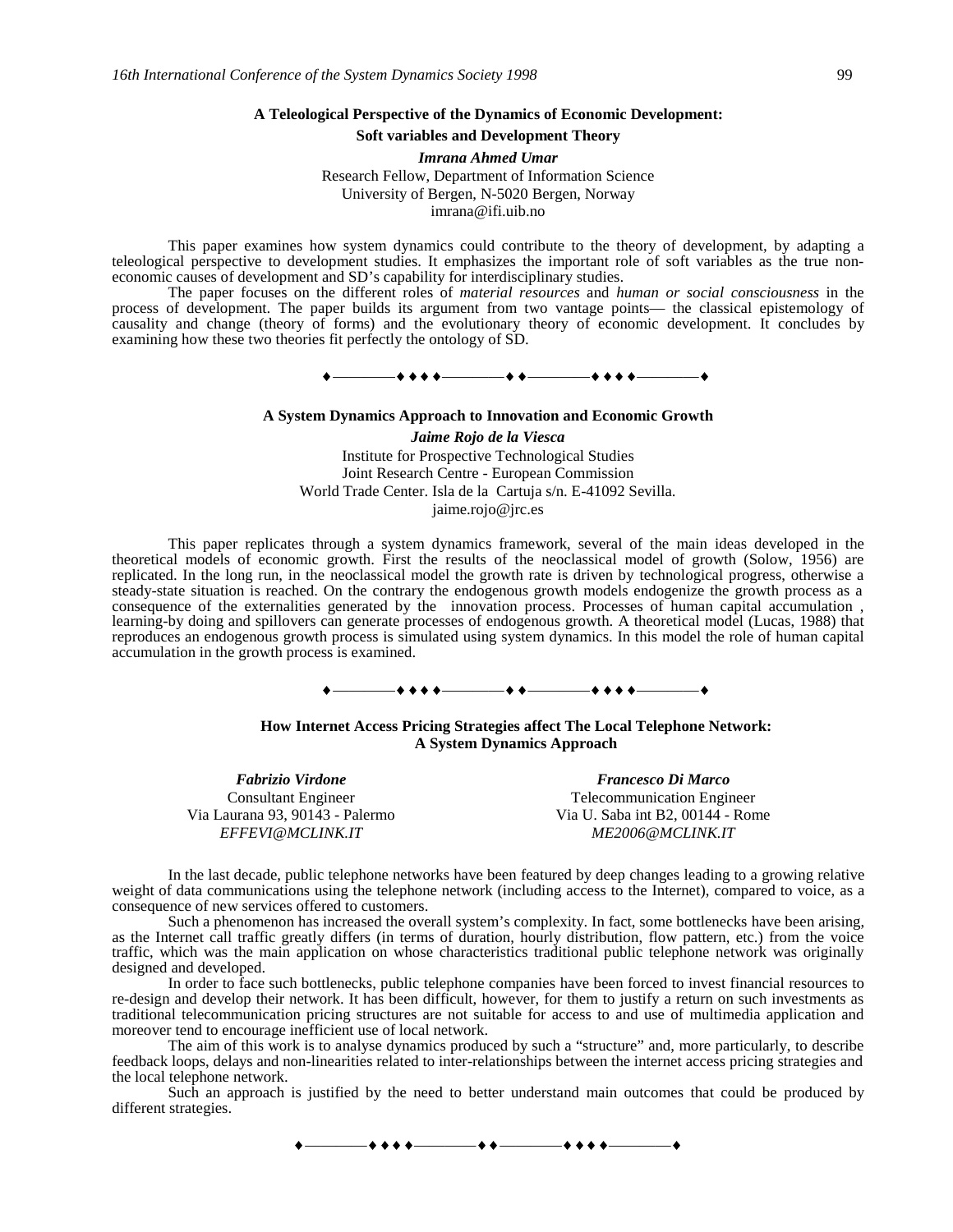### **Problems with KPMG's "Strategic-Systems Auditing" Framework**

*John Voyer Steven Jackson* Associate Professor of Business Administration and Co-Director, MBA Program School of Business University of Southern Maine voyer@usm.maine.edu

Assistant Professor of Accounting School of Business University of Southern Maine sjackson@usm.maine.edu

With \*Auditing Organizations Through a Strategic-Systems Lens\* (Bell, et al., 1997) the accounting firm KPMG has vaulted to the forefront in the practice and theory of assurance services provided by auditors. Though their effort, a method called the "KPMG Business Measurement Process," is laudable, it is also flawed.

The approach delineated in the monograph purports to advise auditors on how to understand a client's business from a systemic standpoint. However, the framework expounded on at length in the book is based on the systems thinking of Stafford Beer (1981) and as such is heavily skewed toward a cybernetic, as opposed to servo-mechanistic, view of systems (Richardson, 1991). The result is a framework that ignores endogenous reasons for problems confronting the firm and is overly focused on the homeostatic view so favored by the cybernetic school.

The present paper will elaborate on the mental models that flow from this approach and make suggestions as to how elements of the servo-mechanistic school might profitably be integrated into the KPMG Business Measurement Process.

# ————————————————

## **Joined Feedback Loops and Systems Archetypes** *Qifan Wang and Zhaotian Zhou* School of Management, Fudan University, 200433, Shanghai, CHINA qfwang@fudan.sh.cn

'Feedback loop' is a fundamental concept of SD, and people are familiar with the typical behaviors of balancing and reinforcing loops, which are basic components of systems archetypes. From the viewpoint of SD, systems archetypes are some joined reinforcing and balancing loops (maybe with some delays). What we considered in this paper is, if two (or more) loops being coupled, how the performances of the separate loops influence the coupled loop? If two reinforcing (balancing) loops joined together, should it still a reinforcing (balancing) one? We came to the following conclusions through studying this issue:

1. Provided two feedback loops (reinforcing or balancing) joined together. The first common variable of two loops is important to the behavior of joined feedback loop. This variable is a function of two variables, which belong to two loops separately. If there is a linear relationship between two parts which contain two loops $*$ variables separately in the function expression of the first common variable (that is, supposed the first common variable of two loops is A, the other variables B, C belong to two loops separately, and the function of A is, say,  $A=f(B)+g(C)$ , then among these two loops there may be a dominant one, the joined loop's behavior is the same as that of the dominant one. Of course, dominant loop may change.

2. If it is not the situation of case 1, then there may be no dominant loop. We discussed some common functions of variable A, and studied the behaviors of joined loops in those situations.

Additionally, we applied these conclusions to some systems archetypes, and considered their probable performance.

### ————————————————

#### **Using Case Method to Teach Systems Thinking**

 *Sy-Feng Wang*

Assistant Processor, Department of Business Management, Downtown Campus, Soochow University 56, Kuei-Yang St., Sec 1, Taipei, Taiwan sfwang@mbc1.scu.edu.tw

Systems thinking is a highly aggregated thinking procedure to see the world. In the cognitive point of view, learning systems thinking by doing is more effective than learning by teaching. This paper proposes a tested procedure to using case method to enhance the learning of systems thinking. The 120 subjects were all managers or consultants came from four lectures. The proposed procedure is that,

1. Read the case.

- 2. Ask subjects to right down "what are the problems" (mapping the linear and reactive mental model) and "what are your solutions" (for challenging mental model in step 10 and step 11).
- 3. Discuss and identify the problems using systems thinking view.
- 4. Ask subjects to draw causal feedback diagrams. (run 1)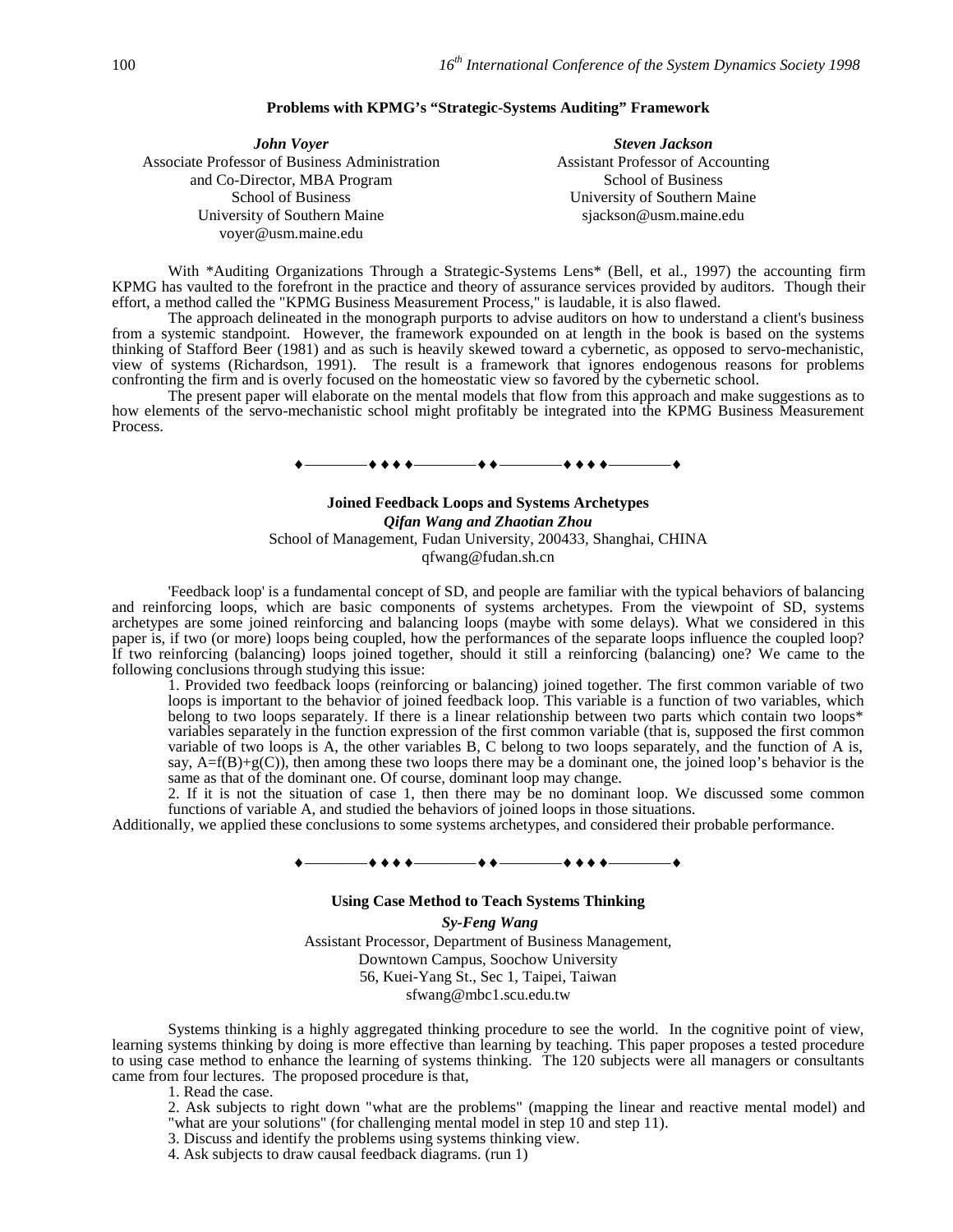5. Present the diagrams. Instructor give the cognitive feedback focused on the level of variables, causal links and the sign of loops.

6. Ask subjects to redraw and use the causal feedback diagrams to explain the problems' patterns. (run 2)

7. Present the diagrams. Instructor give the cognitive feedback focused on the level of loops' structures and behaviors' patterns.

8. Ask subjects to abstract the structure by archetypes and dominated loops. (run 3)

9. Present the diagrams. Instructor give the cognitive feedback focused on the level of the transferable abstracted structures.

10. Ask subjects to use the structures to predict the fixes' effects that proposed in step 2.

11. Present the work. Discuss the general counter-intuition system behaviors and the rule to intervene systems. 12. Ask subjects to find the high leverage and to predict the effect by the structures. Present and discuss the work.

13. Test the policies by the computer simulation. Discuss the simulation results.

The proposed procedure should used depend on subjects' degree and case materials. One case is used to demonstrate the procedure and its time interval. Finally, this paper also proposed one framework to classify cases needed to learn systems thinking.

————————————————

# **A Model-based Tool for Predicting Information Systems Requirements Engineering Process Performance**

*Ddembe Williams* Information Management and Modelling Group, School of Computing, Information Systems and Mathematics South Bank University Borough Road, LONDON SE1 OAA, UK williadw@sbu.ac.uk

This paper proposes a framework for developing a system dynamics model-based tool for evaluating and predicting the effect of requirements changes on the information systems (IS) requirements engineering (RE) process. The model describes a generic RE process and has potential to provide a requirements project manager with a tool to support policy decisions concerning RE process performance. The strength of the proposed model and its advantages over the existing models is its capability to analyse both hard and soft factors, and the understanding gained from explanatory insights from the feedback structures.

## ————————————————

#### **Stock-Flow Fundamentals, DT and Differential Equations**

*Kaoru Yamaguchi* Dept. of Management Sciences Osaka Sangyo University Osaka 574, Japan mailto:kaoru@dis.osaka-sandai.ac.jp www.bekkoame.or.jp/~k\_yama/

System dynamics is literally a dynamics of systems and, in this sense, the analysis of dynamics is more fundamental than that of systems. I'm a new comer to system dynamics research, and had an impression that this field of research seems to emphasize an analysis of systems in terms of feedback mechanisms and interdependent relations. In particular this is true when graphics-oriented tools of system dynamics become available in PCs and Macs such as Stella, Vensim and PowerSim, and any beginner can easily build a complicated dynamic model without knowing the mechanism of dynamics and differential equations. This gives an impression that system dynamics and systems of differential equations are two different fields, though they are the two sides of the same coin.

In this paper I emphasize that an analysis of dynamics is more essential to system dynamics than systems thinking itself and show that it automatically leads to systems thinking. I believe this is a most fruitful way to learn the logic of system dynamics in a unified fashion with differential equations so that system dynamics could be a foundation of scientific analysis in many research fields.

These ideas are organized as follows.

1) Stock-Flow are fundamental to dynamic analysis

The nature of continuous dynamics can be operatively understood in terms of stock and flow relation in system dynamics.

2) Types of Stocks

Types of stocks needs to be grouped.

3) Analysis of Flows

Time-dependent flows are most basic flows and their comprehensive analysis is crucial to system dynamics